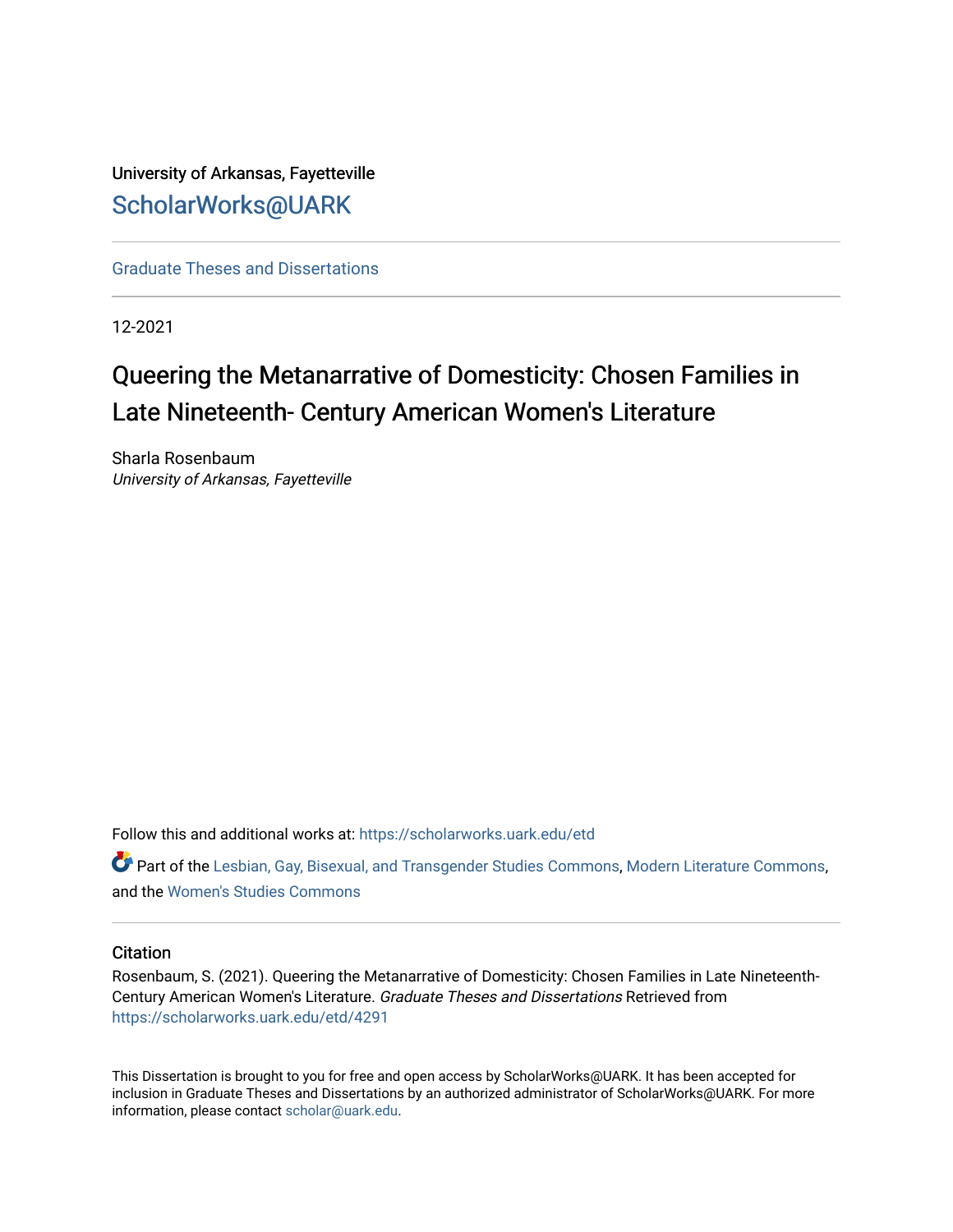### Queering the Metanarrative of Domesticity: Chosen Families in Late Nineteenth- Century American Women's Literature

A dissertation submitted in partial fulfillment of the requirements for the degree of Doctor of Philosophy in English

by

Sharla Rosenbaum Cameron University Bachelor of Arts in English, 1999 Southern New Hampshire University Master of Arts in English, 2016

## December 2021 University of Arkansas

 $\mathcal{L}_\text{max}$  , and the contribution of the contribution of the contribution of the contribution of the contribution of the contribution of the contribution of the contribution of the contribution of the contribution of t

This dissertation is approved for recommendation to the Graduate Council.

\_\_\_\_\_\_\_\_\_\_\_\_\_\_\_\_\_\_\_\_\_\_\_\_\_\_\_\_\_\_ Susan Marren, Ph.D Dissertation Director

Committee Member

Kay Yandell, Ph.D.<br>
Committee Member<br>
Committee Member<br>
Committee Member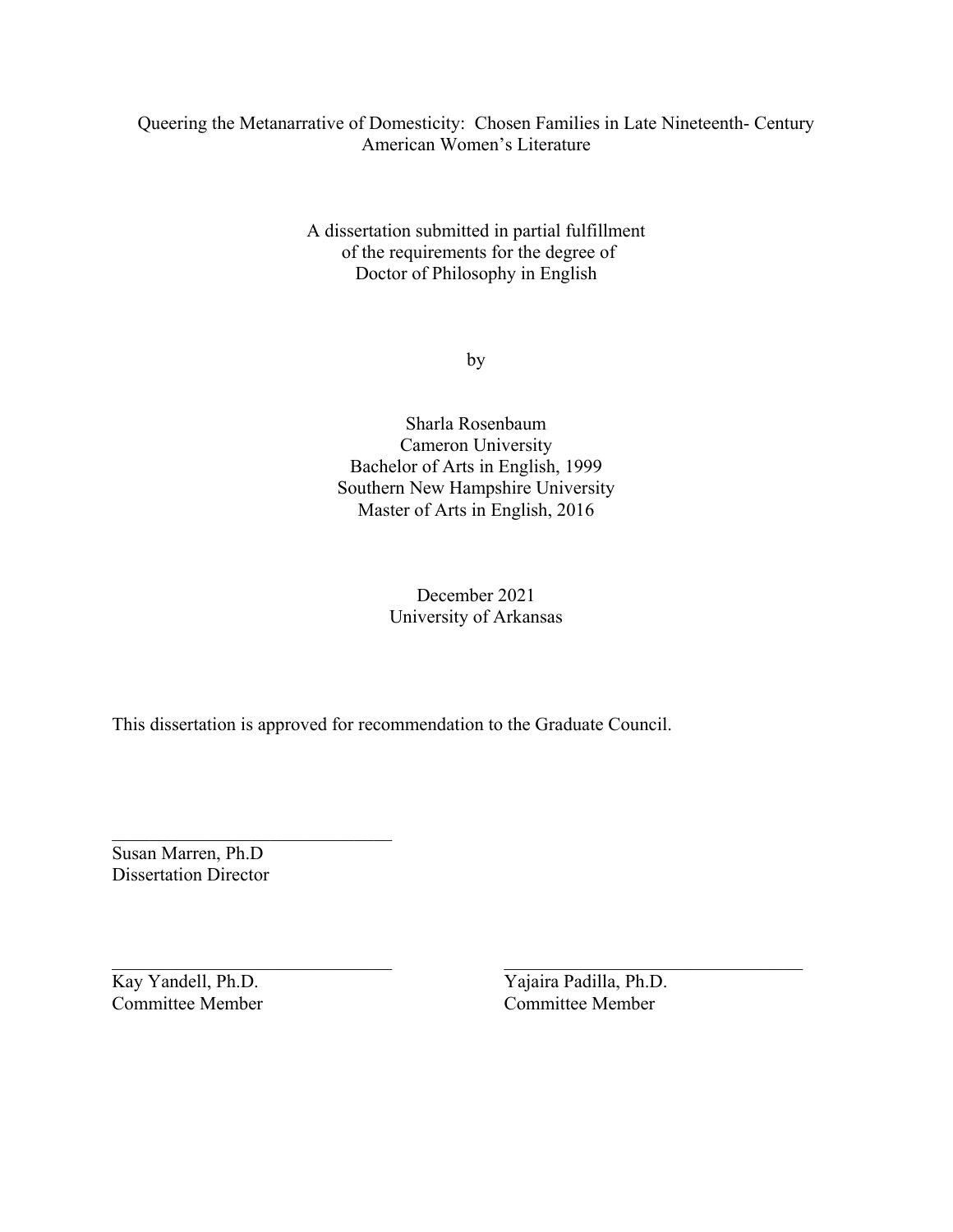#### **Abstract**

My primary purpose in this project is to dispel the notion that the white, bourgeois, patriarchal, nuclear family believed by millions of US citizens to have once monopolized the United States's cultural landscape through an examination of how women authors in the United States constructed families in literature immediately following the Civil War. Not only do the novels under examination reflect diverse representations of families, but they also reflect those images from diverse perspectives. I will use a Marxist lens to explore class and ideologic interpellation; a renegade global feminist lens to explore failure and differential consciousness; a queer and sociological lens to explore trauma and visions of utopia; and a critical race lens to explore the legal and political policies related to the construction of family to reveal a broader vision of how American families were constructed near the turn of the  $20<sup>th</sup>$  century, and to dispel any myths about a past reality that many believe is now lost because of postmodern interventions, political correctness, and corporate diversity, equity, and inclusion efforts. United States citizens have been constructing families in their own way for a very long time, and while there is no shortage of evidence of the intended ideal, there has been little evidence of alternatives to that ideal, particularly on women's studies' syllabi. The novels under examination are *The Awakening* by Kate Chopin; *Hagar's Daughter: A Story of Southern Caste Prejudice* by Pauline Hopkins; *Interweaving* by Lida Churchill; and *Wired Love: A Romance of Dots and Dashes* by Ella Thayer. Each chapter will analyze the construction of family within the novel compared to the bourgeois American ideal, examine the racial and economic barriers to achieving the ideal construction of family, explore the potential harm to individuals in constructing the ideal family, and demonstrate a more robust method of teaching women's lived experiences in American literature survey courses.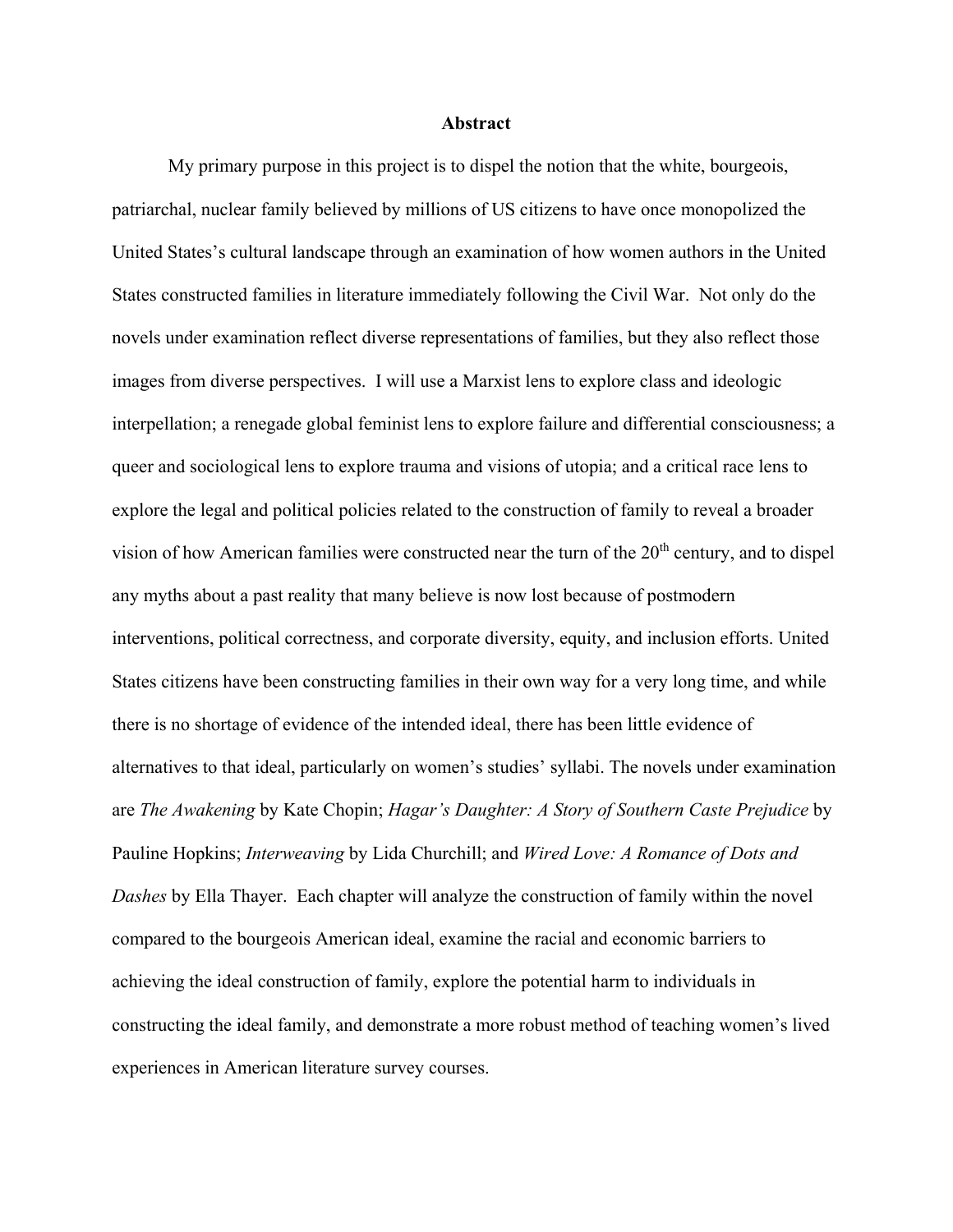©2021 Sharla Rosenbaum All Rights Reserved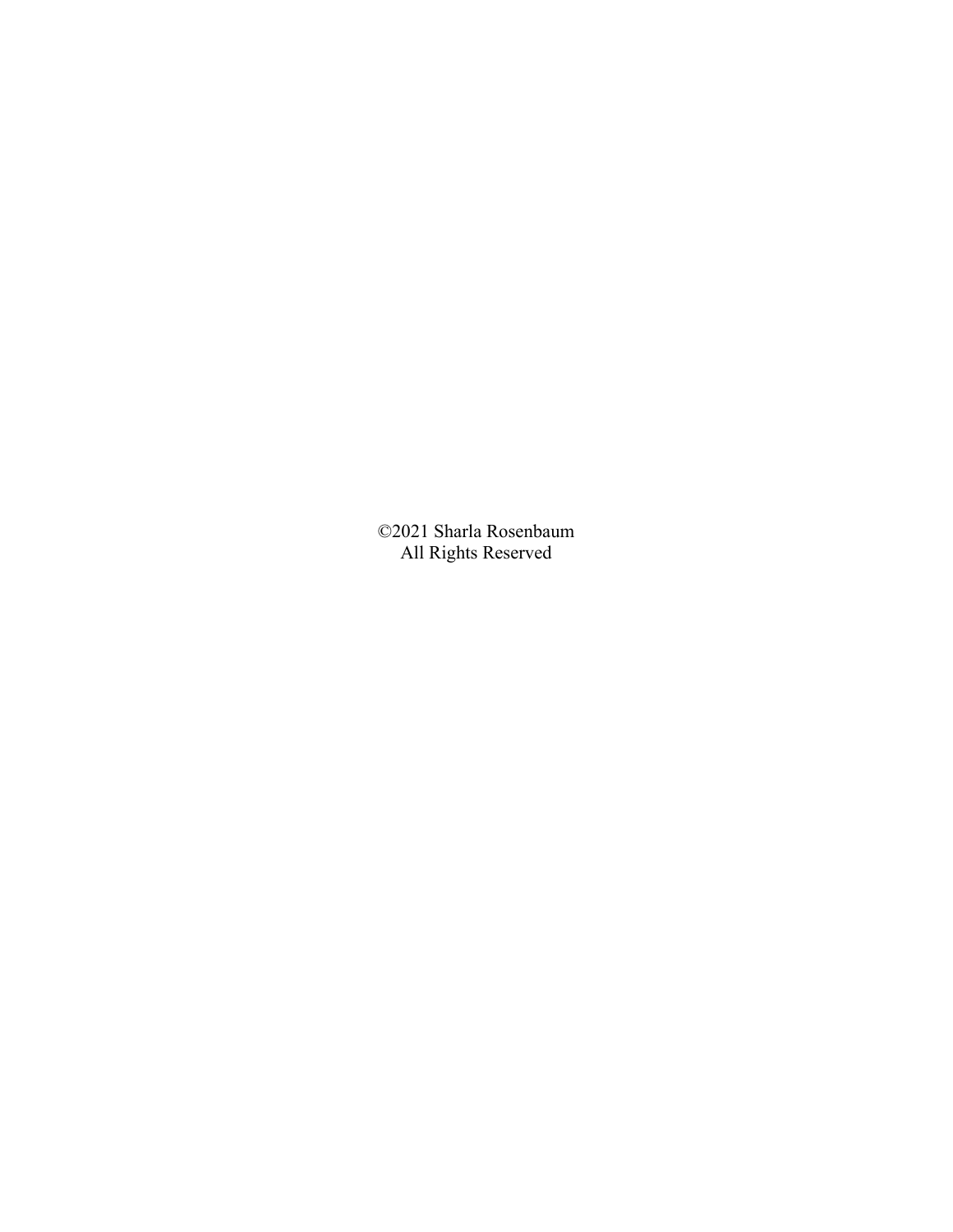## **Dedication**

To my Daughter, Natalie: I love you all the way to the moon and back.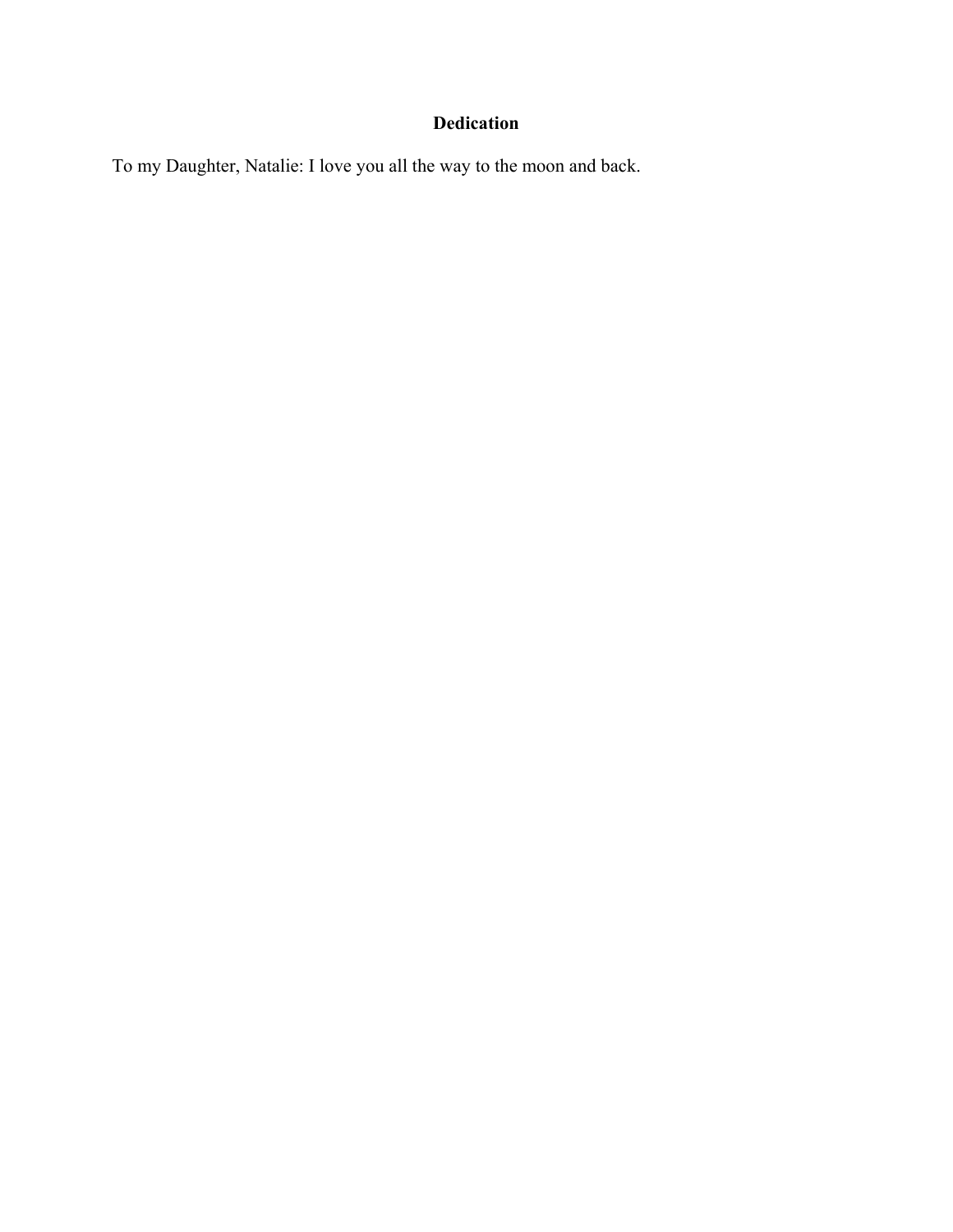## **Table of Contents**

| Introduction                                                     | 1   |
|------------------------------------------------------------------|-----|
| Chapter One Medusa Rising: The Perils of the Bourgeois Family in |     |
| Kate Chopin's The Awakening                                      | 29  |
| Chapter Two Aunties: The Persistence of African-centered Family  |     |
| Structures in Pauline Hopkins's Hagar's Daughter: A Story of     |     |
| Southern Caste Prejudice                                         | 55  |
| Chapter Three Interweaving: The Wayward Young Woman's Guide      |     |
| to Success                                                       | 83  |
| Chapter Four Wayward Women and Bohemian Men in Ella Thayer's     |     |
| Wired Love: A Romance of Dots and Dashes                         | 109 |
| Conclusion                                                       | 132 |
| Bibliography                                                     | 145 |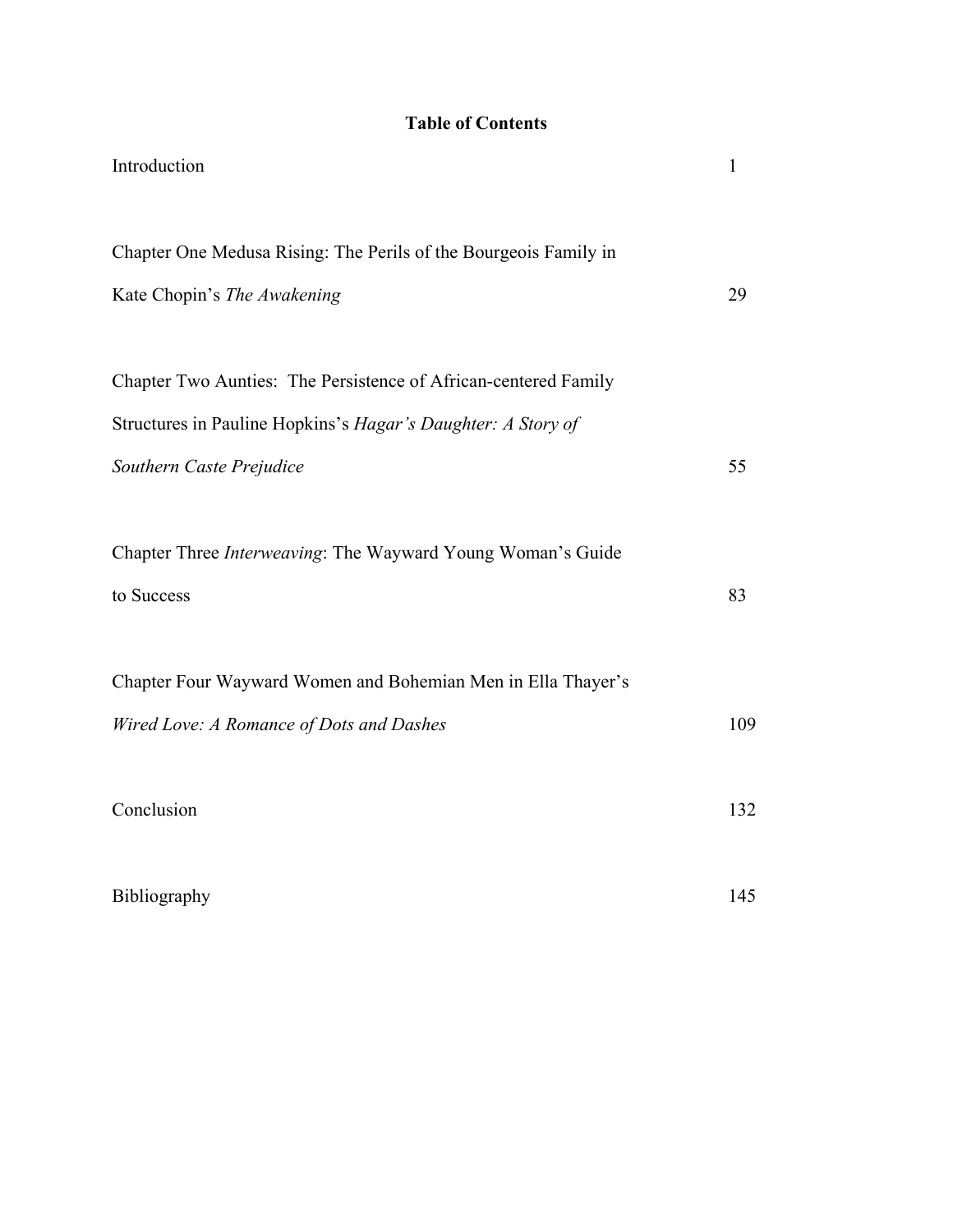#### **Introduction**

In the summer of 2020, the 45<sup>th</sup> President of the United States tweeted: "I am happy to inform all of the people living their Suburban Lifestyle Dream that you will no longer be bothered or financially hurt by having low-income housing built in your neighborhood" (Zimmer). While he was referencing the Affirmatively Furthering Fair Housing Act (AFFHA), he was also demonstrating the continuing politicization of the metanarrative of domesticity. Political analysts view the presidential tweet as a Hail Mary directed at his voting base in a desperate bid to achieve a second term of office by reinforcing divisions based on a conflation of race and class. The narrow margins in voting for the Senate and House of Representatives in 2020 demonstrated the continuing power of the metanarrative of domesticity.

The so-called American Dream, or the American Ideal, or the very awkward "Suburban Lifestyle Dream" has been marketed in various ways in the United States since the ratification of the US Constitution and heteronormative, homogeneity has always characterized it. Ben Zimmer wrote in *The Atlantic* that by "couching" the issues of AFFHA "in terms of the 'the Suburban Lifestyle Dream' [the president] plays into a caricature of an idealized homogenous past" which "was always a lie" (Zimmer). Suburbia has come to be one characterization of the United States although the suburbs did not become a part of the American Dream until after World War II. The 'burbs were marketed as a space where men could soothe their shellshock and ease back into the "regular" world of work, gas prices, and political enfranchisement and where women could regain their "rightful" place as administrators of the home and managers of the children after their wartime stints in non-traditional roles. Suburbia is the symbol of bourgeois achievement, United States' affluence, and heteronormativity.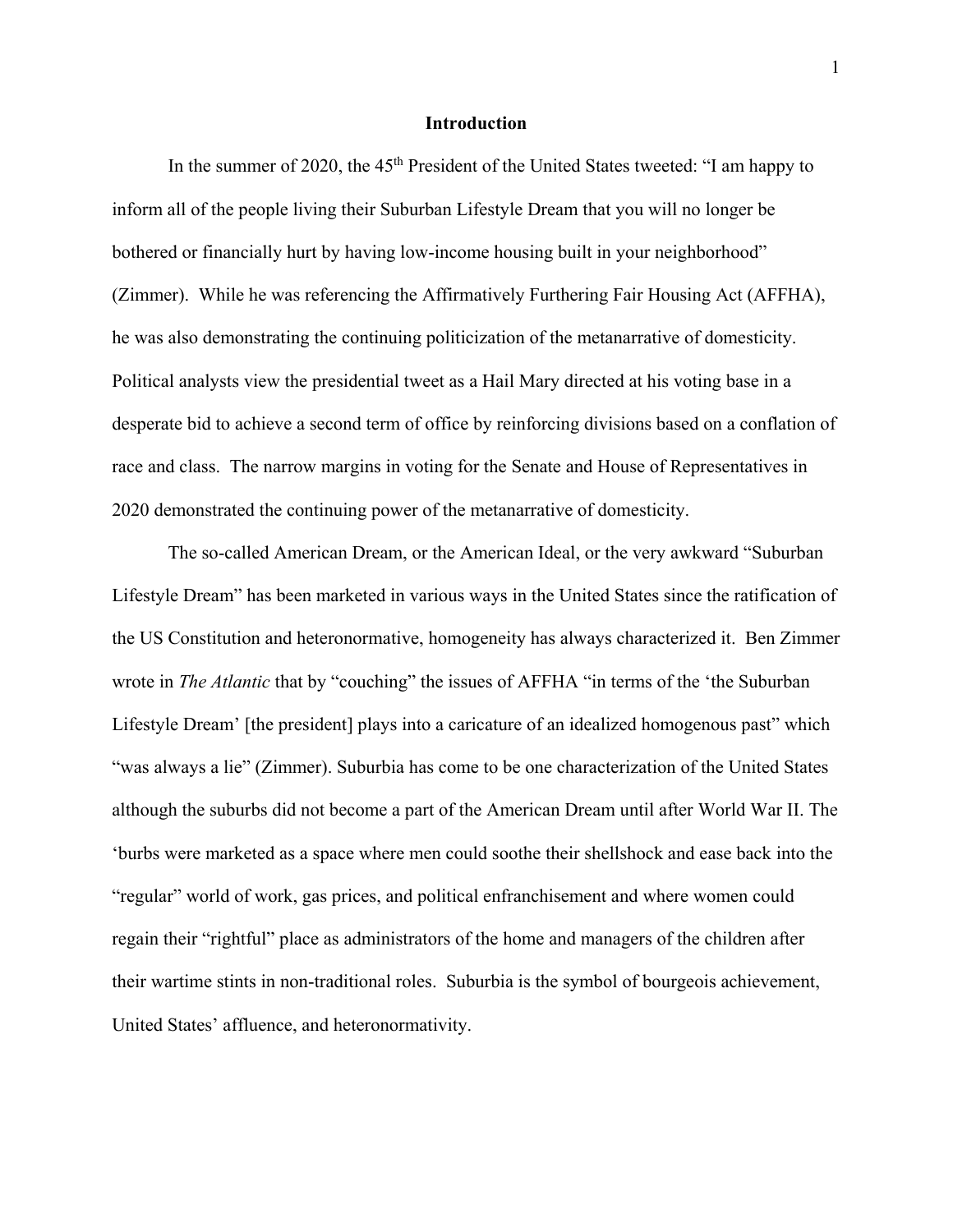For many US citizens, though, suburbia symbolizes racism, classism, and other forms of marginalization. Suburbs were formed by white, bourgeois families after World War II fueled by new legislation related to the GI Bill and other benefits for veterans of the war. However, the United States government and institutionalized racism in banking and real estate denied African American veterans access to help create suburbs. The suburbs, and everything for which they stand, have been challenged in the decades since World War II by the Equal Rights Movement, when bourgeois white women began rebelling against the perceived sanctity of and their prescribed roles within the suburbs in the 1960s and 1970s. In the 1980s, the AIDS epidemic challenged the heteronormative idealism of the suburbs when 87% of white, middle-aged men were diagnosed with the infection by 1992 ("HIV and AIDS"). In our current moment, the persistent challenges, begun in the late 1990s, from marriage equality, the obliteration of the gender binary, Black Lives Matter, and Anti-Fascists continue to expose the falsehoods of suburbia. It is no longer a question that the American Dream is a fiction. The question now is how the myth of American exceptionalism and the American Dream still have so much power over the United States' imagination.

The short answer is because the myth is so embedded in the concept of an "American identity" that it is difficult to untangle it from the nation's origin stories. Even the short answer begs more questions than this project can ever hope to answer. However, because the suburbs are so central to the American Dream and notions of family, perhaps an examination of what American families actually look like may help. My primary purpose in this project is to dispel the notion that the white, bourgeois, patriarchal, nuclear family believed by millions of US citizens to have once monopolized the United States's cultural landscape through an examination of how women authors in the United States constructed families in literature immediately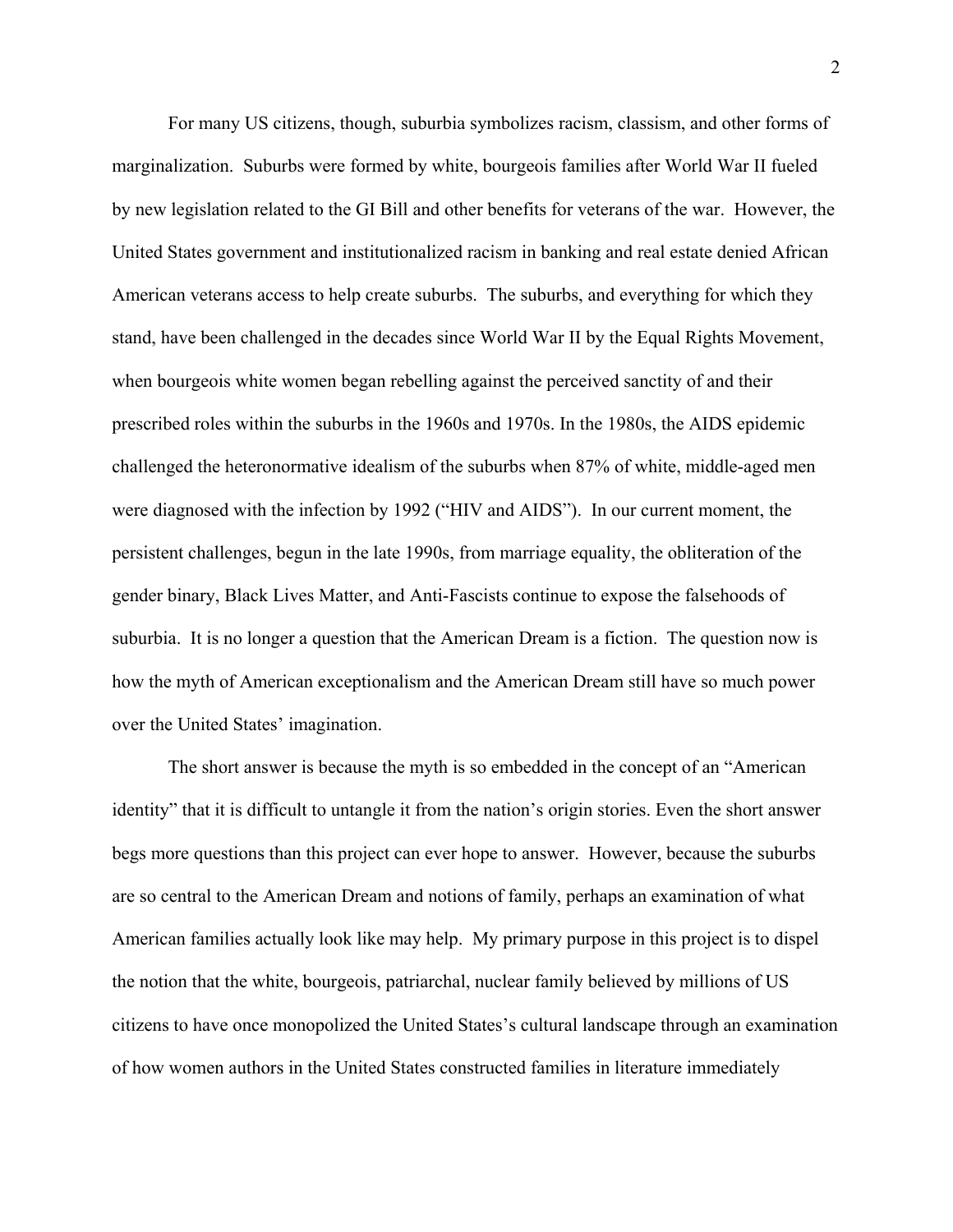following the Civil War. Not only do the novels under examination reflect diverse representations of families, but they also reflect those images from diverse perspectives. I will use a Marxist lens to explore class and ideologic interpellation; a renegade global feminist lens to explore failure and differential consciousness; a queer and sociological lens to explore trauma and visions of utopia; and a critical race lens to explore the legal and political policies related to the construction of family to reveal a broader vision of how American families were constructed near the turn of the 20<sup>th</sup> century, and to dispel any myths about a past reality that many believe is now lost because of postmodern interventions, political correctness, and corporate diversity, equity, and inclusion efforts. United States citizens have been constructing families in their own way for a very long time, and while there is no shortage of evidence as to the intended ideal, there has been little evidence of alternatives to that ideal, particularly on women's studies' syllabi.

The first chapter will examine Kate Chopin's *The Awakening*, and focus on the structure of the white, bourgeois, patriarchal nuclear family. *The Awakening* is the most mainstream text offered in women's studies surveys. Popular interpretations of this novel have remained relatively unchanged since the 1990s. I intend only to rehash those interpretations of the novel as a matter of providing context for the environment of women's studies. My analysis will focus on the protagonist's class and how the expectations of performing her gender and class alienate her from realizing her own self. This chapter will also explore the ways in which liberal feminist theory and academia generally have interpreted this novel from a position of privilege, ignoring the covert messaging of said interpretations to students who study this novel.

The second chapter will examine *Hagar's Daughter: A Story of Southern Caste Prejudice*  by Pauline Hopkins and focus on the juxtaposition of the white, bourgeois, patriarchal nuclear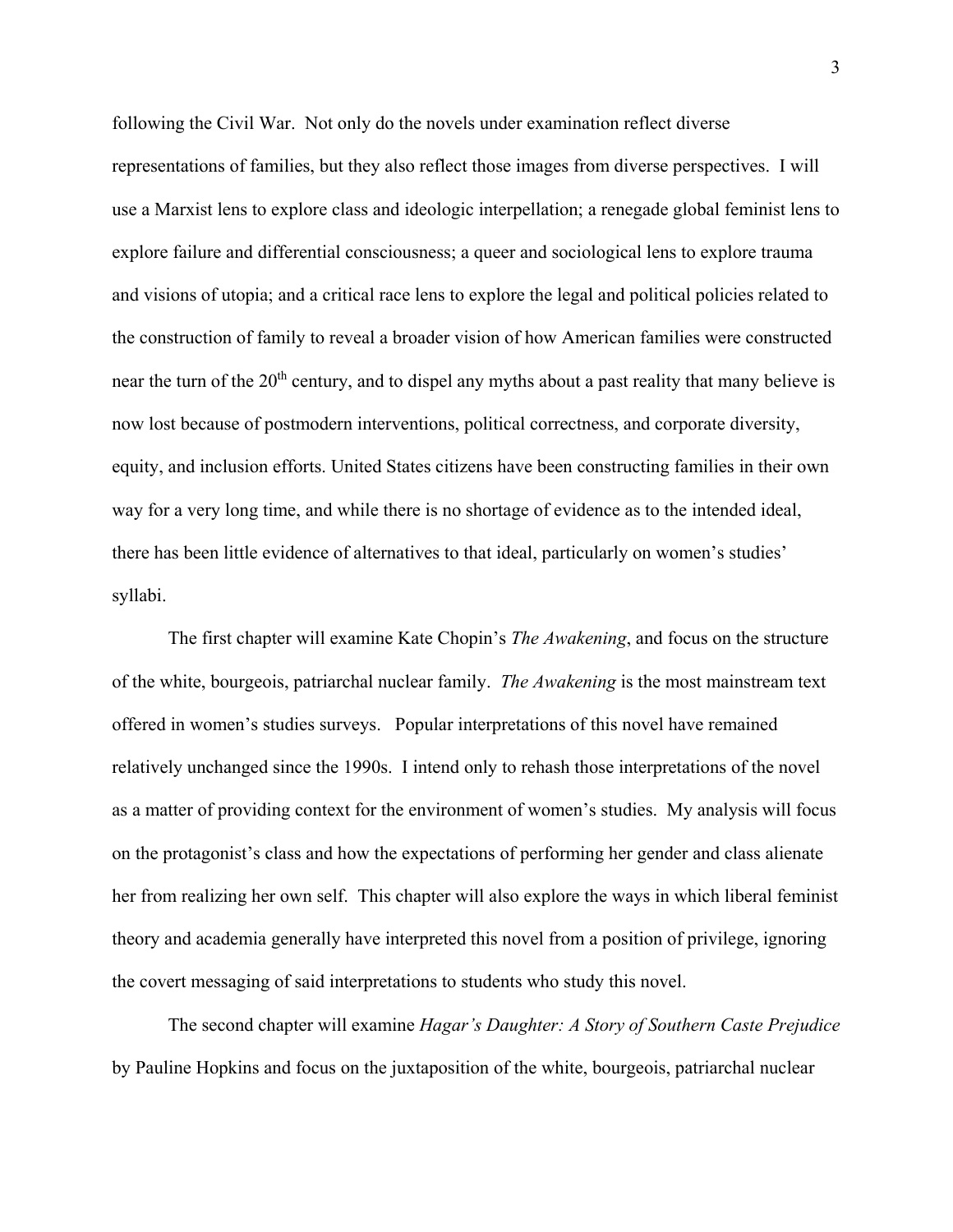family with African-centered family structures to further illustrate the way class positionality influences family structure. This novel's narrative structure offers a clear demonstration of how US economic and political policies continue to chip away African cultural heritage through (de)construction of the family, first through human trafficking and enslavement and followed by institutionalized racism. Also, this chapter will analyze how the loss of cultural heritage, particularly as it relates to centralized family structures, is a multigenerational trauma. Through close examination of the secondary characters in the novel, a strong, centralized family structure with African origins demonstrates a better potential for life, liberty, and the pursuit of happiness if allowed to flourish outside of systemic racial injustice than the white, bourgeois model of patriarchal, nuclear family.

I would like to follow Kevin Gaines's model from his text and make a note on language use here. I intend to refer to US chattel slavery as human trafficking and enslavement because the latter more accurately reflects the reality. Chattel Slavery, as a term, is a means of whitewashing a disgusting chapter of United States' history, and by choosing to use the term, I feel a sense of voluntary participation in that white-washing. It is not my intent to do any work which will make the idea of kidnapping, transporting, buying, selling, raping, murdering, and otherwise attempting the break the free will of human beings palatable for any audience. According to Zoe Spencer and Olivia N. Perlow, "the dominant recollection of historical events, including accounts of white violence serve as …master narratives embedded in fallacies that serve to justify white supremacist violence, exploitation, and oppression" (156). The imperial and national master narratives in the United States constitute dominant culture's recollection of historical events in an attempt to make sense of these events for large groups of people. The term "chattel slavery" is an economic one, related to private property. Focusing dominant culture's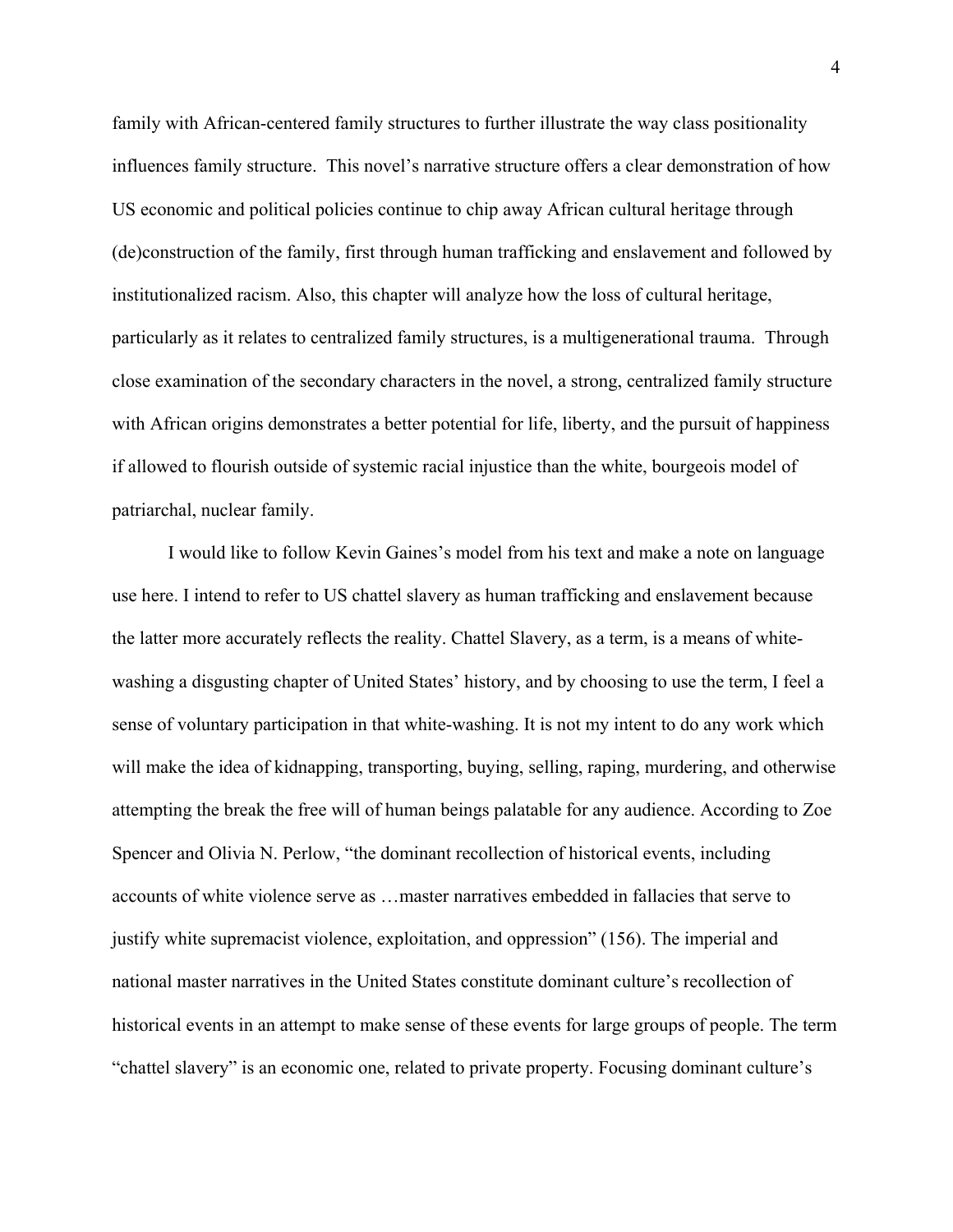recollection of events revolving around "chattel slavery" enables a dehumanization of those events. Slavery in the United States was well established by 1776 and continued until 1865. Even before landing on the shores of the United States, millions of African lives were expended in the Middle Passage, and the term "chattel slavery" completely ignores the Middle Passage. The Trans-Atlantic Slave Trade was not officially abolished until 1808 between the United States and Great Britain ("Trans-Atlantic Slave Trade-Estimates"). The United States spent a greater amount of time involved in the Middle Passage of the slave trade than it did not; therefore, excluding the Middle Passage by virtue of language choices is dehumanizing, white-washing, and perpetuates the myth of American exceptionalism.

In Chapter Three, I will examine Lida B. Churchill's novel *Interweaving,* focusing on a blended family of biological kin and fictive kin. The class positionality of secondary characters in the novel illustrates a continued desire, even in alternative constructions of family, for economic viability. However, unlike the previous two novels, which are more mainstream in terms of a canon of women's literature, *Interweaving* cannot be found on many women's studies' syllabi. While this novel still promotes the ideology of American exceptionalism, it does so from a Quaker perspective, envisioning a utopic space where care and concern for others is viewed as more than just charitable acts but deep investment in the success of others. *Interweaving* demonstrates various versions of romantic and platonic love, uncoupling itself from the metanarrative of domesticity's central focus on heterosexual, romantic love.

Finally, in Chapter Four, I will examine Ella Thayer's novel *Wired Love*, and focus on fictive kin among the working class. This novel is also not part of the mainstream canon of women's literature but offers the most illustrative version of what the American family can be outside of the bourgeois model. It demonstrates how ideology can be alternatively interpellated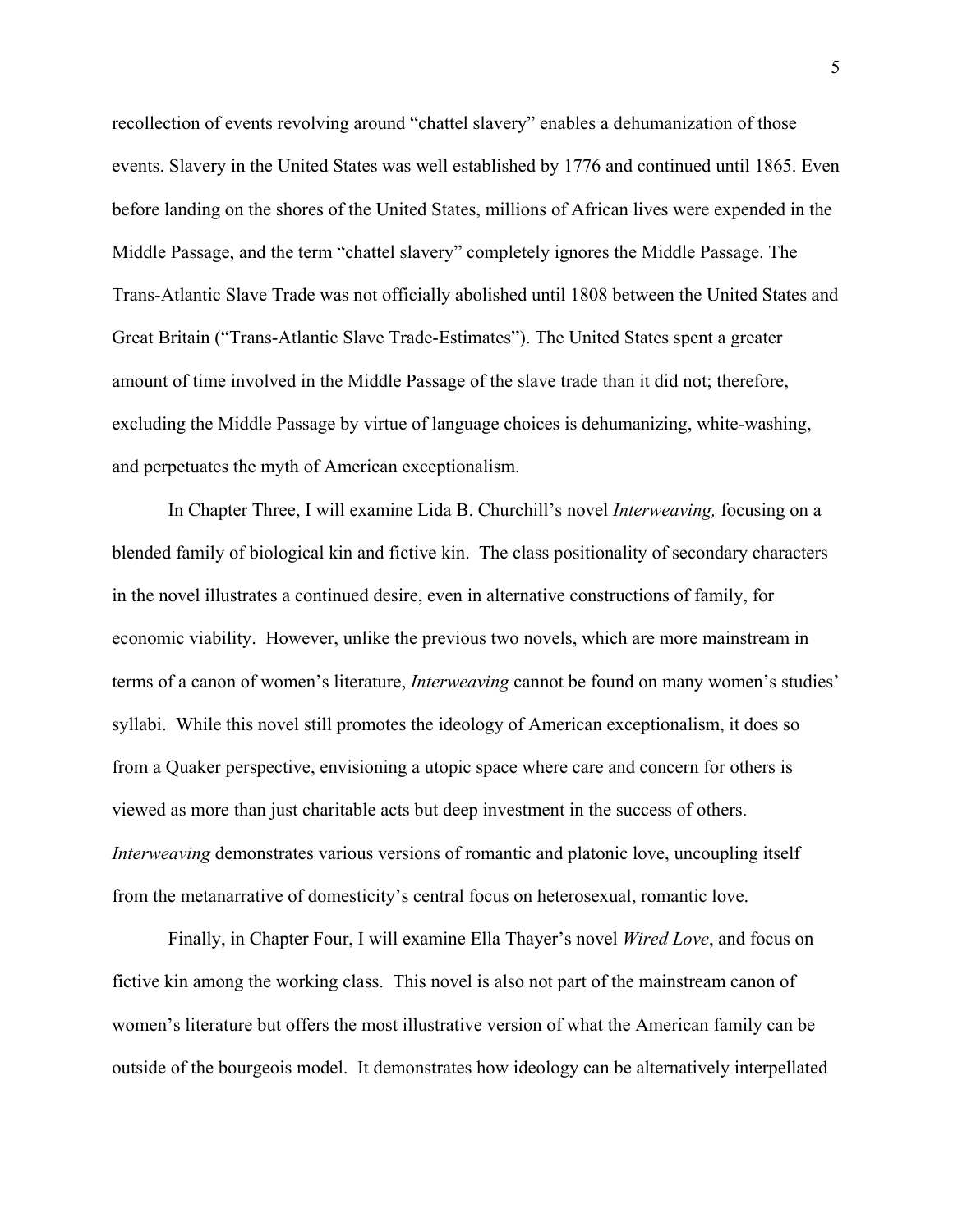in a manner tailored to meet the economic situations of each member of the chosen family. *Wired Love* illustrates how family can be reproduced in spite of the economic barriers facing the working class at the turn of the  $20<sup>th</sup>$  century.

Before this examination, though, I will provide a contextual analysis and definitions of concepts that provide the premise of this project. The metanarrative of domesticity is a complex web of master narratives that need to be defined and the interconnectedness of legal and political policies, literature and other art, social behavior, gender and class performance, and ideology require explanation.

#### **The American Dream and the Metanarrative of Domesticity**

The American Dream is intimately tied to the myth of American exceptionalism. The idea that the United States is a beacon atop a hill, shining forth its virtue and excellence for the world to see and follow best encapsulates the meaning of American exceptionalism. One need only look at the current disparity of wealth distribution in the United States to know it is a myth, although there is no shortage of other examples before one even looks at US foreign policy. The myth originated with the forced relocations and exterminations of indigenous peoples at nearly the moment white Europeans set foot on the North American continent. In the United States, spreading "civilization" to the indigenous populations, forced assimilation, and extermination are only exceptional in their horror. Ideology is nothing more than a set of beliefs people share. White, Christian colonizers believed Manifest Destiny and the "settling" of the west was a Divinely ordained obligation. American exceptionalism is born into an ideology when people began answering the hail of westward expansion, identifying themselves as white, Christian, "American" settlers. They became labeled as pioneers. The hail these men and women responded to was not just a religious one because to be an "American" settler meant one was also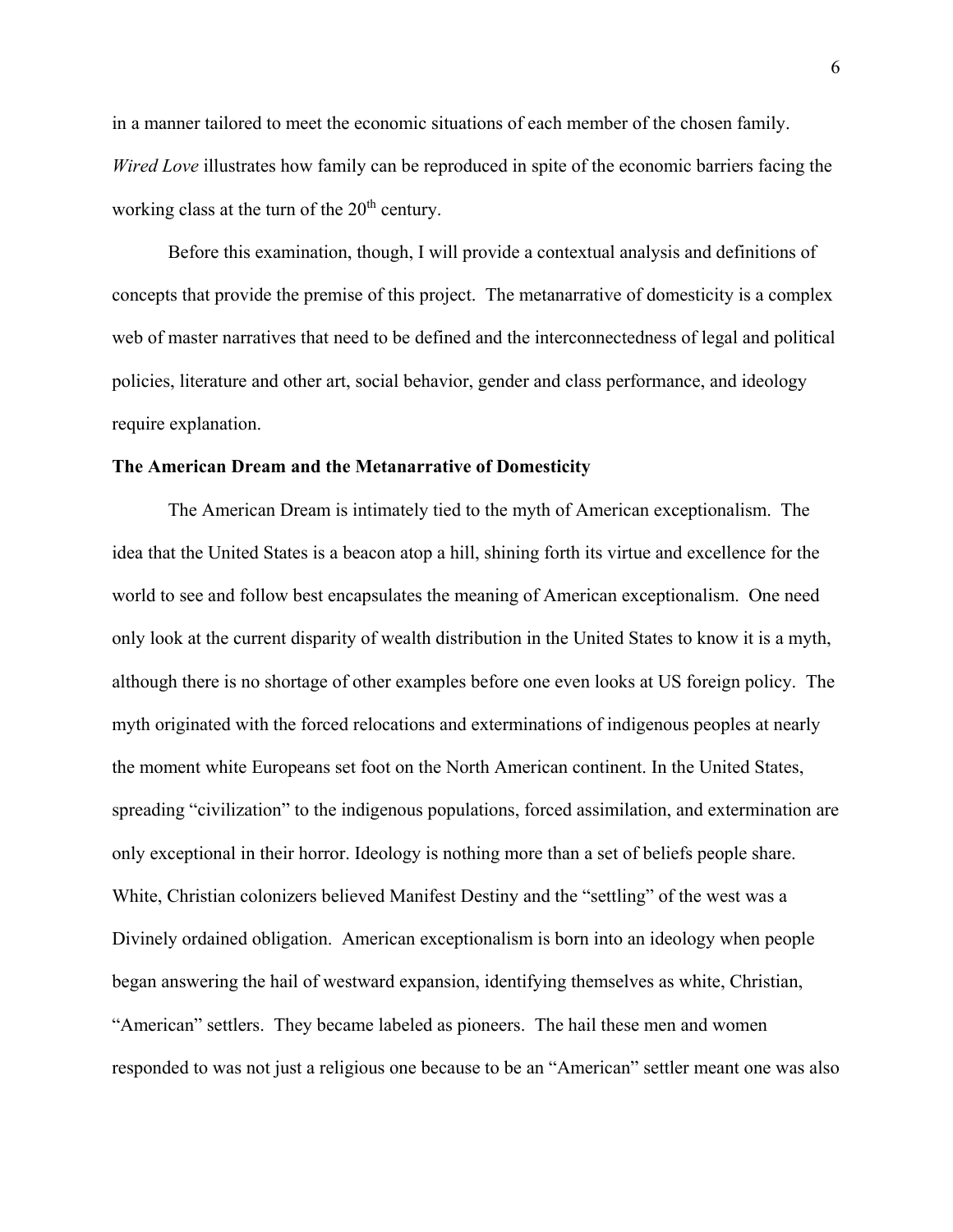answering the hail of a newly formed nation and creating a national identity. "Settling the West" was both a divine obligation and a national imperative.

Historian Stephen Kern uses a term to describe the interwoven nature of ideologies. Kern refers to them as master narratives:

master narratives make sense of experience for large numbers of people … pull together major developments that were the foundation of historical understanding and a source of meaning (9).

Kern explores ten master narratives during the Modernist era in Great Britain – personal, courtship, family, urban, national, imperial, capitalist, liberal, religious, and artistic. His groupings are made based on "the increasing number of people involved … and … the increasing nature of the activities involved" (9). Kern tracks those master narratives that experienced popular exposure in the mainstream. In other words, socially conditioned behaviors that exemplify an ideal or model of courtship become a master narrative through the industry of conduct and etiquette manuals instructing those behaviors and the production of works of art that glorify the prescribed behaviors in the conduct and etiquette manuals; and networked connections develop when the prescriptions for courtship overlap prescribed behaviors for marriage and family conduct. I have taken this definition a bit further for the purposes of this project. When multiple master narratives overlap to such a degree that they can define a social phenomenon and begin to influence legislation and jurisprudence, they have become a metanarrative: a means of making sense out of a broadly encompassing phenomenon. For example, what I call the metanarrative of domesticity is a confluence of networked master narratives about family, courtship, marriage, nation, and empire. It can be used to explain how economic policies can be driven by the concept of separate spheres or how "traditional family values" make their way into courtrooms as determining factors about constitutionality or justice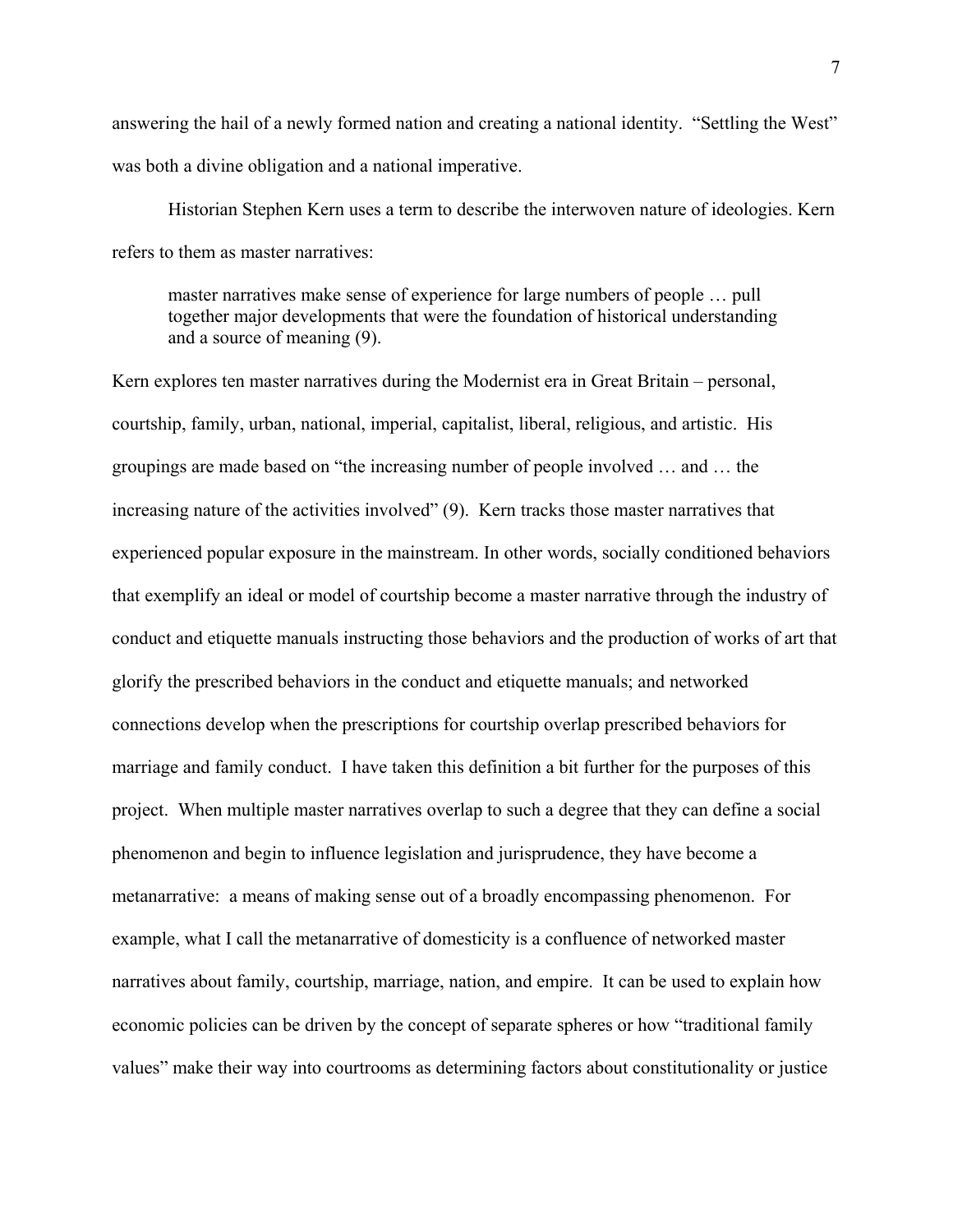in the United States. My focus will be on the courtship and marriage narratives of the United States and how those narratives are woven into the narratives of nation and empire. What are the national and imperial narratives for a country that takes great pride in its apparent lack of global imperialism compared to nations like Belgium, France, and the United Kingdom?

Kern defines national narrative as being "about the integration of people into ethnic, cultural, and ultimately political units with a sacred originary moment mired in legend" (13), and the imperial narrative "is the story of the increasing territorial, financial, political, and cultural dominion by nations in Europe and America over other areas" $(14)$  $(14)$  $(14)$ .<sup>1</sup> The American Revolution and the ratification of the United States Constitution obviously constitute the "sacred originary moment" of the United States, and the swampy bog surrounding that sacred moment is the exclusion it is founded upon. The sanctioning of human trafficking and enslavement and the exclusion of women and non-landowners from political participation disrupts any notion that the United States was founded on equality for everyone. In the United States, the national and imperial narratives overlap to such a degree that they can be considered the same narrative. Prior to the Civil War, the U.S. government had already begun executing its plan of organizing people for better supervision and control.<sup>[2](#page-13-1)</sup> The national and imperial narratives in the United States overlap because both were concerned with westward expansion or internal colonization. That expansion successfully created a more unified nation on the continent and greater opportunities

 $\overline{\phantom{a}}$ 

<span id="page-13-1"></span><span id="page-13-0"></span><sup>1</sup> The full definition Kern gives for the national narrative includes "…and continuing progress toward a future of increasing territorial control, financial prosperity, social stability, political authority and cultural supremacy" (13). <sup>2</sup> In 1830, the Indian Removal Act went into effect, forcing the relocation of indigenous populations in the Southeast. After the Civil War, the United States government resumed its westward expansion. In 1862 and 1889 respectively, the Homestead Act and the Indian Appropriations Act enabled things like the Oklahoma Land Rush in 1889, where U.S. citizens made a mad dash to competitively stake out claims for private land in a territory initially set aside for indigenous populations from the 1830s relocation effort. Throughout the 1880s, and 1890s, the United States government delayed land retention claims made by Mexicans, who had been annexed to the US as a result of the Mexican-American War, from California and other parts of the US Southwest in violation of the Treaty of Guadalupe Hidalgo (1848).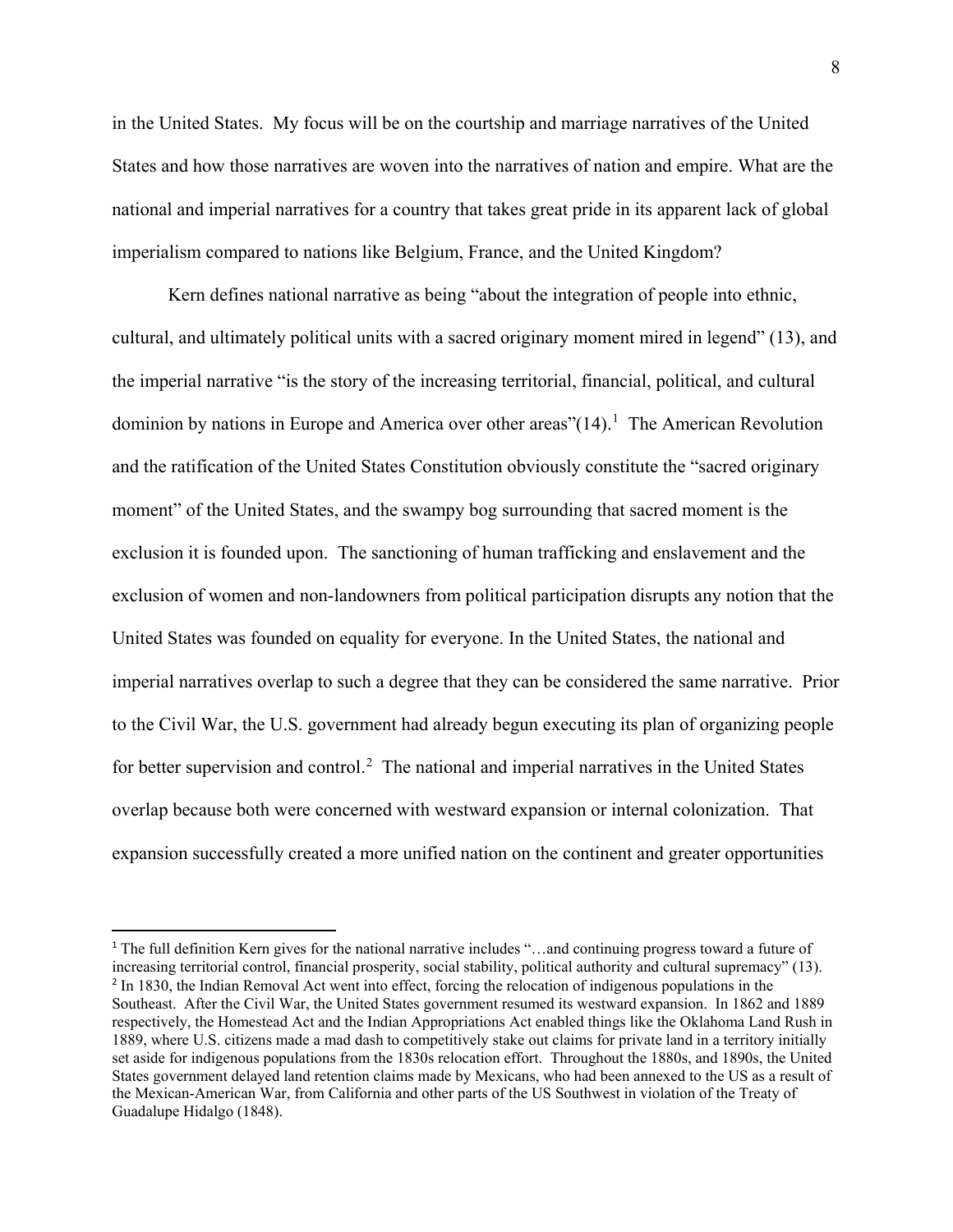for a growing population of immigrants. However, westward expansion also included, not unlike the colonization efforts made by Belgium, France, and the United Kingdom, brutal and often violent assimilation tactics used against indigenous people, the economic, political, and legal disenfranchisement of a newly-annexed Mexican population, and the economic exploitation of Asian immigrants to build the infrastructure to support economic expansion in the West.

The overall nation-building project of any state is the organization of its members into political units, and those political units can be based on shared ethnicity, shared religion, class, and through families. The purpose of this organization is, according to Kern, to secure national financial stability and geographic territory aimed at future prosperity (11-13). These pursuits help establish a sense of national identity, secure access to resources, and facilitate eventual counting and taxing the citizenry to aid in the perpetuation of the state. The perpetuation of the state becomes a part of the fabric of national identity.

#### **The Courtship and Marriage Master Narratives**

Judith Fetterley and Marjorie Pryse claim "the dominant ideology of the American nineteenth century believed in essential differences between women and men" (xiii). Based on the acceptance of these essential differences between men and women, separate social spheres emerged, creating a "women's sphere" which served as a space for women to enact their performance of the social conventions linked to womanhood – maternity and domesticity (xiii). Nancy Cott points to the emergence of a "women's sphere" shortly following the American Revolutionary War. If the "mens' sphere" is concerned with business and government, then the "women's sphere" is concerned with all things domestic. Feminist scholars refer to it as the "cult of domesticity" (Cott 2). As women grew more literate in the United States, an entire genre of writing grew up around them in the form of etiquette and conduct manuals, which were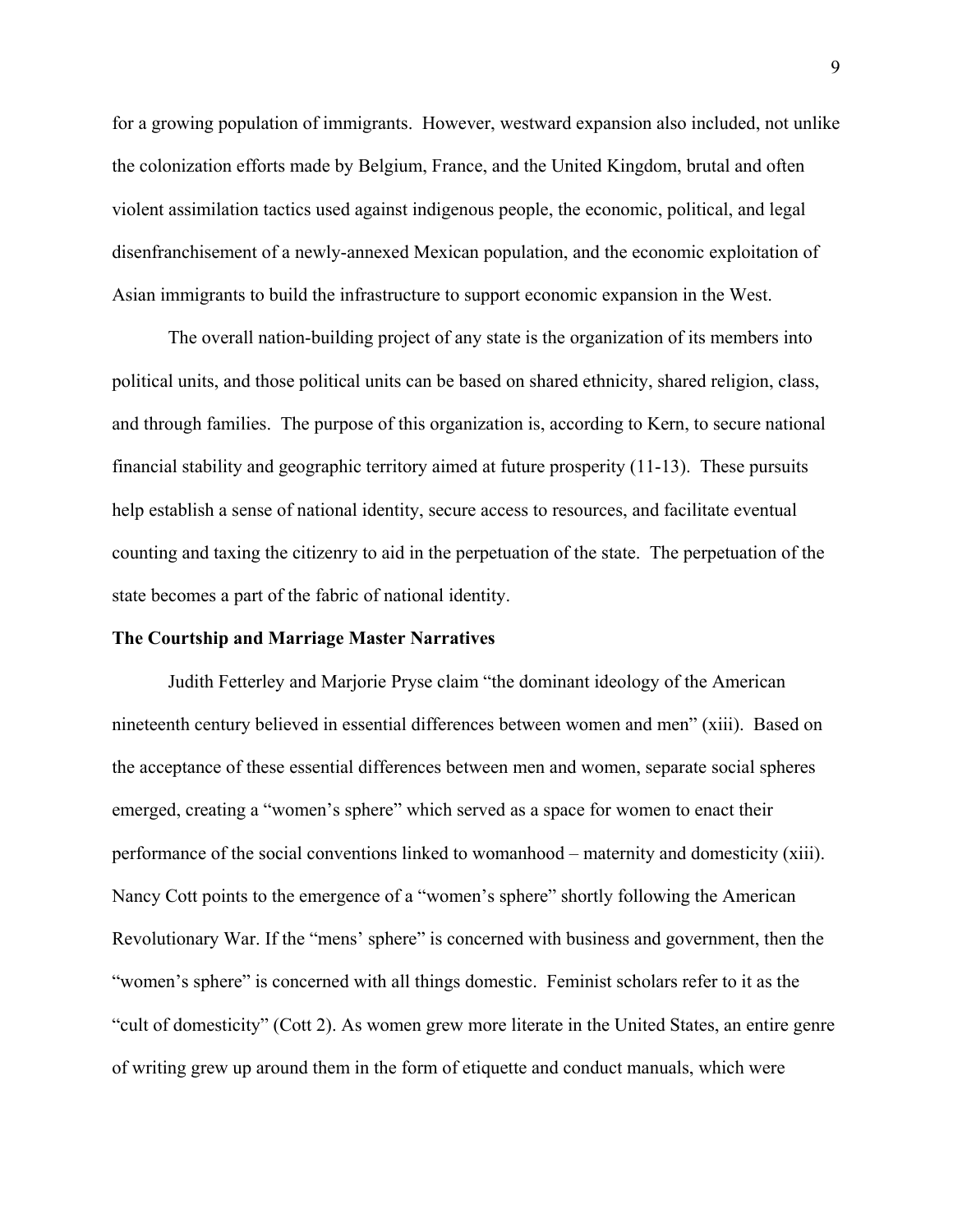deemed suitable for a woman's education.<sup>[3](#page-15-0)</sup> Cott claims that the cult of domesticity could also be referred to as a "social ethic" where "mother, father, and children grouped together in the private household ruled the transmission of culture, the maintenance of social stability, and the pursuit of freedom" and that "the 'cult' both observed and prescribed specific behavior for women" (2). In other words, these texts worked in support of the national and imperial narratives in the United States as much as the social behaviors and fiction about the same behaviors to organize, supervise, and control the body politic. These manuals were focused on acquiring attractive skills to find a husband as well as more practical skills about maintaining a household. According to Cott, by the 1830s, young women could "apprentice" themselves in other people's homes doing domestic chores (28). The manuals were sometimes authored by women, but in the early stages of its development, the genre was dominated by male authors who were also often members of the clergy. As a result, much of the early literature of domesticity is imbued with Christian concepts like charity, temperance, prudence, as well as more Puritanical or Calvinist values like chastity, hard work, and the spiritual gains from physical deprivation and suffering. As time progressed, the economic market became more technologically advanced and as more women became literate, sentimental Romance fiction also became an integral part of the literature of domesticity because it fictionalized the values transmitted from the etiquette and conduct manuals.

#### **The Family As Political Unit**

 $\overline{a}$ 

Cott claims this literature of domesticity constitutes a "canon of domesticity" which operated on several levels to reinforce women's separate sphere. She indicates further that the canon of domesticity encouraged separation between work and home "by linking it [the

<span id="page-15-0"></span><sup>&</sup>lt;sup>3</sup> For more on this, see: Nancy Armstrong *Desire and Domestic Fiction: A Political History of the Novel (1987)* and Nan Johnson *Gender and Rhetorical Space in American Life, 1866-1910* (2002) as well as Cott.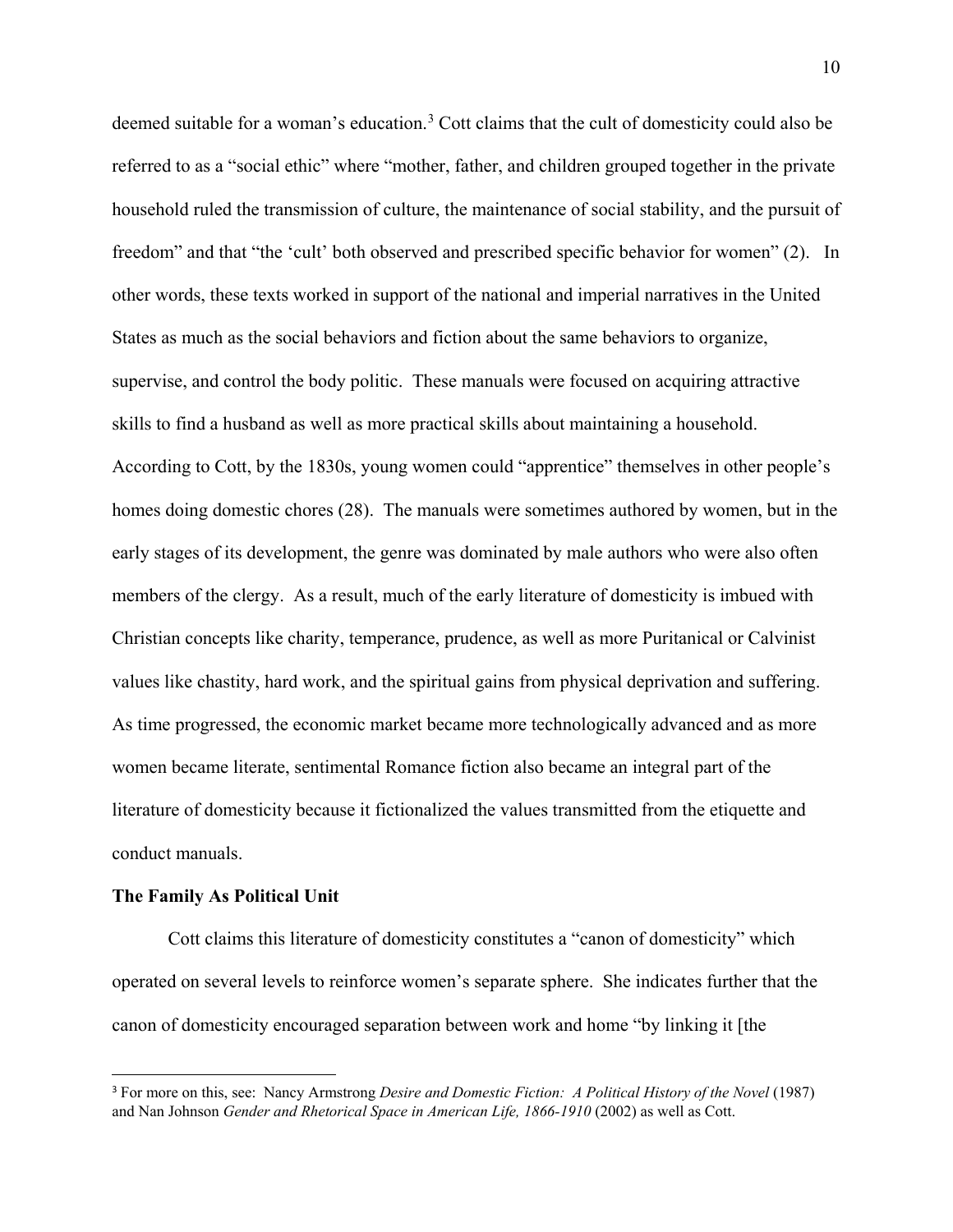separation] to a specific set of sex-roles" (Cott 67). Importantly, Cott points to the underlying values motivating the rhetoric of domesticity, such as the comfort and compensation for hard work that a well-managed, bourgeois, home was meant to provide its inhabitants, as well as "a morality that would encourage self-control" by both men and women (69). This underlying motivation is also linked to the ideology of American exceptionalism enabling westward expansion. In fact, Cott continues that the canon of domesticity reinforced the national and imperial narratives and the ideology of American exceptionalism by encouraging "women, through their reign in the home … to sustain the 'essential elements of moral government' to allow men to negotiate safely amid the cunning, treachery, and competition of the marketplace" (69). The affection of family and the smooth running of the household were meant to be a spiritual salve for men after spending the day in the hellish trenches of "the world". In lieu of full enfranchisement in the political process, women's role in American exceptionalism was to provide a haven of morality and practical diligence for her husband, so that he could perform all the worldly responsibilities of an upstanding United States citizen. In this way, the growth and progress of the whole nation rested on whether or not women could provide the appropriate respite or haven for their husbands. Because marriage laws rendered women completely economically dependent on their husbands and because women were alienated from the political process, the success of their husbands was about their own economic survival and marriage served as a conduit for vicarious citizenship.

#### **Class As Political Unit**

The canon of domesticity outlines the courtship and family narratives, which are based on the same ideology of American exceptionalism that fuels the national and imperial narratives. Another link between the United States's national and imperial narratives with the narratives of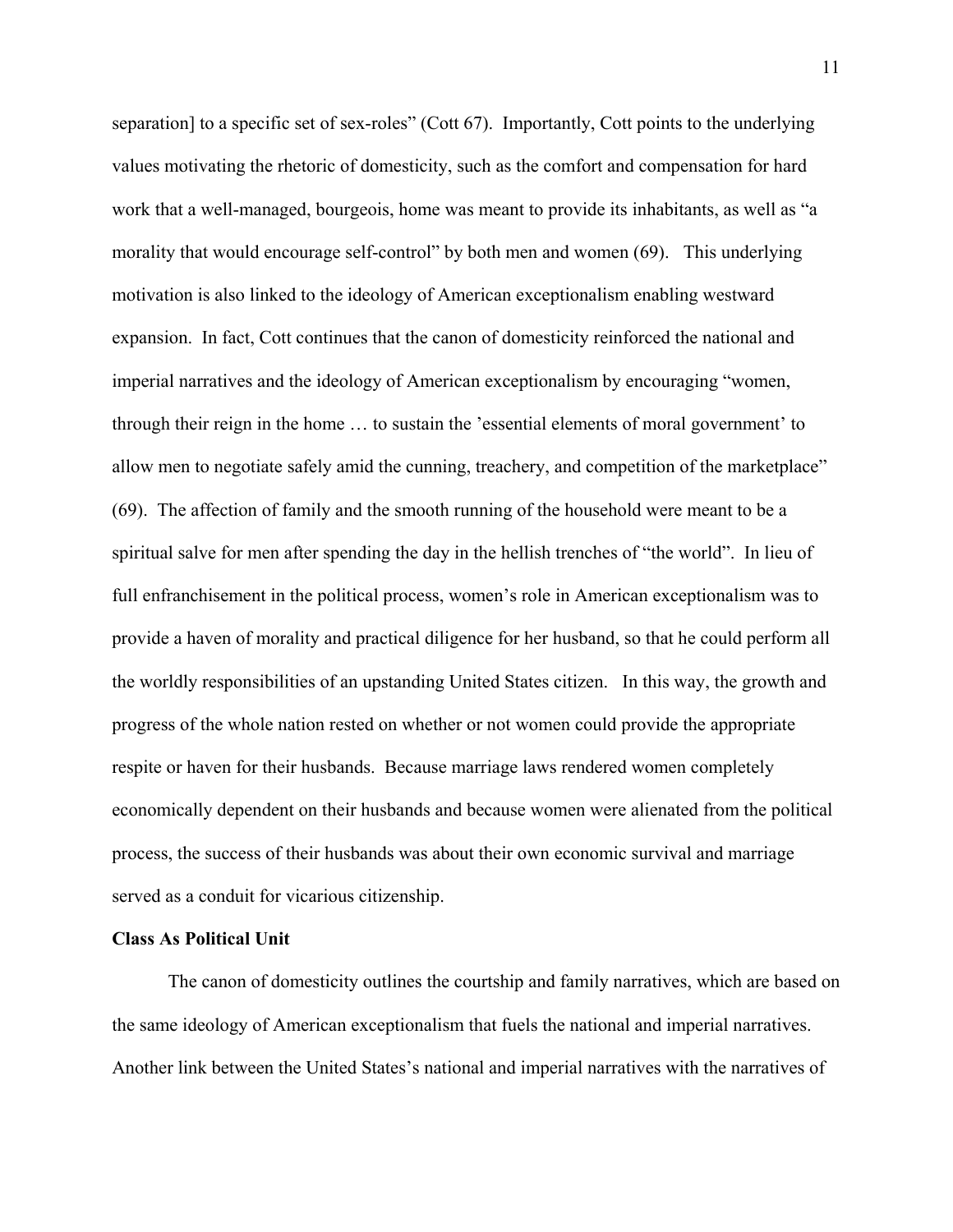courtship and family is the concomitant rise of the bourgeois in the United States. Cott contends that "the canon of domesticity expressed the dominance of what may be designated a middleclass ideal," and claims "the chief aim of women's vocation was the rearing of moral, trustworthy, statesmanlike citizens" (93-4). She suggests this ideal and the canon were successful at restoring social order after the American Revolution and establishing an "American republic ideology" (95). The emergence of the bourgeois in the United States begins with the technological advances in manufacturing. "Industrialization … occurred first in textile manufacture, which was originally women's and especially unmarried women's household work" (35). As industrialization, merchant capitalism, transportation, and literacy improved, the responsibilities in the home also changed. Married women began performing less labor in the home and more managerial duties because as the distribution of wealth enabled more disposable income, it also enabled more young women to look for "apprenticeships" in household skills. Thus began an industry of domestic help prior to the end of the Civil War. According to Cott,

the replacement of family production for direct use with wage earning, the institution of time-discipline and machine regularity in place of natural rhythms, the separation of workplaces from the home, and the division of 'work' from 'life' were overlapping layers of the same phenomenon (59).

The phenomenon Cott refers to is the changing nature of the women's sphere prior to the Civil War. The emergence of a bourgeois class might have been easier to track without the disruption of the Civil War because Reconstruction and the integration of paid labor in the South meant that there were no longer clear lines of economic hierarchy in the United States for quite some time. However, by the end of Reconstruction and into the beginning of the Jim Crow era in the South, the existence of a bourgeois class is undeniable, as reflected in the writings of Black Americans that emerged in the postbellum era.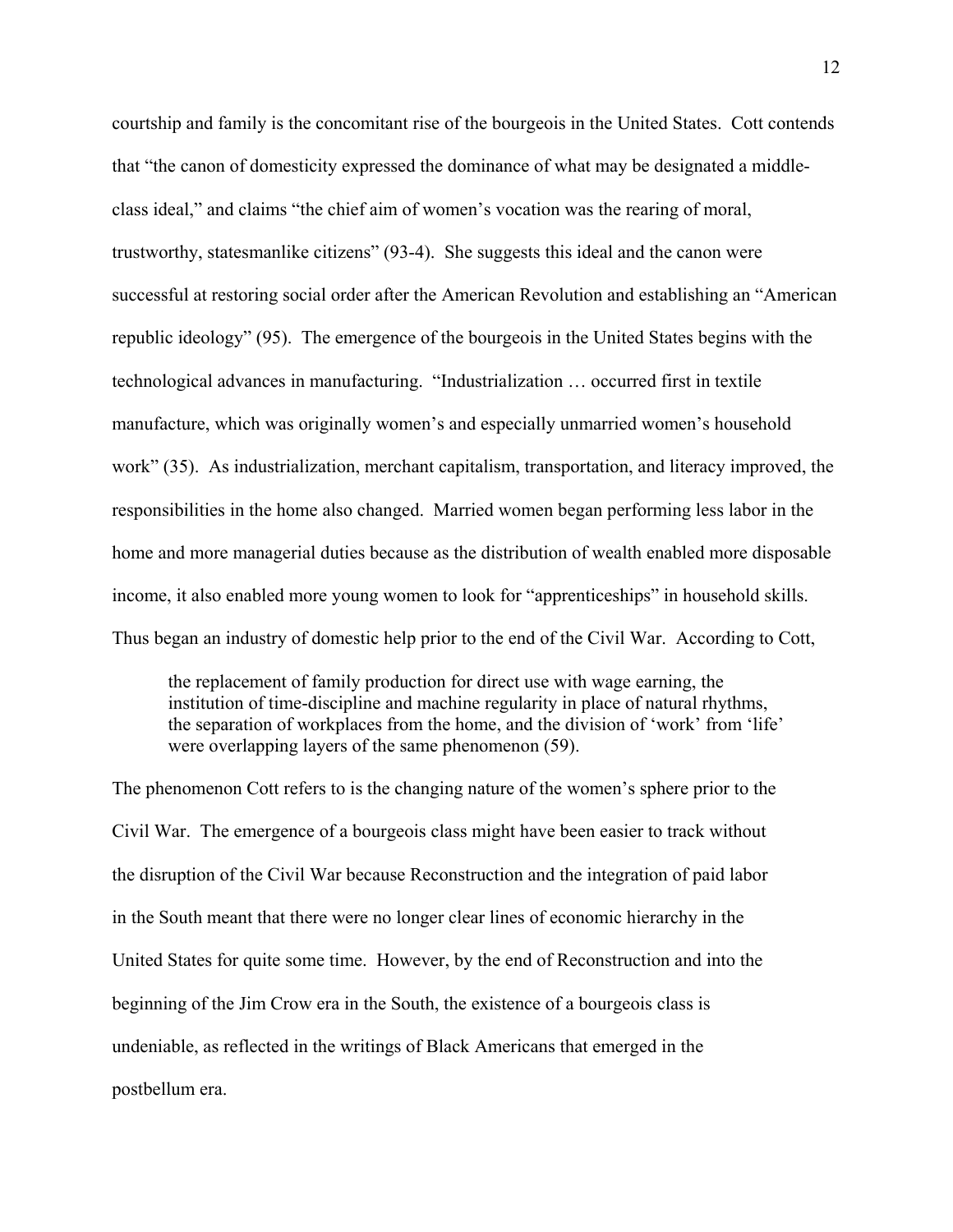#### **The National and Imperial Master Narratives**

 $\overline{a}$ 

Before we can discuss the ways in which Americans of color shouldered the solidification of a bourgeois class in the United States, we have to explore the ways in which the national and imperial narratives lace together with the courtship and family narratives in relation to an American identity. Cott alludes to an American republic ideology which partly defines the interconnected nature of the narratives but does little to explain how preoccupied US citizens were with the conception of a national identity. Emerson, Thoreau, and Whitman were leading antebellum figures attempting to establish a national identity. Emerson searched for a uniquely American philosophy that eventually became Transcendentalism. He also gave us the first basic tenet of an American identity with his essay "Self-Reliance," which functions as a kind of road map to self-sufficiency, self-motivation, self-improvement, efficiency, and sometimes extreme views on individualism.

Who is an American? Separation from Great Britain was once the unifying element of American identity: rebels versus redcoats. Beyond the Revolutionary War, the search for an American identity became a widespread preoccupation. Peter Coviello argues that authors in America at this time were "confronted with a basic problem: how to establish a conceptual ground, *not territorialized by the state*, on which the coherence of a national citizenry might be imagined"  $(3)$ .<sup>[4](#page-18-0)</sup> Coviello continues:

If there is any common denominator linking the many different canons, modes, styles and genres of antebellum literary endeavor, it would appear to reside in the conviction that the American state, however promising it might have once

<span id="page-18-0"></span><sup>4</sup> It is important to note that the cultural paradox of equality and slavery disabled any *credible* input the state might have made towards the construction of an American identity, but the attrition of the Civil War and ensuing economic instability forced Americans to rely on the state to guide and direct the construction of an American identity nonetheless. Particularly the works of Emerson and Whitman demonstrate a tension in the United States prior to the Civil War that revolved around the will of the people and the will of the state in determining who was an American.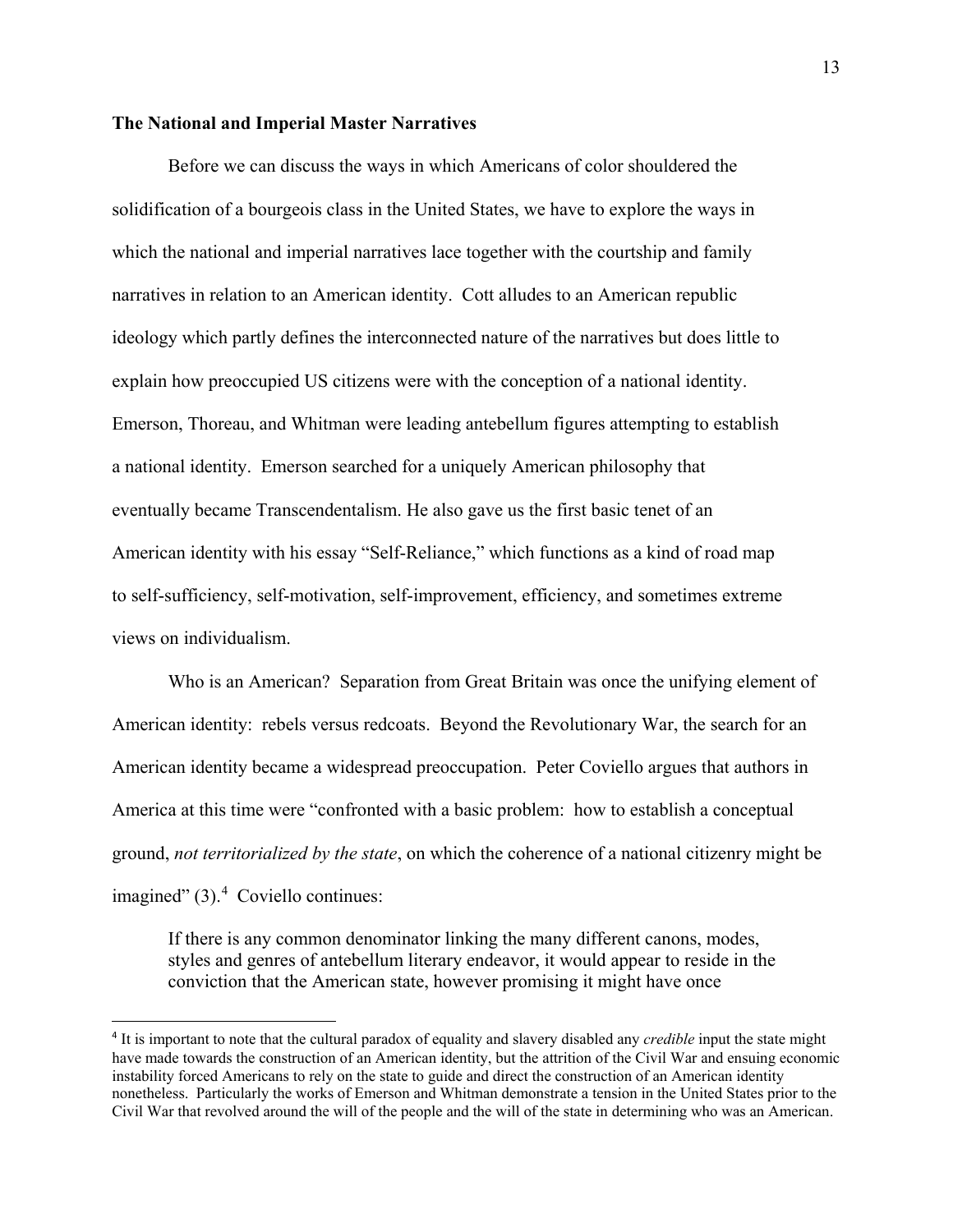seemed, no longer provides for, accommodates, or adequately expresses the substance of American nationality (3).

Arguably, what made these authors look beyond the state in the creation of a coherent national identity was the paradox of American exceptionalism and slavery. If the United States was to be a state founded on life, liberty, and the pursuit of happiness, a shining beacon of virtue, and this foundation myth was to guide the construction of the American identity, then how did it mean to reconcile that foundation myth with the reality of human trafficking, enslavement, and widespread disenfranchisement? Even though great writers like Whitman and Emerson attempted to define an American identity, the paradox remained a constant thorn. The outbreak of war provided the necessary resolution of that paradox but disabled the process of defining a national identity independently from the State. However, Emerson's "Self-Reliance" had already become a part of identity construction that could not easily be shaken off. Emerson claimed

Nature suffers nothing to remain in her kingdoms which cannot help itself … The genesis and maturation of a planet, its poise and orbit, the bended tree recovering itself from the strong wind, the vital resources of every animal and vegetable, are demonstrations of the self-sufficing, and therefore self-relying soul … Let us stun and astonish the intruding rabble of men and books and institutions, by a simple declaration of the divine fact (100-1).

Emerson's notion of self-reliance and self-improvement lingers in concepts of American identity and is a fundamental element of American exceptionalism. Self-reliance and selfimprovement spawned ideologies of racial uplift, the politics of respectability, and upward mobility. These ideas all conspire to create an American Dream, which became a singular, unifying goal for citizens and immigrants.

#### **The Metanarrative of Domesticity and Uplift Ideology, or The Politics of Respectability**

Kevin K. Gaines asserts "black ministers, intellectuals, journalists, and reformers" sought to uplift "African Americans' material and moral condition through self-help" in an attempt to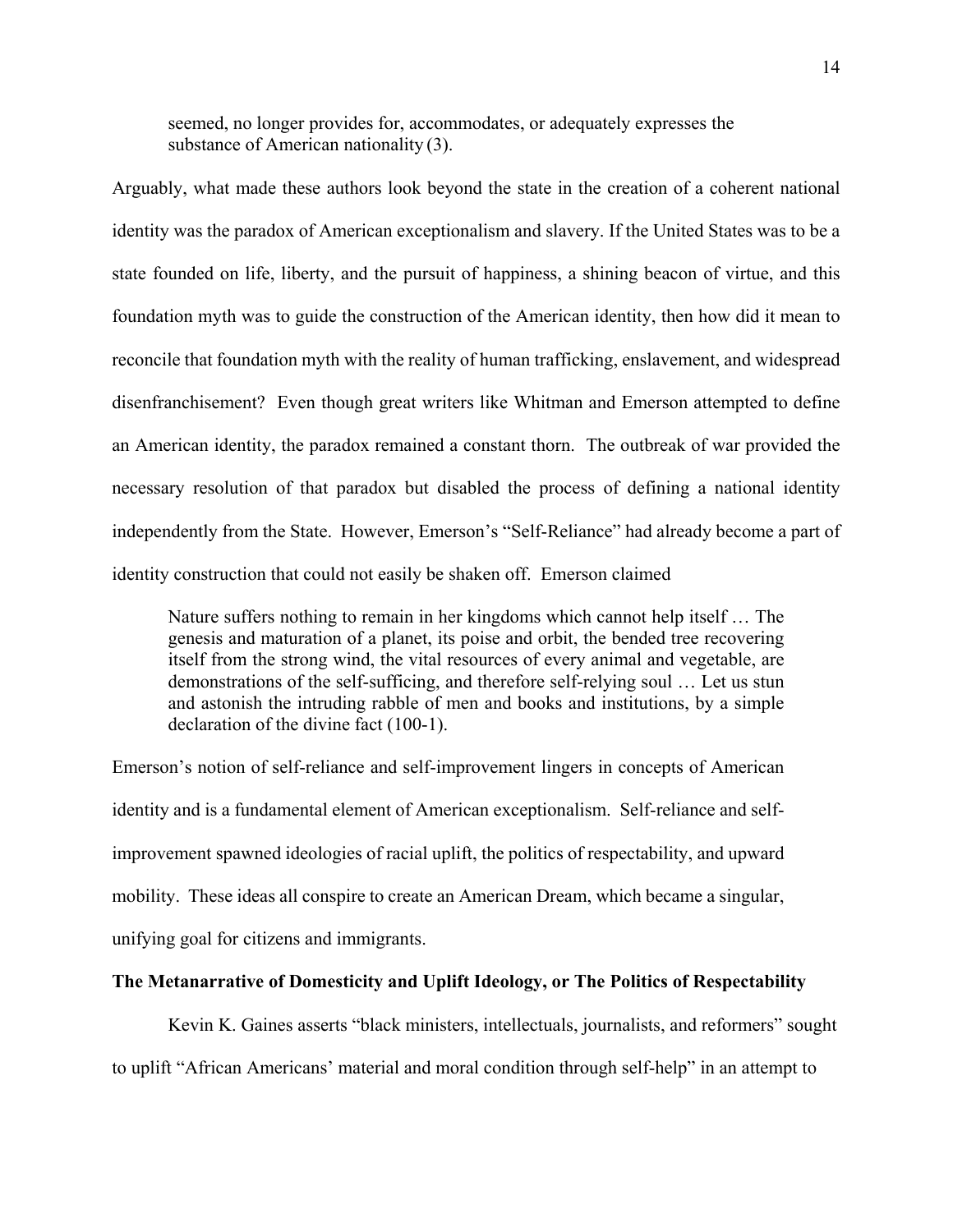"rehabilitate the race's image by embodying respectability, enacted through an ethos of service to the masses" in order to combat racism and refute claims "that African Americans were biologically inferior and unassimilable" (xiv). Gaines further suggests that "the attempt to rehabilitate the image of black people through class distinctions trafficked in claims of racial and gender hierarchy" (xiv). Gaines claims that:

black opinion leaders deemed the promotion of bourgeoise morality, patriarchal authority, and a culture of self-improvement … as necessary to their recognition, enfranchisement, and survival as a class (3).

Gaines clarifies that uplift ideology was also about establishing a "positive black identity in a deeply racist society … a source of dignity and self-affirmation" (3). Gaines admits it is difficult to define racial uplift ideology but does concede that the term "held mixed meanings for African Americans" (1), that it "speaks of a personal or collective spiritual – and potentially social – transcendence of worldly oppression and misery" (1). Gaines claims that "elite blacks believed they were replacing the racist notion of fixed biological racial differences with an evolutionary view of cultural assimilation, measured primarily by the status of the family and civilization" (3- 4).

Measuring cultural assimilation based on family and civilization is an important aspect of this project, but first we have to unpack the definition of family at the turn of the nineteenth century. Claudia Tate's study of Black women's domestic fiction in the 1890s is a useful source of information in understanding the link between an American identity, the metanarrative of domesticity, and the rise of the American middle class. Tate identifies

the idealized domesticity [in the novels under her examination] … as a fundamental cultural symbol of the Victorian era for representing civil ambition and prosperity … a symbol that Black women writers in particular used to promote the social advancement of African Americans (5).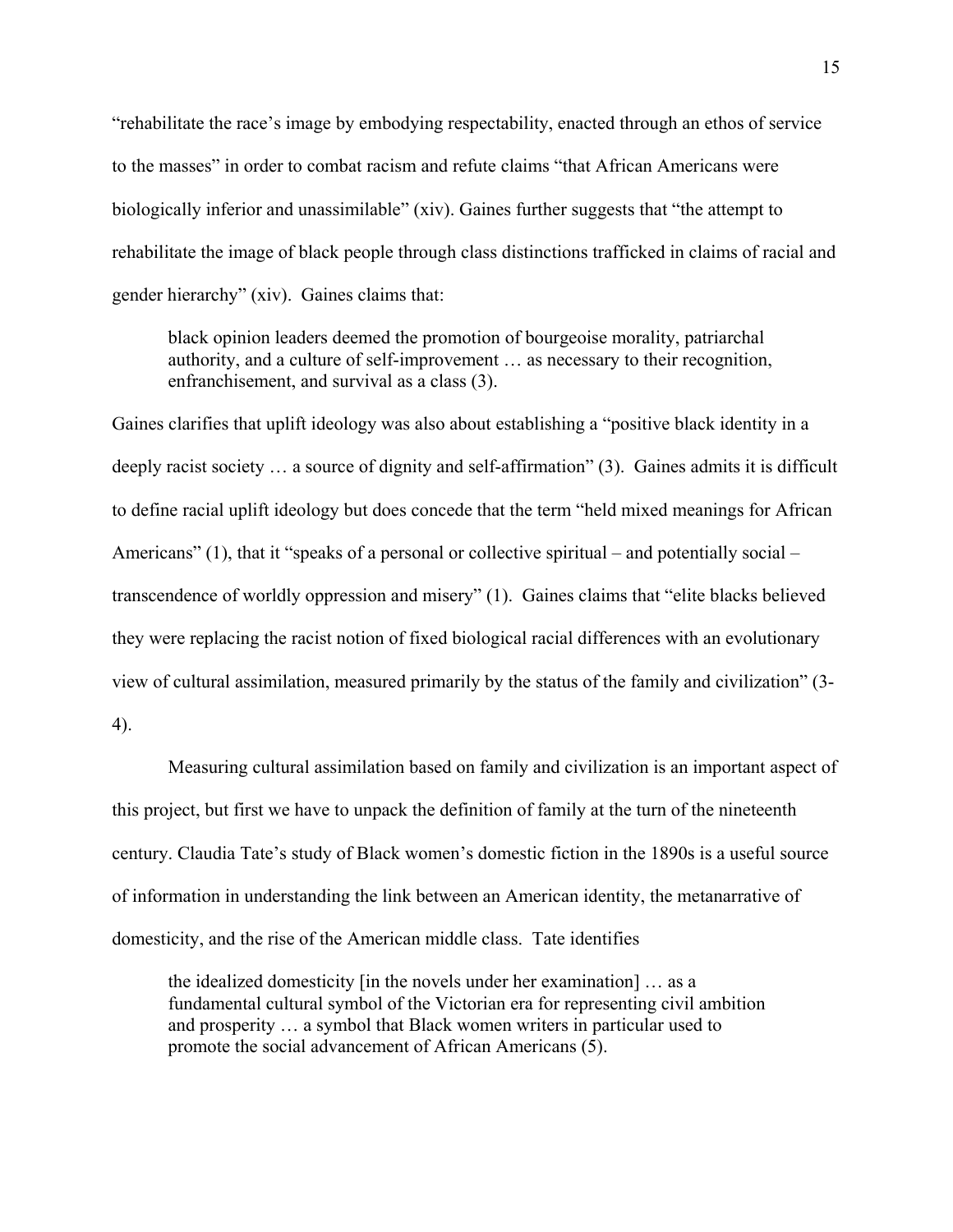The literature of domesticity, confined to white women before the Civil War, began expanding after the Civil War to include Black women writers. These additions to the canon of domesticity continue to convey the same underlying values of temperance, prudence, charity, and a prescribed morality based on Calvinist theology. In addressing the formulaic nature of Black women's domestic fiction, Tate claims that:

The story of ideal family formation was especially well suited to this first audience because its formulaic plot line encoded bourgeois constructions of the successful individual, community and society to which the audience subscribed (Gaines 7).

It is important to remember that the concept of the ideal family was first imagined in the essential separation of men and women, and the roles assigned to women were primarily constructed by white male members of various denominational clergy. The fact that Black Americans following the end of the Civil War adopted the values and concepts of family and civilization created by white women within the cult of domesticity as an attempt to ease racial tensions as well as create a positive Black identity only reinforces how powerful the ideological hail of domesticity was (and arguably still is) for American enfranchisement. In other words, the rhetoric of the "ideal family" and its connection to political and social enfranchisement were so effective that it was adopted as a means of uplifting an entire race even though the white, bourgeois prescriptions of the ideal family contradicted African heritage.

Patricia Hill Collins suggests that "defined as a natural or biological arrangement based on heterosexual attraction, instead this monolithic family type is actually supported by government policy" designed primarily to legitimate the offspring as "natural" U.S. citizens (46). Collins reinforces the notion that the master narratives of courtship and family create a network with the national and imperial master narratives. For Collins, the concept of ideal families is linked directly with labor, and primarily the separation of men's and women's spheres which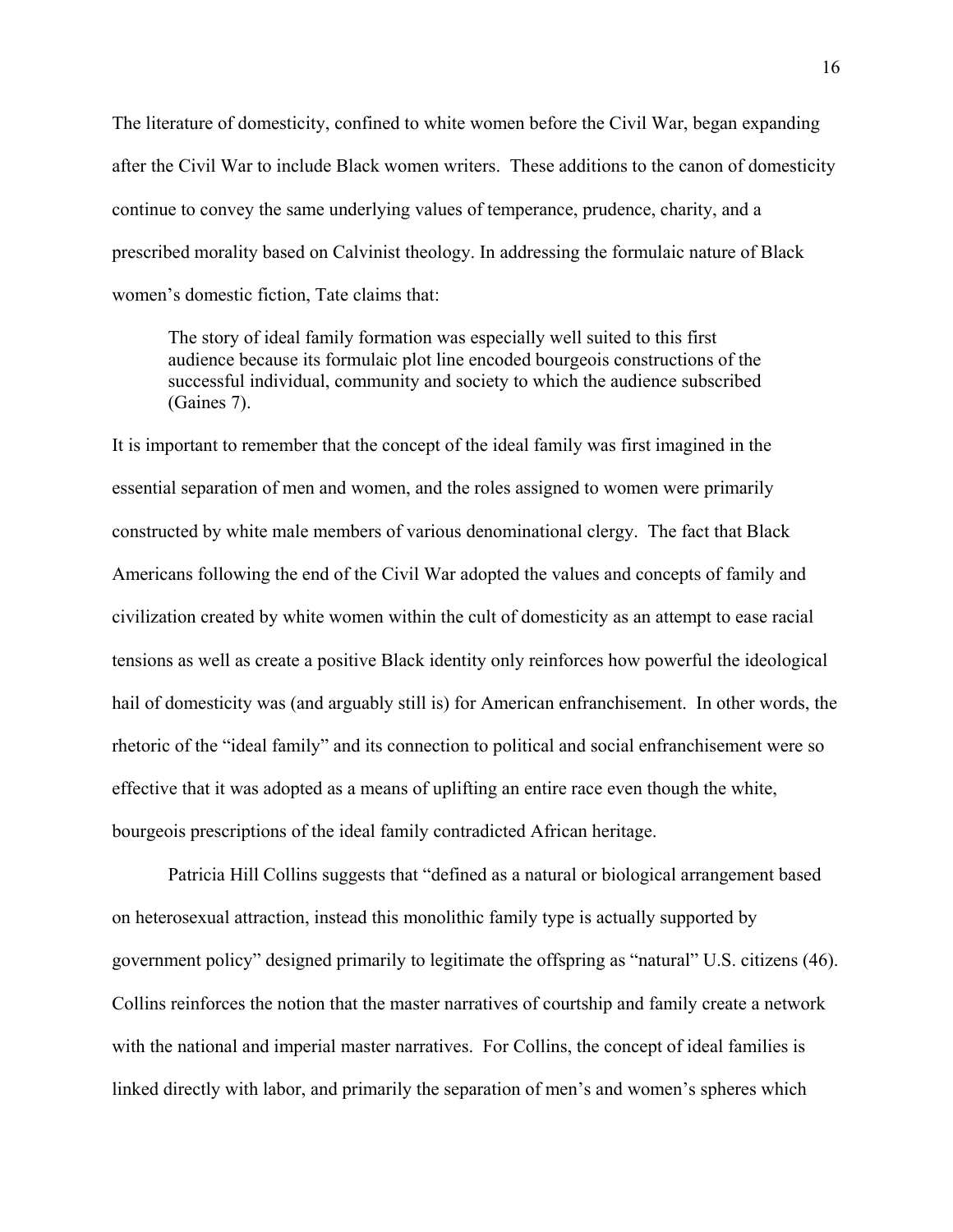dictated how labor was divided. Collins goes on to state that "prior to U.S. enslavement and African colonization, women in African societies apparently combined work and family without seeing much conflict between the two" (48), meaning that in those societies, labor was divided in ways other than biological difference, thus dispelling any notion that gender-specific labor is "natural". The white construction of an "ideal family," born out of the confluence of national, imperial, courtship, and family narratives in the U.S., transmitted specific values, which Collins sees as market-driven and exchange-based. I would add that not only are those values meant to scaffold capitalist economies, but they are also meant to scaffold the colonization of the West.

#### **Class Performance**

Julie Bettie suggests that performance "refers to agency and a conscious attempt at passing" while performativity "refers to the fact that class subjects are the effects of the social structure of class inequality, caught in unconscious displays of cultural capital that are a consequence of class origin or habitus" (51). Much academic work has been done on the performance of race and gender, but very little work has been done regarding class performance. According to Bettie, "little attention has been paid to thinking about class as a performance or as performative" largely because study on performance has tended in the past to "ignore its materiality" (51). Understanding class this way has also often been confused with theorizing about race. Bettie goes on to suggest that the materiality of class is its "economic and cultural resources" and "cultural and political discourses that naturalize and sanction kinds of class relations and normalize institutional class inequality [that] produce class subjects" who then "produce discourses that naturalize and normalize class inequality" (51). Cultural and political discourses become material by helping to "produce class subjects (poor, working, middle, rich, etc) and material inequalities" through interpellation and repetition (51). In other words, some of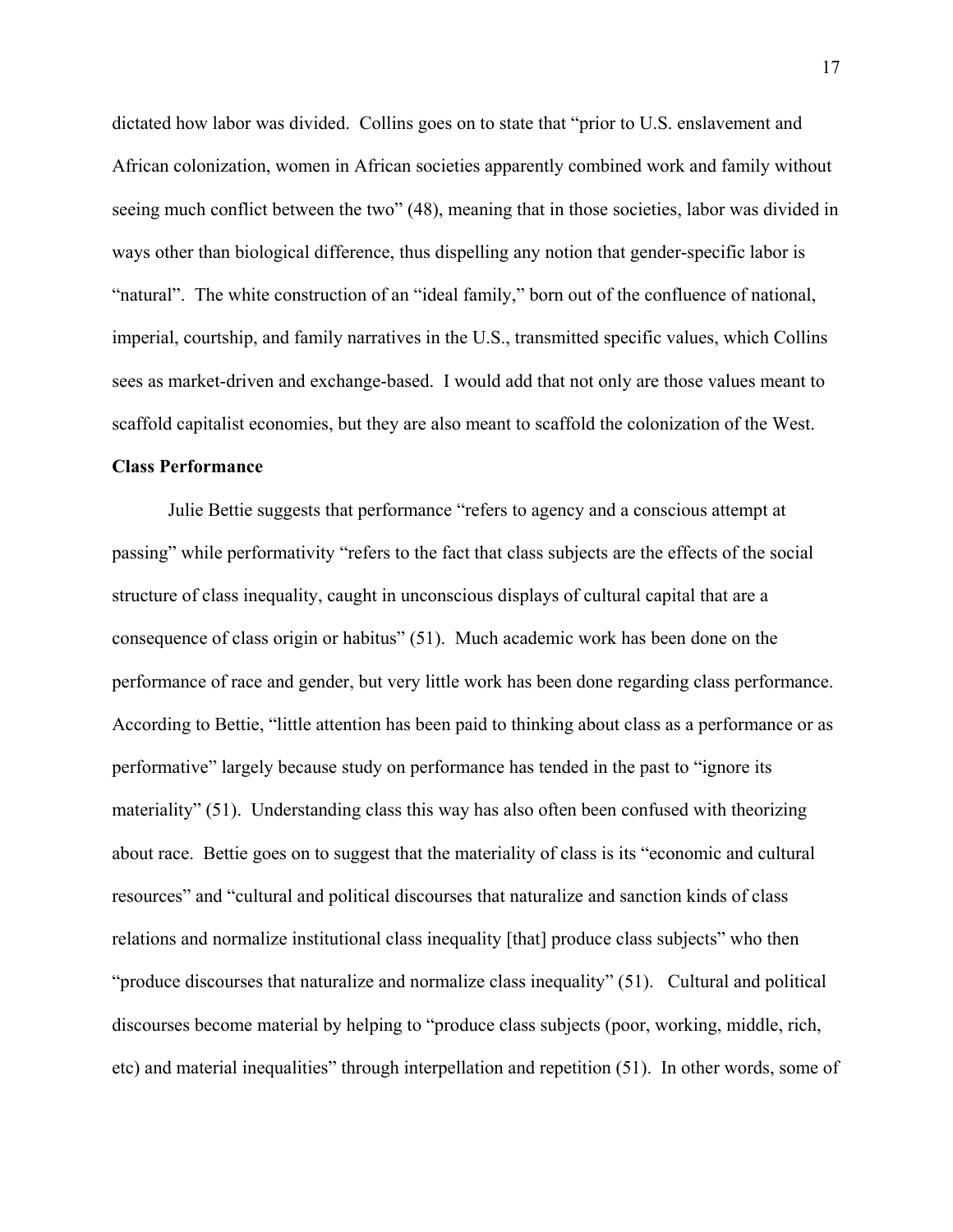the elements of the metanarrative of domesticity are the cultural and political discourses Bettie refers to that create class subjects, who then, after interpellation and repetition of those discourses, repeat the transmission of those discourses. If bourgeois virtues like temperance, prudence, self-reliance, and self-improvement are the values occupying much of the canon of domesticity, and those values are being rebroadcast to the margins of society as means of political, social, and economic enfranchisement, then successful performance of those values also becomes inexorably linked to citizenship. Bettie also suggests "heteronormativity and the politics of respectability are part of the narrative of national belonging" (xxxv). These are also transmitted through the metanarrative of domesticity.

 Upward mobility and the politics of respectability both reinforce class divisions in the United States. According to Catherine Rottenberg, "the possibility of climbing the class hierarchy is contingent upon the individual's readiness to emulate certain norms that are produced, reinforced, and circulated by and through the American Dream" (69). This description differs from my own claim in that I am arguing that the American Dream is itself a part of the ideology of American exceptionalism and is produced, reinforced, and transmitted via the metanarrative of domesticity. Rottenberg's choice of the verb "emulate" is also critical to note here because emulation is a conscious performance of, for example, the repetitive rituals the ideology of American exceptionalism requires for interpellation. Thus, upward mobility and the politics of respectability are predicated upon the successful performance of bourgeois values. The element of social obligation within social reform efforts of the era is also a symbol of the moral uprightness embedded in the values of temperance, prudence, charity, chastity, and the spiritual reward of physical suffering such that failing to rise above poverty was equated with moral failing. Rottenberg continues: "those who do not take advantage of the promises the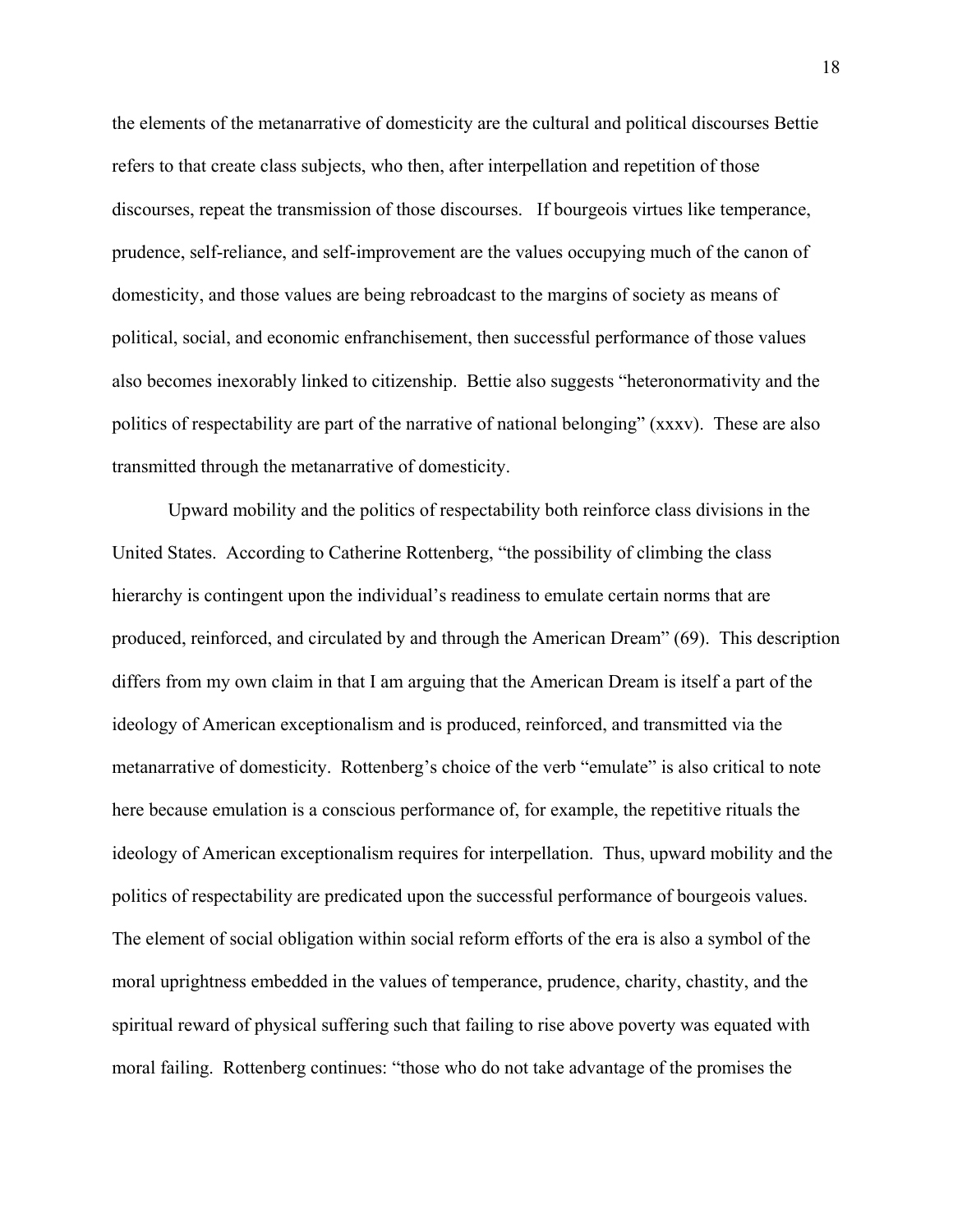American Dream holds out to them are coded as pathetic or failures" (70). We will see this in my examination of *The Awakening.* Too often, when women are represented in literature of the era as not performing the bourgeois values well or at all, we tend to see them as victims of the patriarchy, and we attempt to rehabilitate them into resisters and transgressors.

We often assume that women in the nineteenth century were as conscious of their oppression as we are. It is true that women like Margaret Fuller and Elizabeth Cady Stanton were conscious as were women like Pauline Hopkins and Ida B. Wells. However, in the case of the former, being conscious of the cultural and political trends in their lifetimes was a luxury that education and some measure of wealth offered while in the case of the latter, violent race relations made consciousness of cultural and political trends a survival skill. In between these two extremes were working women and rural women, who may not have possessed the education to stay abreast of political trends and who may not have had the time to spare a thought about them. Having the ability and the requisite tools available to consider one's own positionality was a privilege for white bourgeois women and a necessity for women of color. We often view women's behavior that goes against the acceptable norms as modes of resistance and transgression when in all likelihood they were more often modes of survival or getting by. As this project will expose, many women who could not be rehabilitated into the resistance/transgression paradigm get lost. This feminist push to rehabilitate nineteenth century working and rural women into resisters and transgressors ignores their lived experience of class. Our contemporary push to rehabilitate these women into soldiers for the feminist cause is no different an injustice to them than the nineteenth century push to rehabilitate women in poverty into mirror images of bourgeois women.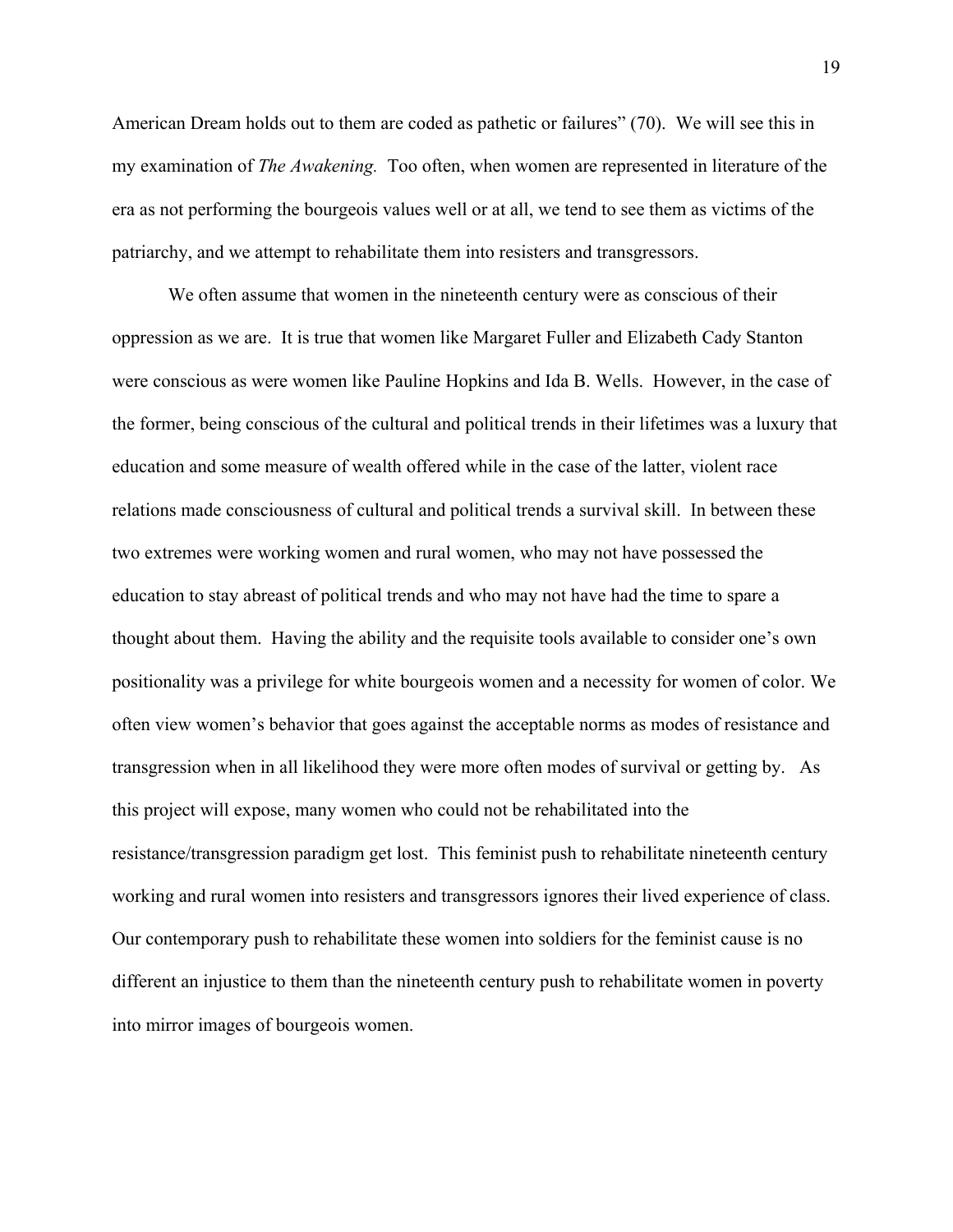#### **Contemporary Feminist Thought, or Policing the Resistance**

The fact that contemporary feminism presupposes a set of shared experiences is not a new criticism. In 1977, the Combahee River Collective let the world know clearly what was lacking in the second wave US women's movement. In 1984, bell hooks claimed that the assertion of universal women's oppression "implies that women share a common lot, that factors like class, race, and sexual preference, etc. do not create a diversity of experience that determines the extent to which sexism will be an oppressive force in the lives of individual women" (5). She continues, stating that "the usurpation of feminism …has been to a very grave extent justified by feminist theory as [it] has so far been conceived" (9), meaning that the ignorance of the intersections of race and class and gender has been permitted not only to continue within feminist movements and theoretical approaches but has also endowed that continuation with the justification that we all share a common struggle against a common oppression. In 1989, Kimberlé Crenshaw introduced intersectionality theory, which does take diversity of experience into account when outlining diverse forms of oppression; however, its use in academia seems limited to discussions of the intersections of race/gender and race/gender/sexuality.

According to Susan Archer Mann, "the question of the origins of women's oppression generated one of the signal debates of the early second wave", and at that time, "understanding the origins of women's oppression [w]as a prerequisite to understanding how to transform and end that oppression" (116). In other words, it was crucial for feminist theory and activism to uncover the myriad, insidious ways misogyny had become embedded in Western culture. Things that remain hidden cannot be successfully challenged. The main problem with this, as pointed out by both Collins and hooks, is that not all women experience the same forms of oppression, and even if they do experience the same forms of oppression, they do not always experience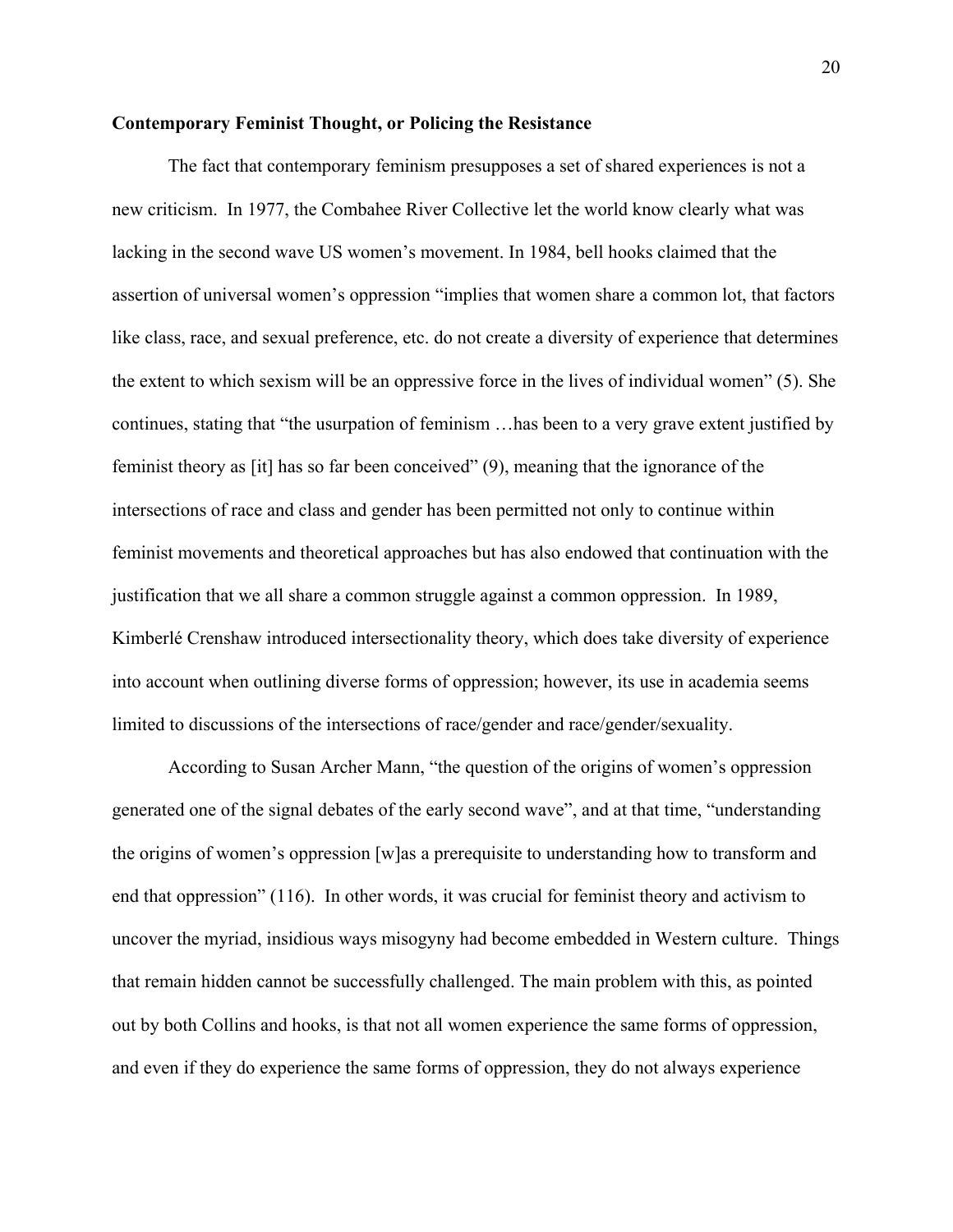them in the same way. The elements of lived experience that differentiate the responses to oppression have been clearly identified as race, class, gender and sexuality, but the imposition of class is the least plumbed. There continues to be a dearth of work that analyzes the impress of class on women, regardless of ethnicity, race, or sexual identity or sexual orientation. However, viewing race and gender/sexuality while ignoring class divisions is a flattening of difference.

Catherine Rottenberg claims that, unlike race and ethnicity, class identities have, through the myth of American exceptionalism and the American Dream, become accepted as mutable: "the American Dream discourse has helped to erase or at least camouflage systemic sources of class inequality, since it has promoted the belief that anyone can move up the class ladder" if only they work hard enough (Rottenberg 8). Julie Bettie claims "the failure of social theory to theorize women as class subjects is repeated in and perhaps assisted by political discourse, where women's class location and identity is often obscured in contemporary discourse on 'the family'" (34-5). She further explains that "by shifting the focus away from women's economic wellbeing to the morality or immorality of family structure," class is seen as "gender-blind" and ties the material existence of women to their "attachments with men" (35). Morality *should* not have anything to do with economics; however, national discourses about poverty often label moral turpitude as the culprit rather than the imposition of institutional economic and racial inequities and barriers. A feminist theory that might expand to include Black feminist thought and begin looking at the similarities "of working-class experiences women might have across race" could lead to a better understanding of how "race operates independently of class" (Bettie 37-8). I would suggest that this expansion of contemporary feminist thought would also do good emotional labor in healing the rupture in the U.S. women's movement between white women and women of color. Ignoring the impact of class positionality on sex, gender, and race enables the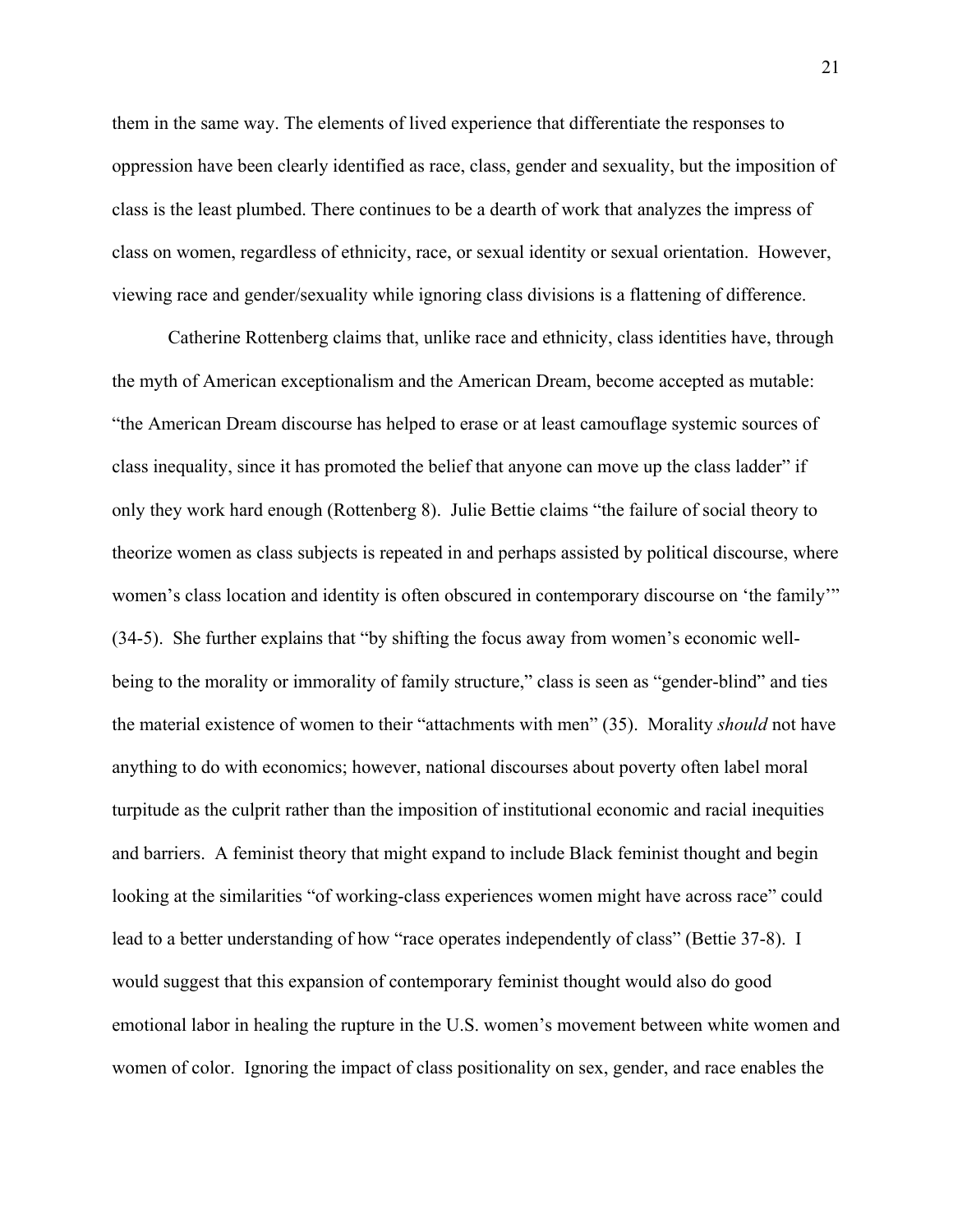conflation of race/ethnicity with "working-class", but even more dangerously, reinforces the conflation of whiteness with citizenship, and according to Bettie "this ill-gotten conflation of whiteness and citizenship is a disturbingly pervasive ideology" (41). I argue that the disturbing pervasiveness is a calculated move based on the myth of American exceptionalism and has its origin moment in internal colonization, assimilation, and economic expansion. It continues to be a pervasive ideology because of blind adherence to the terms of "American" identity and the reinforcement of the myth of American exceptionalism even through critiques of that myth. The terms of "American" identity are self-reliance, self-improvement, efficiency, and individualism tied theoretically and practically to values like prudence, temperance, chastity, and the spiritual rewards inherent in physical suffering.

#### **Marxist Lens**

My premise is that, through the metanarrative of domesticity, specific behaviors are prescribed and transmitted, particularly targeted at women, in relation to family structure in the United States. The metanarrative of domesticity labels these prescriptions as ideal mostly through the body of educational literature about how to perform the ideal. The ideal is another symbolic representation of the myth of American exceptionalism and political, economic, and social enfranchisement. While white, bourgeois women constitute the model of this ideal, the metanarrative of domesticity is broadcast to all women regardless of institutional and systemic racial and economic inequities. The transmission of the ideological interpretations of the ideal has been so effective that another ideology, uplift ideology, was created to reinforce the ideal. Fundamental to this premise is Louis Althusser's theory of interpellation. Althusser's theory makes it possible to view the metanarrative of domesticity as an Ideological State Apparatus.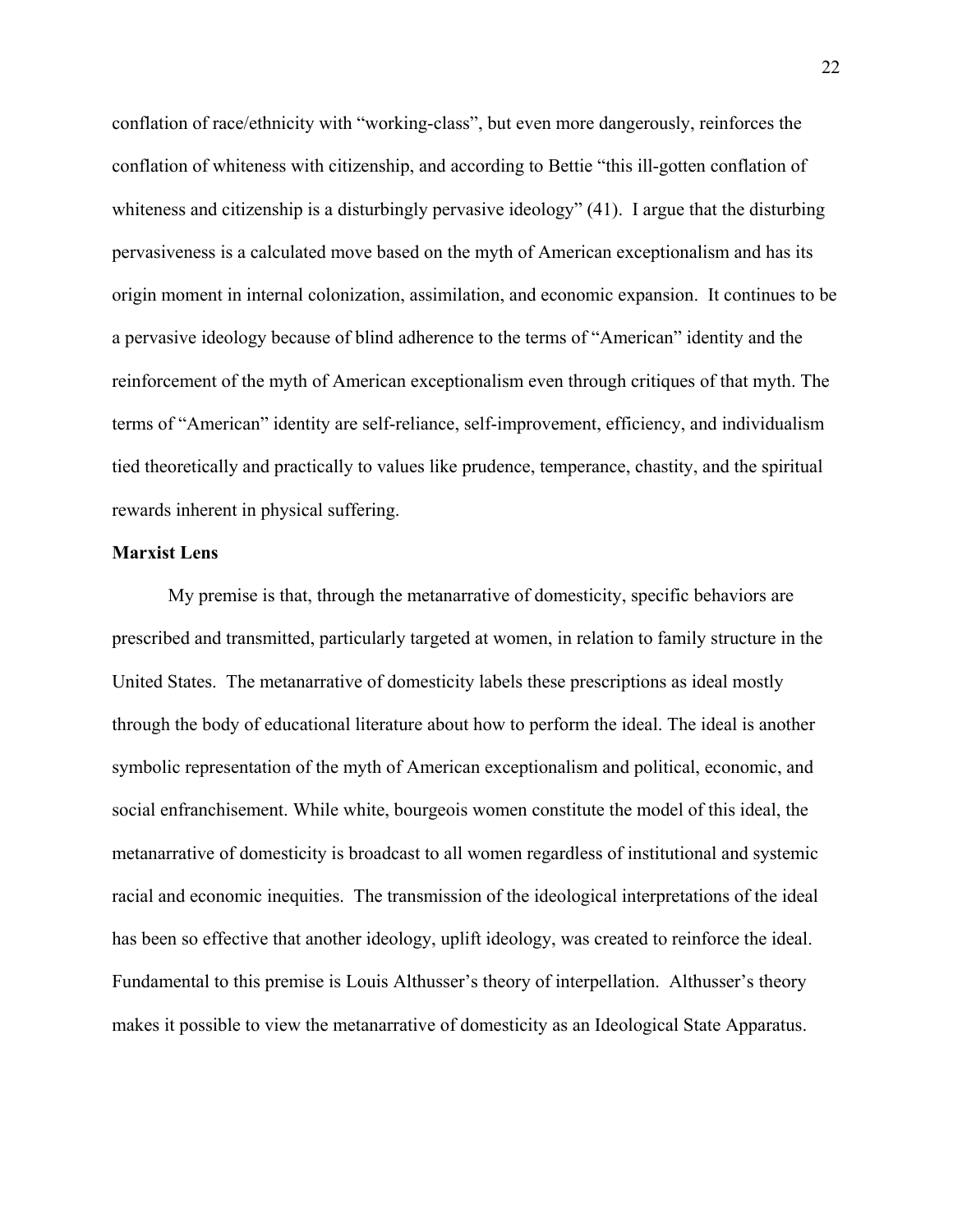According to Althusser, "ideology has a material existence" because it "exists in an apparatus, and its practice, or practices" (258). In determining the relationship of the individual to an ideology, Althusser suggests "the 'ideas' of a human subject exist in his actions…[which] are governed by the *rituals* in which these practices are inscribed, within the *material existence of an ideological apparatus*" (emphasis in original, 259). In other words, the individual enacts his acceptance of or belief in an ideology through repeated or ritualized practices. For Althusser, "ideology serves to explain how it is that capitalist relations of production are reproduced without constant and explicit use of force" against workers who reproduce "the conditions of their exploitation" (DuBrin 178-9). Obviously, people are not going to reproduce their own oppression knowingly, so "ideology is materially subsumed into a broad understanding of the 'state'" (DuBrin 179). According to DuBrin, Althusser claims that the broad understanding of the state includes Ideological State Apparatuses (ISAs) "such as family, religious institutions, schools, political parties, unions, media, art, sports, and legal institutions" (179). Because the metanarrative encompasses literature and other forms of art as well educational materials, it does itself become an ISA.

Each apparatus has its own set of rituals meant to reinforce the ideology that is a prerequisite for the rituals. In other words, if you believe in democracy, you reproduce this belief every time you vote. If you believe in God, every time you attend church or pray, you are reproducing the belief. The act of believing combined with the repetitive performance of the rituals further reinforces the ideology. Bear with me as I explore an example relevant to this project: If I believe that I must work in order to survive, then I will get out of bed every day and go to work. I may even get out of bed every day to go work at a job that makes my head ache and my stomach churn because the belief is strong enough to countermand any impulse to care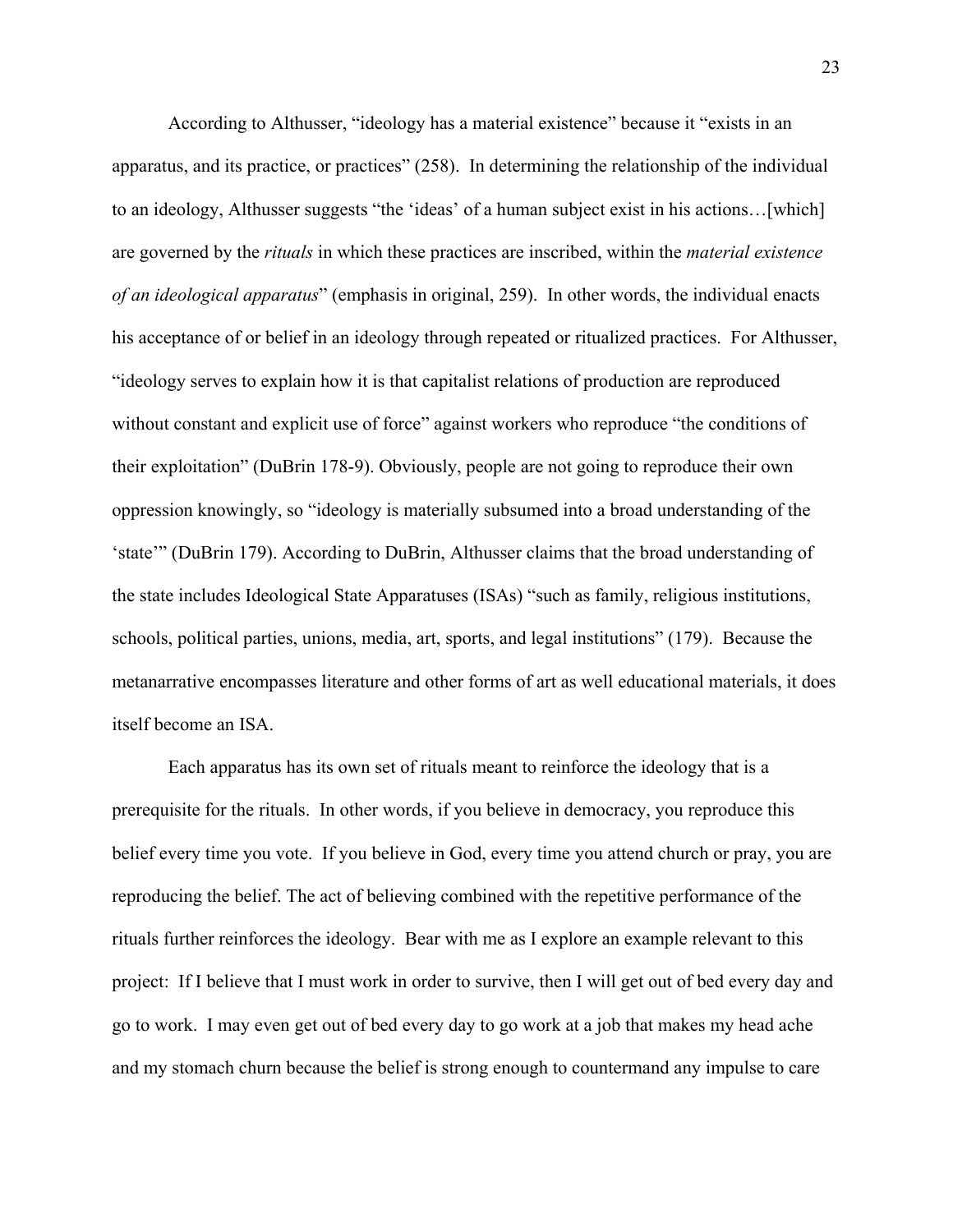for myself and take a day off. When that belief, the need to work in order to survive, is combined with another belief, say, taking a day off just to rest is lazy, then I am doubly disinclined to care for myself by taking a day off. The internalized messaging of this particular example of ideological interpellation is "If I don't work, I won't survive, and if I don't survive because I didn't work, I did not survive because I was lazy". If my body, my mind, or my spirit are in danger of breaking because the work is toxic or debilitating, then I find myself in the middle of a conundrum whose only solution most likely requires some form of cognitive dissonance. This is an oversimplified example, to be sure, because it ignores the other ISAs involved in work ideology, such as utility companies, banks that hold mortgages, or landlords who own property. For the metanarrative of domesticity to hold the sway it does in the United States's imagination, the citizens must believe in the inherent nobility of the United States, that it is exceptional among other nations. This belief is reproduced over and over again when citizens repeat the myriad rituals like voting, working, marrying, having children, buying cars and homes, and maintaining credit scores.

Julie Bettie's ethnographic study, *Women Without Class*, of teenage, *mestiza* girls in the working class offers an exceptional framework for understanding the ways in which many intersectional lenses continue to conflate race and class. Bettie explores the nexus of race and class, illuminating the nuances of class identification in a group of high school students who sit proudly at the nexus of race, class, and gender in the United States. *Performing Americanness*  from Catherine Rottenberg does not fit neatly in any category here because Rottenberg explores class and racial/ethnic positionality. Her book compares African American and Jewish American literature from the early twentieth century focused on passing. She explores the nature of ideological interpellation with the American Dream and American exceptionalism from a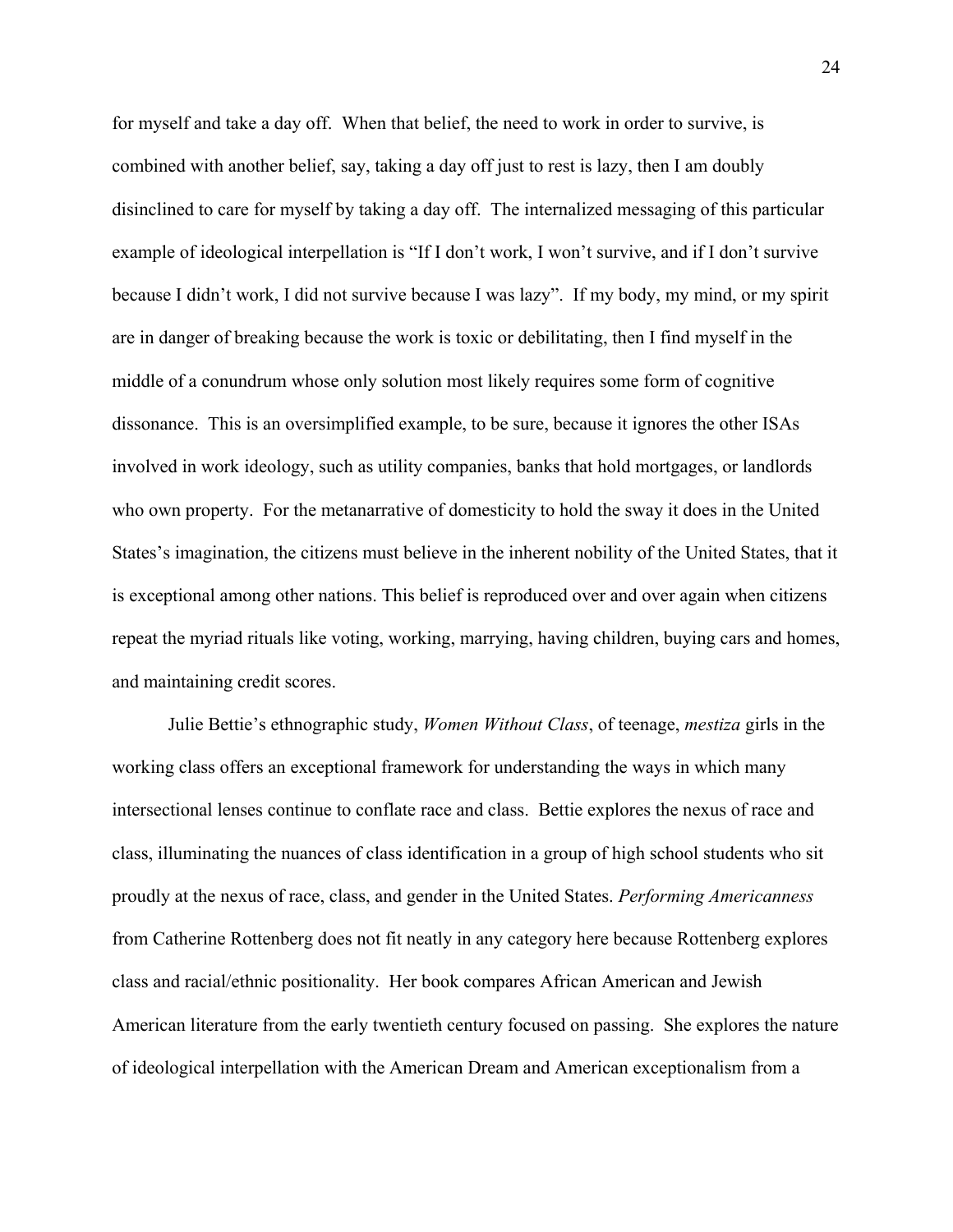uniquely Jewish perspective, where passing is a much easier task but no less fraught with danger. Her work can easily fall into the Marxist or renegade feminist or critical race categories.

#### **Renegade Global Feminist Lens**

J. Jack Halberstam's *Queer Art of Failure* explores how failing to successfully repeat the rituals of interpellation and reproduction create a path to liberation from the trouble that can come from the stultifying repetition of what are often gender-blind, race-blind, and sexualityblind rituals that often do not have any redeeming value for individuals. He asserts

"academics, activists, artists, and cartoon characters have long been on a quest to articulate an alternate vision of life, love, and labor … through the use of manifestoes, a range of political tactics, and new technologies of representation, radical utopias continue to search for different ways of being in the world" (2).

Halberstam refers to "shadow feminisms", or renegade feminisms, that "take the form not of becoming, being, and doing, but of shady, murky modes of undoing, unbecoming, and violating" (4). He suggests that a renegade feminism is "a refusal to become woman as she has been defined and imagined within Western philosophy" (124). Renegade feminism would focus on how women fail to uphold ideals as a space of potentiality, a space where the ideal is what one makes it and not one that has been passed down generationally, often through mothers. The question of the necessity of mother is central to the novels under examination in this project. Edna Pontellier loses her mother when she is young. Jewel is separated from her mother for most of her life, believing she is dead. Ina Ellerton and Bert Hilton are both orphans, and there are no mothers at all in *Wired Love*. The absence of a mother as a kind of failure to measure up to the ideals transmitted in the metanarrative of domesticity is a crucial element of this project because that absence demonstrates a potential for positively reshaping life, love, and labor in ways that potentially liberate the characters.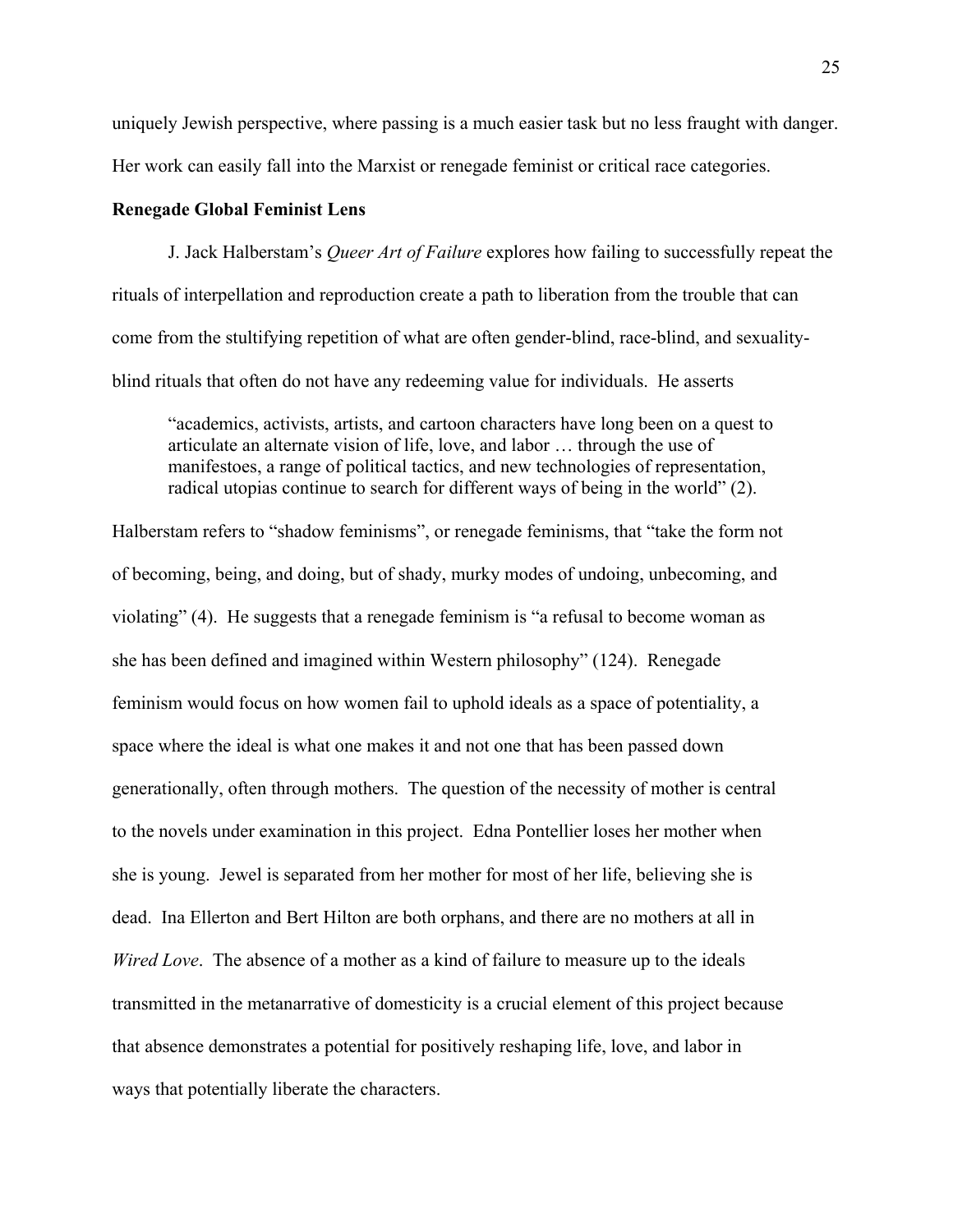Also, as fundamental to this project as Althusser is, so is Chela Sandoval. Within *The Methodology of the Oppressed* is what I have deemed to be the central key to escaping the cognitive dissonance inherent in ideologic interpellation and to unlocking the departure from being defined by Western philosophy. Sandoval's work has its own utopian impulses but focuses mainly on decolonizing theoretical work. Sandoval claims that even "methodology of the oppressed is a misnomer" and that the process she develops is "a methodology of renewal, of social reconstruction, of emancipation" (9). Rather than face the possibility of cognitive dissonance, Sandoval offers differential consciousness, a way of looking at the world through a historically subordinated lens, to "generate a hermeneutics of love in the postmodern world" (10). In particular, Sandoval's differential consciousness enables a reading of *The Awakening* that is hopeful by illuminating even the most apparently inconsequential things like bees and gardens and dogs. It enables a reading of *Wired Love* that demonstrates liberation through failure. Sandoval's and Halberstam's theories about intentional disregard for Western logics work well together to create a unique lens which could also offer a turn away from neoliberal feminist theories.

#### **Queer and Sociological Lens**

 In thinking about liberation and potentialities, I am also deploying Jose Esteban Muñoz's *Cruising Utopia: The Then and Now of Queer Futurity* because it helps to frame what is possible once failure has been achieved. Munoz's conceptualization about queer ephemera and the utopic benefits of gestures and performance also illuminate discussion about the nature of women's friendship and queer love for *Interweaving*. In connection with Muñoz's exploration of queer utopias is Lucy Sargisson's *Contemporary Feminist*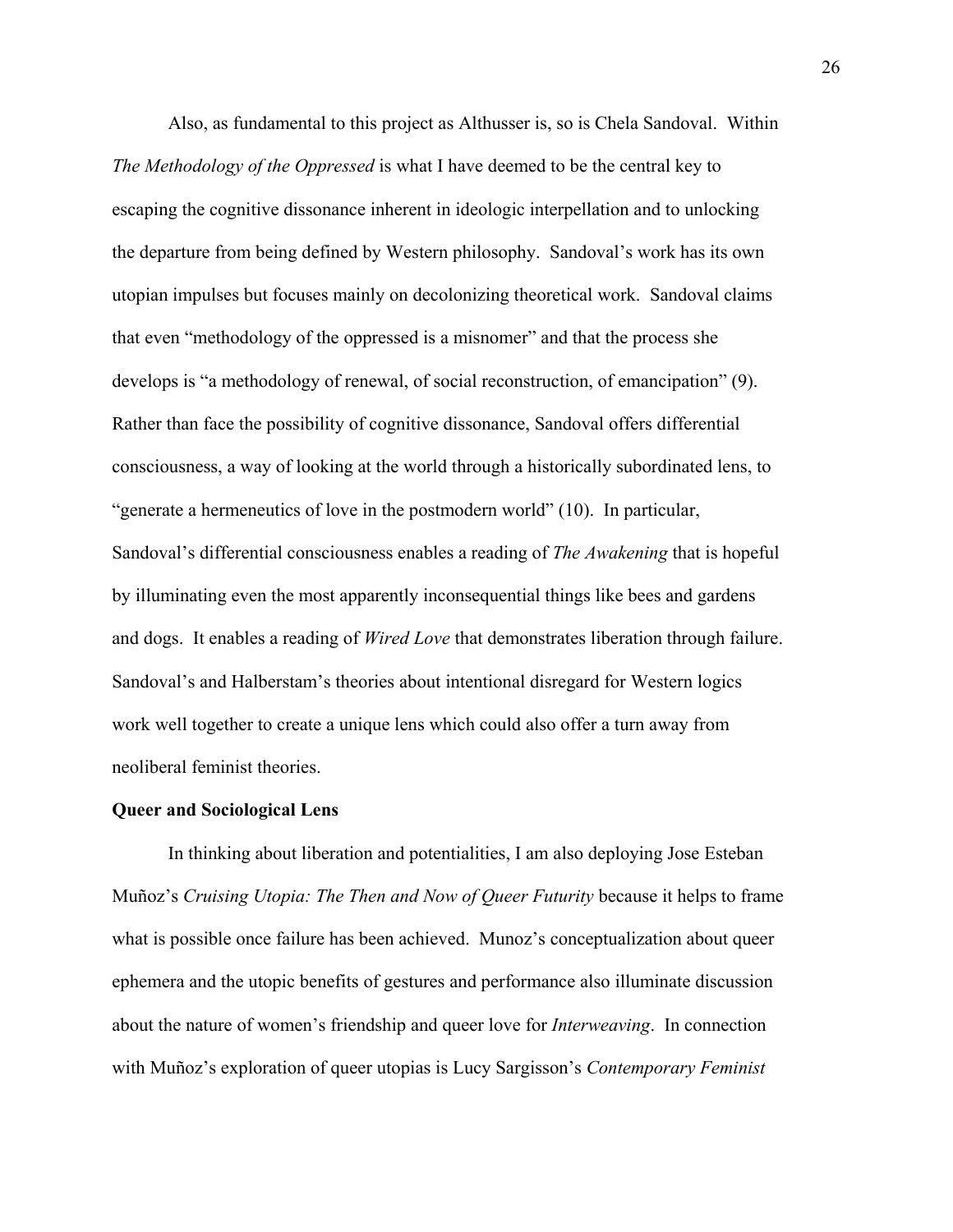*Utopianism* because of its practical approach to understanding the differences between utopia and perfection. Sargisson is a sociologist and political scientist whose practical approaches to theory have translated to women's political and social activism in the United Kingdom.

#### **Critical Race Lens**

Patricia Hill Collins, bell hooks, and Cheryl Harris provide the framework for analysis in Chapter Two relative to the ways in which African family structure, a significant part of African cultural heritage, was obliterated by human trafficking and enslavement. These scholars also provide insight into the ways the legal and political machine in the United States continues to disrupt natural and organic family formation for Black Americans through legal and political policies. The loss of generational families for African-Americans is a traumatic event that is rarely discussed in mainstream academia. A few scholars of color, Dr. Joy DeGruy, Regina Davis-Sowers, and Nicole St. Mil have undertaken, through sociology and social work, addressing the trauma of enslavement and its continued impact on Black families in the United States.

With an interdisciplinary spirit, I have put together a theoretical lens that moves analysis beyond assessing the level of women's oppression, beyond analysis that rehabilitates women into conscientious resisters to patriarchy and extends to show women thriving within patriarchal structures that they themselves have rearranged and redefined to better suit their ambitions and account for their economic situations. Like many of the women I know, the women in these novels rearranged and redefined not to change the world, but to make their own lives more livable. Fighting with an abstract ideology, like patriarchy, is an exercise in futility, and rural and working-class women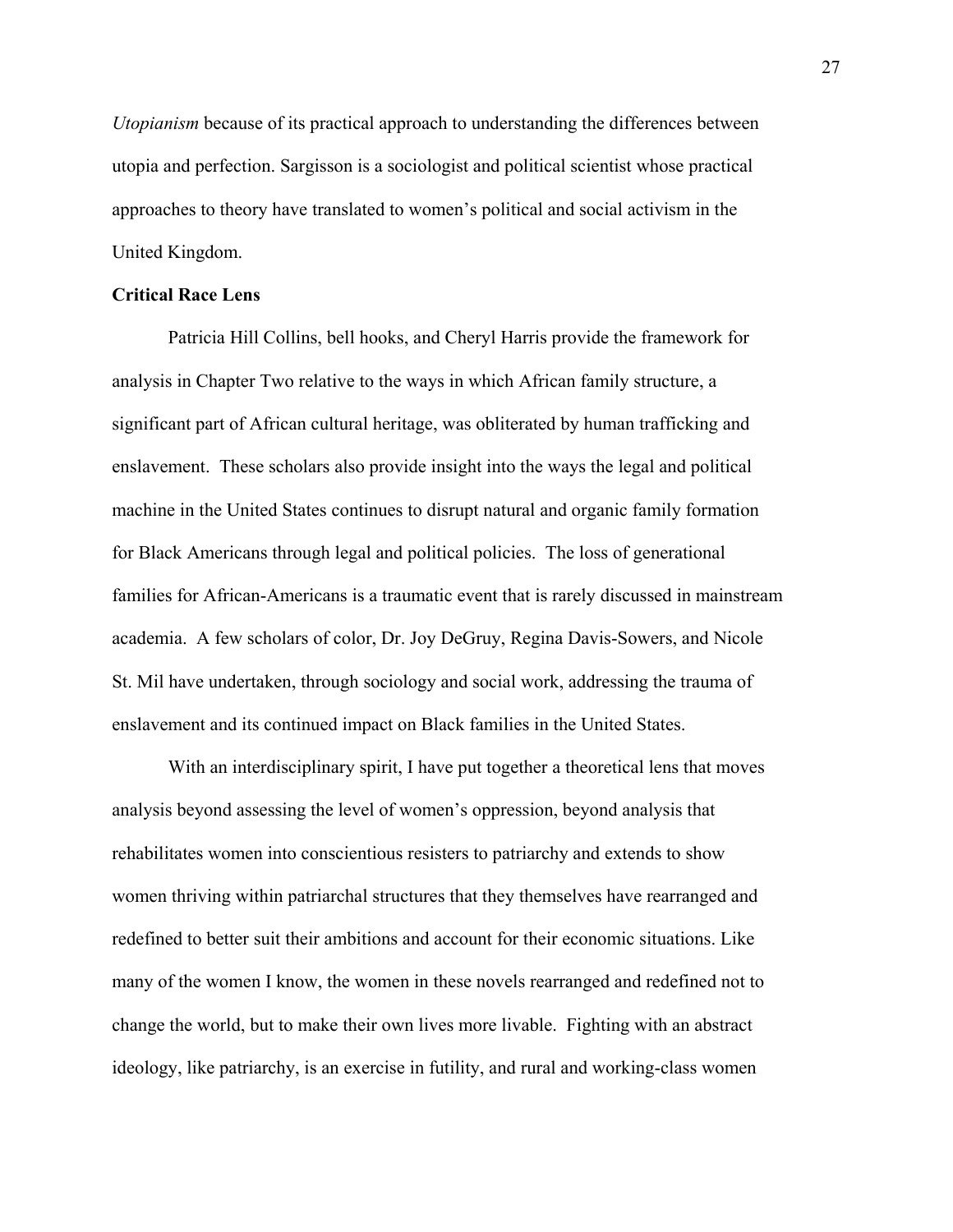have little time for futility. Families that function according to the needs of individual members rather than serving as a ritualized demonstration of adherence to ideology are what make nations great. Citizens who cooperate with one another, love one another, and offer mutual aid to one another are what make nations exceptional. Mutual aid is also a core concept in building families out of fictive kin. Chosen families are not new in the US. They are not a symptom of postmodernism. They are arguably more natural and organic than the patriarchal nuclear family structure or biological kinship. In the next chapter, I will show how the patriarchal nuclear family structure can even be detrimental to the needs of its individual members.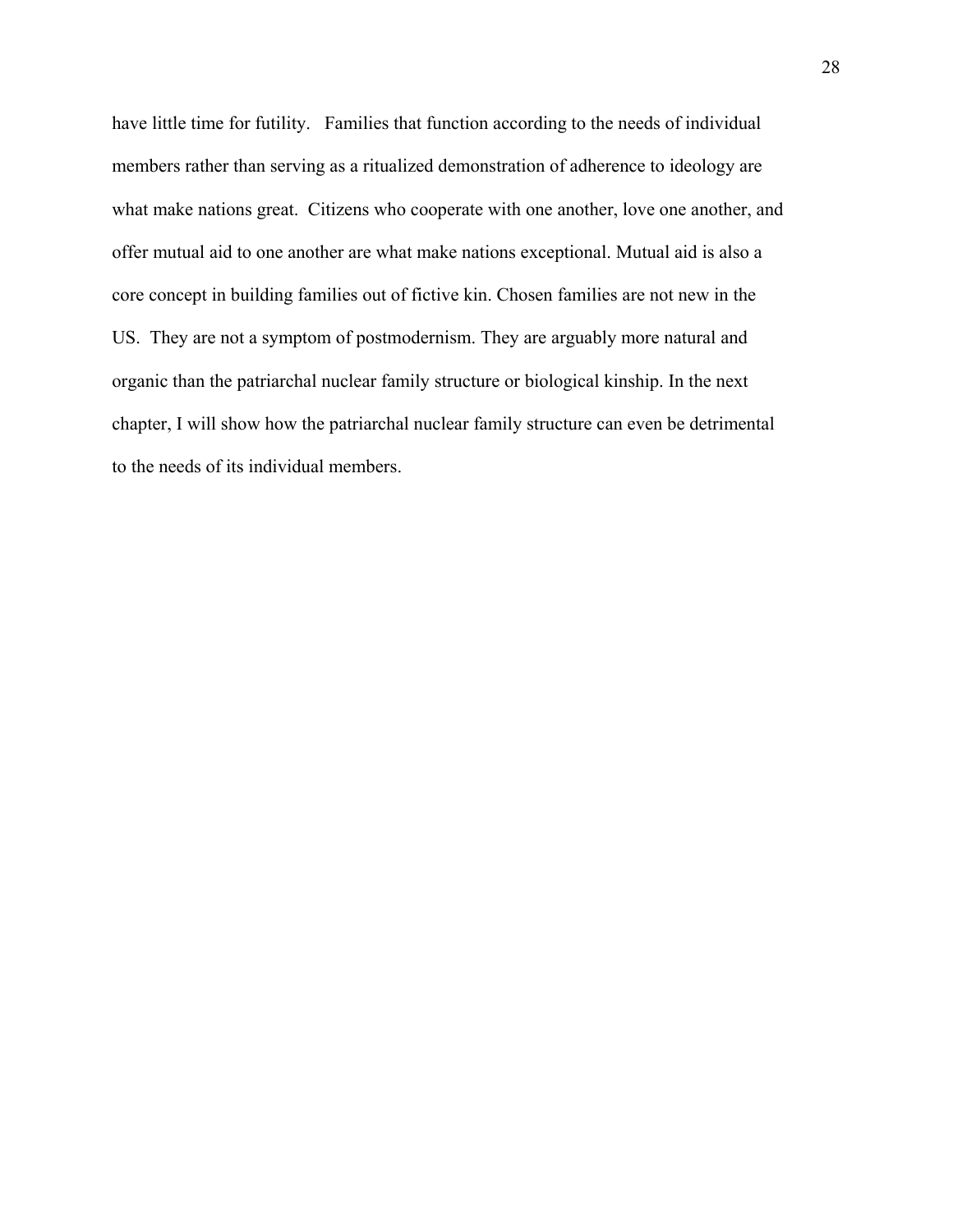#### **Chapter One**

#### **Medusa Rising: The Perils of the Bourgeois Family in Kate Chopin's** *The Awakening*

Kate Chopin's *The Awakening* was published in 1899 and has since been published in eleven different languages, including Arabic and Farsi.<sup>[5](#page-34-0)</sup> Since its re-emergence in the 1970s as part of the feminist push to bring women's writing to the mainstream of academic study, *The Awakening* has been given due diligence in scholarly examinations of race, place, psychology, Victorian marriage, friendship, the failings of language, patriarchal oppression, and the *künstlerroman.* Much work has also been done on the ambiguous ending of the novel: Does Edna commit suicide? Does she die of an accidental drowning? Does Edna die at all? There is enough textual evidence to support any of these readings. Early critics panned the novel, suggesting that Edna's adulterous behavior could only end in death. Elaine Showalter wrote that *The Awakening* can "be read as an account of Edna Pontellier's evolution from romantic fantasies of fusion with another person to self-definition and self-reliance" (1). Some liberal feminist scholars suggest Edna is a heroine, whose alleged suicide marks out her own "resistance" to the patriarchy by exercising the only agency she had in the Victorian era while others suggest that Edna's suicide is a failure of language or literary genres to support a clear feminine perspective for how Edna should choose to live her life. To suggest this novel is an account of the protagonist's self-definition that ends with her suicide seems antithetical to liberal feminist aims of liberation or empowerment. It is equally disingenuous to suggest that Edna stands in for Simone de Beauvoir's "emancipated woman": "a female who insists on the active transcendence of a subject rather than the passive immanence of object, on an existentialist authenticity obtained through exerting a conscious choice, giving her own laws, and making her

 $\overline{a}$ 

<span id="page-34-0"></span><sup>5</sup> The Kate Chopin International Society. https://www.katechopin.org/kate-chopin-differentlanguages/#awakeningtranslations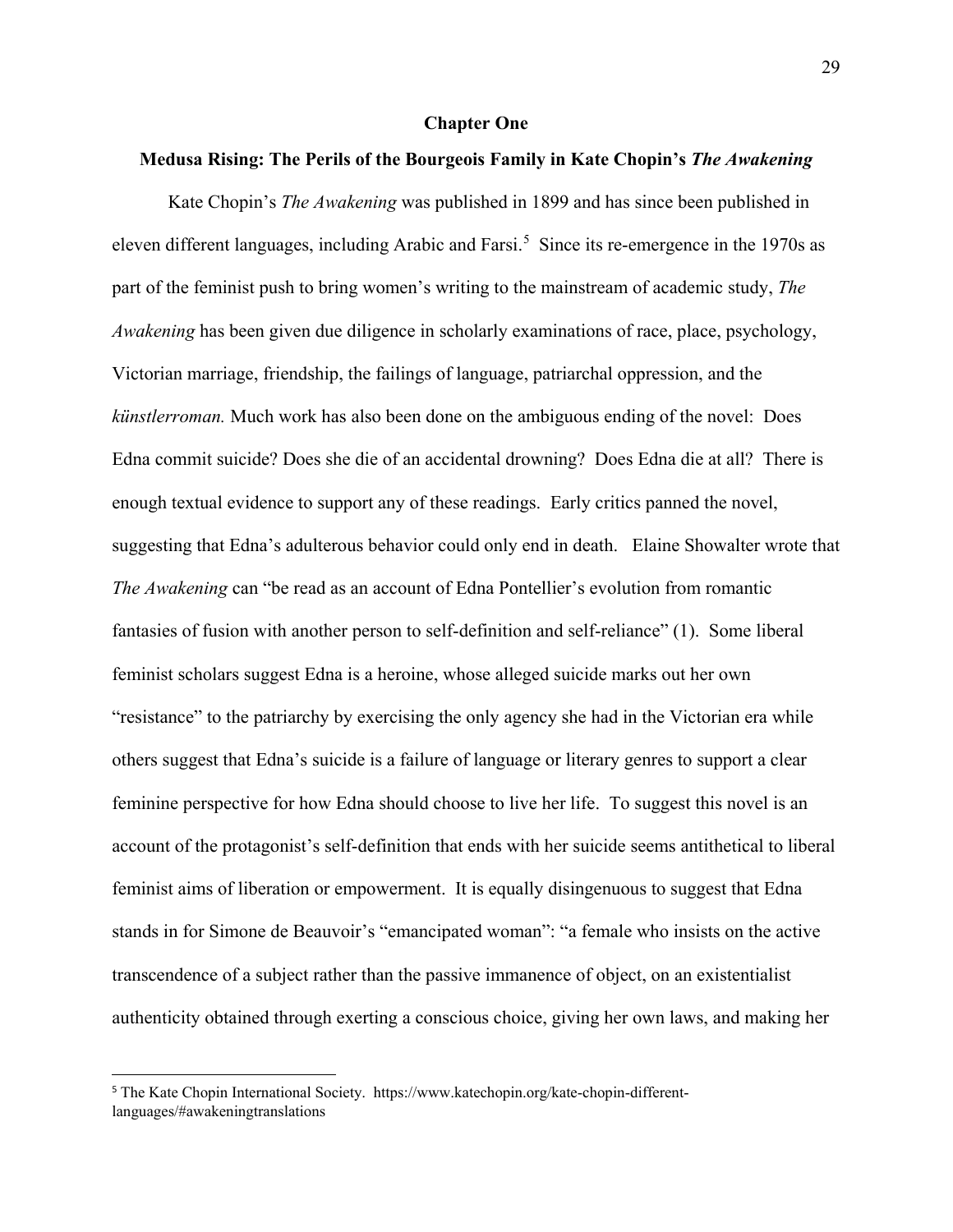own destiny" (Seyersted 27). Per Seyersted continues to suggest that Edna, in "the supreme exertion of her freedom…takes her own life" (28). What all of this scholarship overtly highlights is the stultifying existence of women under patriarchal oppression; however, this scholarship simultaneously exists on a slippery slope where it can be read as covertly encouraging suicide as a heroic act of agency in the face of patriarchal oppression.

In 1988, Showalter claimed this "radical" piece of fiction was "generally recognized … as the first aesthetically successful novel to have been written by an American woman" (1). Showalter also claims the novel "broke new thematic and stylistic ground … writing about women's longing for sexual and personal emancipation" (2). Showalter goes on to suggest that women writers in the postbellum period had a vastly different cultural milieu than prior to the Civil War. Showalter attributes this difference in women's culture to women's demands for "entrance to higher education, the professions, and the political world" (4). Showalter oversimplifies the cultural changes in women's culture, and thereby ignores Nancy Cott's earlier work on economics and changing job markets for women prior to the Civil War It is difficult to avoid reading Showalter's oversimplification as an innocent one because without the thorough examination of changing economics in a post-enslavement economy her analysis quite aptly reinforces a liberal feminist narrative that a majority of women near the turn of the twentieth century were fully cognizant of their political and socioeconomic positionality. It also serves to reinforce a fifty-year-old analytic narrative about the novel: that it is one of self-definition and self-reliance that ends in suicide rather than a novel about class identity.<sup>[6](#page-35-0)</sup>

The market economy in the United States was a much stronger influence in the lives of US citizens and was more directly responsible for the changing shape of women's culture. The

 $\overline{a}$ 

<span id="page-35-0"></span><sup>6</sup> Although Showalter's analysis is more than thirty years old, I am using it here because Showalter's extensive body of work set a tone for how this novel, in particular, has been taught and analyzed through a liberal feminist lens.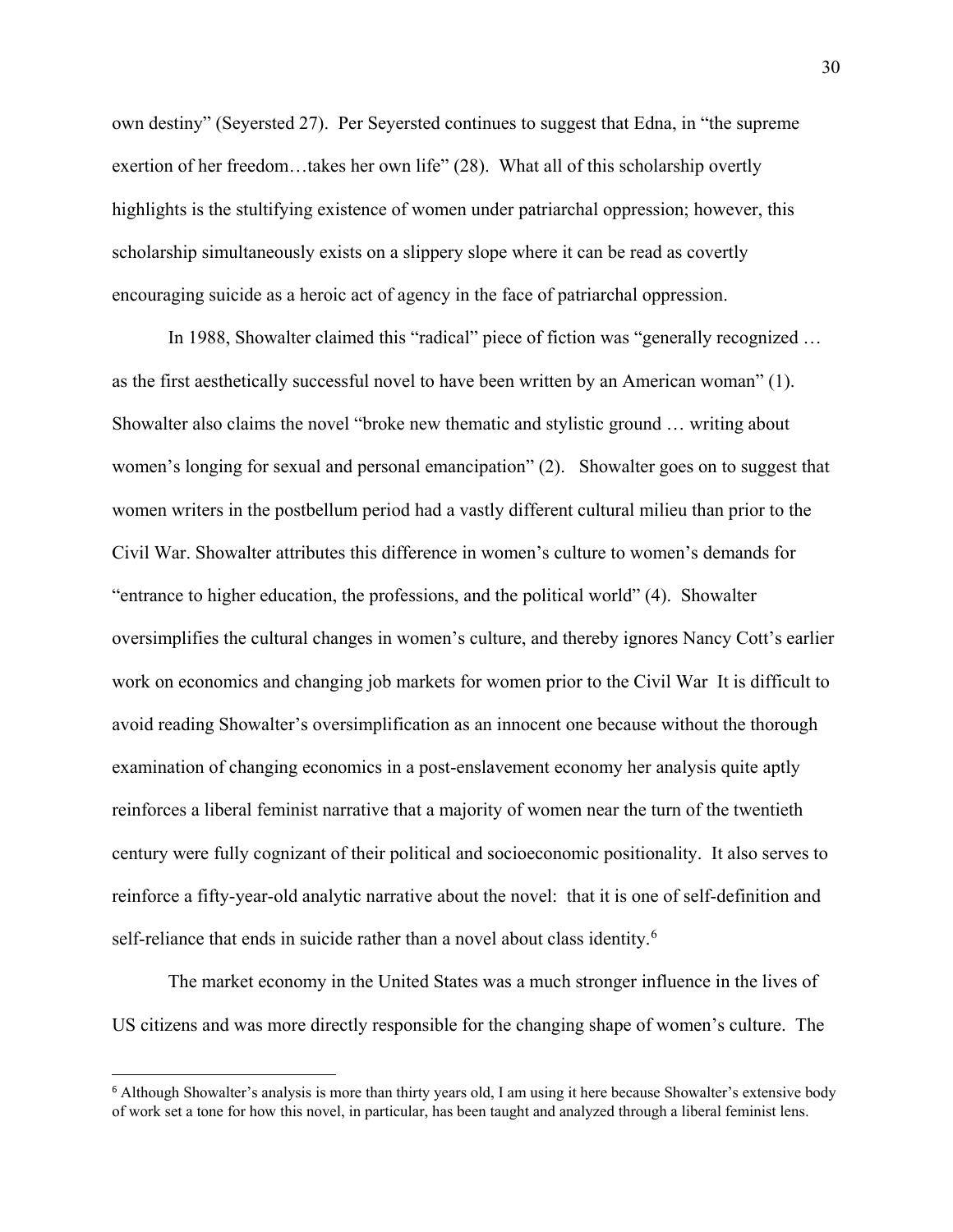end of slave economy in the United States changed the way class division looked. In other words, the lines of class division no longer had a racial marker between the upper, middle, and working classes and were no longer as stable and static as they had been during slave economy. Many antebellum wealthy white Southerners became economic equivalents with newly freed African Americans after the Civil War. Women's cultural milieu did change after the war, but not for the simplistic reasons Showalter suggests. Some women did make demands on education and political participation, but the majority of women were still attempting to keep their families together, fed, sheltered, and spiritually secure. To suggest that women's culture changed because women, *en masse*, before 1900, were making demands for inclusion and education is a romantic fantasy. It is more likely that women's cultural milieu changed because of shifting economic classes, economic demand for labor in industrialized centers, and repeated attempts to clearly mark divisions between the bourgeois and the working class.<sup>[7](#page-36-0)</sup> To ignore the implications of economics and class in an analysis of the novel suggests that death was, universally, the only option for any woman who pursued self-definition and self-reliance. One important implication made by economics and class in the novel is that the bourgeois is represented as a vacuum, existing statically between two poles where identity can be constructed. A renegade feminist reading of the novel does not take the ending for granted, excavates the less obvious symbols of patriarchal authority and female agency, and examines the relationship between economics and social standing while also looking beyond human interactions to find meaning in solitude.

Edna Pontellier is a middle-class wife and mother. She is described through her husband's gaze as strong, shapely, and silent. He looked at her "as one looks at a valuable piece of personal property" (Chopin 882). She is the mother of two young sons, who falls in love with

 $\overline{\phantom{a}}$ 

<span id="page-36-0"></span> $7$  Cott details various economic and political changes that influenced women's cultural milieu.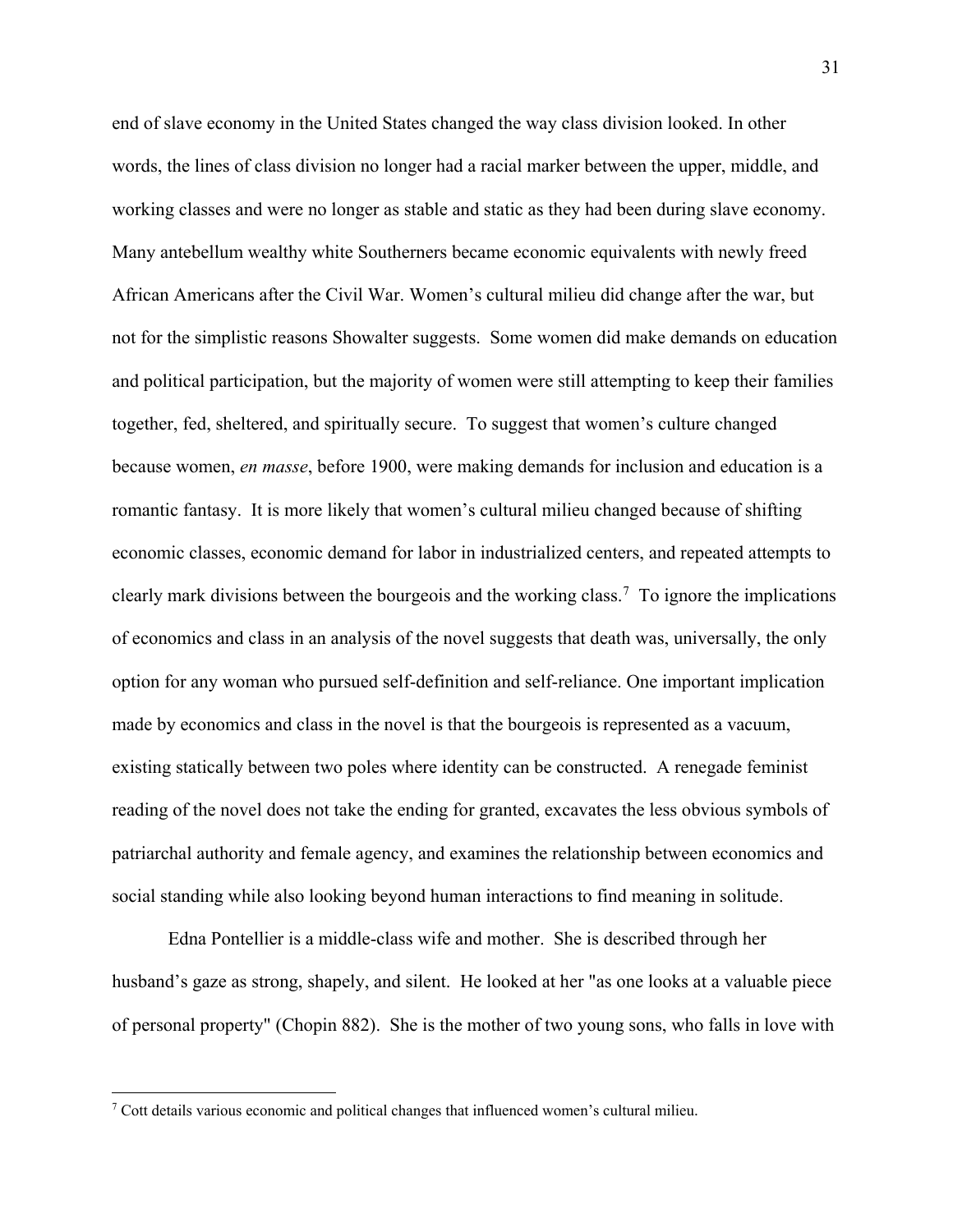an unmarried man, and as she awakens to the realities of her bondage to marriage and motherhood, experiences an existential crisis of sorts that remains unresolved at the end of the novel. I would like to suggest that instead of focusing on whether she dies at the end of the novel, or whether that death is accidental or intentional, we focus on Edna's awakening to her class positionality and her move toward the margins of bourgeois society. Viewing the novel this way allows Chopin's ambiguous ending more space for a perhaps less toxic reading of female agency in the Victorian era.

### **Edna's Traditional Sorority and Her Move Toward the Margin**

Edna takes a fateful walk with Adele Ratignolle in the early part of the novel, on Grand Isle. The walk begins with descriptions of "yellow chamomile," "vegetable gardens," "orange and lemon trees," and "dark green clusters" glistening "from far away," conjuring a kind of fecundity which mirrors descriptions of Madame Ratignolle as "always talking about her 'condition', "a chubby matron", and a "sensuous Madonna" (891-894). Madame Ratignolle is pregnant with her third child and thinking about having a fourth child. Ratignolle is one of the "mother-women." "They were women who idolized their children, worshiped their husbands..." forever effacing "themselves as individuals" (888). She can only be described by "old words … that have served so often to picture the bygone heroine of romance and the fair lady of our dreams" (888). She is plump, graceful, "flaming and apparent" in her beauty, with lips like cherries. She is a woman who knits full-bodied "drawers" for her children that cover all but their eyes (888). In contrast, Edna is described as "not a mother-woman" (888). Edna's body is described as "long, clean and symmetrical"; the casual observer might miss the "noble beauty of its modeling," and "graceful severity of poise and movement" (894). Edna does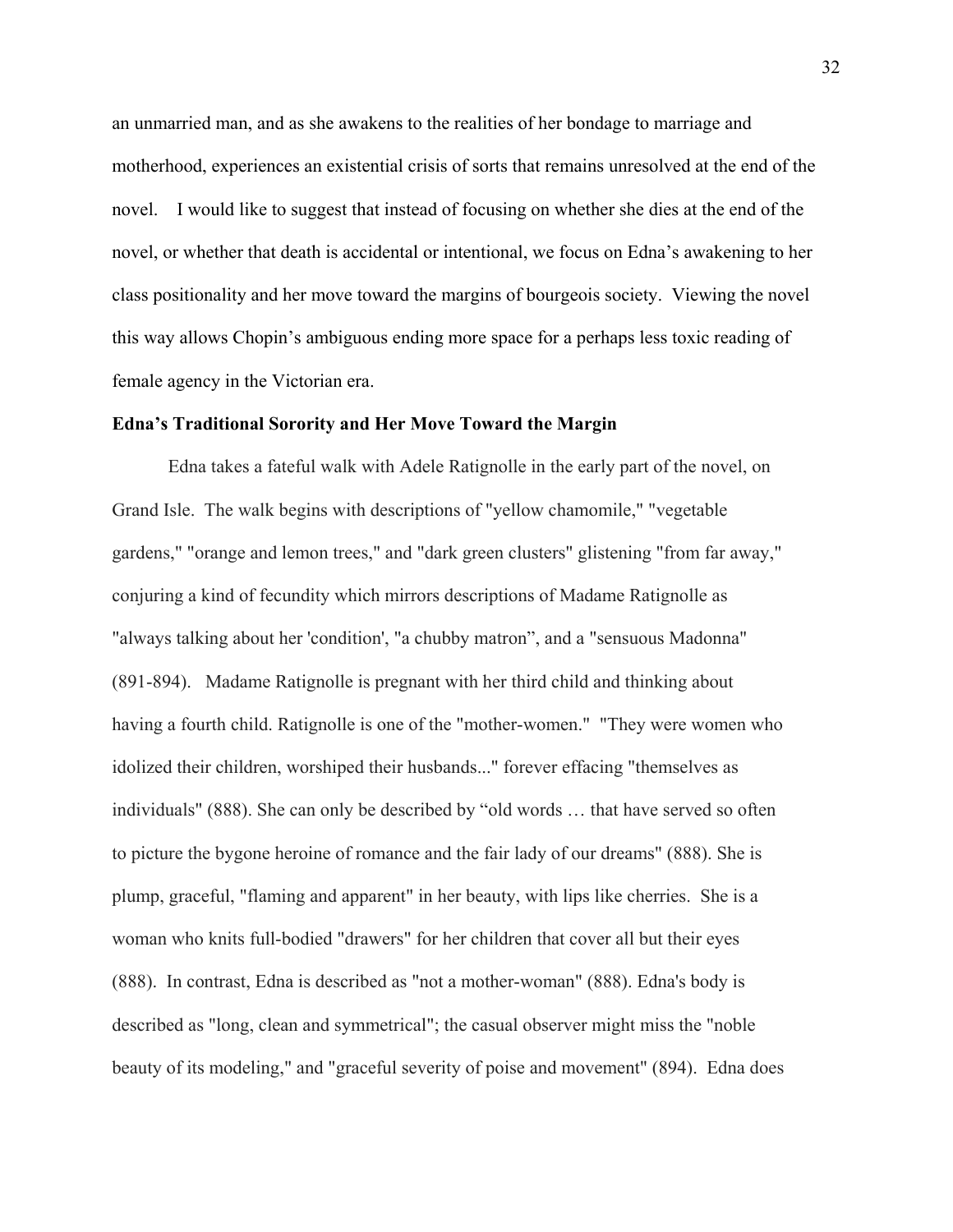not mind her skin tanning in the sun, while Adele is "more careful of her complexion" (894). Finally, "the more feminine and matronly figure" is a phrase reserved for Adele, as though the two - feminine and matronly - are inextricable (894).

The conversation they eventually begin when the silent walk is over is about a memory Edna has of being a "little unthinking child" in a Kentucky field (896). This memory causes Edna to realize that for the first time since then she feels as though she were "walking through the green meadow again: idly, aimlessly, unthinking, and unguided" (897). Adele's response is matronly: she squeezes Edna's hand, calls her a poor darling, and Edna's mind begins to wander back to her sisters and her friends from school. The narrator explains that Edna lost her mother when she was very young. These thoughts lead her to memories of a "dignified and sad-eyed cavalry officer" who she once loved, and then another man, "but he, too, went the way of dreams" (897-8). These thoughts lead her eventually to considerations of her marriage to Leonce and thoughts about her children. Adele's motherly affection leads Edna on a circuitous route to thoughts about her own motherhood, when she begins to disconnect from Adele.

Edna's walk with Adele demonstrates the kind of sorority that we might consider traditional for white bourgeois women. Women bonded over the trauma of childbirth and the melancholy and joy of raising children. Showalter explains that they "looked to motherhood for their metaphors and justifications of literary creativity" (3). Showalter describes in detail how the literature of the era "celebrates matriarchal institutions and idealizes the period of blissful bonding between mother and child", and she casually mentions how these "covert appeals to female solidarity … could be a subversive critique of patriarchal power" (3-4). Although Showalter gives this insight, she moves on immediately to discussions of the novel's aesthetics. Covert appeals to female solidarity based on a conception of "universal" motherhood is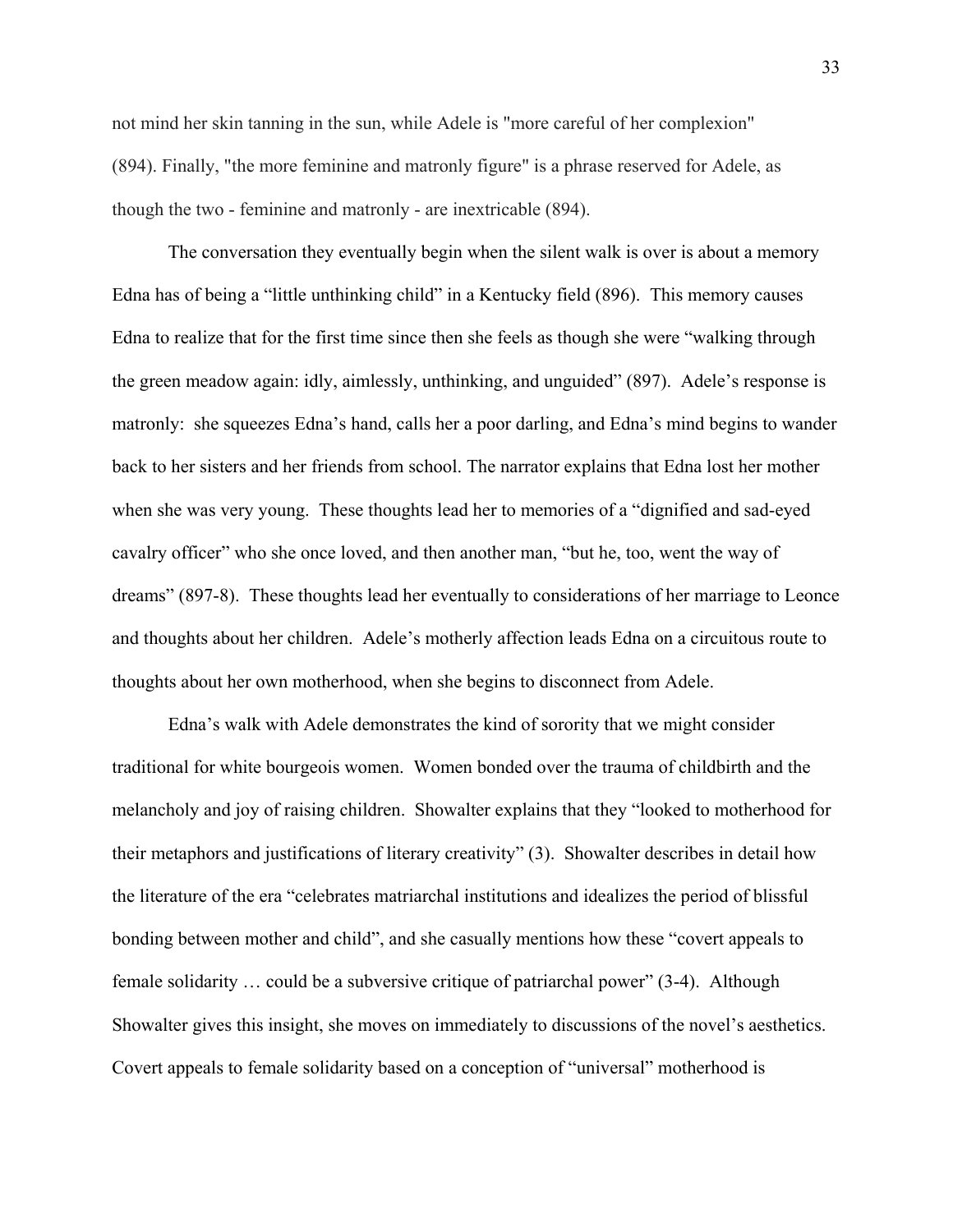indicative of one of the ruptures in US feminism. By presuming motherhood is on every woman's agenda, it also indicates a larger failure in US feminism. Clues to the larger failure lie in liberal feminism's definitions of solidarity and sorority, because they are not the same. Basing social organization on a universal concept that is not really a universal concept and calling it solidarity is disingenuous. Ideas about "sisterhood" plague liberal feminism because of their flattening of difference as well as their stagnating impact on the political aims of women. Even though it is one sentence in the midst of a discussion about the forms and genres of literature, it requires some unpacking because it is an example of how the metanarrative of domesticity, with its foundation in the myth of American exceptionalism, co-opts contemporary scholarship beginning in the 1980s.

These "covert appeals to female solidarity" are anything but subversive critiques of patriarchal power, even if we disregard the problems with "sisterhood". Reinforcing sorority based on motherhood creates a static space where women must continuously reenact bourgeois values that are tightly bound to conceptions of motherhood: prudence, charity, temperance, and physical suffering equals spiritual reward. The metanarrative of domesticity ignores the economic and racial barriers for most women. In other words, the majority of women in the United States, now and in the 1890s, could not afford to have someone come daily or weekly to help care for children and do housework and cook meals for the family. The majority of women in the United States, now and then, balance housework, meal preparation, childcare, and employment with economic obstacles. The protestant work ethic, prior to being coined by Max Weber, encompassed diligence, usefulness, and frugality, and exceptionalism. Reinforcing an idea of kinship and shared goals based on motherhood also simultaneously creates an inbuilt hierarchy of women who "do" motherhood according to the bourgeois model, like Madame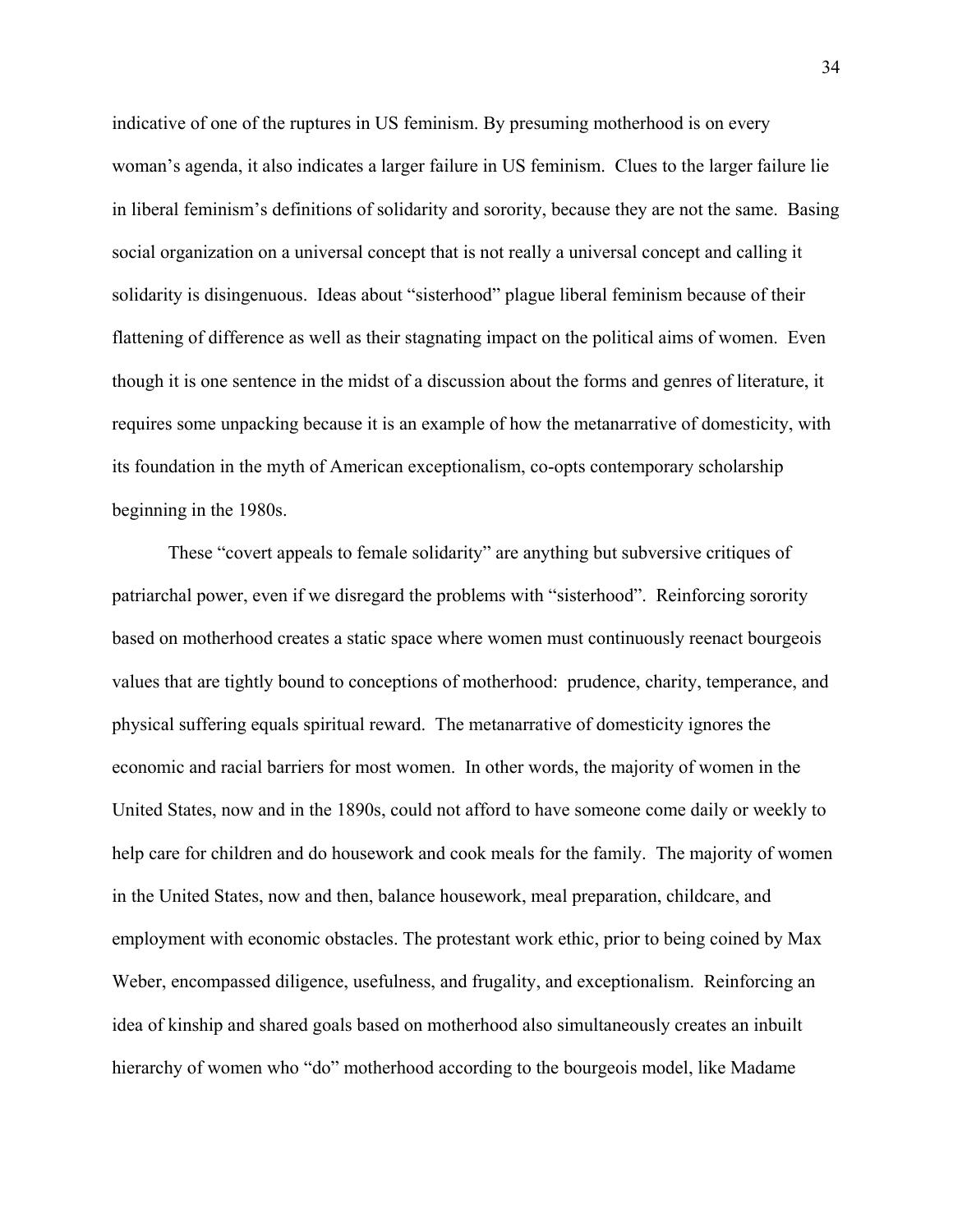Ratignolle and Madame Lebrun compared to Mademoiselle Reisz and Edna. This kind of thinking – that female solidarity based on motherhood is subversive - is how the metanarrative of domesticity perpetuates itself even into literary analysis.

When the criticism is solely focused on the patriarchy, it is simultaneously ignorant of its own drive for conformity, the pressure to perform, and the hierarchy of women whose goals are biologically driven over women whose goals are not biologically driven. bell hooks asserts that:

women … are not taught a different value system [from men] … they do not conceptualize power differently [than men] … Feminist rhetoric pushing the notion of man as enemy and woman as victim enables women to avoid doing the work of creating new value systems … the suggestion that women must obtain power before they can effectively resist sexism is rooted in the false assumption that women have no power (87, 92).

Not only does this imply that women have no power until they wrest it from the cold dead hands of men, but it also suggests that seizing any kind of power is in itself an act of agency. This is how some liberal feminist scholarship can justify valorizing Edna for killing herself. J. Jack Halberstam also insists that we ask where we can find "feminist a

# **The Judgment of the Mother-Women**

Edna is under continuous scrutiny by Madame Ratignolle and Madame Lebrun. Adele tells Robert "She [Edna] is not one of us; she is not like us. She might make the unfortunate mistake of taking you seriously" (Chopin 900). "One of us" has often been read as Edna's lack of belonging within this Creole culture. Edna is often shocked and dismayed by the Creole women's behavior: they all share a racy novel on Grand Isle and Adele is constantly discussing childbirth and childbearing which Edna finds unsuitable topics of conversation in public. However, when Adele suggests Edna is not "one of us", it is unclear if she means Creole or bourgeois. I would argue that the text more clearly points here to Edna's initial movement away from the center of this bourgeois group. Adele continues by stating: "if your attentions to any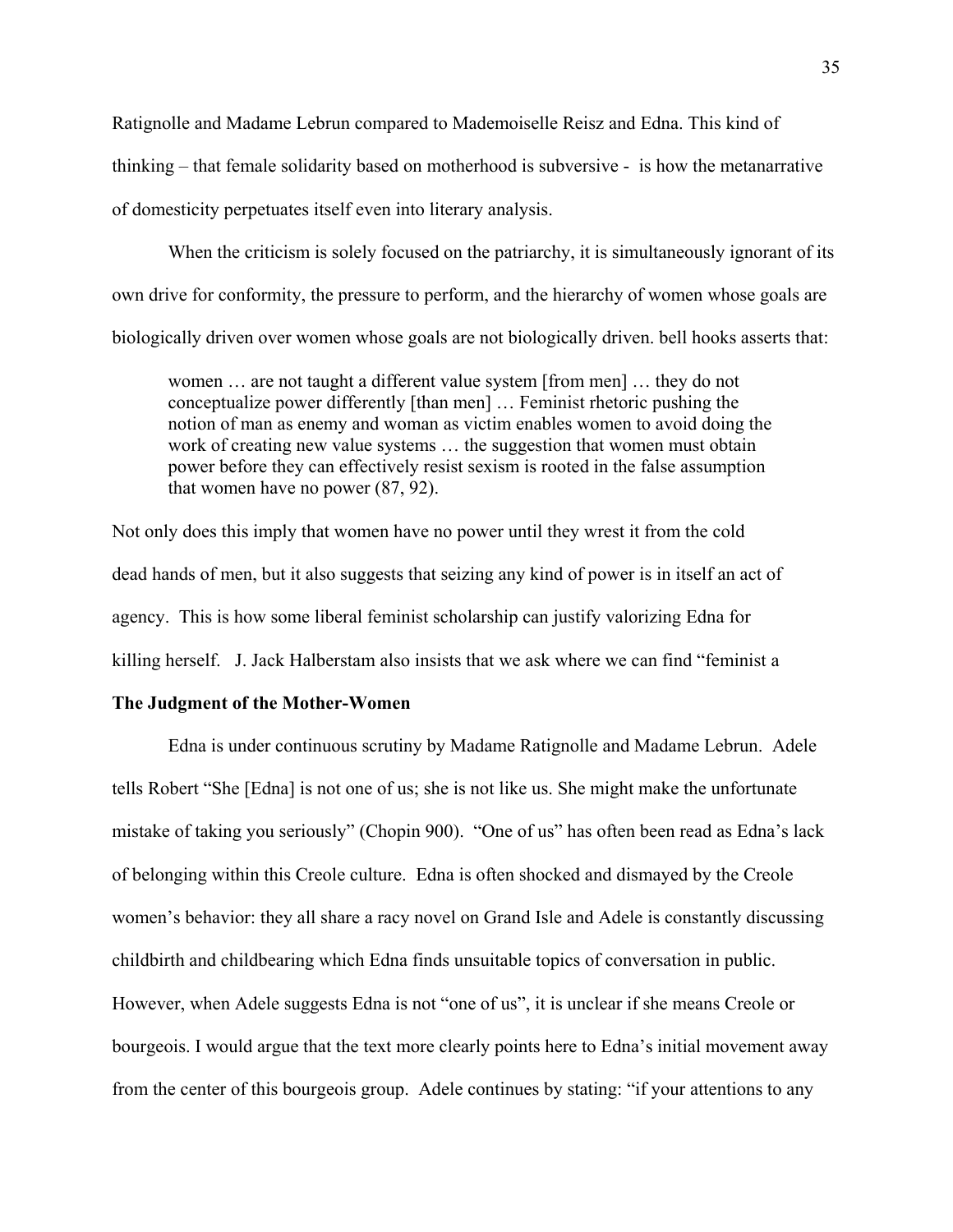married women here were ever offered with any intention of being convincing, you would not be the gentleman we all know you to be" (900). Adele does not refer to Robert as a Creole gentleman, but just a gentleman.<sup>[8](#page-41-0)</sup> The narrator expresses no specific link to Creole culture, and in fact, Robert and Adele completely drop their French usage for this part of the conversation, which may signal a move away from aspects of Creole culture. The second criticism occurs near the end of the chapter when Robert's mother, Madame Lebrun, comments on how Edna always waits too long to get the children ready for lunch  $(903)$  $(903)$  $(903)$ .<sup>9</sup> These two episodes, where Edna is judged for her behavior by Adele and Madame Lebrun, demonstrate the hierarchy of motherwomen. These women, Adele and Madame Lebrun, are positioned at the top of the hierarchy because they are consistently praised for their skills as mothers, their value as human beings is regularly reaffirmed by their community solely by their faultless mothering.

The narrator relates a conversation between Adele and Edna that further demonstrates Edna's ideological move away from Adele. Edna tells Adele that she "would never sacrifice herself for her children, or for anyone" and that she would "'give up the unessential; I would give up my money, I would give my life for my children; but I wouldn't give up myself'" (929). Earlier in the novel, the narrator tells us that Edna was already aware of her own duality: "at a very early period she had apprehended instinctively, the dual life - that outward existence which conforms, the inward life which questions" (893). Edna is clearly only just coming to terms with what it means to have an inner and outer life, and her distinctions are still rudimentary. Edna does, though, thoroughly apprehend that her desires differ from her reality. Adele does not seem

 $\overline{a}$ 

<span id="page-41-0"></span><sup>8</sup> Vague comments related by both the narrator and other characters about Alcee Arobin suggest he is not the kind of gentleman that Robert is, and again, there is no mention in the text that this is specifically an aspect of Creole culture. See also, pp 979-80 (Chopin)

<span id="page-41-1"></span><sup>&</sup>lt;sup>9</sup> Madame Lebrun says later on Grand Isle of Edna: "Sometimes I am tempted to think that Mrs. Pontellier is capricious" (909), which will, along with the other two criticisms, become very important in the discussion later about Edna's father, husband, and physician.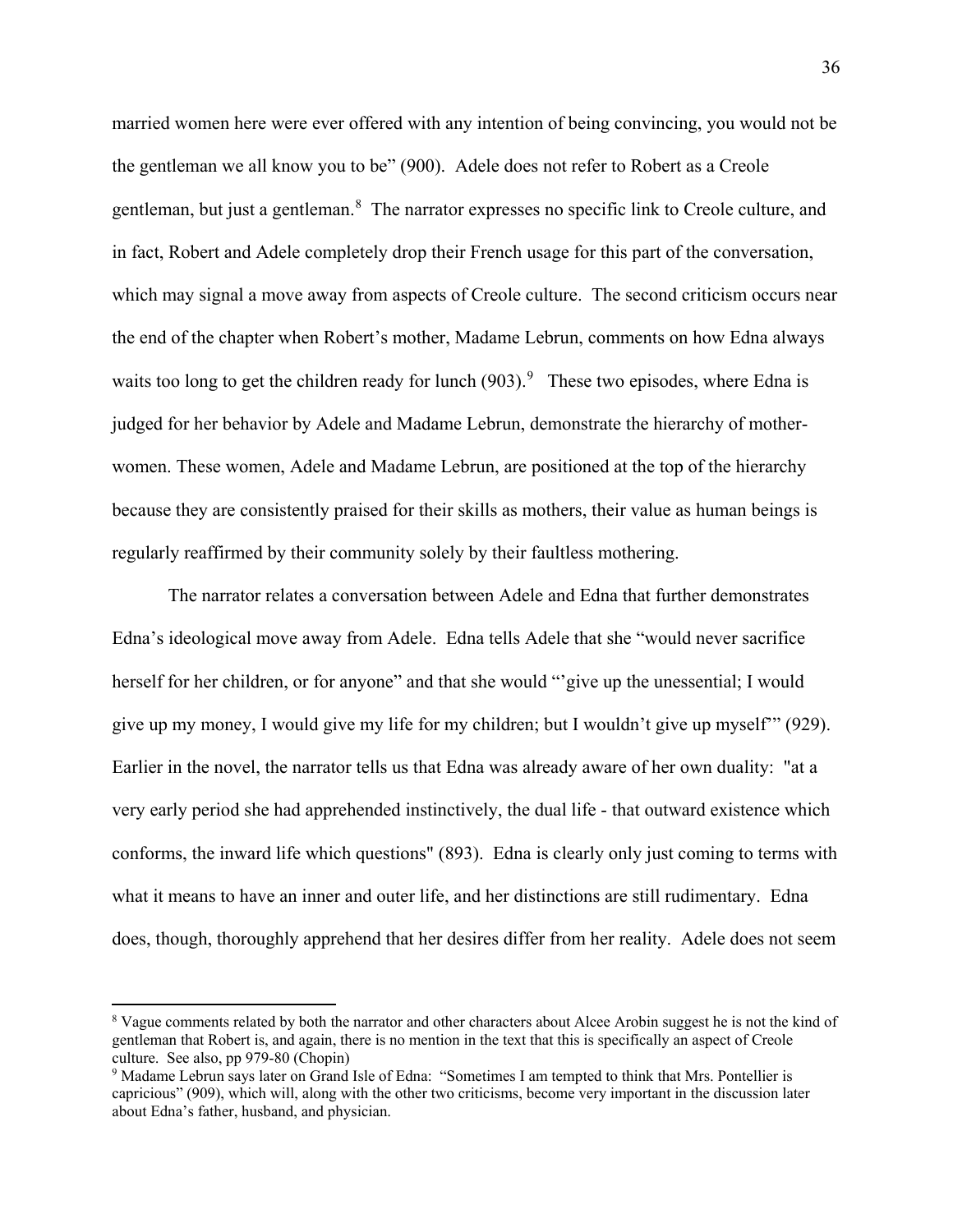to take note of the distinction between self and life, but clammers for definitions of "unessential" and "essential" which does seem congruous with her final statement to Edna: "but a woman who would give her life for her children could do no more than that – your Bible tells you so" (929). The metanarrative of domesticity, which is scaffolded by religious values, does not support the distinction between self and life for women. The metanarrative of domesticity privileges conformity over diversity. Self-actualization is a subjective act that defies conformity and uniformity. The self can be whatever it wants to be, but the life of a woman, according to the metanarrative of domesticity, should look like Adele's or Madame Lebrun's lives rather than Edna's or Mademoiselle Reisz's lives. Adele cannot be the model of womanly existence if she is also making a distinction between who she is fundamentally (self) and her role in society (life). In spite of her instinctive understanding of this distinction, Edna seems to be aware that her options for an outer life are quite limited.

## **A New Kind of Sorority with Mademoiselle Reisz and Edna's Blossoming "Failure"**

The narrator describes Mademoiselle Reisz as a "disagreeable little woman, no longer young, who had quarreled with almost every one, owing to a temper which was self-assertive and a disposition to trample upon the rights of others" (905). She is also described by other characters as awkward, imperious, homely, disagreeable, unpopular, and lacking any fashion sense. Although the text does not offer any instances of Mlle. Reisz trampling the rights of others, she does not perform her class identity in a way that garners any respect from her peers. Mademoiselle Reisz is bourgeois, or her presence and eccentricities would not be tolerated on Grand Isle, so it seems a logical assumption that her awkward, imperious, and disagreeable nature is by choice. This choice, then, seems like a flagrant disregard of gendered class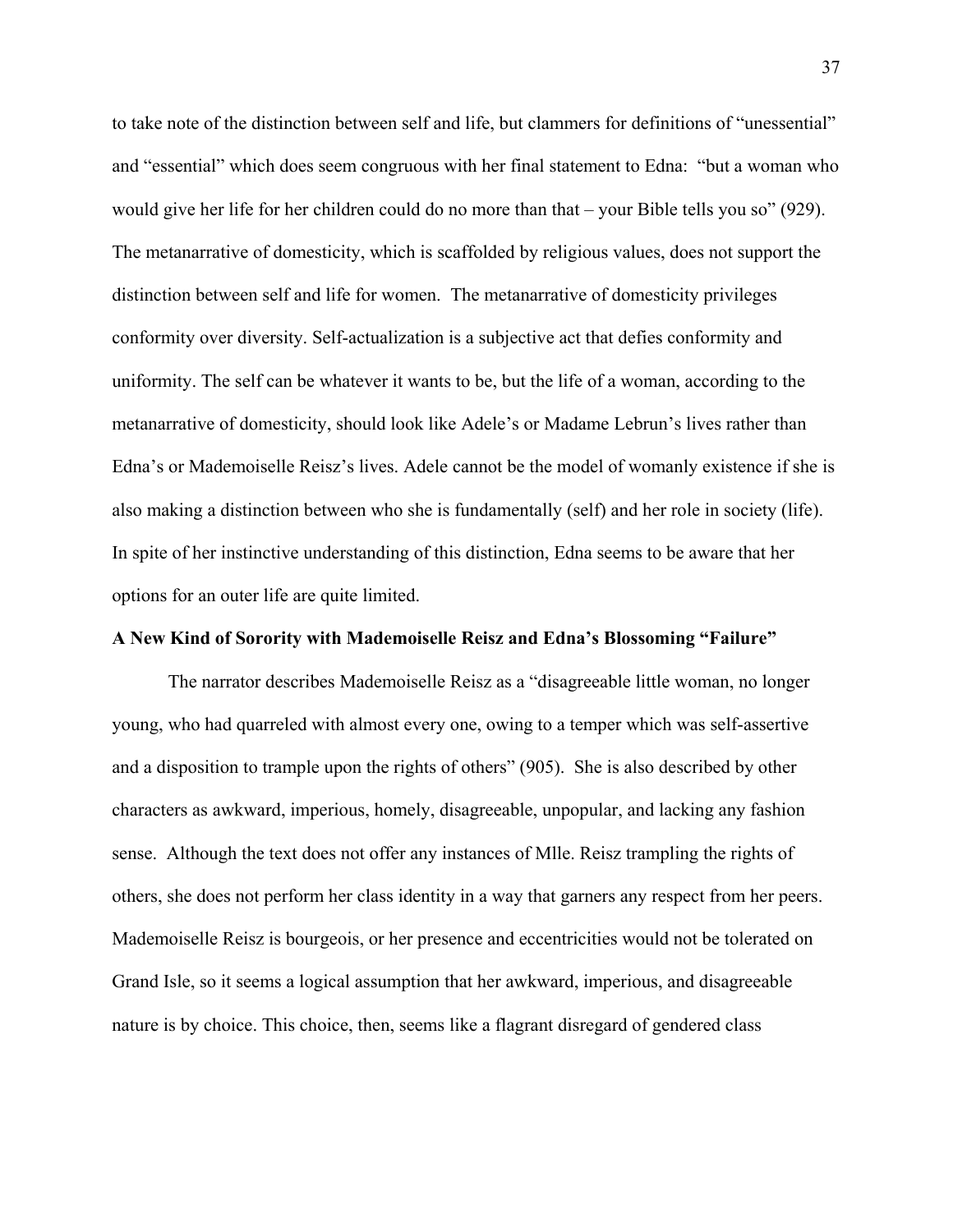performance . Mademoiselle Reisz represents such an undesirable option for female existence that she is never given a first name.

Mademoiselle Reisz is an artist, a pianist. Edna has her first "quick vision of death" after hearing Reisz play the piano, when she finally learns to swim (908). When Edna again meets with Mlle Reisz, she has been swimming again, ruminating about her feelings for Robert who has abruptly left Grand Isle. Edna attempts to make small talk with her $^{10}$  $^{10}$  $^{10}$ . Mlle Reisz proceeds to give Edna an unvarnished impression of Robert and his brother which the narrator tells us Edna finds venomous (930). Her encounter with Mlle Reisz leaves her feeling depressed, and so, back into the water she goes, leaving Mlle Reisz on the beach alone Mlle Reisz waits for her to finish and they have an amiable walk back to the cottages and agree to visit one another in New Orleans. Even though the narrator goes to great lengths to secure as undesirable an image as possible of Mlle Reisz, her interactions with Edna and Robert show her to be routinely amiable, kind, compassionate, and humble. Her "venomous" unvarnished opinion about Robert is that he is a good man for taking care of his family.

Mlle Reisz is coded in every way as a failure of bourgeois womanhood.<sup>11</sup> Her existence is predicated upon her ability to reinforce, by contrast, the existence of characters like Mme Ratignolle and Mme Lebrun. Both Madames Ratignolle and Lebrun represent the successful

 $\overline{\phantom{a}}$ 

<span id="page-43-0"></span><sup>&</sup>lt;sup>10</sup> Much of the content of etiquette and conduct books at that time instructed women in the canons of politeness. Aspects of politeness range from small talk to varnished opinions of people, places, and things, and deference to men. Politeness is a way of performing refinement and elegance. Politeness signifies class and education but should never be confused with kindness – which is often not a performance. Politeness is a set of behaviors designed for the sole purpose of exhibition. "Being polite" was often how bourgeois women earned their sense of accomplishment. It is worth noting here that Mademoiselle Reisz's decision to remain while Edna swims alone illustrates the difference between conceptions of politeness and kindness. Not leaving Edna, a new swimmer, to swim alone in open water is a kindness from Reisz in spite of her lack of politeness.

<span id="page-43-1"></span><sup>&</sup>lt;sup>11</sup> I want to note here that "bourgeois womanhood" and "bourgeois motherhood" are one and the same. In order to perform womanhood appropriately for the bourgeoisie, one should be planning and preparing oneself for marriage and children or embedded fully in her marriage and her children. So, even young, unmarried women are expected to be in preparation for this life of marriage and maternity. The only distinction between success and failure at this performance seems to be a lack of desire on the part of the performer rather than a lack of access to the tools and knowledge for fulfilment of that desire.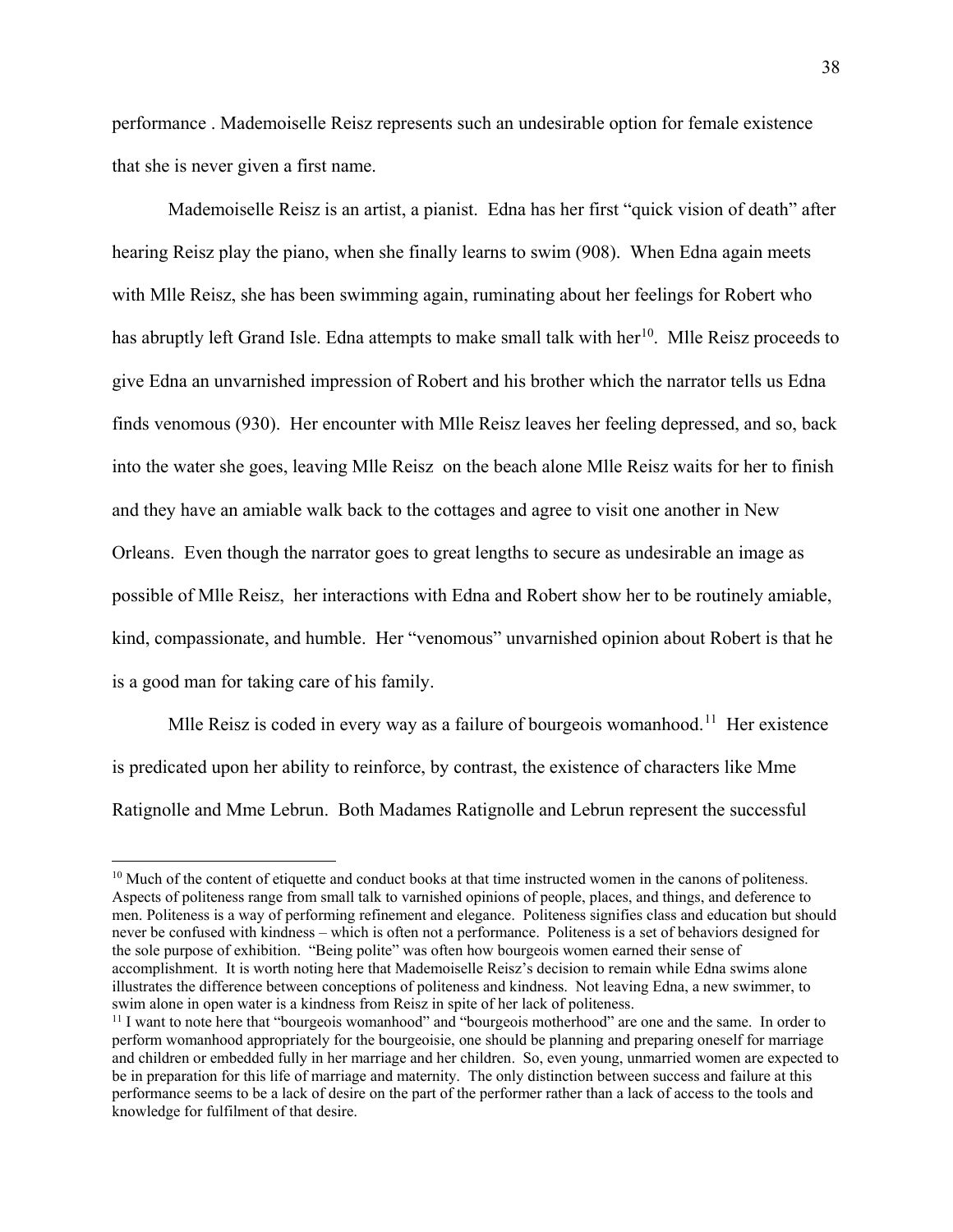accomplishment of bourgeois motherhood, and therefore can stand as the enforcers of the metanarrative of domesticity.<sup>[12](#page-44-0)</sup> Halberstam argues that "where feminine success is always" measured by male standards, and gender failure often means being relieved of the pressure to measure up to patriarchal ideals, not succeeding at womanhood can offer unexpected pleasures" (4). We cannot forget the root of the metanarrative of domesticity is connected to male clergy and Protestant and Calvinist morality – male standards. Mlle Reisz seems to have found some unexpected pleasures in her failure, most notably, her solitude and her artistry. Halberstam's "shadow feminism" suggests that failures like Mlle Reisz's constitute a "refusal to be or to become woman as she has been defined and imagined within Western philosophy", or I would add, the metanarrative of domesticity (Halberstam 124). This failure is attractive in some way to Edna, because when she is faced with an "appalling and hopeless ennui", she returns to Mlle Reisz for comfort.

Once Edna returns to New Orleans, she experiences restlessness, irritability, and discontent with many aspects of her life. She decides to give up her six-year practice of accepting visitors on Tuesdays. She becomes destructive in response to Leonce's disappointment in her changes. She throws her wedding ring on the floor, tries to smash it with her boot heel, and smashes a vase (934). Edna experiences feelings of antagonism towards the world right outside her veranda and is uninterested in her own sketches. In her restlessness, she takes her sketches to Adele's. Edna wants Adele's opinion about her skill, yet the narrator explains: "She knew that Madame Ratignolle's opinion in such a matter would be next to

 $\overline{a}$ 

<span id="page-44-0"></span> $12$  As enforcers of the prescriptions of behavior within the metanarrative of domesticity, Ratignolle and Lebrun first reprove Edna's mere approaches to failing on Grand Isle, but actively reproach Edna's new lifestyle in New Orleans by not attending her dinner party. In her final act of policing, Adele exhaustedly pleads with Edna, in between labor contractions, to "think of the children, Edna" (995).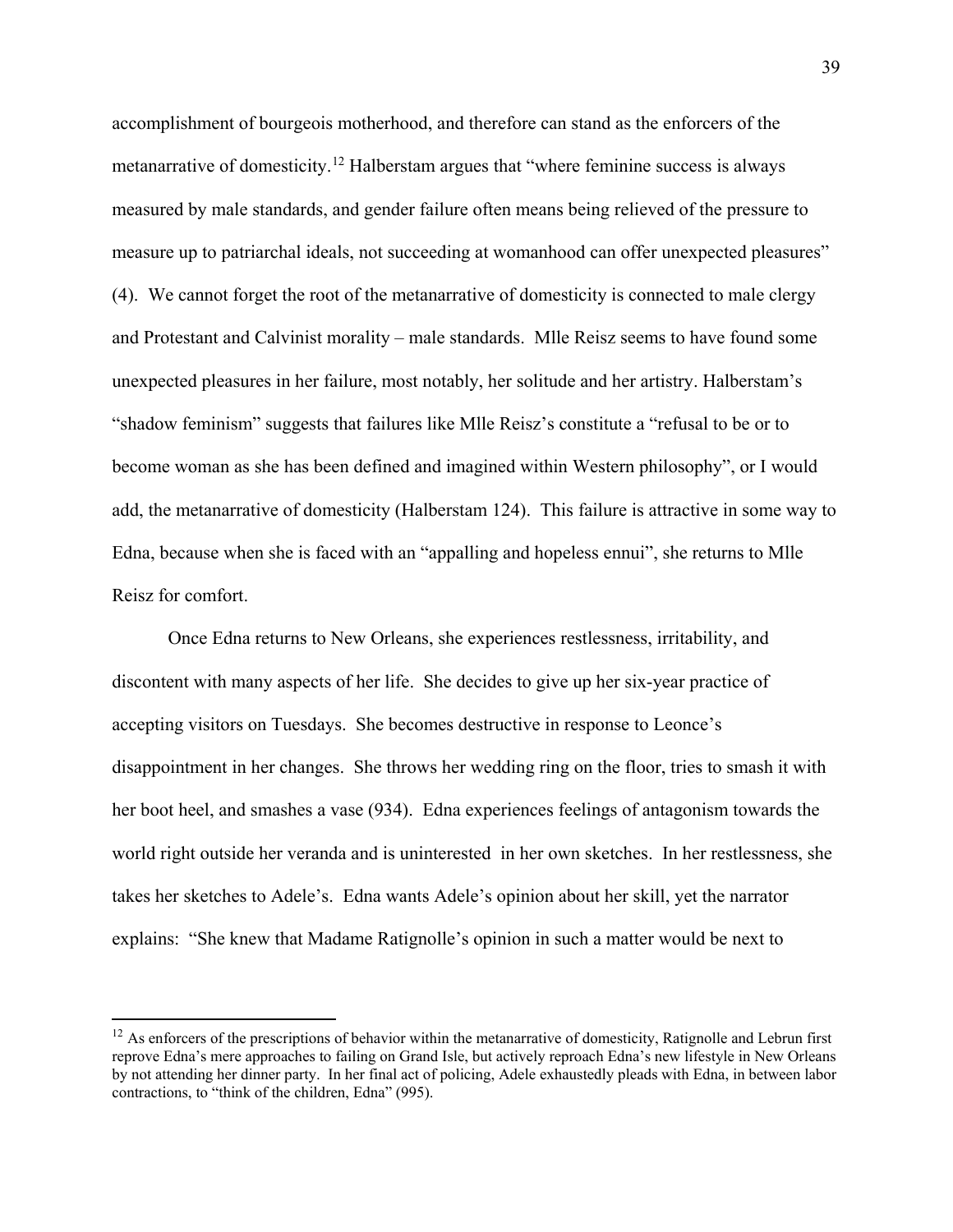valueless … but she sought the words of praise and encouragement that would help her to put her heart into her venture"(Chopin 937). Even as Adele gives those words of praise and encouragement, Edna feels complacent about them. She leaves feeling depressed rather than comforted by the "glimpse of domestic harmony" represented by Mr. and Mrs. Ratignolle during her visit (938). Edna leaves the Ratignolle's feeling pity for Adele instead of feeling better about herself.

Edna seeks Mlle Reisz after her meeting with Adele in the same endeavor to hear praise and encouragement that will help motivate her to continue painting. As she continues her ideological motions away from the center of her bourgeois group, the only other direction she thinks she has to go is toward Mlle Reisz. Immediately, they give one another their unvarnished opinions: Mlle Reisz says she thought Edna was like "those women in society" because "I really don't believe you like me," and Edna tells Mlle Reisz "I don't know whether I do like you or not" (944-5). Both women welcome this candor. Edna is searching for something throughout this section of the novel. Her restlessness and irritability signal her dissatisfaction with her current life. She is looking for another way to exist, a way to be who she has already become  $-a$ bourgeois mother and wife – but also proceed with a further becoming – an artist. She has yet to fully realize the social and economic barriers that disable her ability to be a bourgeois wife, mother, and artist at the same time.

# **The Colonel, the Husband, and the Doctor – The Patriarchy and the Medical**

# **Establishment**

Around Edna's walk with Adele, the narrator explains that Edna "was not a woman given to confidences" and that "she had lived her own small life all within herself" (893). Yet, she confides in Adele about a summer's day when a young Edna abandoned herself in a Kentucky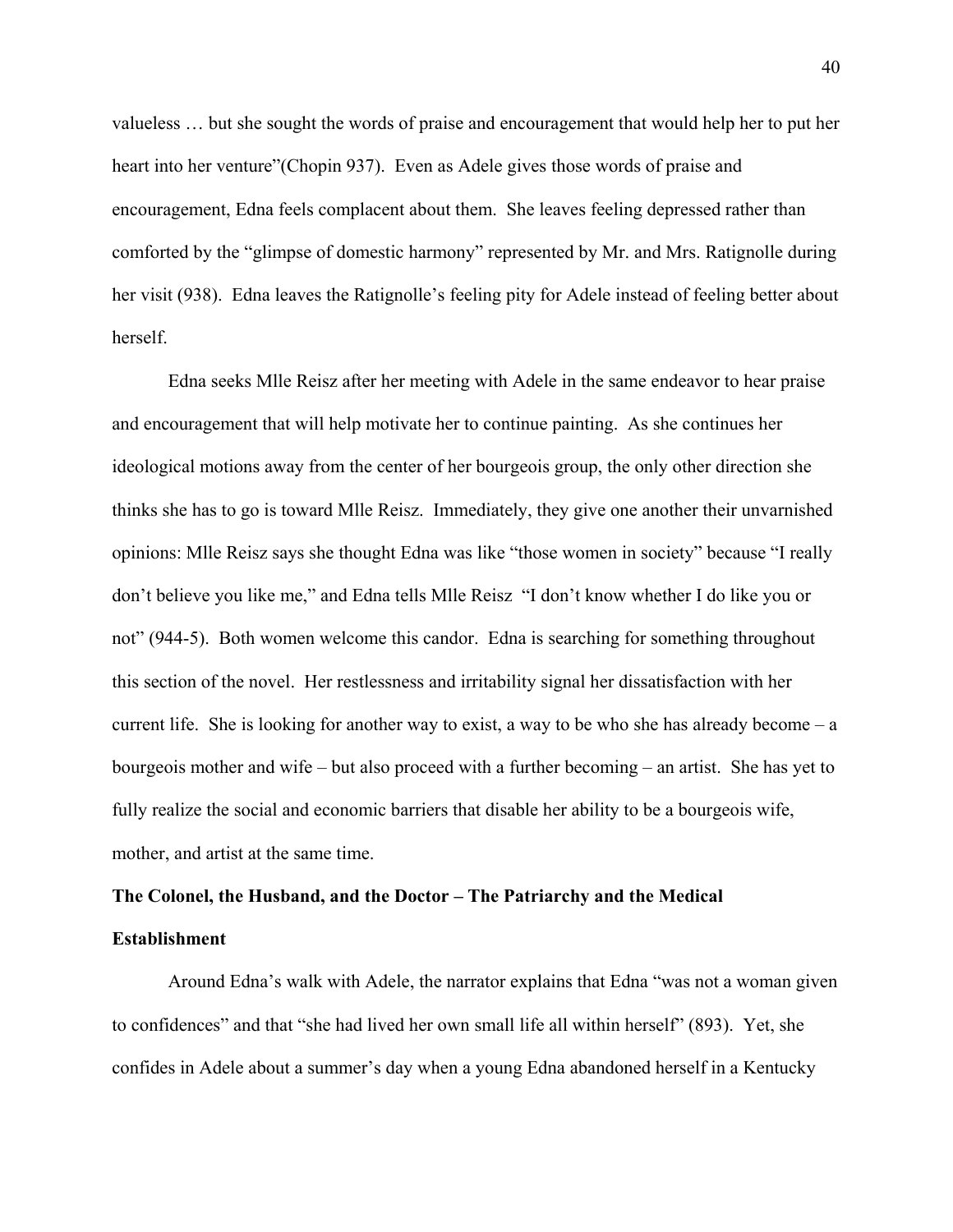meadow. She tells Adele "'I was running away from prayers, from the Presbyterian service, read in a spirit of gloom by my father that chills me yet to think of'" (896). Edna's father, the Colonel, comes to visit Edna and Leonce, and the narrator explains "she was not very warmly or deeply attached to him, but they had certain tastes in common, and ... were companionable" (950). Along with his "military bearing", he also carries a very high opinion of himself, according to the narrator, evidenced in how he responds to Edna's sketches. He seizes ownership of Edna's creativity as the result of his own genes and parenting: "convinced as he was that he had bequeathed to all of his daughters the germs of a masterful capability, which only depended on their own efforts to be directed toward successful achievement" (950). In other words, Edna's skill as an artist is a foregone conclusion because she is his daughter. Most importantly, though, is the picture of parenthood glimpsed through the Colonel's responses to Edna's children and his interactions with Edna.

Edna convinces her father to sit for a portrait sketch, which he does "as he had faced the cannon's mouth in days gone by," but when Edna's sons gawp at him, he resents them (950). He kicks them away, as if they were small dogs, "loathe to disturb the fixed lines of his countenance, his arms, or his rigid shoulders" (951). Edna is kept busy during his visit "serving him and ministering to his wants" and attending horse races with him, and she feels she is becoming more "thoroughly acquainted with him"  $(951)$ .<sup>13</sup> Edna spends her visit with her father getting reacquainted, showing signs of affection and kindness, but the visit ends with a "warm, and almost violent dispute" about Edna's decision not to attend her sister Janet's wedding (954). The Colonel "reproached his daughter for her lack of filial kindness and respect, her want of sisterly affection and womanly consideration," finally announcing that neither of her sisters would likely

 $\overline{\phantom{a}}$ 

<span id="page-46-0"></span><sup>&</sup>lt;sup>13</sup> It is at the horse race where Edna meets Mrs. Highcamp and Mrs. Merriman, both of whom attend her birthday party later in the novel, her new "fashionable acquaintances" (959).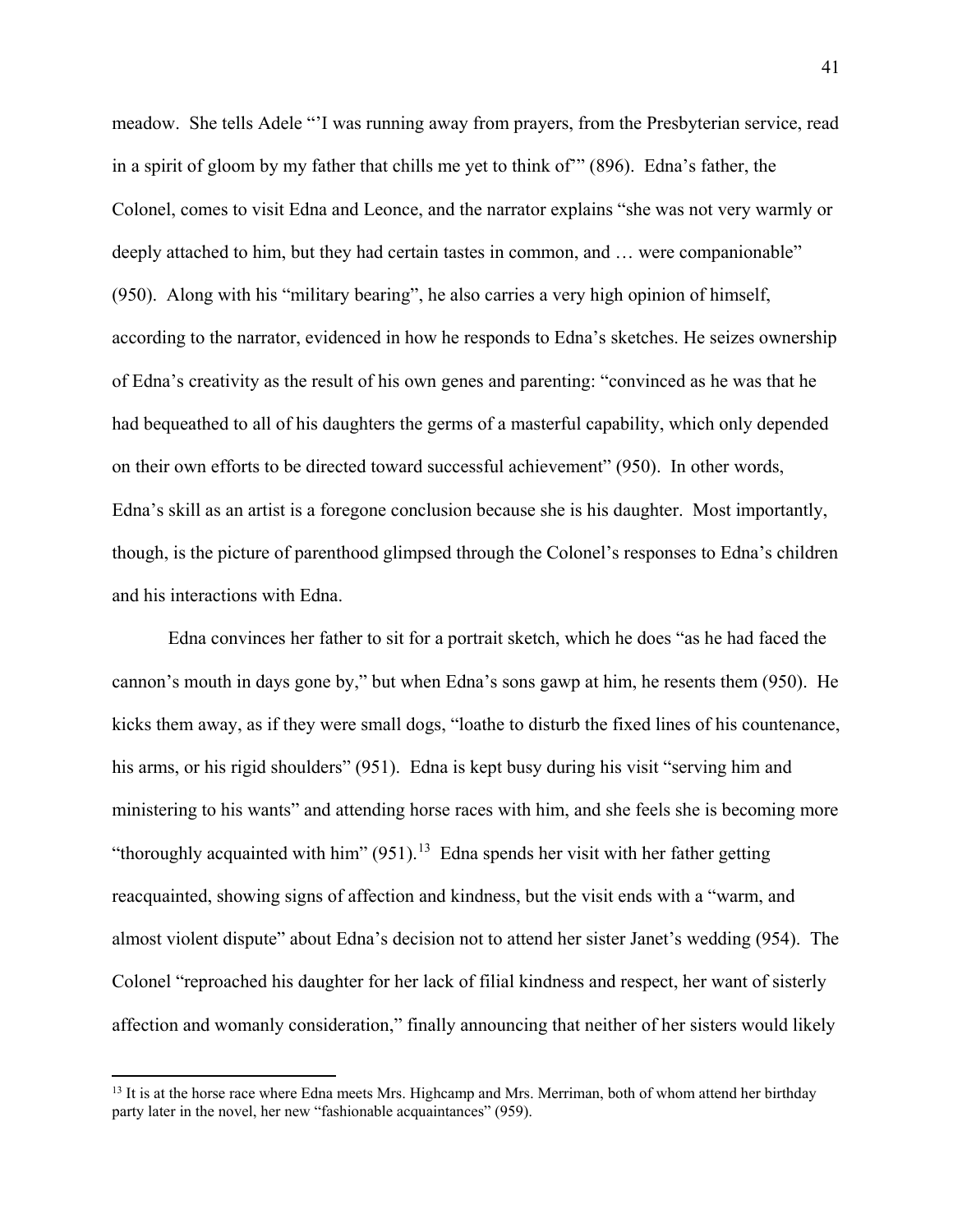forgive her (954). He tells Leonce that he is too lenient with Edna: "Authority, coercion are what is needed. Put your foot down good and hard; the only way to manage a wife. Take my word for it" (954). In short, the Colonel is arrogant, self-absorbed, rigid, lacks compassion, and connected to Edna in only the most superficial ways, ways that reflect positively on him. He does not see Edna as a human being, but rather as an extension of himself.

Leonce is somewhat different from the Colonel in that he does seem to be concerned with Edna's behavior, even if that concern only comes down to his own financial integrity and not necessarily Edna's wellbeing. He is appalled when Edna gives up her responsibility to accept social calls on Tuesdays because it violates his sense of propriety: "we've got to observe *les convenances* if we ever expect to get on and keep up with the procession" (932). His most effusive outburst comes in response to Edna's ever-increasing "capricious" behavior: "Then in God's name paint! but don't let the family go to the devil. There's Madame Ratignolle; because she keeps up her music, she doesn't let everything else go to chaos. And she's more of a musician than you are a painter" (939). In response to her desire to move out of the family home with a stipend from him, Leonce writes her "a letter of unqualified disapproval and remonstrance", and the narrator explains his primary concern was "he begged her to consider first, and foremost, and above all else, what people would say … He was simply thinking of his financial integrity" (977). The text makes it clear where Leonce's priorities lie. He also only sees Edna as an extension of himself.

After his own emotional outburst, Leonce pays a visit to Dr. Mandelet; however, this is more an act of Leonce's well-known cleverness and acumen than it is his concern for his wife. Leonce makes a special trip to visit Dr. Mandelet because Edna is not acting well: "she's odd, she's not like herself. I can't make her out, and I thought perhaps you'd help me" (947). In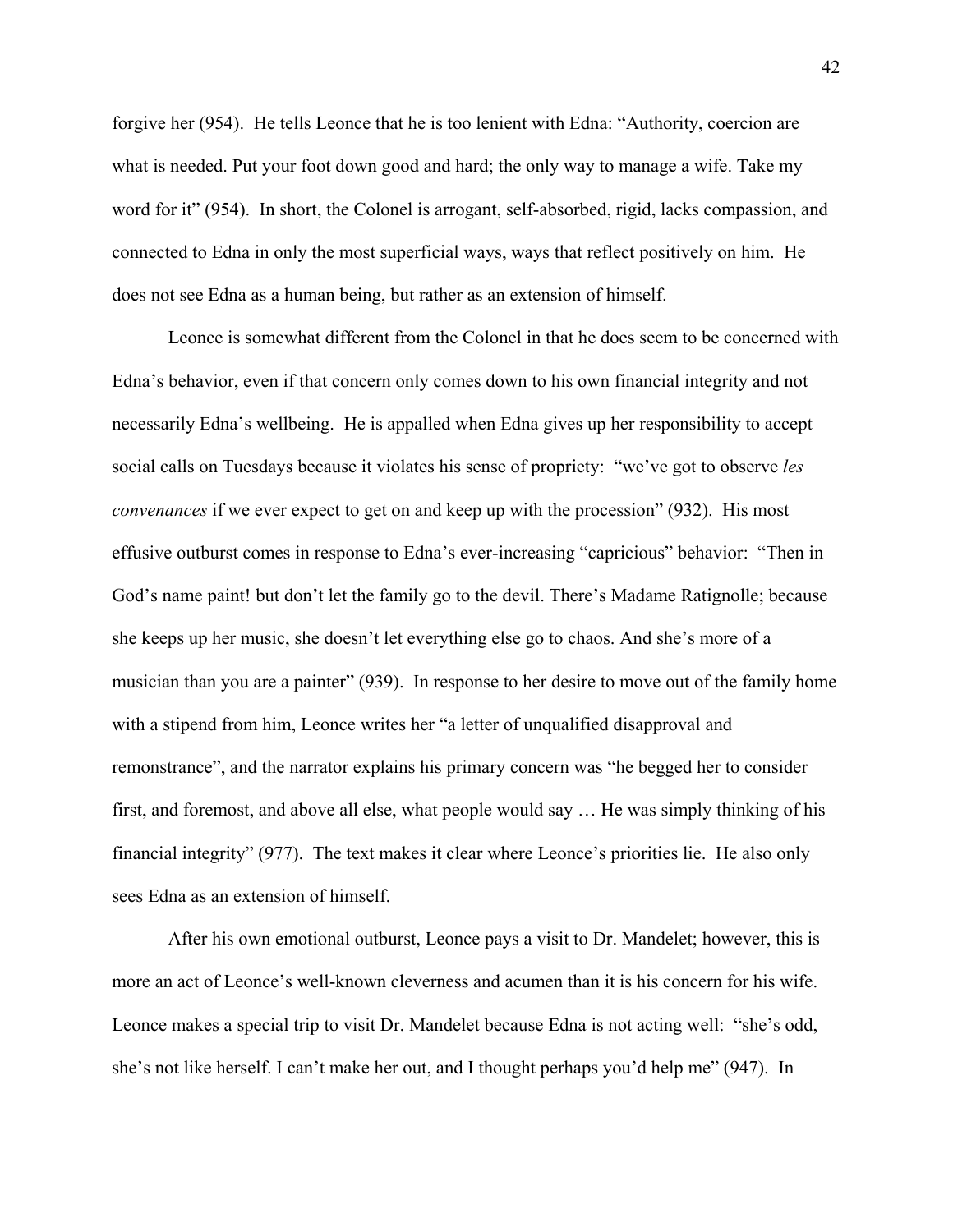response to the rapid changes in her behavior that Leonce describes, as well as his descriptions of his own lack of control over his anger at her behavior, Mandelet's first question is about Edna's social life: "has she been associating of late with a circle of pseudo-intellectual women – superspiritual superior beings?" (949). The two men discuss Edna as if she were a racehorse or a breed of cattle or a slave, mulling over her "stock" and "breeding" (948). The doctor only has a prescription for Leonce after he learns that Edna has decried weddings as "the most lamentable spectacles on earth" (948). The doctor tells Leonce that women like Edna are "especially peculiar. It would require an inspired psychologist to deal successfully with them … most women are moody and whimsical. This is some passing whim of your wife … which you and I needn't try to fathom" (949). In this one scene, Chopin captures the dangers lurking for women, even respectably married women, in exercising their independence. After asking about the "superior spiritual beings" Edna might be associating with, Mandelet's suggestion that only an "inspired psychologist" can hope to treat women like Edna ("pseudo-intellectual", whimsical, delicate, moody, organized, and sensitive), has sinister undertones (948-9). The various enforcers of the bourgeois model of motherhood notwithstanding, the most effective and longlived tool of the patriarchy is the U.S. medical establishment. Even in our contemporary moment, the medical establishment is still used to great effect to limit women's independence and autonomy.

In 1892, Charlotte Perkins Gillman penned *The Yellow Wallpaper*, demonstrating the stultifying and insanity-inducing effects of medical and familial interventions like the one Leonce is proposing for Edna. Edna's restlessness, irritability, and discontent coupled with her "capricious" behavior are precisely the kinds of symptoms of an excess of nervous energy often descried as hysteria. It is not unreasonable to assume that what Edna must eventually face in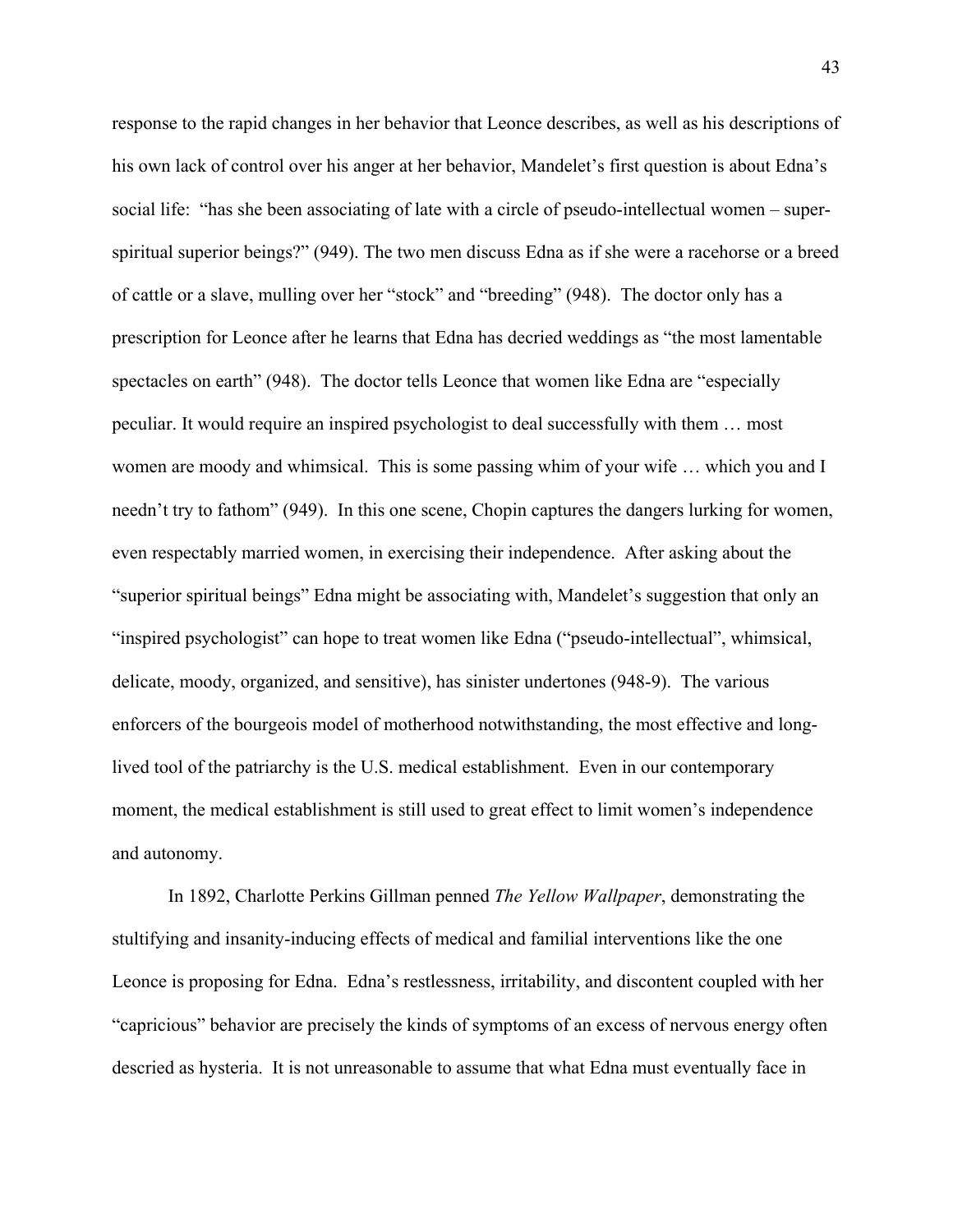response to her changing behavior is medical intervention. Luckily, Dr. Mandelet does not appear too eager immediately to do more than observe her behavior for himself. Unfortunately, vulnerability to this kind of harmful medical intervention, as with the narrator in Perkins' short story, is a symptom also of her class identity. Electricity was a relatively new technology, and access to it as a medical treatment was likely limited to those who could afford it even while experiments about its efficacy were more than likely performed on indigent women.

Concurrent with the widespread use of telegraphy and electricity, the fields of neurology and psychology were also emerging during the Victorian era. Knowledge of electricity offered useful metaphors about knowledge of the body such that electricity became a central metaphor for the human central nervous system. The operation of the central nervous system was viewed as an electrical one, and therefore, the energy produced from the central nervous system was referred to as "nervous energy" (Sconce 46-8). Because women who seemed to be excessively whimsical or moody or capricious were seen to have an excess of "electricity", they were considered to have dysfunctional nervous systems. Jeffrey Sconce continues that, for Spiritualism, this imbalance of women's "nervous energy" made women more suitable for mediumship; however, for the medical establishment, this excess of energy made women vulnerable to complicated disorders of the nervous system, including hysteria: "Physicians increasingly favored electrical etiologies in the late nineteenth century … as physicians adopted electricity as a popular treatment for a variety of physical complaints … it became especially important in treating mental and nervous disorders" (52-3). Electroshock therapy became a widely accepted and widely used treatment for hysteria. Its practice was continued well into the twentieth century. Very likely, Mandelet's "inspired psychologist" would have been using some form of electricity in the treatment of women's nervous disorders by 1899.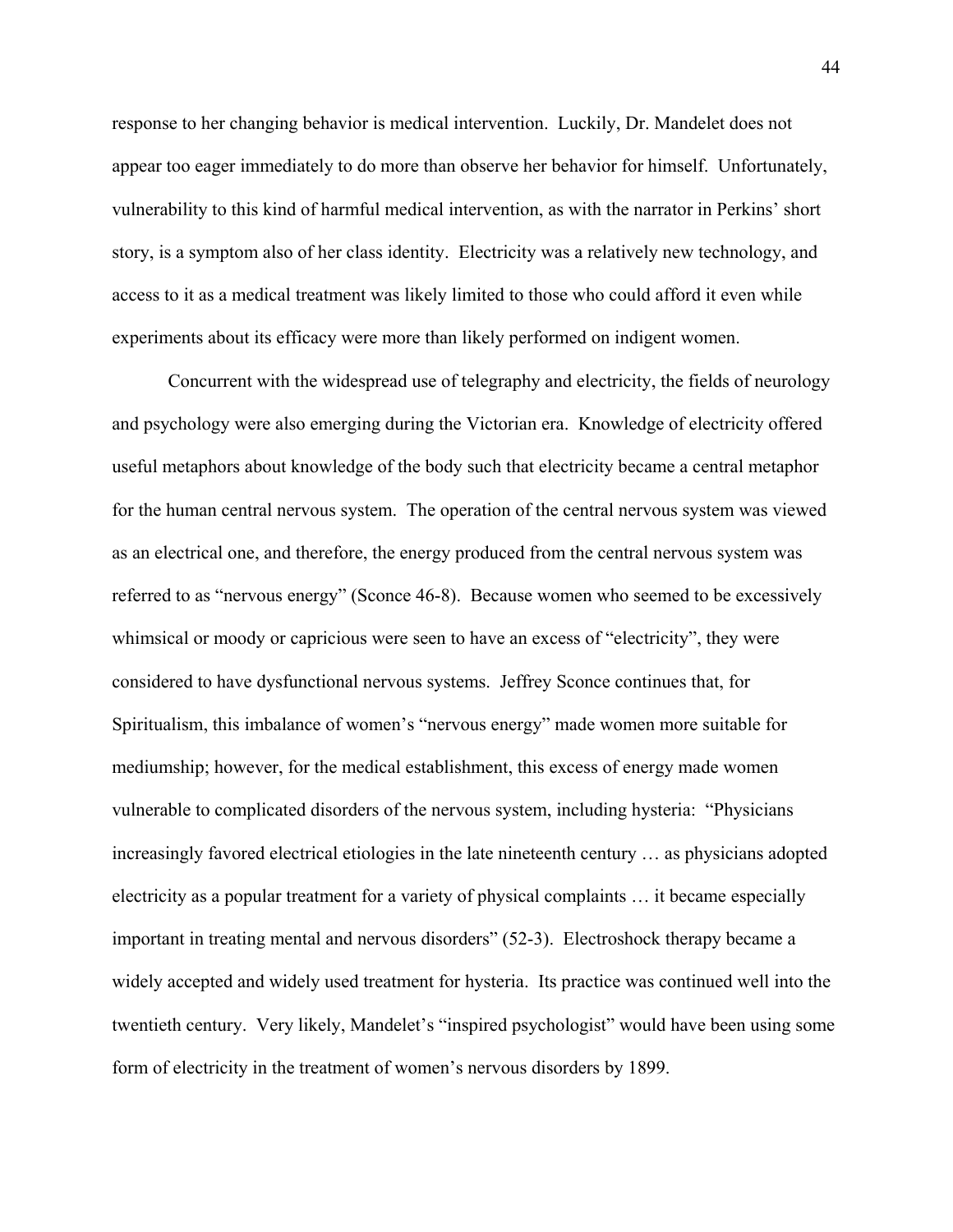Leonce's concern for Edna's behavior stems from his sense of propriety, financial integrity, and his own inability to manage his emotions in response to Edna. He very clearly links his social standing to his financial integrity in his letter to Edna. Leonce takes out a small notice in the local newspaper announcing that the family's home was "undergoing sumptuous alterations" in order to explain Edna's move just to save appearances (977). Edna tells the children later in the novel about all the workmen present at the family's home, so we can assume he has not just taken out a notice but has also undertaken the alterations as well – just to save appearances. "Appearances" here refers to his social standing – his secure bourgeois position. His target audience for the notice are his friends and business associates, and the notice itself is meant to curb gossip. Leonce is a man who will spare no expense of time or money to save appearances, and we have to assume that declaring Edna "hysteric" and exposing her to electroshock therapy is not outside the realm of possibility.

## **Edna as Class Subject and Identity**

There is no denying that the patriarchal oppression Edna suffered existed for real women in 1899, but the reality of how her class positionality contributes to that oppression must also be included in the analysis. It must be included because of the metanarrative of domesticity's exclusively bourgeois model of womanhood juxtaposed with the real economic and social obstacles the majority of women in the United States experienced. It must also be included in the analysis of the novel because of the rupture in US liberal feminism mentioned above, the one that ignores the realities of economic and racial barriers to successful enactment of the bourgeois model of womanhood. Edna's suffering, while valid and important, is not the same kind of suffering under oppression that women of color, rural women, or poor women in the United States experienced. In light of the economic and racial disparities in the United States, the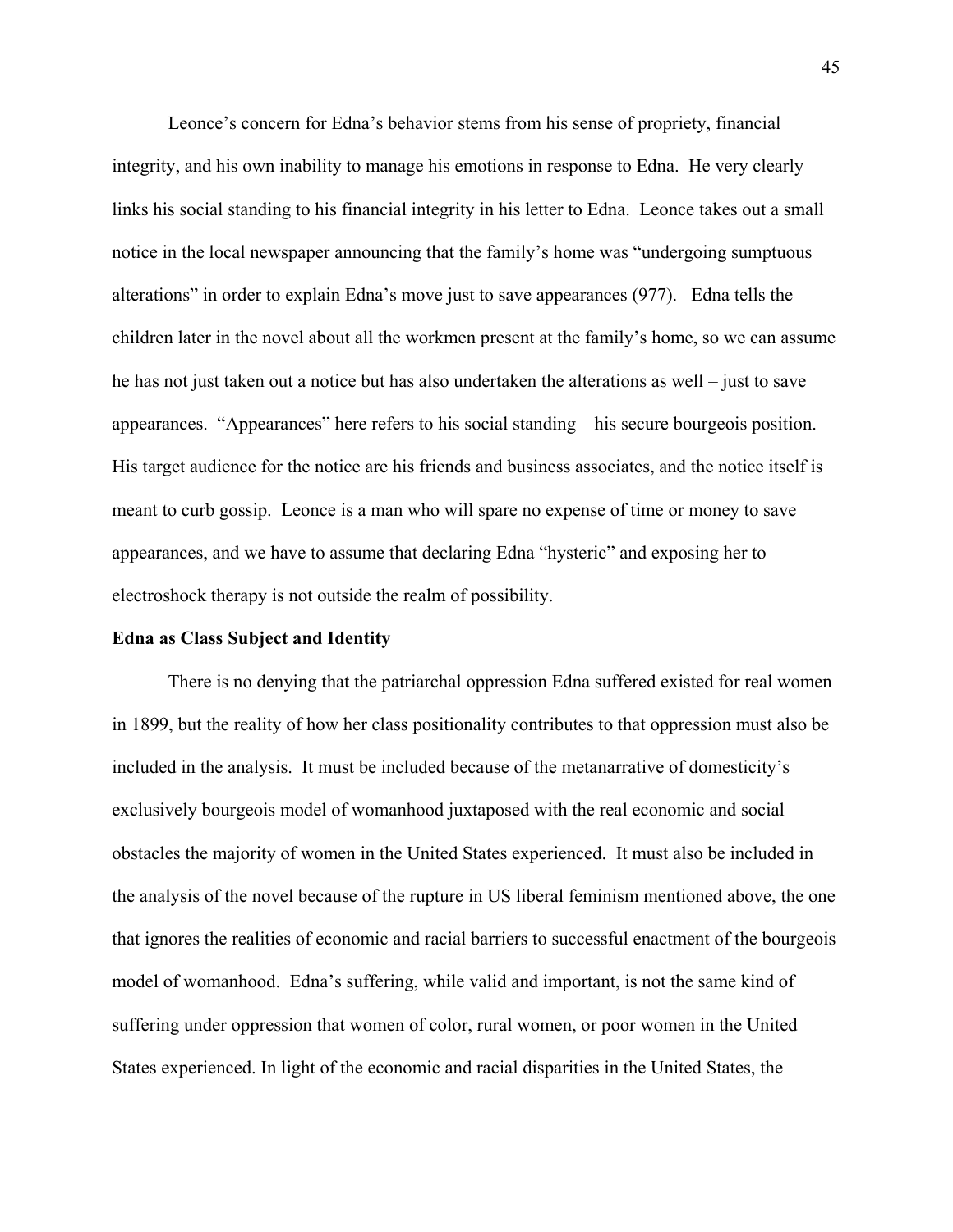appearance of Edna's suicide vacillates between the ridiculous and the luxurious. It is a privilege indeed to be able to walk out into the ocean and end your life when you know that your children will remain with their father in a fine home with a household staff. It is not something to be valorized in any case.

 Edna gives up some of the trappings of her bourgeois lifestyle when she moves into her small house – the fine family home, the household staff, and the social calls. These can be seen as the unessential parts of existence that Edna tells Adele she is willing to give up for her children. The elements of her bourgeois life that she retains are significant in better understanding her instinctive distinction between life and self and how embedded her bourgeois life is within her sense of self. Her "pigeon-house" is in the same affluent neighborhood as her Creole mansion. She only stops receiving social calls but she continues making social calls and hosting and attending dinner parties. She accepts a stipend from Leonce for a time, and the narrator reveals that some of this money is her inheritance from her mother. Edna's actions appear chaotic but are directly linked to her growing understanding about the difference between life and self. She is also growing in her understanding of the economic and social barriers to becoming an artist who is also a bourgeois wife and mother. Her visibility to her peers, seeing and being seen, functions as one of the fundamental aspects of successful execution of the bourgeois model of womanhood. In order to know if she is executing the performance well, she needs to be seen by her peers, so that when they come to her parties or receive her social calls, she can experience a sense of accomplishment. Because of her instinctive awareness of the difference between self and life, Edna is still determining what is essential and what is unessential about her life. Underneath her desire for independence and for "something to happen," Edna fears being invisible or unessential herself (958). After attending the horse races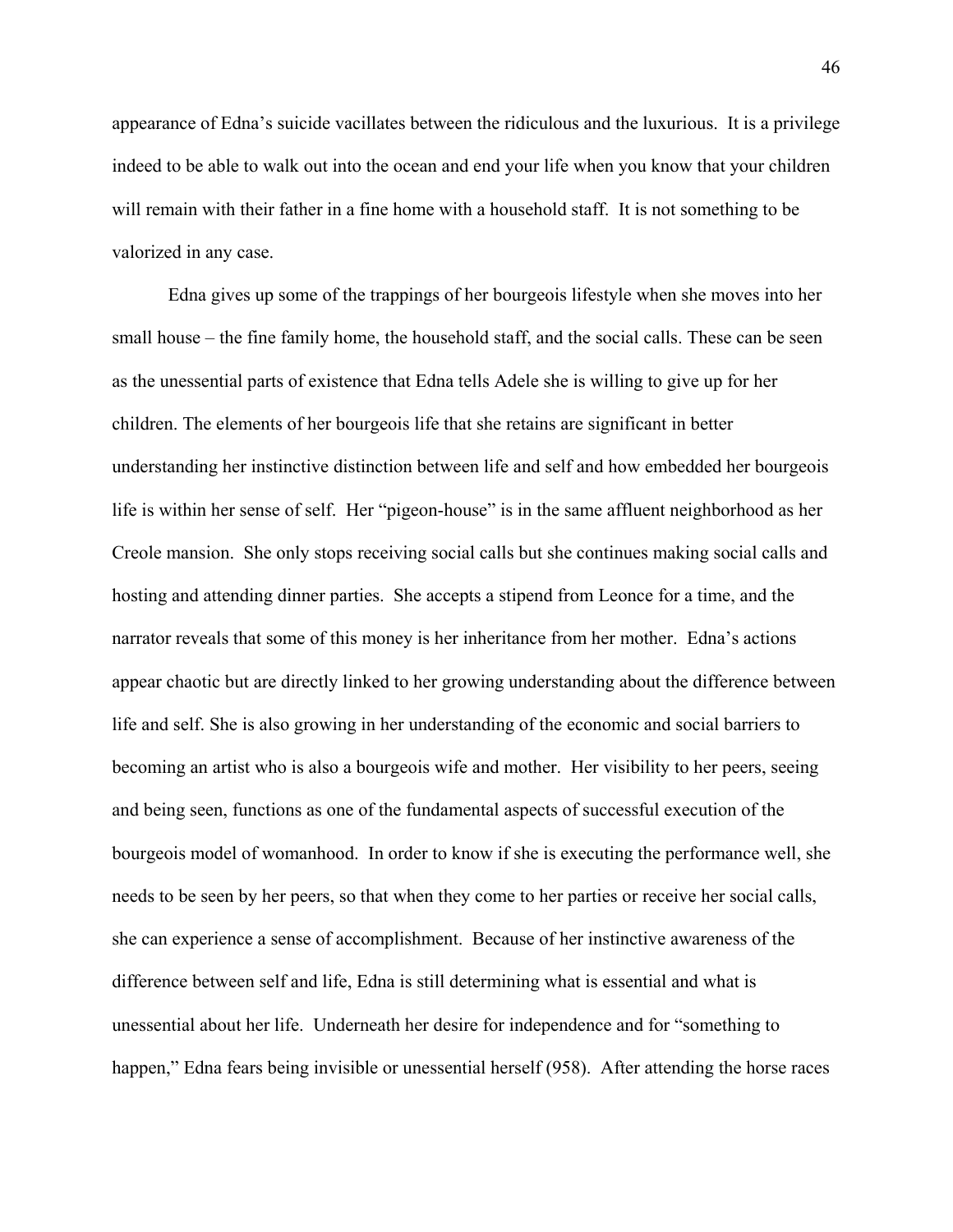with her new friends, Edna is invigorated, hungry, eager, and excited about her future (958). The fruits of visibility Edna seeks are reinforcements of an identity that Edna has yet to lay claim to for herself. She exhibits a hopefulness for her future here in contrast to the restlessness and discontent she exhibited earlier.

Edna does possess artistic talent, although it is clear that her talent has not been nurtured up to this point. The bona fide artist in the novel, Mademoiselle Reisz, tells Edna "to be an artist includes much; one must possess many gifts – absolute gifts – which have not been acquired by one's own effort. And, moreover, to succeed, the artist must possess the courageous soul" (946). Mlle Reisz more realistically suggests, though, that persistence, talent, and temperament count for something. It is Mlle Reisz who first calls Edna an artist. Until Mlle Reisz calls her an artist, Edna's identity is limited to bourgeois wife and mother. When Mlls Reisz calls her an artist, it opens up other options for how Edna will continue to make distinctions between self and life. Until the point where Mlle Reisz calls her an artist, there has been a disconnect in Edna's identity between life as bourgeois wife and mother and an artist-self. In a way, Mlle Reisz has given Edna a kind of permission slip for considering herself an artist, but Mlle Reisz's own marginal existence in Edna's bourgeois community suggests that life for the artist is less than desirable. Edna's sexuality and identity no longer seem to be the foci of her awakening. Instead, Edna is waking up to the reality that the demands of gendered class performance do not allow the life and the self to coincide in any meaningful way.

Peter Ramos suggests that "identity, as we know it, is at base a social construction, a practical fiction one inhabits, more or less intentionally … In many ways the definition of any particular identity seems arbitrary" (147). Like many turn-of-the-century women, Edna's sense of self lies underneath layers of "Leonce's wife", "Etienne and Raul's mother", "the quadroon's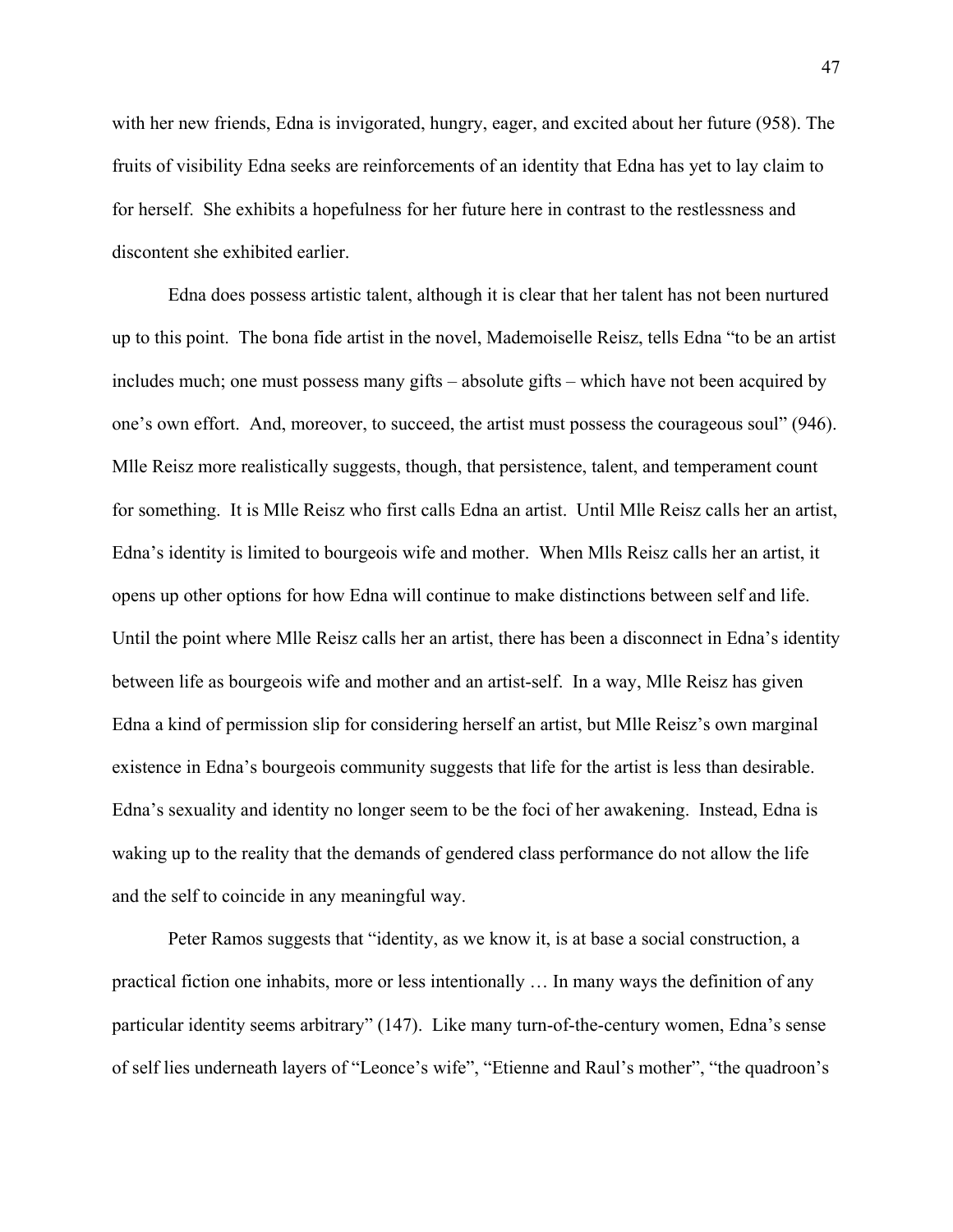mistress", "the Colonel's daughter", "Janet's sister", "Adele's friend", and "Robert's lover". She has had little authority in determining the borders of her identity, as was the case with most Victorian women. Ramos continues to suggest that adopting an identity like a practical fiction "still leaves room, even in an otherwise restrictive society, to willfully modify one's social role or identity" (147). Ramos, like many others, suggests that Edna simply needed to navigate society better. Like Mlle Reisz, Edna needed to learn how to turn her so-called true self on and off, depending on her social environment. However, adapting one's so-called true self based on the environment is an accommodation of other people's expectations rather than the real experience of one's own self in the world. Adele and Mlle Reisz represent opposite available identities for Edna. Part of her appalling and hopeless ennui resulted from a rejection of the available identity Adele offers. Adele is the model American bourgeois woman, and as such, she is the yardstick by which Leonce repeatedly measures Edna. It is very clear this is not an identity Edna wants to adopt for herself. However, Edna does not view Mlle Reisz any differently than anyone else in the novel; Mlle Reisz remains "that personality which was offensive to her" (961). Chopin has created a set of binaries in terms of available identities for Edna: one that is impossible to achieve in Edna's mind and another which appears offensive to Edna. Both women, Adele and Mademoiselle Reisz, offer identities which are still rooted in their class positionality. Although Mlle Reisz has fewer creature comforts than Adele or Edna, she is still performing an acceptable bourgeois female identity.

Mademoiselle Reisz is not performing bourgeois motherhood with any degree of success, but she is performing the role of female artist quite successfully. That she is a capable pianist is only a partial testament to her continued but marginal acceptance. The other part of her marginal enfranchisement is her acceptance of her Othering. Were Mademoiselle Reisz not amiable, kind,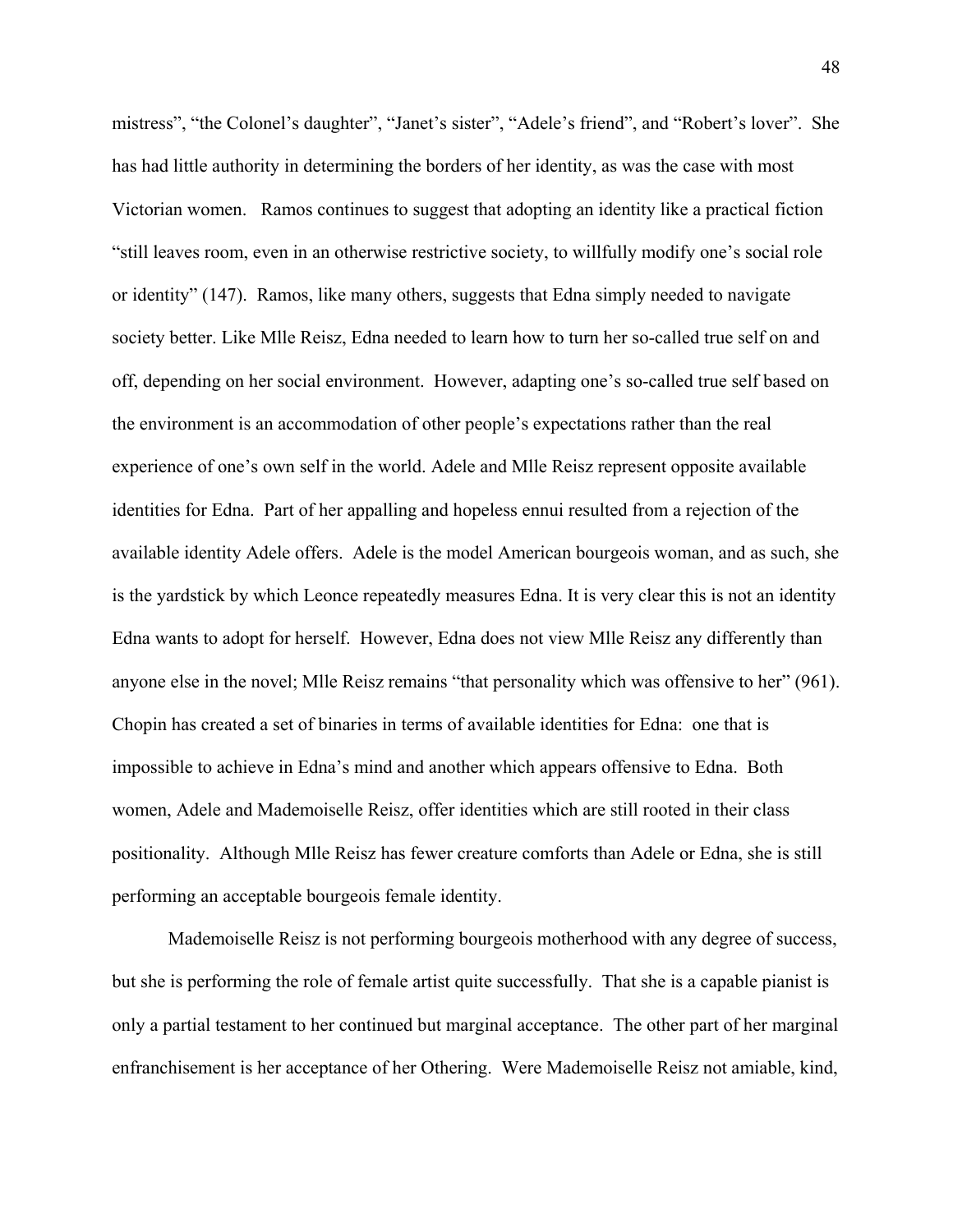and compassionate (at least to Edna and Robert), in spite of the wild rumors of her trampling the rights of others, she would not have even the marginal acceptance she does. Mrs. Merriman, Mrs. Highcamp, and Miss Mayblunt are other versions of mother-women and Other. Mrs. Merriman and Mrs. Highcamp have older children which enables much more freedom for both. They are both well-versed in and compliant with the social expectations of married bourgeois women. Miss Mayblunt is younger than Edna and Adele, has no children, is not married, and the narrator tells us she writes under a *nom de guerre*, who seems to be on her way toward an existence like Mlle Reisz's, but she is described as vivacious and gregarious with no similarities in descriptions of Mlle Reisz. These women never rise to the level of imitation for Edna because, when her spirits are low, she seeks the familiar and comfortable in Adele and Mademoiselle Reisz. She never takes her hopelessness to Mrs. Merriman, Mrs. Highcamp, or Miss Mayblunt because they are her new friends. There is much that can be said about the familiar and the comfortable, especially for women who feel isolated, and Edna is suffering more from her isolation than from her late nineteenth century womanhood or an identity crisis.

#### **Anarchy in** *The Awakening* **and The Question of the Ending**

 The suggestion that a woman's only form of agency in the late nineteenth century was to become a mother-woman, voluntarily live as a social pariah, or commit suicide recklessly ignores a whole range of other possibilities and negates the existence of thousands of other women, especially working women and women of color, who had even fewer alternatives but managed to, in many cases, flourish in spite of patriarchal authority. Moreover, the contradiction inherent in reading the ending as a suicide while also claiming Edna as a model transgressor invites neoliberal readings of Edna not being "enough" to manage her own identity crisis. These readings, especially when they are suggested to students as "prevailing theories," put women in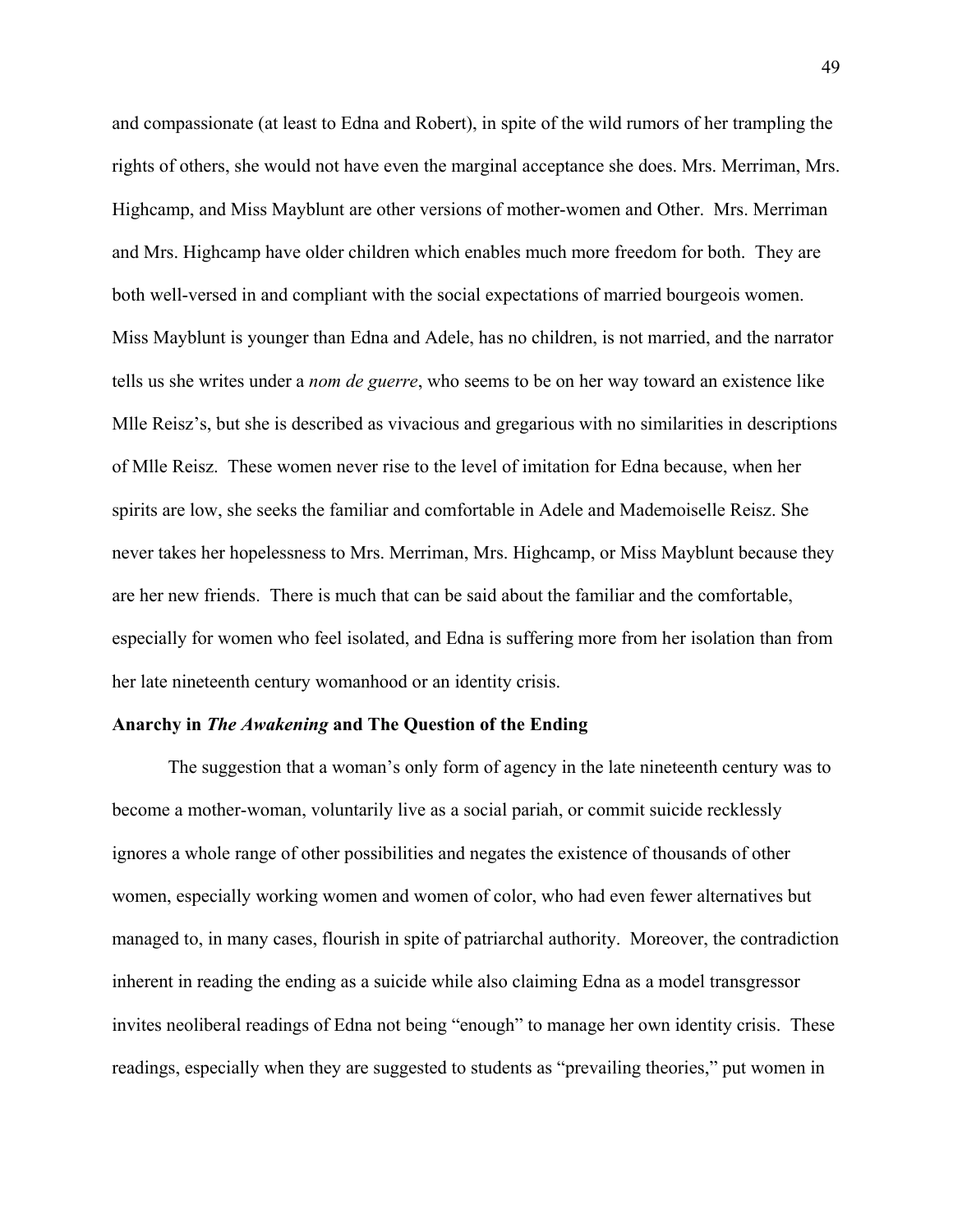an impossible situation where they must make themselves "enough" to fit into a culture still dominated by patriarchal authority or make themselves "enough" to fight that authority. In either case, the message is clear: on their own, women are not enough. *The Awakening* does offer a realistic glimpse into the dangers for married women of medical intervention, the ties between financial security and social standing, and the limited options for identity construction for women. However, the novel does, like its liberal feminist readings, invite a neoliberal assessment that Edna just is not enough: not courageous enough, not ethical enough, not clever enough, and not motivated enough. But the thing that is really lacking, that really is not enough, that isolates Edna, is the lack of community. A community is a structure, sometimes like a family, made up of people who share goals, interests, and affection. There is no one in Edna's line of sight who shares her goals and interests. There is no other woman in her environment who is like her: a bourgeois wife, mother, and artist. Edna is an outsider in every sense of the word in her own life.

 The community Edna is a part of is revealed to be shallow and judgmental. The constant scrutiny of Leonce, Adele, and Madame Lebrun, and the public criticisms of Mademoiselle Reisz reveal a group of people who do not genuinely care about one another, matronly gestures of affection notwithstanding. Like Leonce, the community is only concerned with maintaining its status– each member's financial integrity depends on the cohesion and stability of the group. New members do not seem welcome, and there does not seem to be room for existing members to evolve. Edna finds herself moving toward the margins of this community first because she could not find a way to relate fundamentally to anyone in her group. This goes back to her rudimentary distinctions between life and self. This also goes back to the notion that, with Mademoiselle Reisz, Edna feels she can be somewhat unvarnished.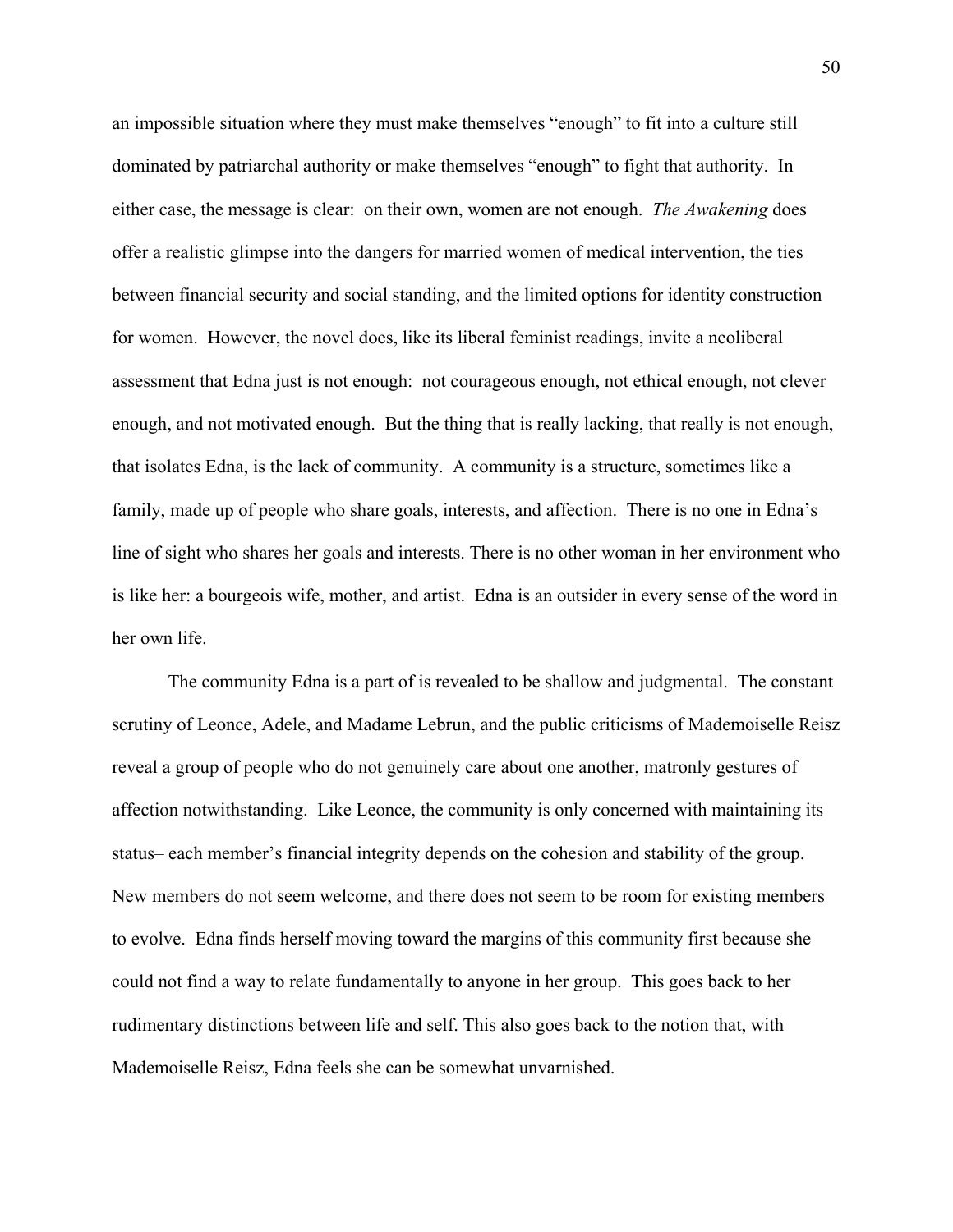Edna's self is rooted in her own desires for human connection, for visibility. For Edna, this connection of self and desire is not necessarily about her fantasies of romantic or sexual connection. Edna has no connection to anyone – not her children, not her husband, and none of her "friends". The closest Edna ever gets to an unequivocal connection with another living thing is her brief episode with Etienne's and Raul's dog while Leonce is away on business and the children are at his mother's. This episode occurs before she moves into her "pigeon-house". She is attempting to garden, and the dog keeps interrupting her. Initially, she tries to shoo the dog away, like her father did with her children, but she eventually gives in and plays in the garden with the dog and shares her supper with him. The dinner she shares with the dog is a perfectly cooked steak, good wine, and candied chestnuts, which she eats in her nightgown (Chopin 955- 6). Through this interaction with the children's dog, Edna is able to exist fully as her self without external pressure or guilt. She recognized that, during this period of solitude, she painted better when she was "devoid of ambition" and not striving for a sense of accomplishment (956). This period of solitude also enables her to make the decision to move into her "pigeonhouse". Isolation and solitude are vastly different. Solitude connotes interior intent while isolation often connotes an external force of separation from others. After the move, Edna is painting more and more, enough to give up the stipend from Leonce, yet she still fails to fully recognize the productive benefits of solitude because she still longs for Robert.

 In the penultimate chapter, Edna is called by Adele to come witness the birth of her most recent child. Dr. Mandelet is also present. The dramatic scene of a woman in labor, especially given the detachment Edna has undergone from her own children dominates the critical landscape. However, Edna makes some very astute and life-changing realizations as Dr. Mandelet escorts her home. He attempts to engage her in a conversation about what ails her –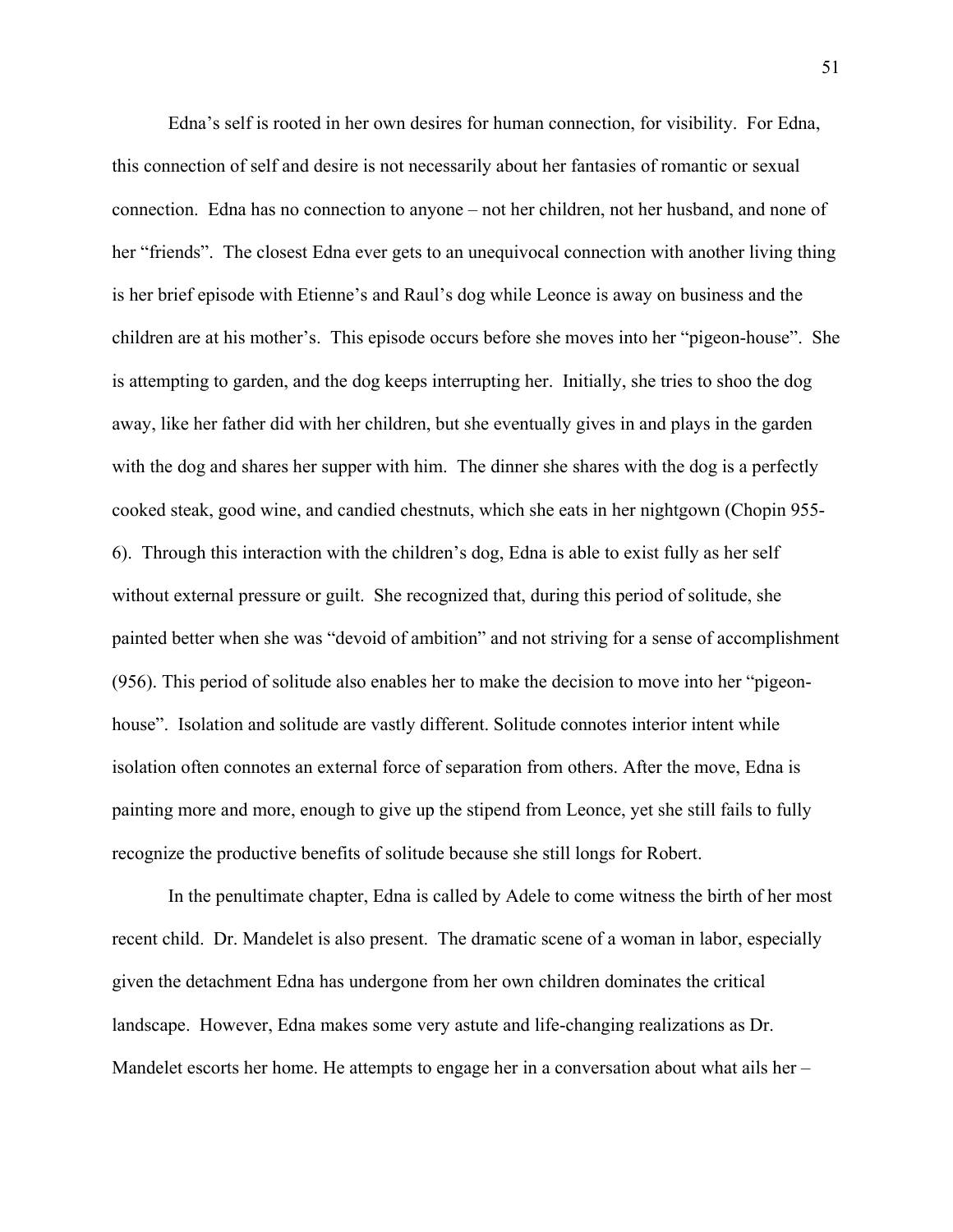which he has assumed is something hormonal or an extramarital affair. He tells her "youth is given up to illusions … and Nature takes no account of moral consequences, of arbitrary conditions which we create, and which we feel obliged to maintain at any cost" (996). She responds: "perhaps it is better to wake up after all, even to suffer, rather than to remain a dupe to illusions all one's life" (996). Edna very much wants to live, and her response here indicates that she is trying to determine what kind of suffering she is willing to live with. She has been living a life of illusion and has been suffering. However, waking up to her authentic self has unknown consequences that she fears may cause worse suffering.

 It seems Edna has undergone a "dark night of the soul" during which she has contemplated all that she has lost and all she has gained. She may still have a very rudimentary understanding of the distinction between self and life, and the text never reveals whether she reaches a clearer understanding or not. In the final chapter, she stands naked on the beach and experiences a rebirth: "she felt like some new-born creature, opening its eyes in a familiar world that it had never known" (1000). As she rises in the water, she thinks about how she overcame her terror of swimming, and as she sinks in the water, she thinks about her husband, her children, her father and sisters. Rising up in the water is a woman who overcomes fear, while the woman defined by who she is married to and what she does sinks into the water, symbolic of the ebb and flow of her whole awakening throughout the novel – caught as she has been between who she is and what is expected of her (her self and her life). She is drowning the woman attached to her life and birthing the woman who embraces her self. The final lines of the novel are dedicated to sounds and smells, a dog, bees, and a garden, and this dedication indicates that she will return to the shore, to her clothes, to the hastily prepared meal she has asked Victor to make, and to her "pigeon-house" with determination to continue her art. This recognition of dog, bees, and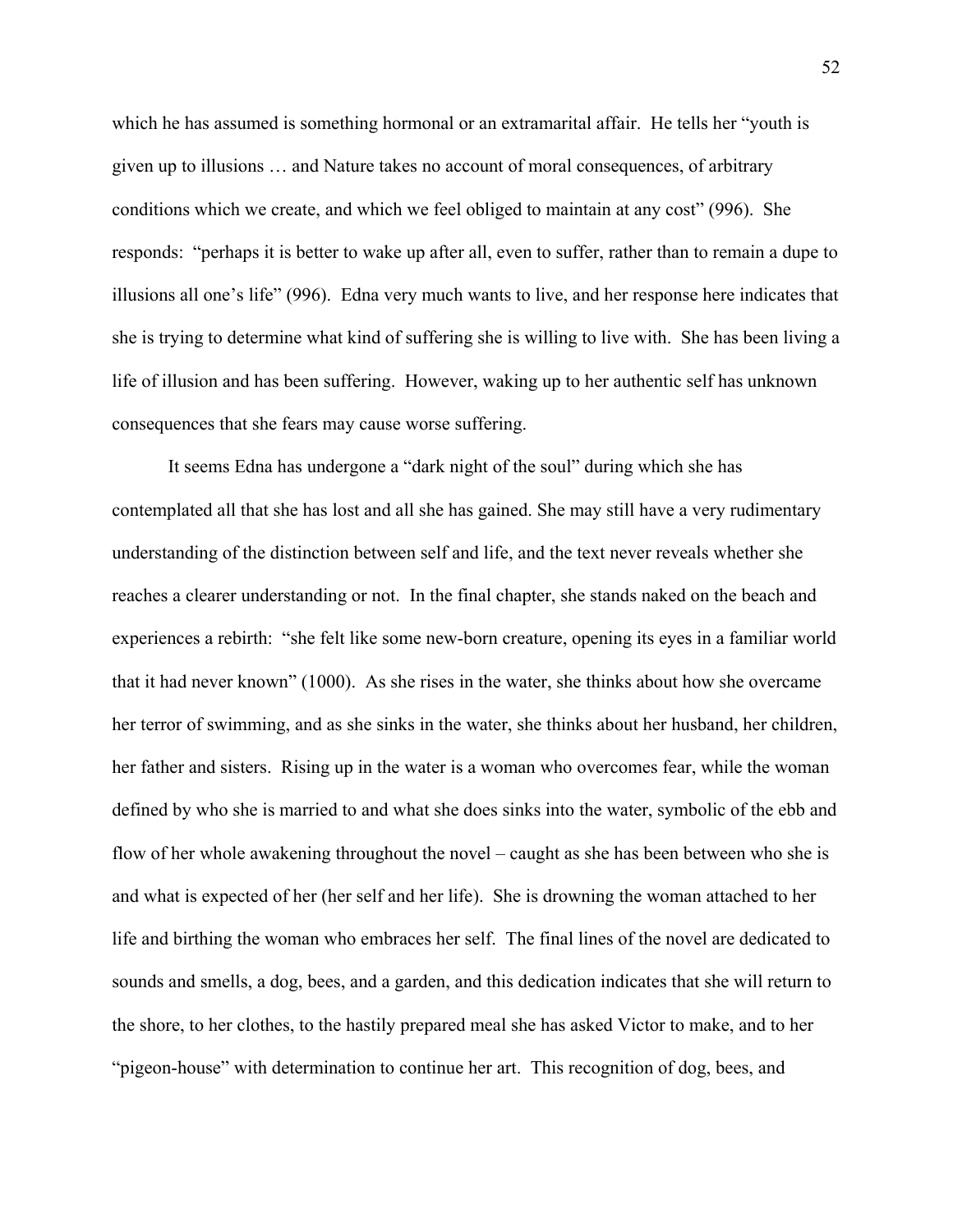garden link back to her one authentic moment with the children's dog when she was free to be herself. There is still the threat of medical intervention by Leonce, but it is unlikely, given their last conversation, that Dr. Mandelet will participate in any kind of medical intervention that might harm Edna. She accepts that her desire for Robert is fleeting, and she has been aware of her monotonous agitation and boredom (958). Leonce is gone; the children are gone; Robert is gone. There is nothing left to impede her acceptance of an identity that she creates for herself in the chilly waves of the Gulf of Mexico.

Reading the ending this way leaves a blank slate where Edna, and any woman, can write her own identity into existence. Chela Sandoval asserts that "the language of lovers can puncture through the everyday narratives that tie us to social time and space … and romantic love provides one kind of entry to a form of being that breaks the citizen-subject free from the ties that bind being" (139-140.1). Sandoval calls this form of being a "utopian nonsite, a no-place where everything is possible – but only in exchange for the pain of the crossing" (140.1). Falling in love is not the only entry point for this space; loss of romantic love can also be an entry point. In other words, love does not need to be reciprocated for love to change the lover. For Sandoval, "being engulfed by love" allows entry into this no-place because there is nowhere left for such a one to be.[14](#page-58-0) Sandoval goes on to suggest that "new kinds of citizen-subjects can happen only when we become capable of refusing the individuality which has been imposed on us" (160.1). As Edna stands naked on the shore, she has nowhere left where she can exist as she is. The Gulf becomes a nonsite, a no-place, where everything is possible. The entire novel, then, becomes Edna's pain of the crossing. Unable to make loving connections, platonic or romantic, she is left

 $\overline{a}$ 

<span id="page-58-0"></span><sup>14</sup> Sandoval is unpacking Roland Barthes' *Incidents, The Pleasure of the Text* and *A Lover's Discourse*: "when one becomes engulfed by love, entry to this other place of meaning is permitted because there is no longer 'any PLACE for me anywhere, not even in death'" (140.1).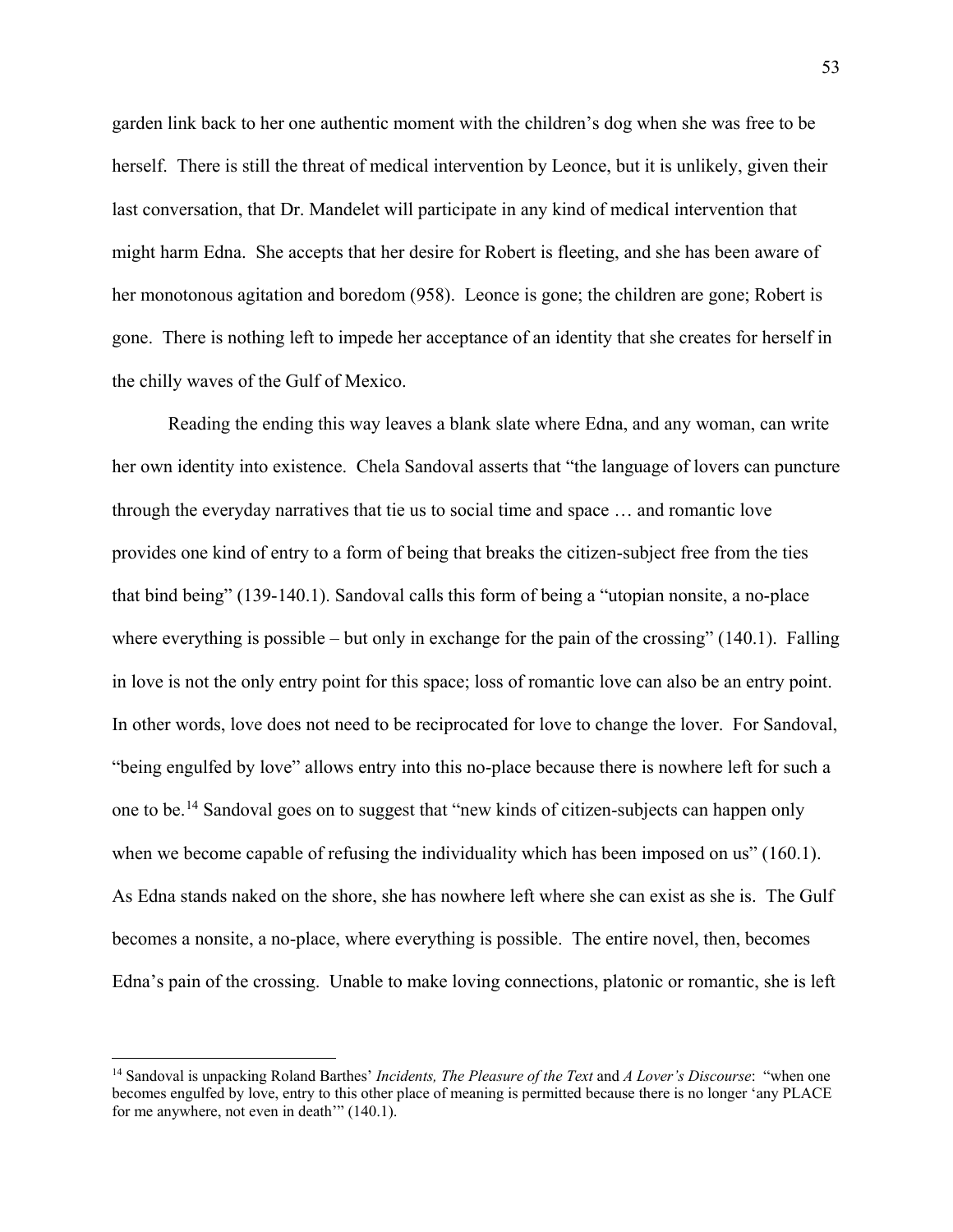with nothing but potential. When she has been depressed, she often goes into the water and comes out feeling restored, as she did when she did not like the way Mademoiselle Reisz was talking about Robert. Sandoval also suggests that entry into this place combined with the fact that love is not bound to ideology leads directly to revolutionary love and the end of "Western love" (142.3). In other words, in this place of boundless possibility, Edna is more likely to emerge from the water with a new dedication to her art. The illusion of "Western" love has evaporated in her wakefulness. This is not to suggest, as some scholars have, that Edna emerges from the water as the Venus, another male standard liberal feminism has adopted as part of the infiltration of the metanarrative of domesticity, but rather like the Medusa. Betrayed and abandoned by her fellow women in their own adoption of the bourgeois model, equally oppressed and threatened by patriarchal authority, Edna is likely to emerge from the water capable of turning men to stone with just a look, and perhaps, getting her own dog.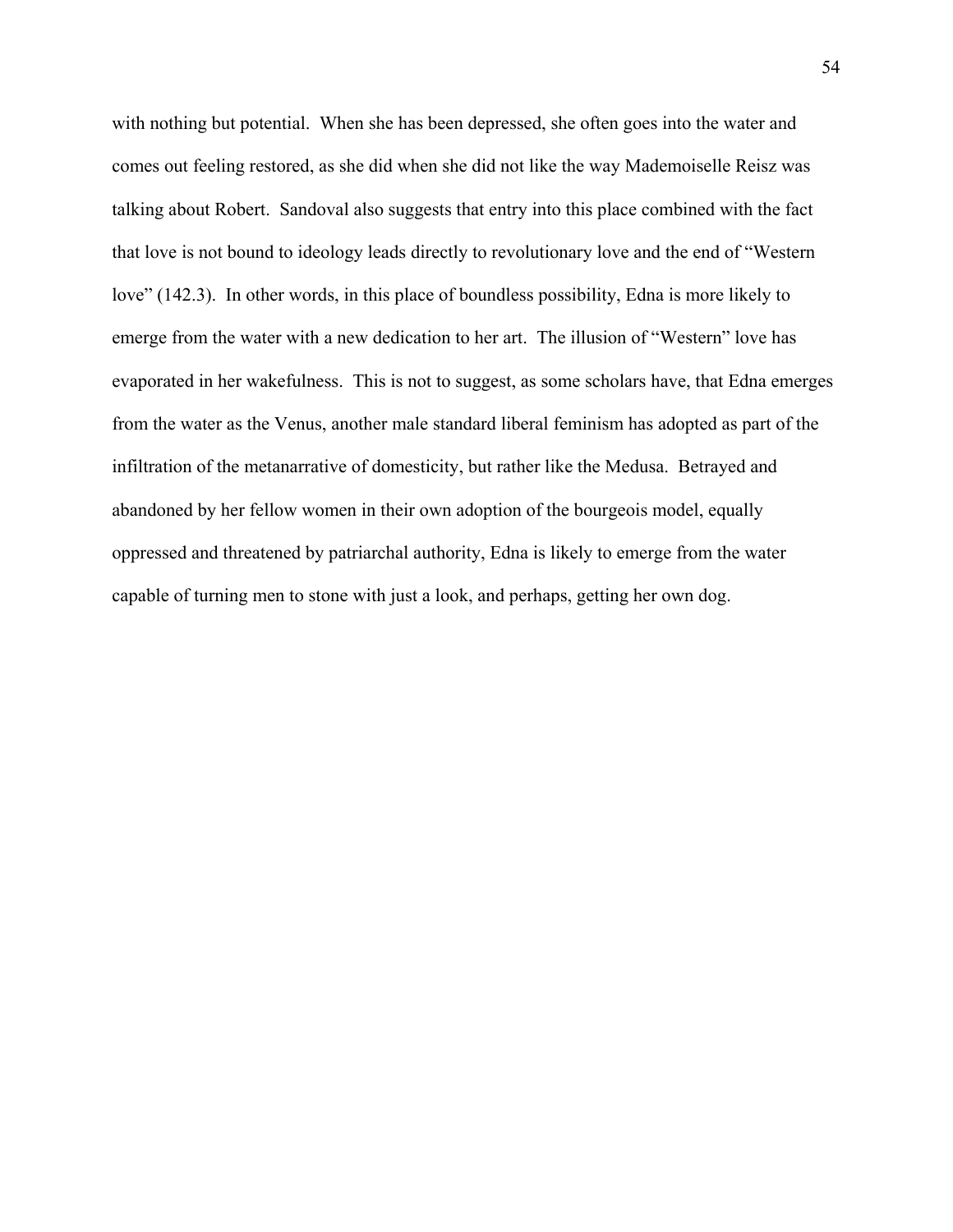#### **Chapter Two**

# **Aunties: The Persistence of African-centered Family Structures in Pauline Hopkins's**  *Hagar's Daughter*

If a renegade feminist lens can examine the ways class identity imposes a binary of isolation/assimilation on bourgeois white women, then it should also be able to expose the impositions of isolation/assimilation at the nexus of class and race. In the previous chapter, I asserted that the oppressive force for Edna was her isolation from community and friendship that made it nearly impossible for her to find representation for her ambitions and drives, which led to her frustration, ending with a fateful swim in the Gulf of Mexico. Patriarchal pressure came from her family of origin, her nuclear family with Leonce, and her acquaintances with Mademoiselle Reisz, Madame Ratignolle, and Madame Lebrun. A lack of community and guidance disabled Edna's potential to navigate institutional and social barriers so she could eventually realize her dreams. In this chapter, I will examine Pauline Hopkins's *Hagar's Daughter, A Story of Southern Caste Prejudice* (1901-1902), and look at the ways in which class identity and racial markers serve to isolate the protagonist. The politics of respectability, racism, and prejudice create unique barriers to companionship, romantic love, and the pursuit of happiness, dispelling the myth of American exceptionalism because a nation founded on human trafficking, enslavement, systemic racism, and institutionally sanctioned racial violence is only exceptional in its horrors. Yet, Hopkins's novel offers a glimpse of alternatives to the pursuit of the Western ideal of romantic love and companionship through its representation of kinship networks with African origins.

Hagar Sargeant is an only child who falls in love with her parents' neighbor, Ellis Enson. The two marry and have a daughter. Ellis is a wealthy New England landowner with a ne'er do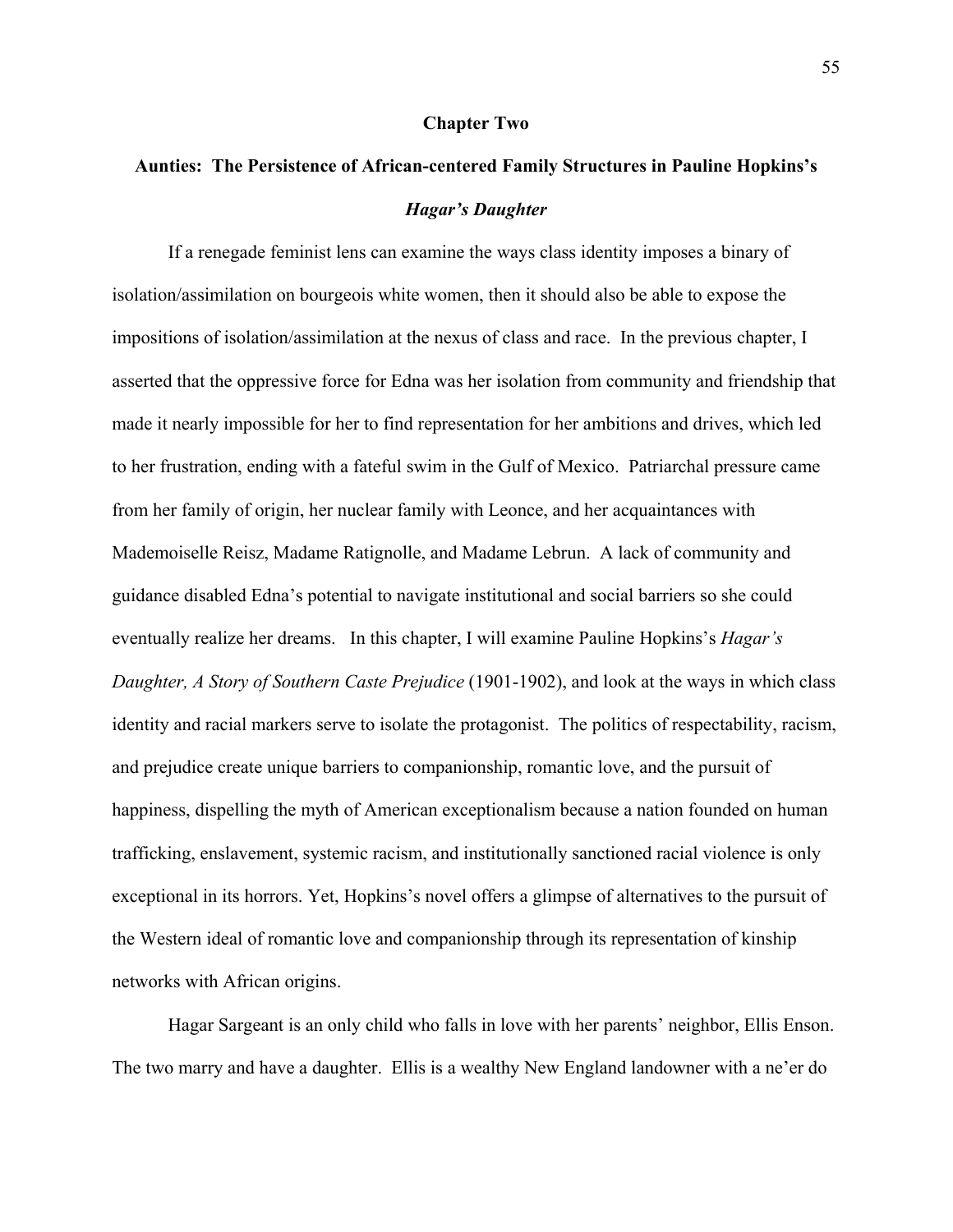well brother, St. Clair. Upon hearing of his brother's marriage and child, St. Clair fears for his inheritance and concocts a plan with his gambling partner, Walker, to ensure his position as his brother's heir. The scheme involves claiming Hagar was bought by the Sargeants, procured as an infant by Walker from a slave market. Ellis pays Walker the going rate for slaves, and he and Hagar plan to leave the United States and live in Europe. However, Ellis is mysteriously beaten and left for dead while Hagar and her daughter are taken to a slave market in Washington D.C. from which they escape just before Hopkins breaks the novel into two sections. The second section of the novel occurs twenty-six years later, and focuses on the reunification of mother and daughter, husband and wife, and the perils of prejudice and racism.

### **The Myth of American Exceptionalism and Black Families**

The "ideal" and "traditional" concept of family "has been defined as a natural or biological arrangement, based on heterosexual attraction … [and] also assumes a relatively fixed sexual division of labor" (Andersen 235-6). We know now that this conception of the American family relies on heteronormativity and is viewed both as something to be preserved no matter the cost and, sometimes, as a violent form of sexualized oppression. Stephen Kern posits that the master narrative about courtship suggests that "women learned to attract a man and wait for him to court while learning to sew, cook, play piano, dance, read, and teach children – skills for marriage and motherhood" and that women were "more committed to the morality of love based on honesty, fidelity, and commitment, while men made moral choices in the public sphere" (10). Thus, the formation of family out of this courtship prescription reinforces divisions based on gender and develops the master narrative of family which provides "a source of meaning for individuals in a single family and for families across generations" (Kern 11). The meaning offered is not fixed and could be the goal and the reward of living a successful life; it could be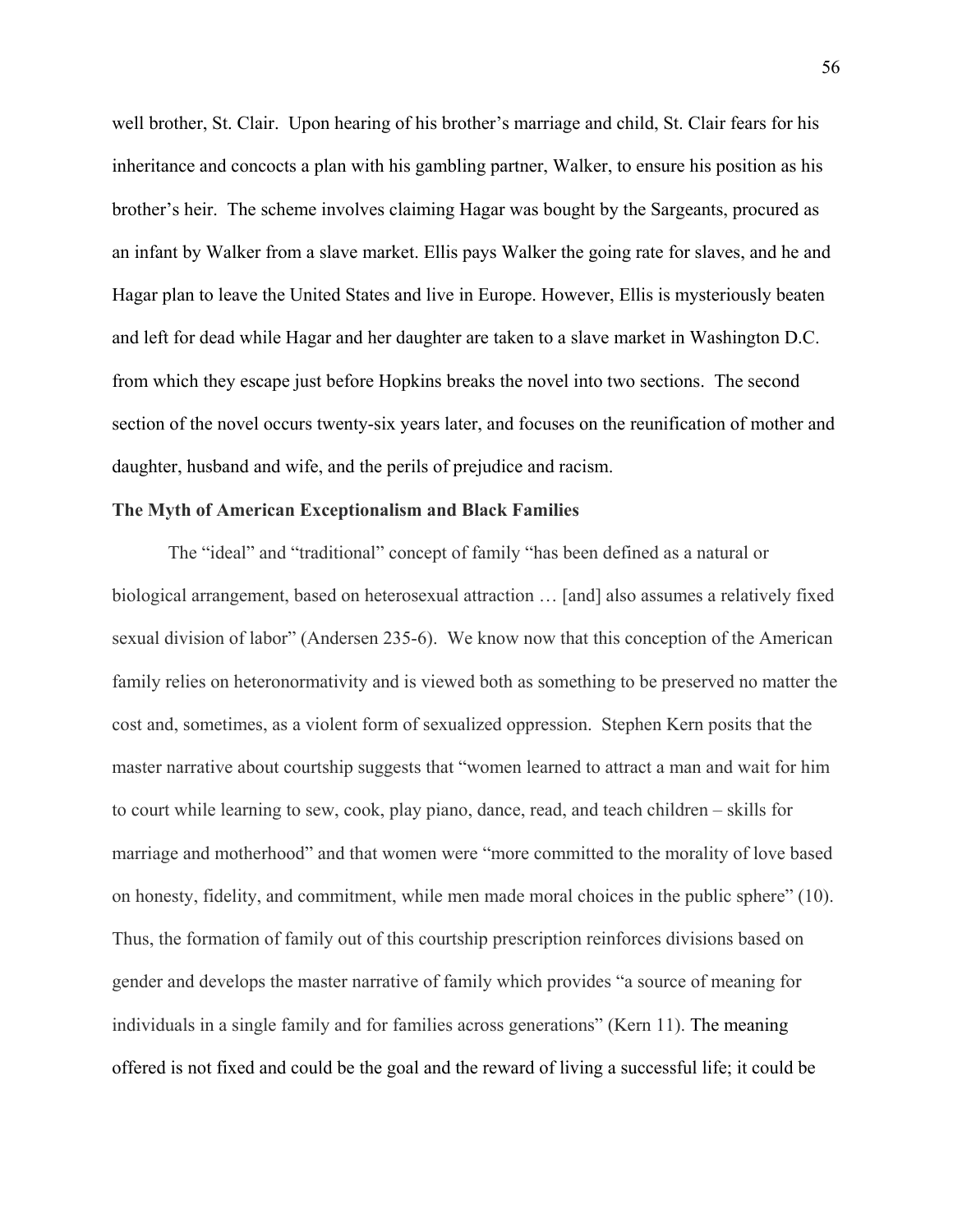the means by which property is legitimately retained across generations; for immigrants, it could be a link to Old World customs and traditions; for Black Americans, it could be the means by which political enfranchisement could be achieved and simultaneously provide a certain amount of distance from enslavement.

It is important to remember that the national and imperial narratives in the United States are about organizing people into ethnic and cultural groups so that the nation as a whole can ensure and pursue ever-increasing territorial, financial, political, and cultural dominion (Kern 13- 14).<sup>15</sup> Family structures offer a way to facilitate organization of the body politic. The continued pushback against marriage equality in the  $21<sup>st</sup>$  century suggests that the family narrative continues to offer meaning politically, economically, and socially for many US citizens. This pushback also offers evidence of an established link between the courtship/marriage narratives and national/imperial narratives. The adjective "traditional" is often used to define the kind of nuclear family which is set up as the model American family, according to the metanarrative of domesticity. "Traditional family values" is a term still widely bandied about in the United States Congress. Hard line conservative economic proposals typically rely on shared concepts of "traditional family values" for support and those values are also called upon in opposition to progressive economic proposals. The tangled web of family, courtship, economics, and political and social enfranchisement function with and in the service of the national and imperial narratives in the United States. Traditional family values are big business in Washington. The pushback against the Affordable Housing Act referenced in the Introduction also relies on a shared conception of traditional family values that are uniquely white, bourgeois, and nuclear. In

 $\overline{a}$ 

<span id="page-62-0"></span><sup>&</sup>lt;sup>15</sup> See also: Belge, Ceren. "State Building and The Limits of Legibility: Kinship Networks and Kurdish Resistance in Turkey." *International Journal of Middle East Studies.* 43.1 (February 2011). Pp. 95-114; Levine, Nancy E. "Alternative Kinship, Marriage, and Reproduction." *Annual Review of Anthropology.* 37 (2008) pp. 375-389.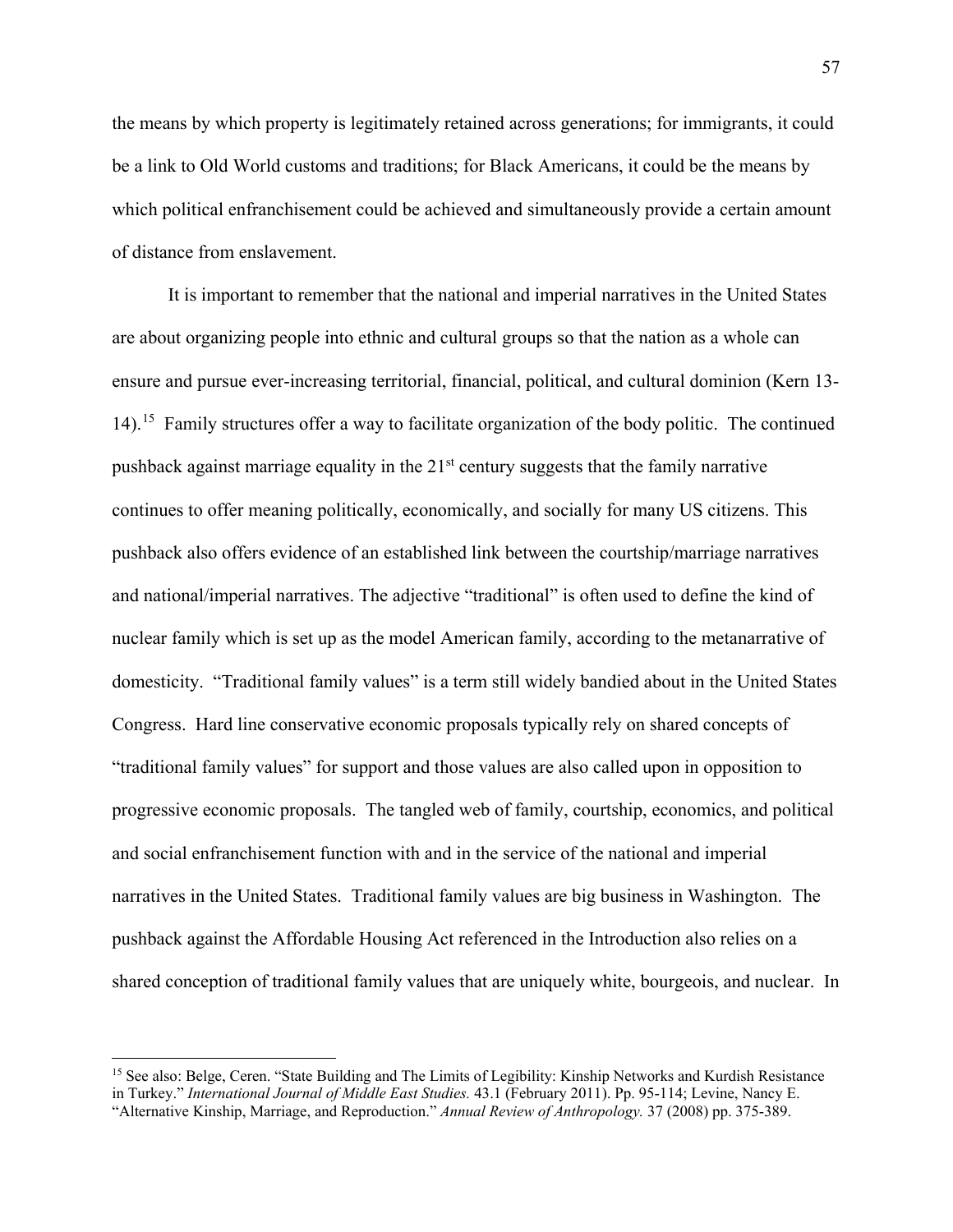a "traditional-family-values" framework, one threat posed by offering affordable housing is this: low-income families are stereotypically seen as black or brown, fatherless families, and the proximity of dwellings for fatherless families will depreciate the value of existing private properties, which presumably are owned and occupied by white families with fathers. The perceived depreciation of private property is interchangeable here with the depreciation of "traditional family values."

Prior to the Civil War, the institution of marriage belonged solely to dominant white culture. Claudia Tate asserts that "domestic groups among slaves often did not correspond to the typical white family household … [and] that slave economy … regarded them [Black mothers] as breeders, like farm livestock" (25). Enslaved people may have been permitted to marry, but those marriages were never legally recognized or socially honored by dominant white culture, and economics on the plantation superseded any familial bonds within the enslaved population. Tate suggests an enslaved mother may have appropriated the identity of mother from dominant culture, but she was never perceived as mother by dominant culture, even beyond emancipation: "Black women were public commodities of exchange whose market value was exclusively indexed as the production of material wealth" in contrast with white women, who were "a formidable social construction of absolute purity, piety, domesticity, and gentle submissiveness" (Tate 25). This antebellum view of black women reinforced postbellum regressionist propaganda that said that African Americans were intellectually inferior, "lazy, ugly, intemperate, slothful, lascivious, and violent, indeed bestial" (Tate 10). Thus, marriage became the most expedient means of dispelling the myths surrounding regressionist ideology. Tate points out that both black and white people in the postbellum and Reconstruction era were "aware of the social value invested in marriage as a sign of meritorious citizenship … indeed,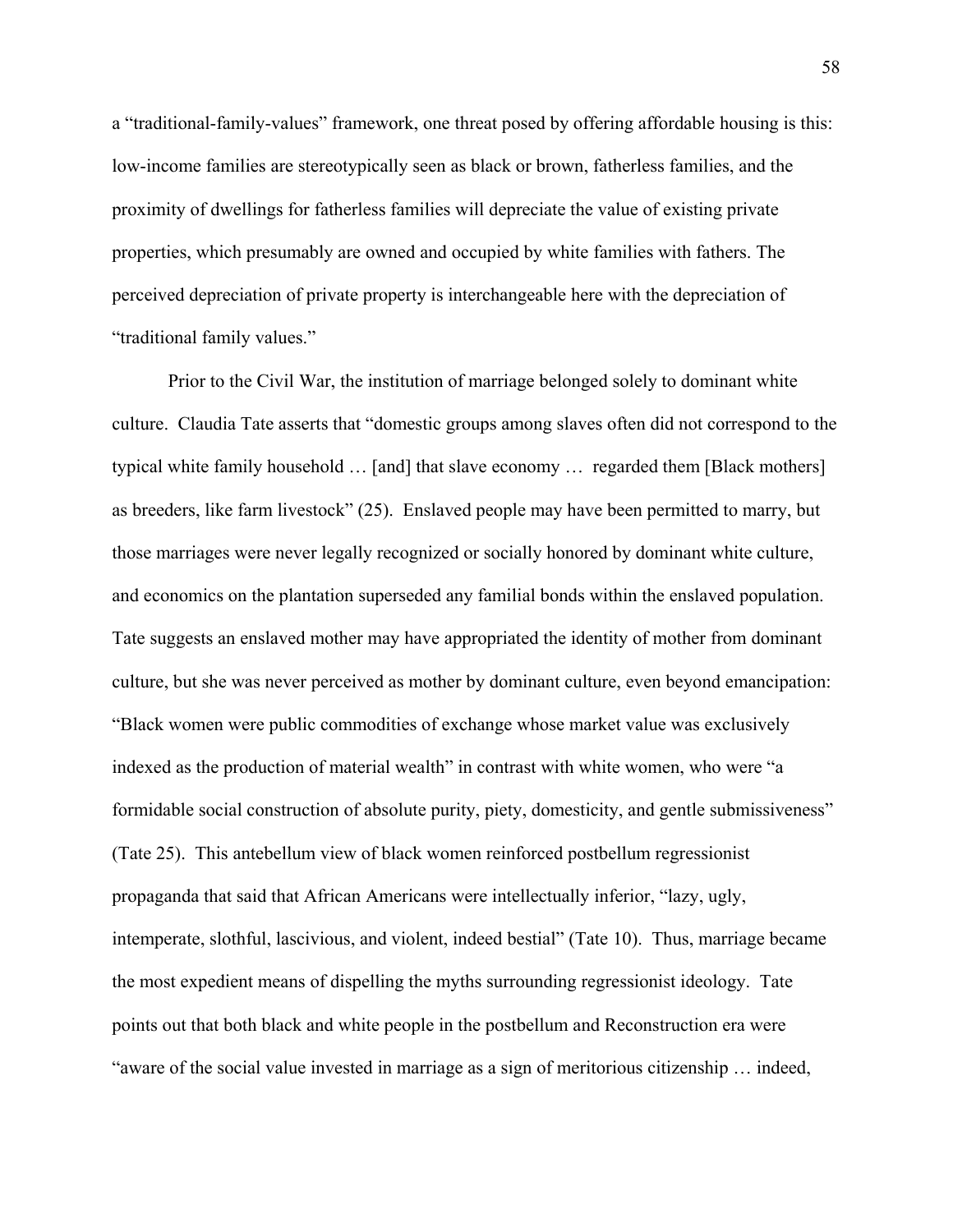marriage was the sanctioned sign of civilization" (91). It is important to understand the link between economic policy, political policy, and the family because so much economic policy in the United States is designed to appear as though it exists in service to conceptions of family and because Hopkins's novel juxtaposes family construction with economic privilege. That Ellis Enson is able to give Walker cash money to keep his family intact clearly demonstrates the bourgeois connection between money and family. The reality is that prescribed family structures are necessary for the perpetuation of both economic and political policies that favor private property interests.

One way of proving this assertion is to look at the ways in which economic and political policies ignore the needs of Black families. Patricia Hill Collins asserts:

black families have been historically disadvantaged by racially discriminatory public policies concerning work, marriage, and family, with correspondingly negative effects on their economic security. Any changes to assumptions about marriage and family, especially those that emanate from the White House, thus have potentially far-reaching implications for African Americans as well as American families overall (128).

Collins also points to some public policies that are handed down from Washington in support of this theory of interconnectedness: "homeowner tax credits for married couple families, access to employer sponsored health care benefits policies for spouses and children, the structure of school calendars and school days" as well as education tax credits for families with members enrolled in universities and including the 2020-2021 Covid Relief Stimulus packages (125). Heterosexual married couples, especially those with children and those who privately own property, are given preferential treatment in tax codes, health care benefits, housing opportunities, and school district choices. All of these policies are designed to effectively reward participants for performing very prescriptive roles as American citizens.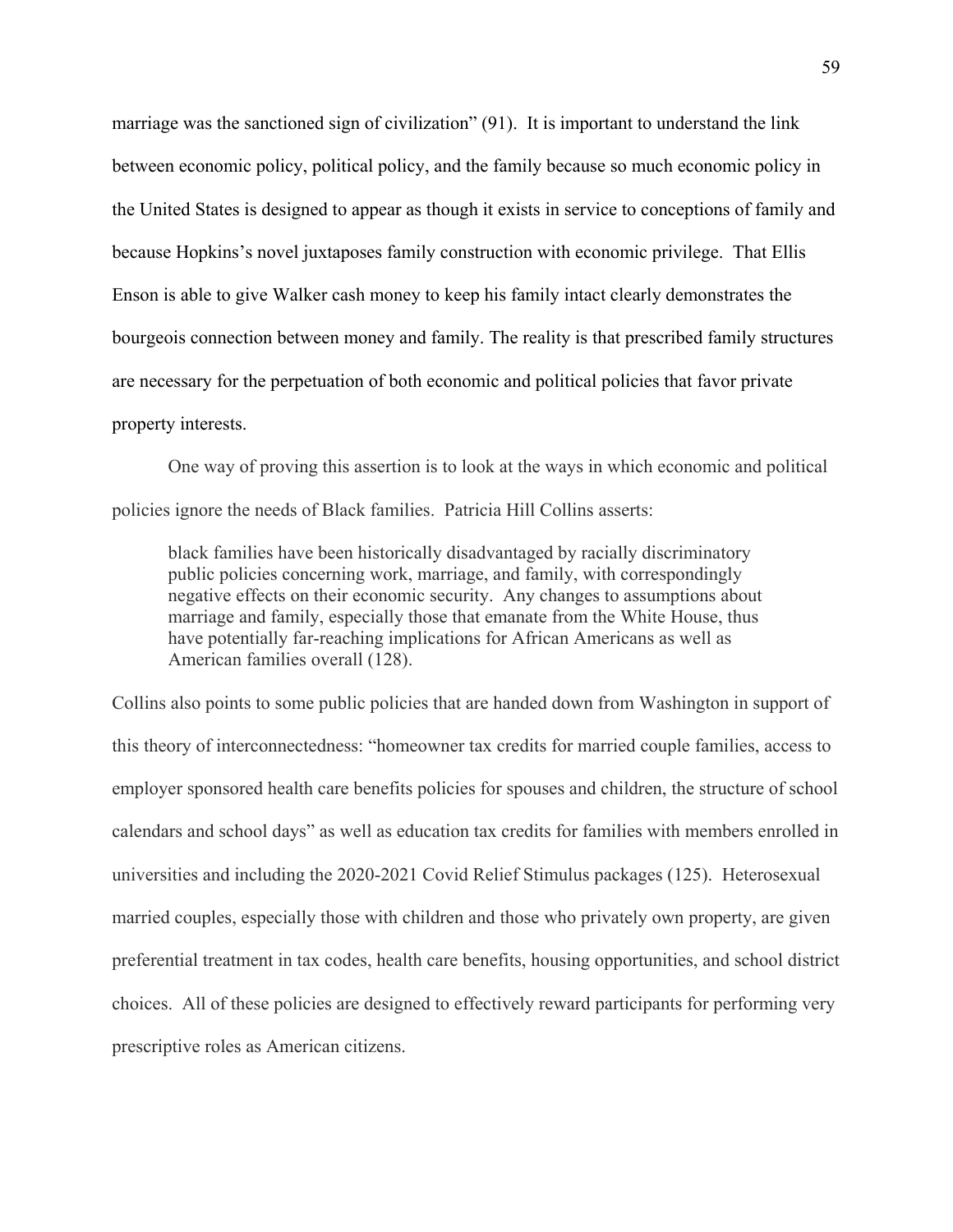Collins also suggests that the idealized form of American family – married man and woman living in a privately-owned home with their own biological children – is not reflected in most real American families although the idealized form remains the "mainstay of the American Dream" (125). Collins also suggests that "conceptions of families and economic security are so intertwined" that narratives about desirable and undesirable families constitute a "fundamentally moral discourse" (125). In other words, in the  $21<sup>st</sup>$  century, families constructed of divorced parents with blended children, or single-parent homes *that are economically successful* are permitted to become part of a rapidly evolving idealization for family structure while families in poverty, whatever their construction, are stigmatized as moral failures  $(125)$ <sup>[16](#page-65-0)</sup> Economics appears to be the link between the national/imperial narratives with the courtship/family narratives: The family is acceptable no matter the construction *as long as the family is economically viable*. A family construction that is not economically viable is the result of moral turpitude.

# **Intergenerational Trauma, The Politics of Respectability and Estranged Access to African-Centered Family Structures**

In Hopkins's novel, Aunt Henny claims a young Marthy as her daughter, but it is unclear in the text if this is a biological relationship. It is unlikely to be a biological relationship because most plantation economies often separated parents from their biological children. Aunt Henny also claims Hagar Sargeant as her daughter. It seems that, for Aunt Henny, the character of "daughter" is less about biological affiliation and more about sentiment and concern. I will discuss at length later in this chapter how the novel copes with the way kidnapping, human trafficking, and enslavement disabled emancipated African Americans from enjoying

 $\overline{\phantom{a}}$ 

<span id="page-65-0"></span><sup>&</sup>lt;sup>16</sup> This concept recalls Catherine Rottenberg's assessment of moral turpitude when performances of middle-class values fail to gain approval within social circles.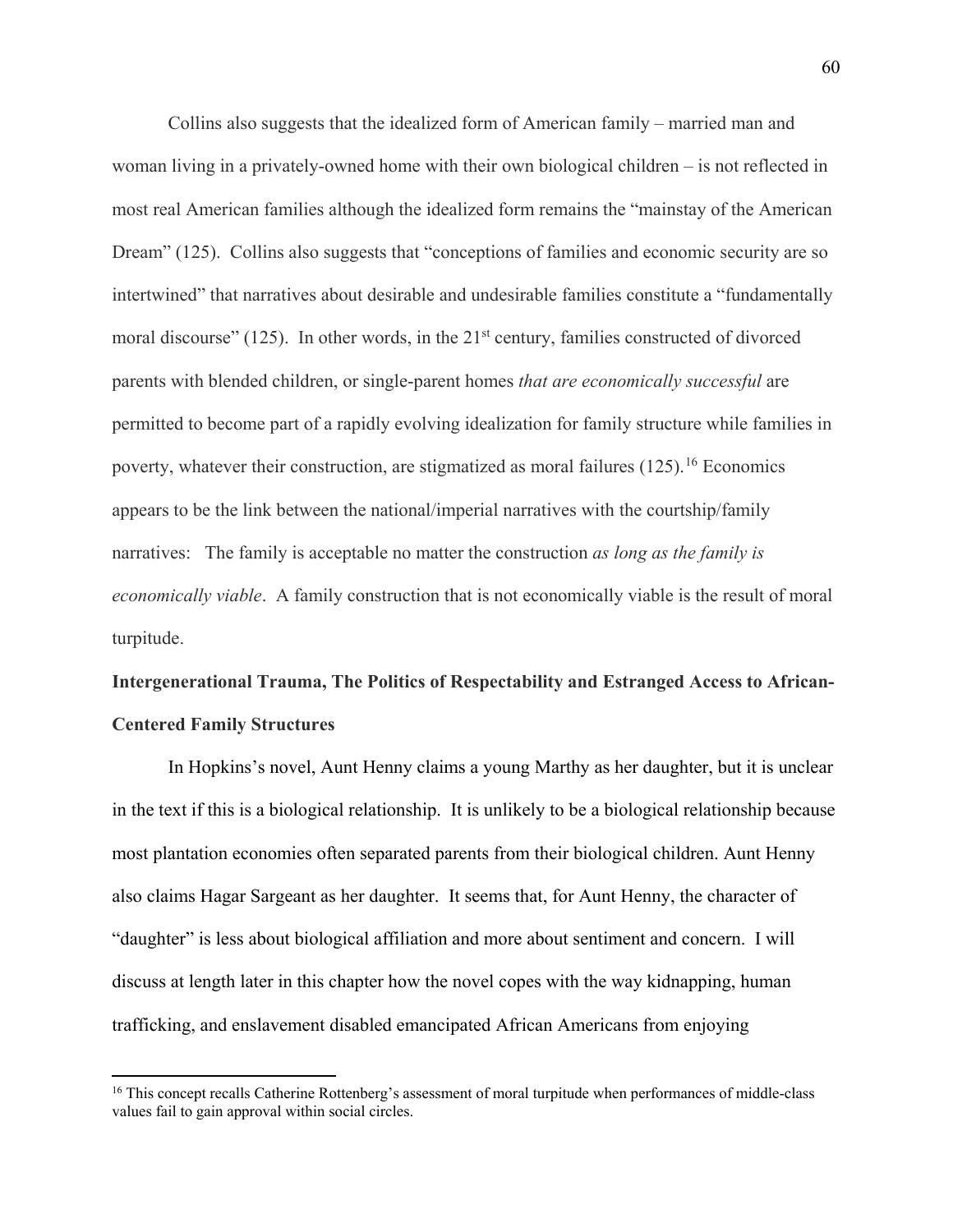multigenerational families. Not only were emancipated African Americans cut off from their antecedents, but they were also separated from extended biological relatives in their immediate families. Joy DeGruy defines the intergenerational trauma of human trafficking and enslavement in the United States as Post Traumatic Slave Syndrome (PTSS), and further states it "is a condition that exists when a population has experienced multigenerational trauma resulting from centuries of slavery" and continued experiences of oppression and institutionalized racism (DeGruy 121). PTSS is characterized by its symptomatic similarities with Post Traumatic Stress Disorder (PTSD); however, the symptoms of PTSS are directly related to the institutions of trafficking Africans for the purpose of enslavement in the United States. Intergenerational trauma, also known as multigenerational or historical trauma, "occurs across generations, … [and] has potential biological effects" (Barlow 902). Further, Thomas Degloma posits that intergenerational trauma emerges "as a macro-level collective memory and cultural identity" (107). In other words, "given their social location … individuals can develop Post Traumatic Stress Disorder despite the fact that they did not directly experience the traumatic event at issue" (Degloma 109). Degloma further states "individuals suffer derivative consequences of trauma … because of their genealogical relationships and/or cultural heritage, despite the fact that they did not directly experience the traumatic event at issue" (111). In other words, across both space and time, social and familial networks enable multiple generations to experience the negative psychological consequences of human trafficking and enslavement long after the practice has ended. The negative psychological impact of enslavement is compounded in the present for African Americans by continued institutionalized racism and oppression.

Noelle M. St. Vil uses a trauma-informed perspective to explore the ways in which the trauma of enslavement and institutionalized racism Post-Traumatic Slave Syndrome (PTSS)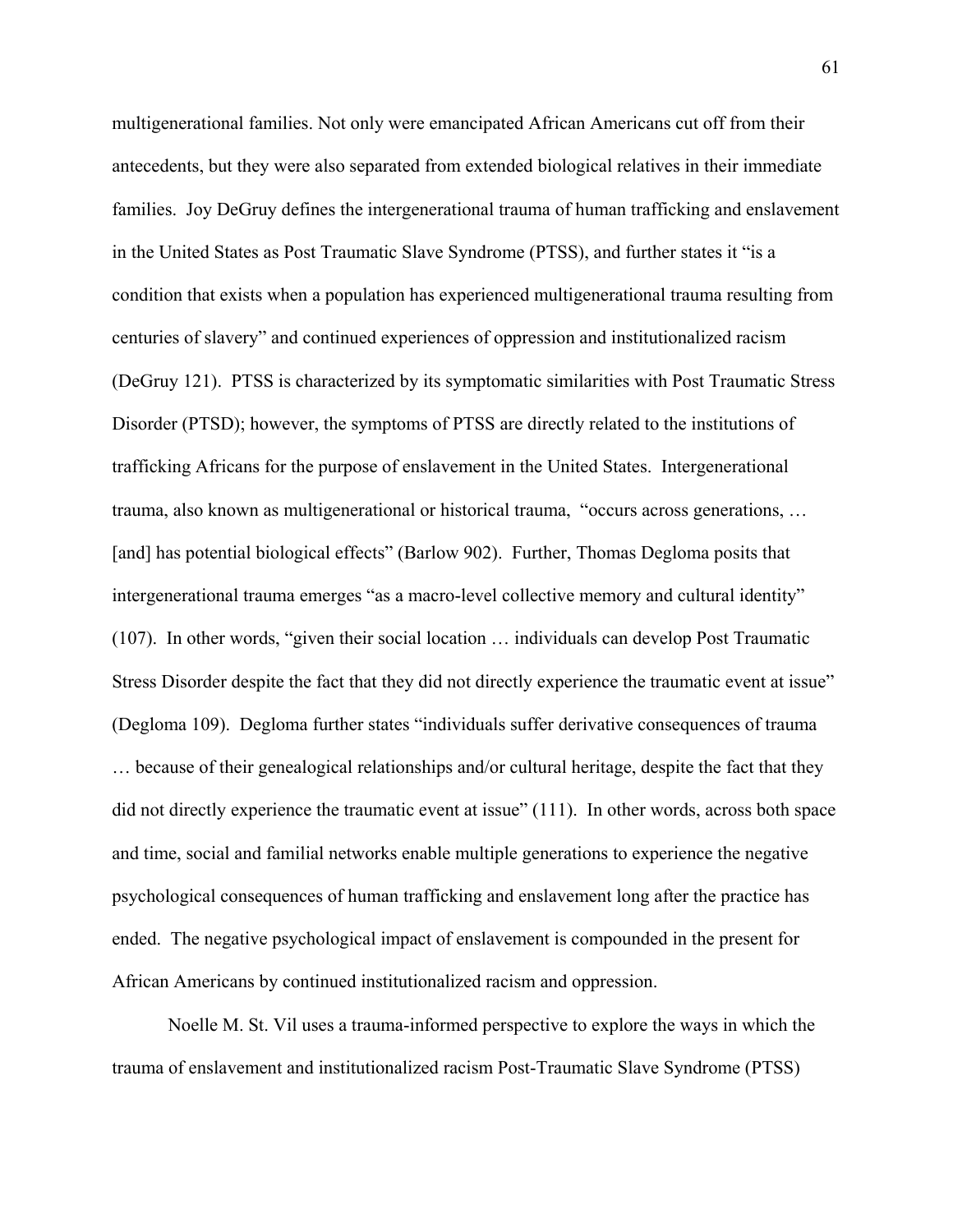impacts marital relations in African Americans. The metanarrative of domesticity is outside the scope of St. Vil's study, but her conclusions and implications suggest that "the African American experience in the United States disenfranchises many African American families from obtaining this family structure [PNFS]" (144). The point of the study is to begin a conversation about how African-centered social work can meet the specific needs of African American families in the United States. St. Vil claims that the adoption of a Eurocentric family model within the realities of enslavement and institutionalized racism have forced African Americans to adapt to trauma, and that "adapted attitudes and behaviors may be unhealthy to successful functioning in daily life" (140). The trauma she defines is that during slavery, the "slave master was the head of an African American family … and the slave family lived under looming threat that they, their partners, or their children could be beaten, raped, killed, or sold at any time" (140). St. Vil concludes that many African Americans "endure economic challenges, manage demands of parenting, and maintain good mental health" when they can embrace "extended family living and nontraditional gender roles" (143). For St. Vil, "African-centered social work … relies on African philosophies, history and culture" and is diametrically opposed to the metanarrative of domesticity which embraces white, bourgeoise philosophies, history, and culture. St. Vil's solution is also a practical means of opposing racial uplift ideology and the politics of respectability, which embrace the patriarchal nuclear family structure.

African Americans adopted the white bourgeois model of family structure through the politics of respectability as well as the metanarrative of domesticity. The politics of respectability represents the drive to adopt bourgeois morality and patriarchal authority. Promoting an ideology that mirrors white bourgeois morality enabled African Americans during Reconstruction to distance themselves not only from the projections of white supremacist propaganda but also from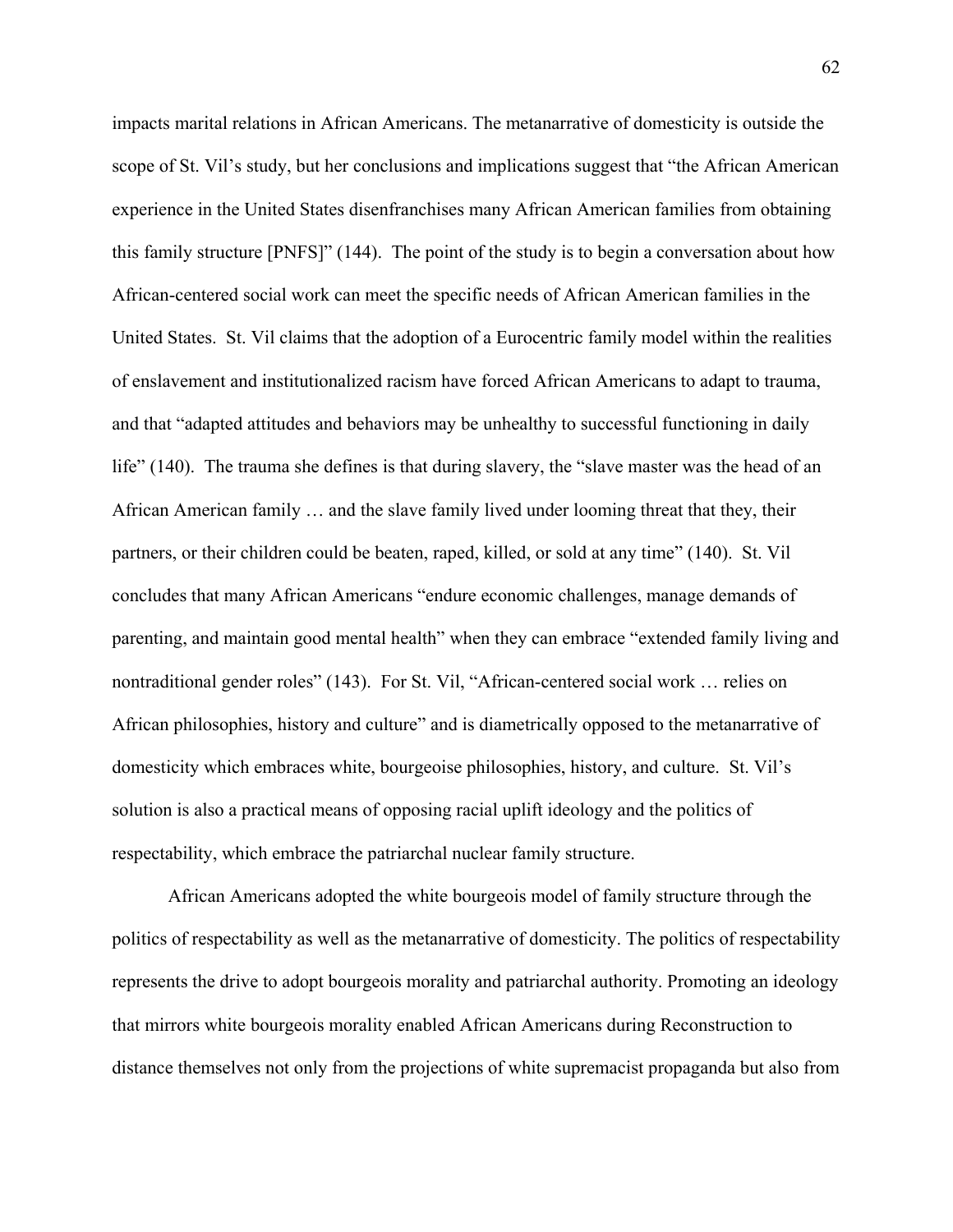the familial and generational trauma of enslavement. The primary vehicle for this uplift ideology is the family. Kevin Gaines points to a lack of public agency in the face of white supremacy as the primary motivation for focus on the family and the home. Gaines also suggests "conformity to patriarchal gender conventions of sexual difference, and male protection and protected femininity" became "a popular aspiration for African Americans, central as they were to uplift's vision of respectability" (78). Gaines goes further to state that "educated blacks idealized matrimony as a platonic sharing of racial uplift responsibilities" and that marriage was "closely associated with moral superiority" (78). Within racial uplift ideology, the "perfect family" serves multiple functions. It is, first, a site of memory in terms of reinventing an ethnic memory, by creating both a private and a public arena where rejection of the white supremacist propaganda can be practically put to service in the performance of respectability (Roach 26). Second, the "perfect family" is a vortex of behavior where "cultural self-invention" can begin to create an entire class that did not previously exist (Roach 28). African Americans, after enslavement, were not part of the bourgeoisie, and it could be argued they were never intended to become a part of the bourgeoisie. However, through constructing families modeled by existing white bourgeois domestic ideologies, along with performing other attitudes and behaviors modeled by the bourgeois and transmitted via the master narratives, African American created a bourgeois class that was uniquely their own. This "Black middle class" was uniquely their own because of the scaffolding provided by the politics of respectability in the same way that upward mobility scaffolds the working-class. Simultaneously then racial uplift creates a distance from the past (enslavement) and provides a bridge to the future (full enfranchisement).

Not only does racial uplift help distance African Americans from enslavement and help them realize full enfranchisement, it also enables families to be organized according to the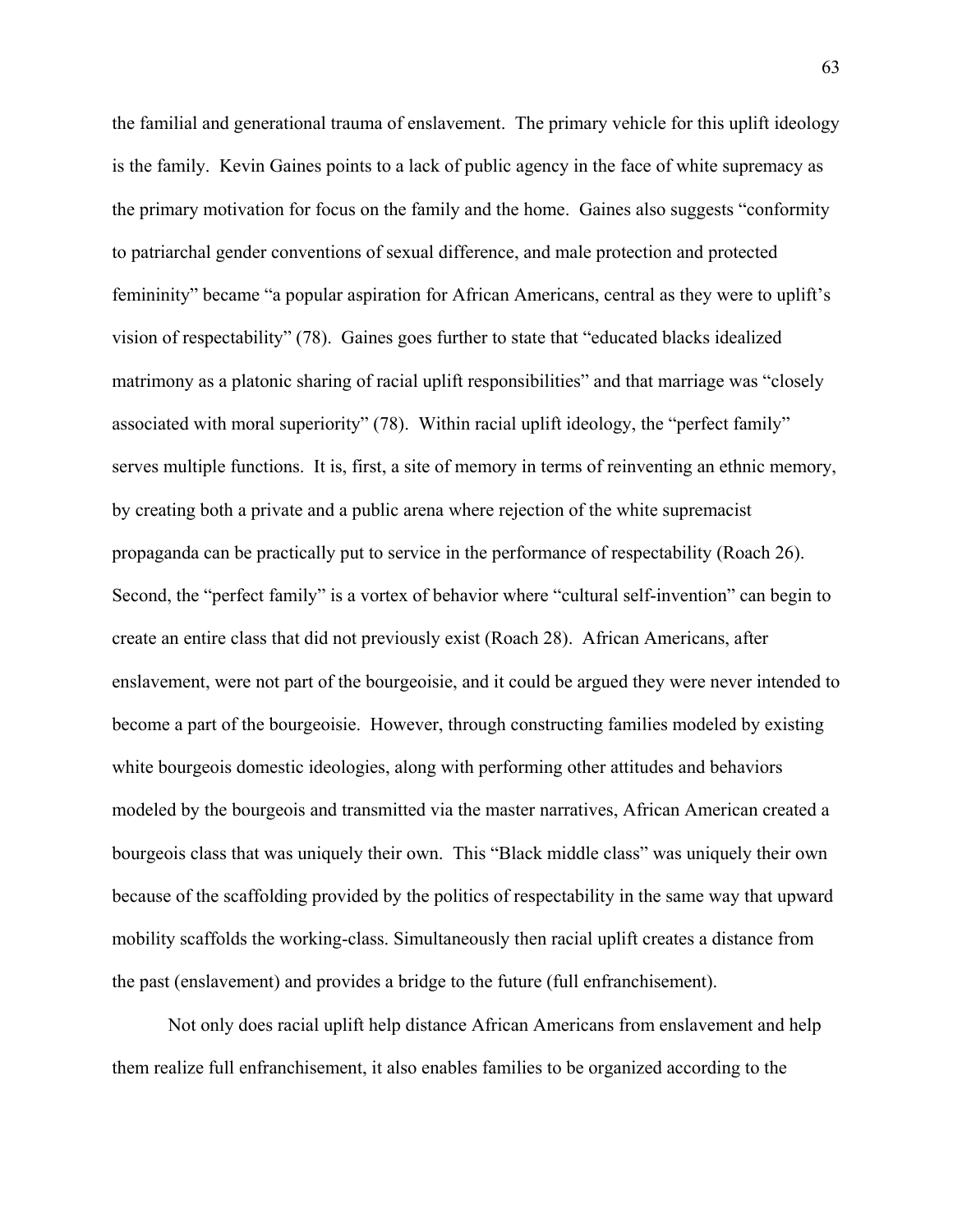bourgeois model of patriarchal nuclear families and thereby begin the creation of multigenerational families. In the first half of Hopkins's novel, Aunt Henny's acceptance of Marthy as daughter brings her grandchildren through Marthy in the second half of the novel. Marthy's children, Venus and Oliver, refer to Aunt Henny as both Aunt and Granny. In DeGruy's framework, racial uplift is deployed in the service of adopting white bourgeois ideals which are largely unattainable because systemic and institutionalized racism reinforces the adaptive behaviors that lead to socialization that is in itself racist. Racial uplift does not account for the loss of meaning for Black families across generations because enslavement disabled access to generational families for newly emancipated people. Because human enslavement and trafficking were sanctioned cornerstones of US economy for generations, and because kidnap, rape, and murder are foundational aspects of enslavement, many African and enslaved families had no lineage. Entire generations of families were obliterated and lost to time. There were no governmental agencies designed to reunite families torn apart by enslavement. Part of the trauma of enslavement was the consistent loss as well as the constant anticipation of loss: loss of partners, children, parents could happen at any moment. However, emancipation had little impact on relieving the inherent anxieties of this anticipation because consistent loss continues to persist in the 21st century because of systemic and institutionalized racism. Racial uplift offered a means to begin generational Black families but did little to ease the continued loss and continued anticipation of loss in Black communities.

Rachel Nolan suggests that "as the promise of earlier Reconstruction-era policies faded, African Americans confronted a new context of discrimination … employment restrictions, political disenfranchisement, and extralegal violence" (5). By 1916, racial uplift was already being critiqued by Black women writers and educators. Nolan examines Angelina Weld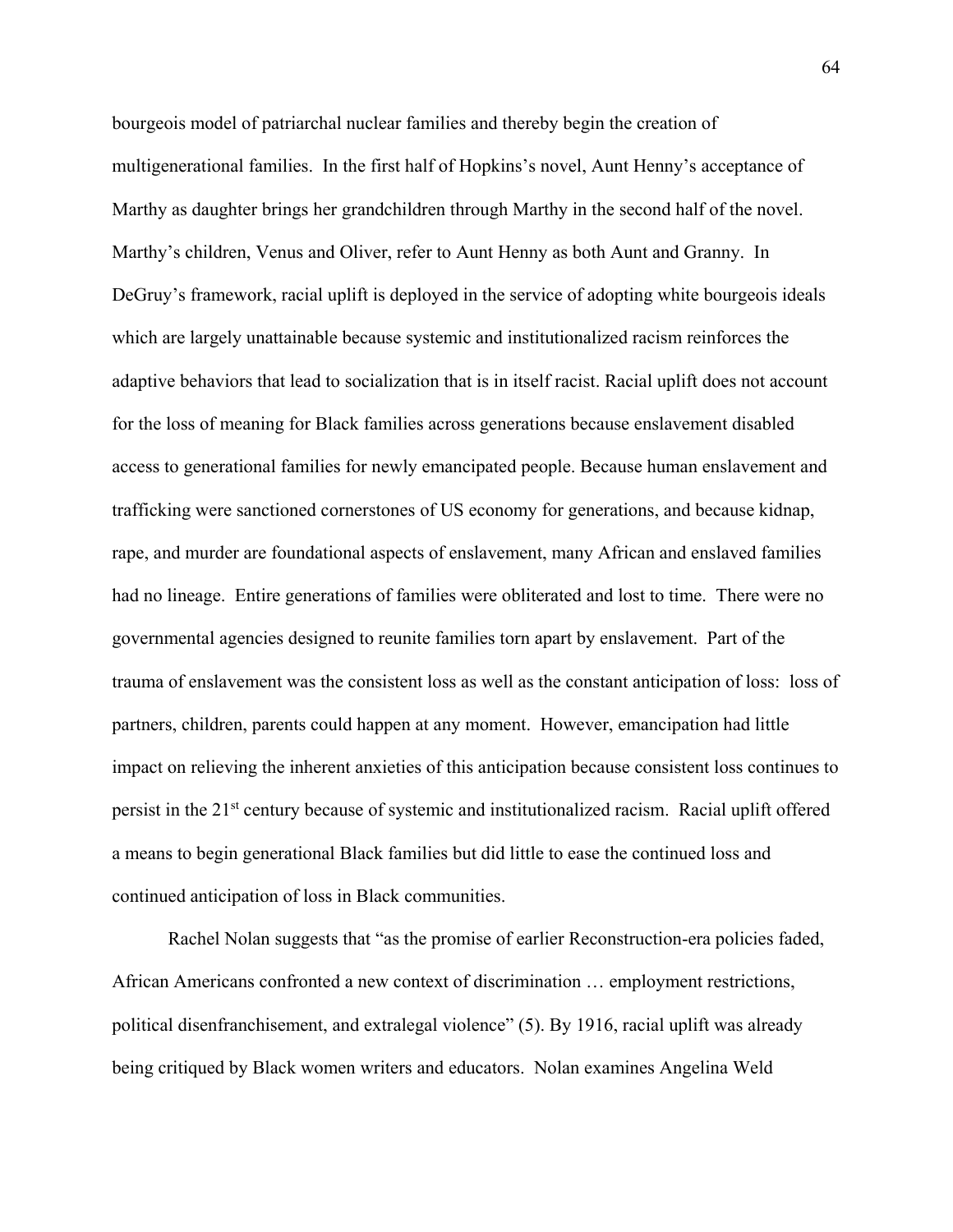Grimké's play *Rachel*, and suggests it offers its own critique of and protest against racial uplift in relation to class conflict. Nolan points out that while racial uplift was meant to be perceived as incorporating "the struggles of all black Americans," it made assumptions about class that "shored up, in Gaines's words, 'a moral economy of class privilege, distinction, and even domination'" (5). Nolan continues that "for black women, securing a position within this economy involved capitulation to black patriarchal leadership" and bourgeois morality. However, *Hagar's Daughter* was published more than a decade prior to *Rachel*, and Hopkins's characters are willing to capitulate to white bourgeois morality. There is not just a willingness on the part of the characters; there are several instances where characters give inspired monologues championing this capitulation at least as it related to marriage and family unity. There is continuous exposition about the divinity of marriage and family. However, these evangelical moments are not representations of ignorant devotion. They are embedded in a chaotic structure full of plot twists, suspense, and identity crises.

#### **The Novel's Structure and The Loss of Black Intergenerational Families**

Although the novel's structure is largely driven by its serialization, the broken nature of the narrative reveals some of the traumatic anxiety and anticipation of loss women of color experienced before and after the Civil War. Aunt Henny's building of family, first with Marthy, and then Marthy's children illustrates the ways in which many emancipated African Americans coped with the loss of antecedents and immediate family as a result of human enslavement. Beyond the practical breaks for serialization, the novel is broken into two parts. The first part of the novel begins at the time of the South's secession. The audience is introduced to Hagar Sargeant and Ellis Enson and their newborn daughter; Aunt Henny; Marthy; Isaac Johnson; Walker; and St. Clair Enson. The first and arguably most important twist in the plot occurs in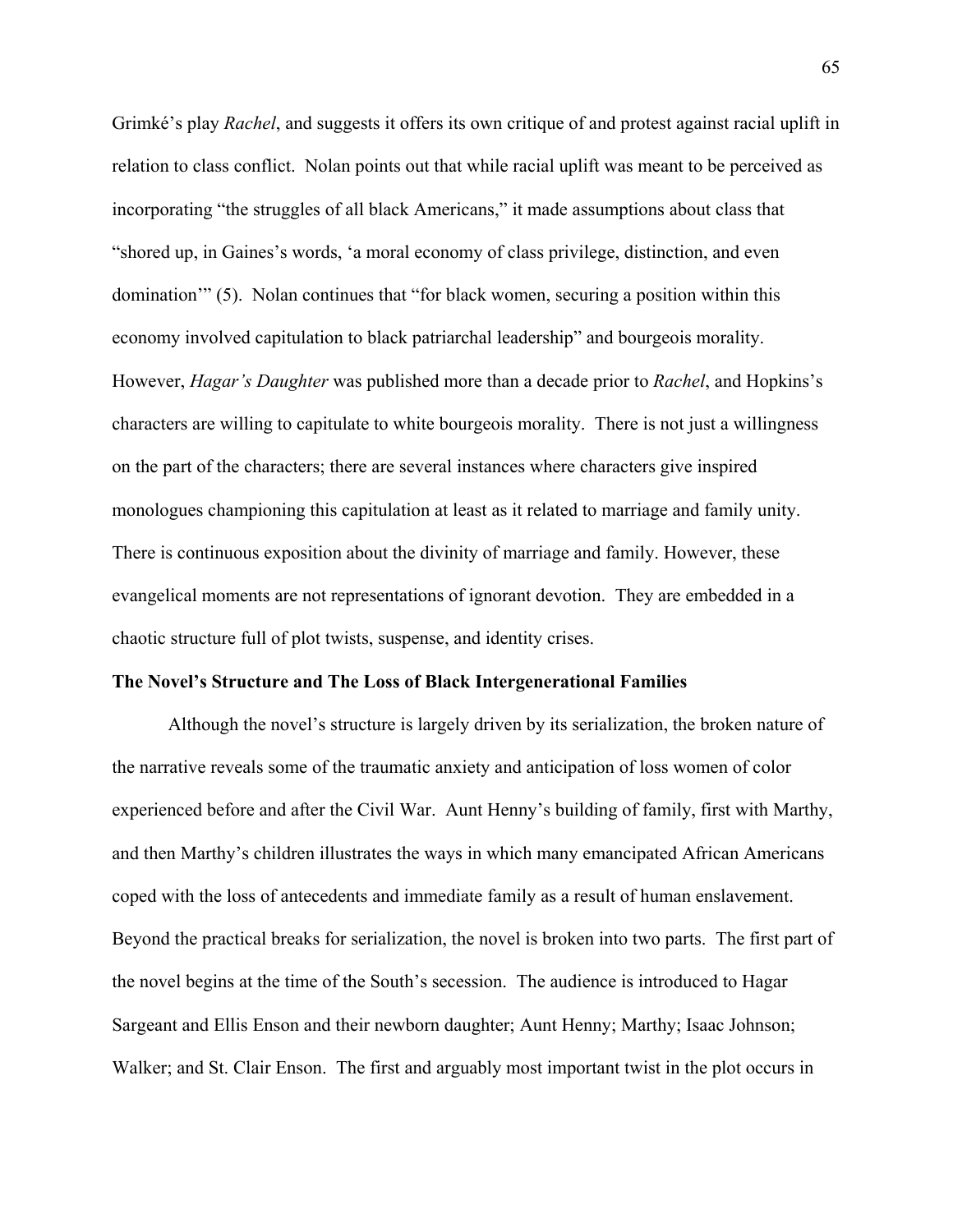the first half of the novel: Everyone learns that Hagar descended from slaves, was purchased as a newborn by the Sargeants and raised to be their daughter. Ellis pays Walker for Hagar, then he and Hagar plan to depart for Europe but not before Ellis is set upon by an unnamed party, beaten and left for dead. Hagar and her child are taken to a slave market where Hagar escapes and flees with her child, throwing herself and her child from a bridge. The second part of the novel begins twenty-six years later. The Civil War has been over for twenty years, and the audience is introduced to Washington society. There is no mention of either Enson brother, Walker, Hagar or her daughter. In spite of the dizzying effect of the missing twenty years, all the plot twists, and the mistaken identities, the audience can find assurance from repeated appearances by Aunt Henny and Marthy. The twenty-six year break leaves a blank space in the narrative, but one where the most significant part of the story's impetus exists: the emancipation of Black Americans from enslavement.

 St. Clair and Walker come to the Enson family home under the guise of meeting Ellis's new wife and daughter. However, Walker takes Ellis aside to tell him that he "procured" Hagar as an infant for the Sargents, and that she must be returned to the South now that the Sargents are dead. Ellis never asks for proof of this instead offering to pay the sum Walker would earn returning her to slavery in order to keep her with him. The institution of slavery is the only grounds Walker has for claiming a bounty on Hagar in the beginning of the novel. No other evidence of the truth of Walker's claim is ever requested or offered. Yet Hopkins chose not to include any part of the Civil War in the novel. Because Hopkins opens the novel with the declarations of Southern secession, it is clear the empty space is preserved for the Civil War. The empty space enables the identity crises that follow in the second part. The passage of so much time, specifically over the period of the war, illustrates not only the upheaval and trauma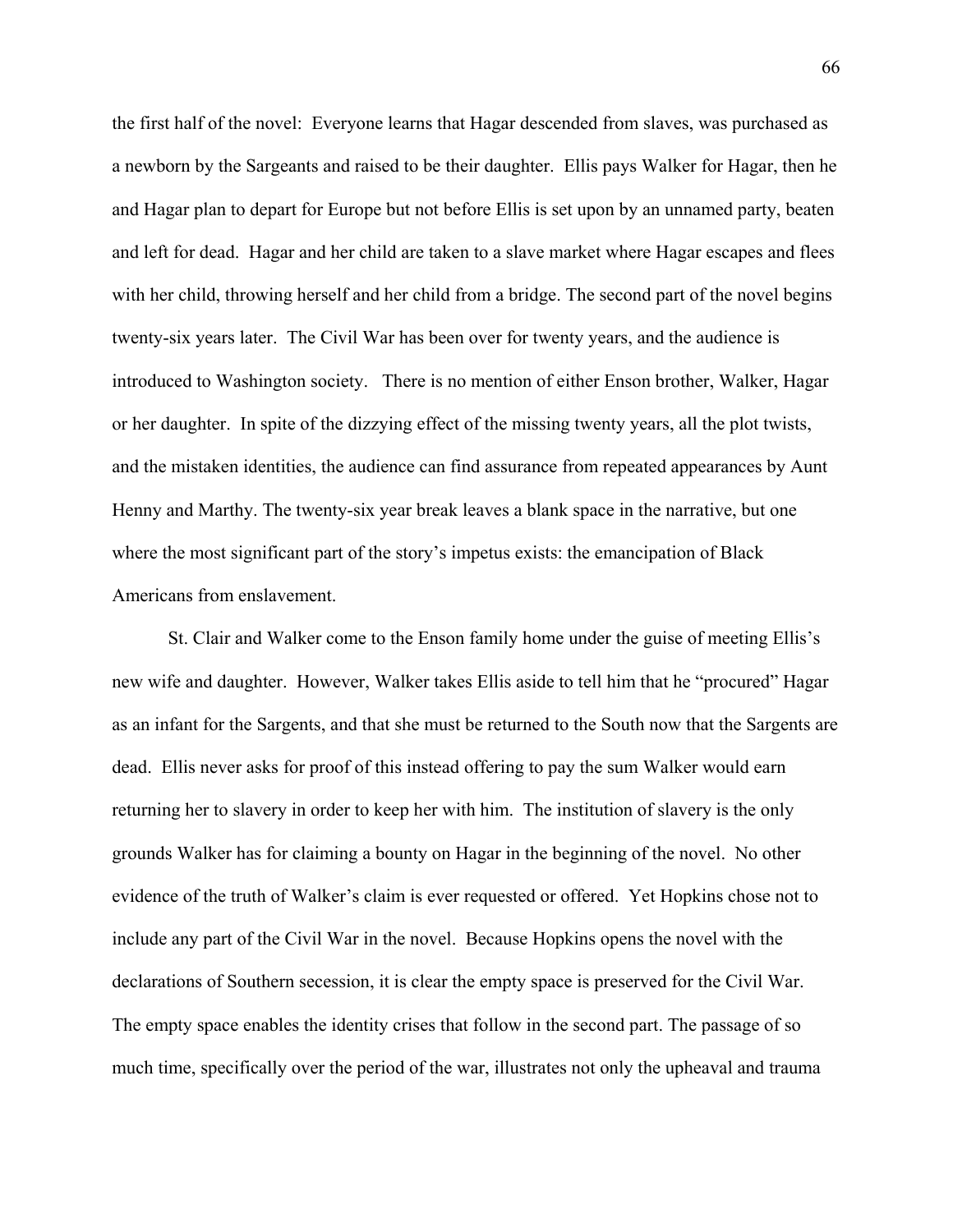of slavery and its ignominious ending, but also the long-term impact of the disarray and turmoil resulting from a nation at odds with itself. Ellis Enson is in fact alive and well, has changed his name to Henson and works as a detective for the Secret Service. St. Clair Enson has changed his identity to Colonel Benson, a former hero of the Union Army. Walker has become Madison and a father to a strangely beautiful daughter, Aurelia. Hagar Sargeant arrives in Washington society as Estelle Bowen, wife of powerful California Senator Zenas Bowen and stepmother to his daughter, Jewel. Jewel is the darling of Washington debutantes, a most eligible young lady. In the various social interactions of these characters, recognition only occurs very slowly. Henson investigates Benson but does not recognize his own brother. Aunt Henny has suspicions about Estelle Bowen but does not share those with anyone. On the surface, all of the altered identities and missed opportunities for recognition, along with the narrative break in time, appear to be convenient and clever plot devices. However, they offer a deeper reflection on the familial cost of enslavement and emancipation to Black American families.

Even though this novel holds the institution of marriage and family in the highest regard, families are blurry with no tangible biological boundaries. From the beginning of the novel, Aunt Henny refers to Marthy as her daughter, but there is no clear evidence that there is a biological connection at all between the two women. The only biologically clear family is between Marthy, Isaac and their biological children, Venus and Oliver. Yet even this family formation exists outside anything that might be considered traditional in that Isaac is never home and rarely sends enough money to be of real aid to Marthy and the children. Venus, Hagar/Estelle, Jewel, Marthy, Oliver, and Isaac all refer to Henny as Aunt Henny. This created family, or fictive kin, capitalizes on a kind of family formation that might be initially seen as an attempt to staunch the hemorrhaging of Black families during enslavement and after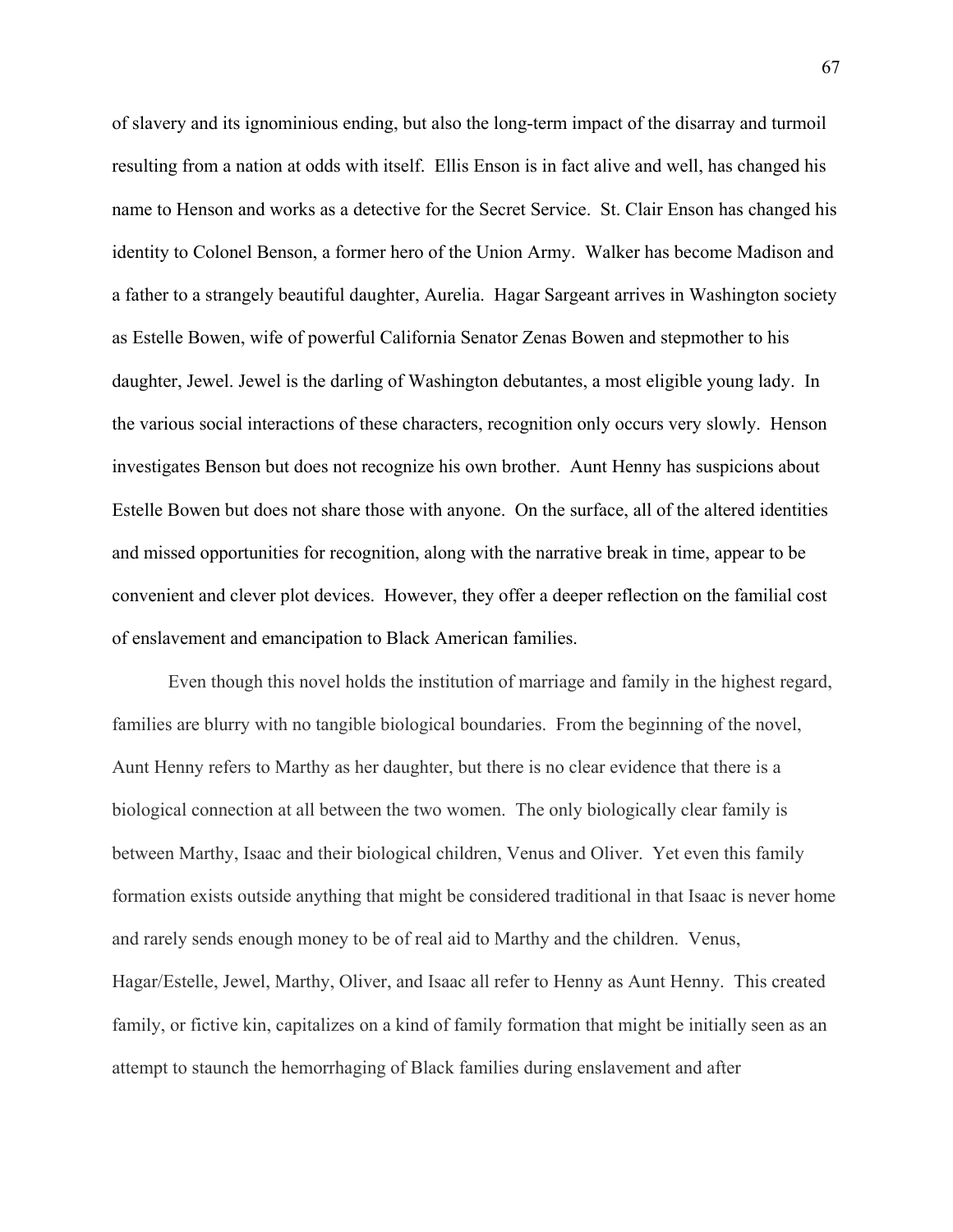emancipation. However, the phenomenon of the Aunty originates in African culture, and is a part of African culture that both became a necessity and remained unassailable during enslavement and after emancipation.

According to Dahleen Glanton, the term "aunty" in the Black community is "a more complex matter" than biological designations because she is often more than just a mother's or father's sister to her nieces and nephews. Glanton suggests "she is often the backbone of the African American family … telling it like it is… living on her own terms … and when her family needs her, she is the first to stand up and let you know that she's got your back" (Glanton). Laylah Amatullah Barrayn and Catherine E. McKinley see the term as an "honorific across most Black cultures, a recognition of feminine power rooted in indigeneity" (Photoville). Michael Harriot suggests that Aunties perform a variety of functions from helping with homework and dating to cooking and singing in the choir. Harriot lists some of the most famous Aunties in history, including Harriet Tubman, Rosa Parks, Aretha Franklin, and Michelle Obama. It is clear that the term "aunty" is not limited to biological relationships, but connotes a strong family-like tie to a kinship group, whether fictive or biological and leadership within that kinship group. Glanton claims

It is obvious why the black community as a whole would try to embrace this woman as its symbol of strength. Strong women always have been a staple for survival within the African American community. When black men have been unable to fulfill leadership roles — whether it was because they would not or could not due to societal circumstances — black women held families and communities together (Glanton).

This is, it seems, the kind of woman Hopkins had in mind when constructing Aunt Henny and Venus.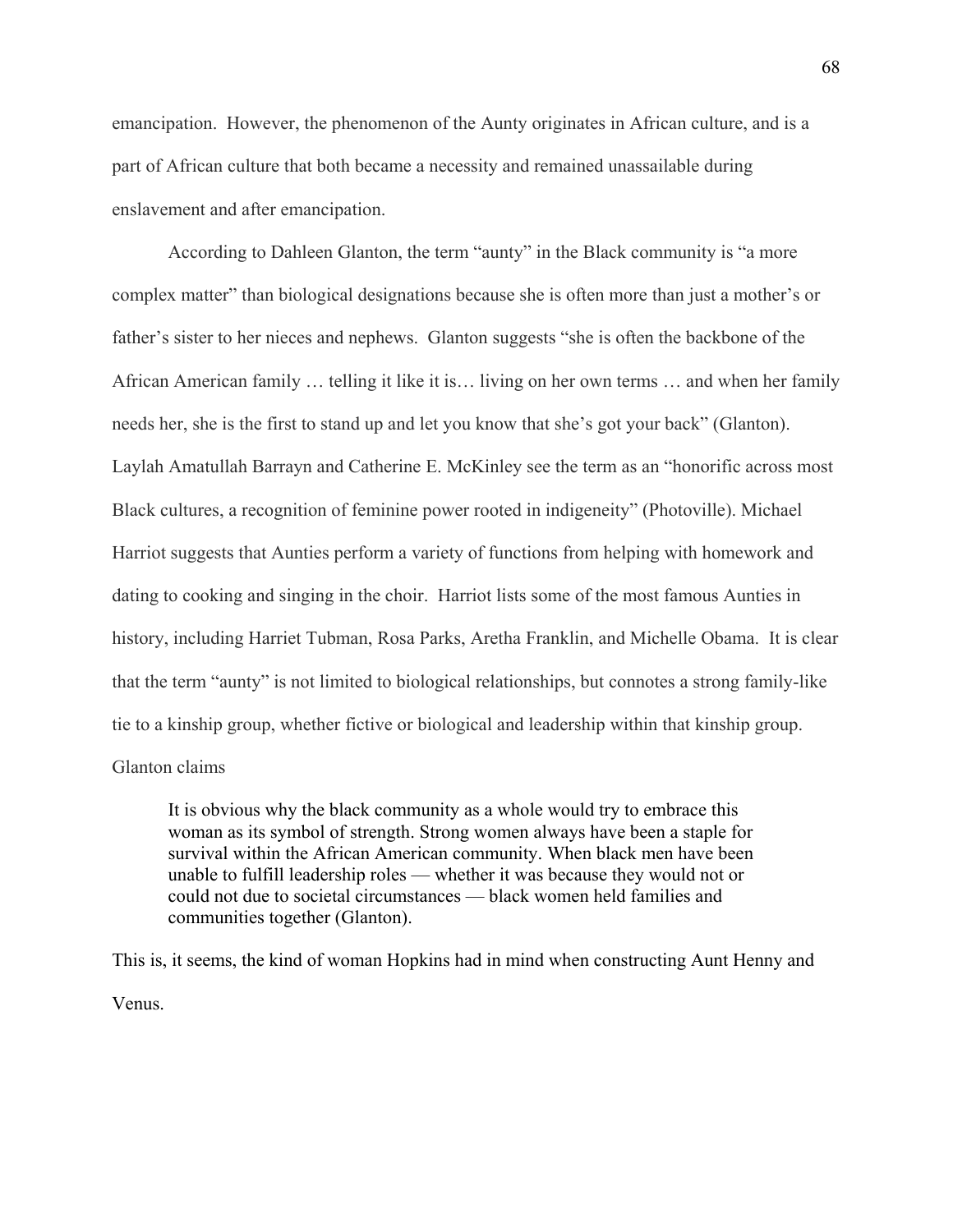# **Aunties – Henny and Venus**

 $\overline{\phantom{a}}$ 

As previously mentioned, Henny's and Marthy's characters offer the audience a mooring in a turbulent sea of mistaken identities and plot twists. Aunt Henny is the same kind of stabilizing force in the family. Regina Davis-Sowers suggests that "aunting is not a homogenous activity…the role is enacted by women of various racial and ethnic groups [and] depends on many features" (234). Davis-Sowers continues, saying that "research consistently indicates that women are relegated as primary caregivers for children and as the keepers of family traditions in Black families" (232). When asked about the role of Black aunts, respondents in Davis-Sowers's study indicated they are "the same as mothers, second mothers, and extensions of parents" (243). Finally, Davis-Sowers asserts that "Black families as a social institution" are constructed on the premise that "Blacks take care of their own and do not ask for or expect outside help to resolve issues within their families" (245). She attributes this construction to a "collective memory of cultural traditions and gendered expectations" (244). In her study, Davis-Sowers recognized that the underlying fundamental theme of the decision of aunts to raise their nieces and nephews is the aunties' perceived lack of agency and a sense of urgency in meeting the needs of children. In other words, aunties see themselves as having no choice but to raise their nieces and nephews to avoid having them placed in state-sponsored care. Davis-Sowers's proposition can also aid in understanding the construction of Black families in the postbellum and early Reconstruction era.[17](#page-74-0)

Aunt Henny is positioned as that woman who will pass on the cultural traditions and keep the family together. It is, in fact, Aunt Henny who creates the family in which she is now the revered Aunty. Henny was charged with caring for Hagar as a child. It is Aunt Henny who

<span id="page-74-0"></span> $17$  The work of Davis-Sowers and St. Vil can potentially reshape the literary canon as well as reorder Eurocentric social work.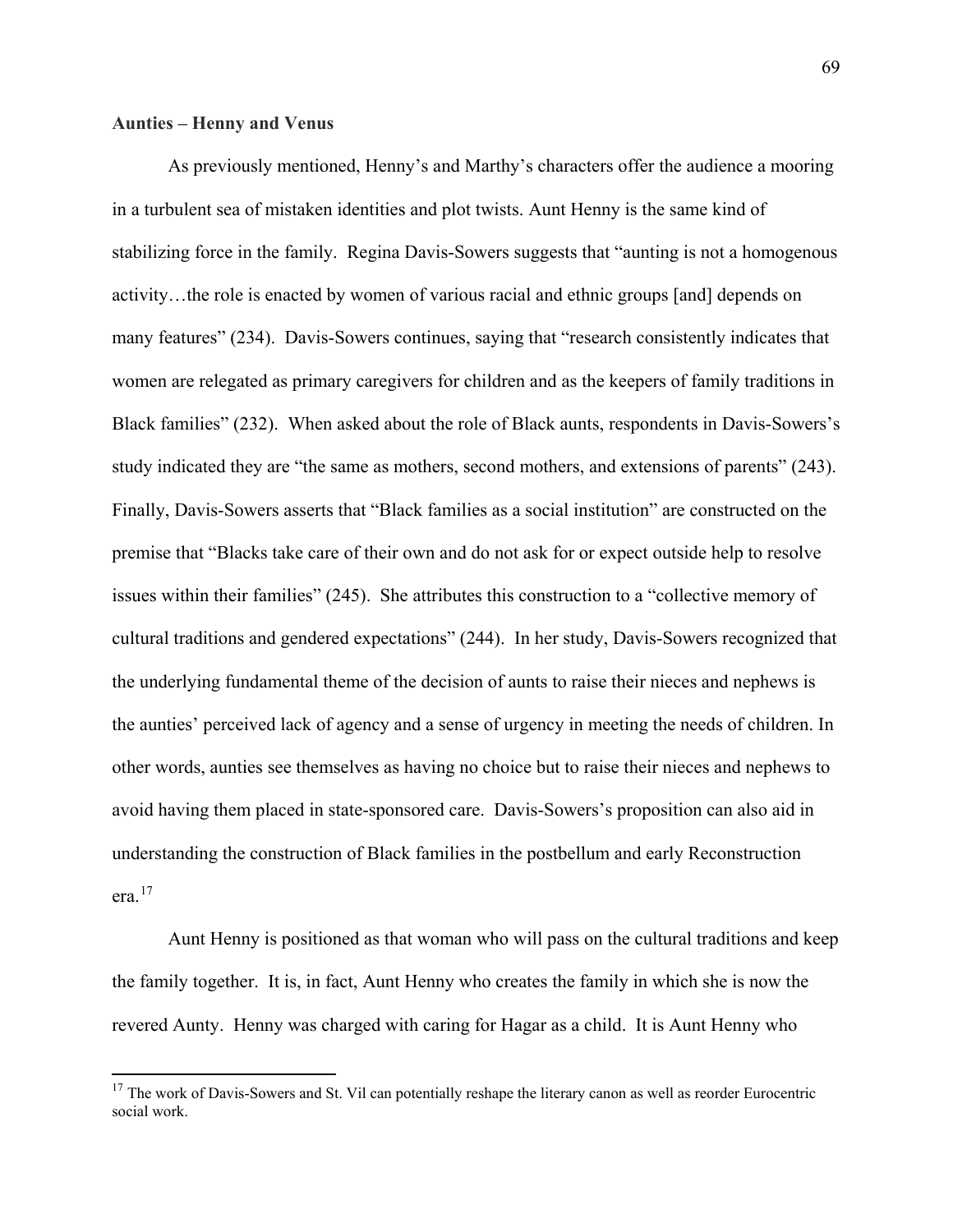"spent most of her spare time praying and coaxing Hagar out of the apathy into which she had fallen" (Hopkins 63). It is Henny who directs the continued care of Hagar as an adult because Marthy is overwhelmed with emotion watching Hagar's life as a white woman come to a vicious and cruel end.

Aunt Henny sees to the survival of her family in various intentional ways. When Marthy is too emotional to properly see to the care of Hagar, it is Aunt Henny who instructs Marthy. Aunt Henny buys hoodoo charms for Hagar and her daughter and instructs Marthy to take care of them. Henny claims to have been "born wif a veil" which references her ability to foretell the future and commune with the dead.<sup>[18](#page-75-0)</sup> It is this belief in the folklore of the veil that prompts Henny to tell Marthy the legend surrounding the birth of St. Clair Enson, wherein the Devil appeared to witness his birth. Henny's retelling of this story demonstrates passing on traditions, rites, and beliefs. Henny retrieves Ellis Enson to alert him to his brother's arrival in an attempt to stem the tide of misery St. Clair seems to always bring with him. Aunt Henny advises Venus and Oliver, her grandchildren. She is also witness to a terrible crime in which Benson (St. Clair Enson) murders a Miss Bradford at the Treasury Department, where Aunt Henny has a job as a cleaner.

Part of the plot in the second half of the novel is that Benson tries to force Jewel to marry him. He tries to woo her while she is betrothed to Cuthbert, and his attempts grow in intensity. He eventually plots with Isaac and Madison to have Jewel's betrothed, Cuthbert, accused of the murder of Miss Bradford that Henny has witnessed Benson commit. At Benson's instruction, Isaac kidnaps Henny to keep her quiet and kidnaps Jewel so she won't raise any suspicions about Benson's numerous attempts to interfere with her betrothal. Venus, however, goes to the Secret

 $\overline{\phantom{a}}$ 

<span id="page-75-0"></span><sup>18</sup> For more information, see Carroll Y. Rich's "Born with the Veil: Black Folklore in Louisiana." *The Journal of American Folklore.* 89:353 (1976). *American Folklore Society.*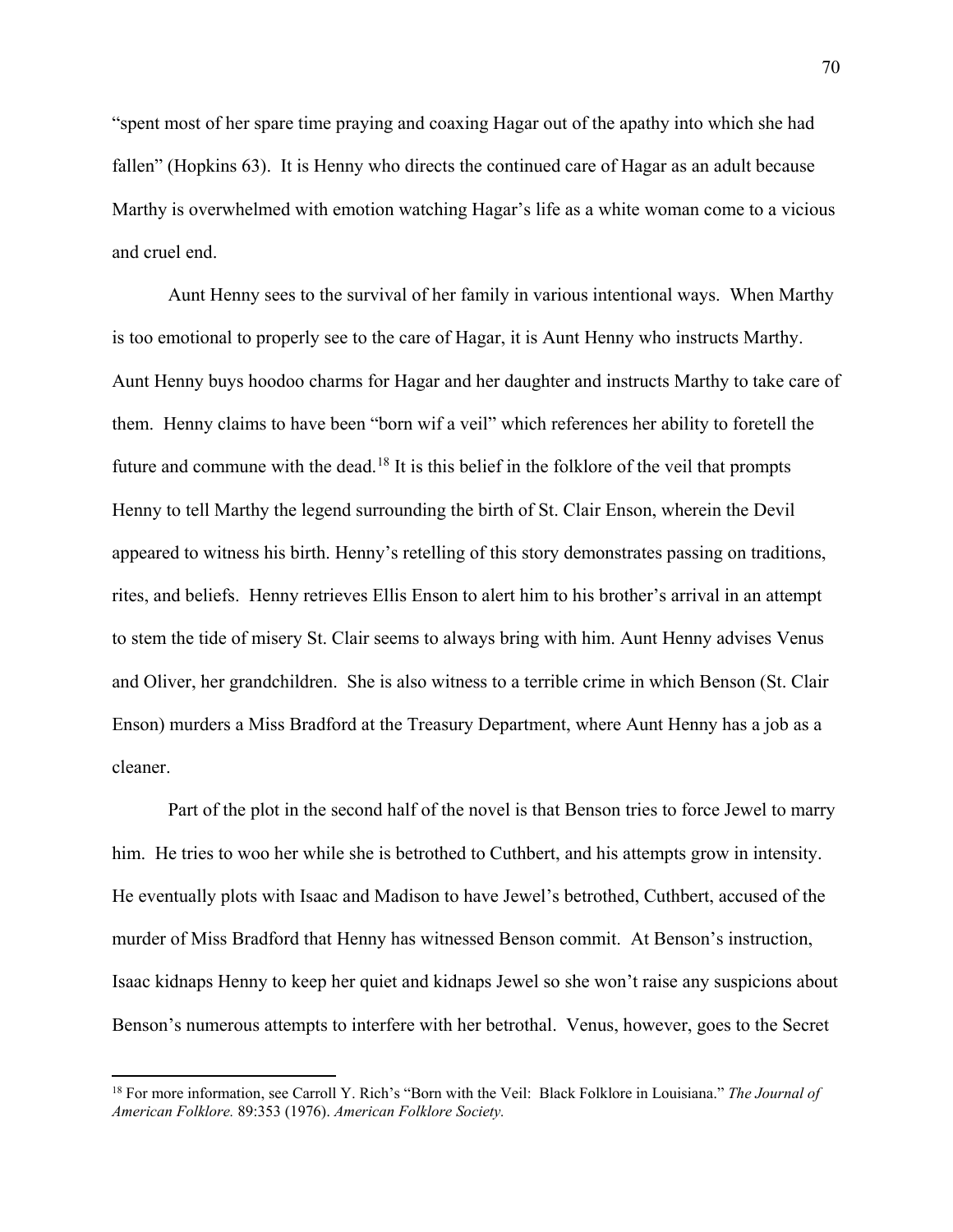Service with her own suspicions about her father Isaac, and gains permission to pose as a young man to do some amateur sleuthing to uncover the place where Aunt Henny and Jewel are being kept. Together, in the trial of Cuthbert Sumner, Venus and Henny expose Madison and Benson as the Confederate traitors Walker and St. Clair Ellis, providing the catalyst for Ellis and Hagar to reveal their true identities, and bring about justice for Cuthbert Sumner and Jewel.

The question remains whether having Black Aunties in Aunt Henny and Venus made any significant difference for Jewel, Hagar's daughter. It certainly makes a difference for the better in Hagar's life. Hagar is reunited with her first love and the father of her child, and although she has been with her daughter all along, the events set in motion by Aunt Henny and Venus also provide Hagar with the identity of her daughter in Jewel. The revelation of the biological relationship between Hagar and Jewel gives both Hagar and Ellis some closure over the events that took place prior to emancipation. However, this victory is bittersweet because Jewel cannot be protected from prejudice and racism. Once Jewel learns that Hagar is her mother and that "the child follows the condition of the mother" (Hopkins 56), she is inconsolable:

She shrank as from a blow as she pictured herself the astonishment, disgust and contempt of her former associates when they learned her story … moans burst from her overcharged heart…(Hopkins 281).

Because Cuthbert could not get the white supremacist propaganda of "the grinning, toothless black hag that was her foreparent" (Hopkins 271) from his mind, he misses his opportunity to marry her before she dies abroad from a fever. When Aunt Henny and Venus learn of the truth about Jewel, they share confidences with one another. Venus, the young apprentice Aunty, knows the loss of Cuthbert will break Jewel's heart and that she will never be the same. Henny advises Venus that "It's my 'pinion dat it's already broke, honey" (Hopkins 281). Venus was to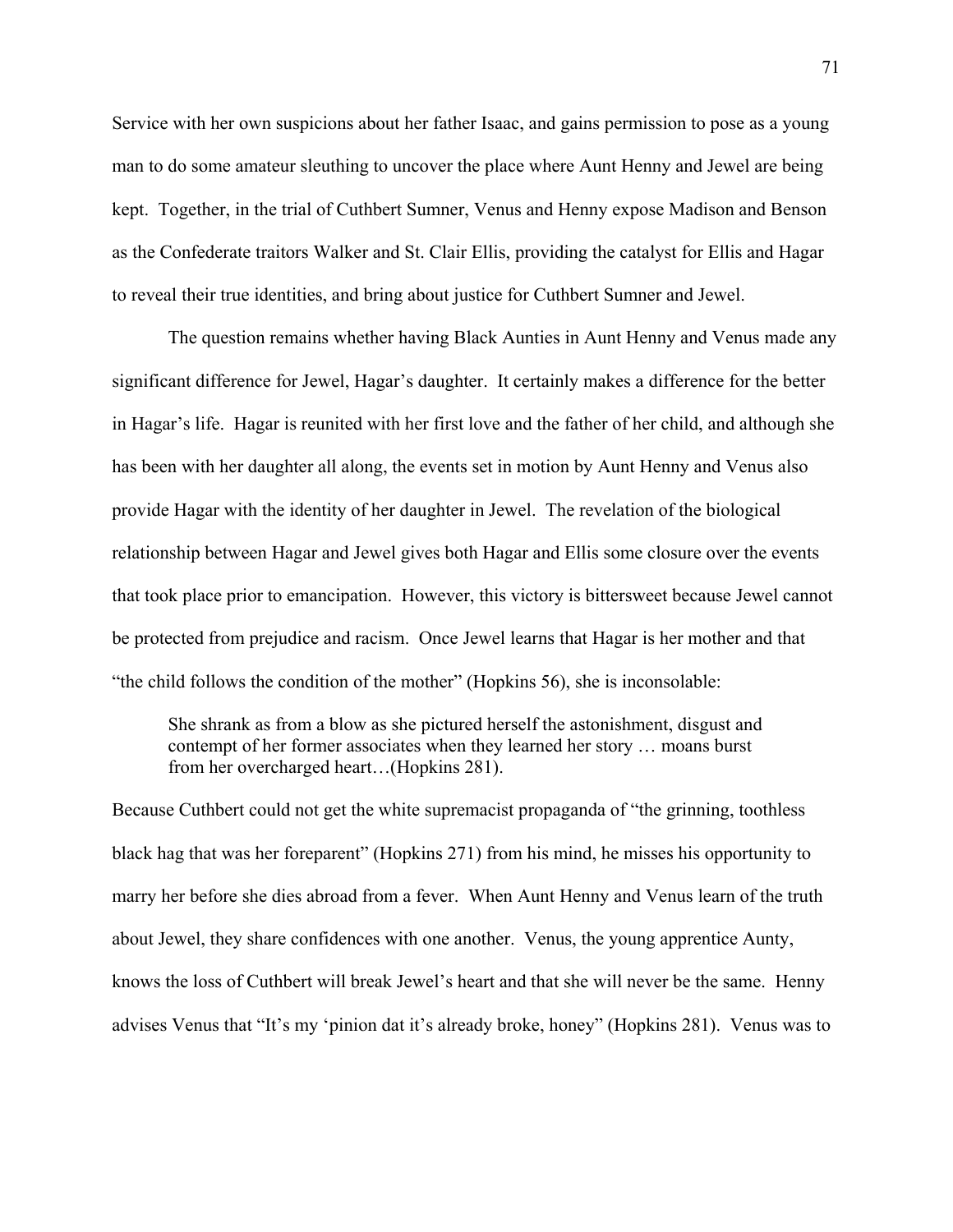wed Cuthbert's valet, John Williams, but agrees to postpone the wedding until Sumner and Jewel can be reunited. Venus sets aside her own desires to help make a difference in Jewel's life.

 Venus had already been setting aside most of her wages for her younger brother, Oliver. She is no stranger to familial sacrifice. At the time the novel was published, Venus Johnson might have been any young, African American woman, finding a way towards her own education and the fulfillment of her own ambitions. Pauline Hopkins herself was able to surmount some of the institutional barriers to an education and a career as a writer and editor. There would have been institutional barriers for Venus, but finding a path to her own life's purpose would not have been impossible. Instead, she chooses domestic work as reliable employment, and the skills she learns for that work came from her mother and Aunt Henny. As a domestic worker in the Bowen household, Venus overhears a confrontation between Benson and Estelle (Hagar) about Estelle's true identity. Because Henny has passed on all the stories relevant to the family, Venus understands that her father Isaac is in some way cursed or predestined to do bad and evil things. When Aunt Henny and Jewel both go missing during Cuthbert's trial for the murder of Miss Bradford, Venus takes it upon herself to set things right. She goes to the Secret Service office to tell Detective Henson (Ellis Enson) what she knows of her father, Isaac.<sup>19</sup> She sacrifices any loyalty she might have to her own father in order to protect her family. She claims she is going to "see him [Isaac] out on this case or my name ain't Venus Johnson! I'll see if this one little black girl can't get the best of as mean a set of villains as ever was born" (221). Venus gets permission and advice from Henson to dress like a young man and make inquiries about an empty house where she believes Henny and Jewel are being held

l

<span id="page-77-0"></span><sup>&</sup>lt;sup>19</sup> She does not know that Henson also knows about Isaac.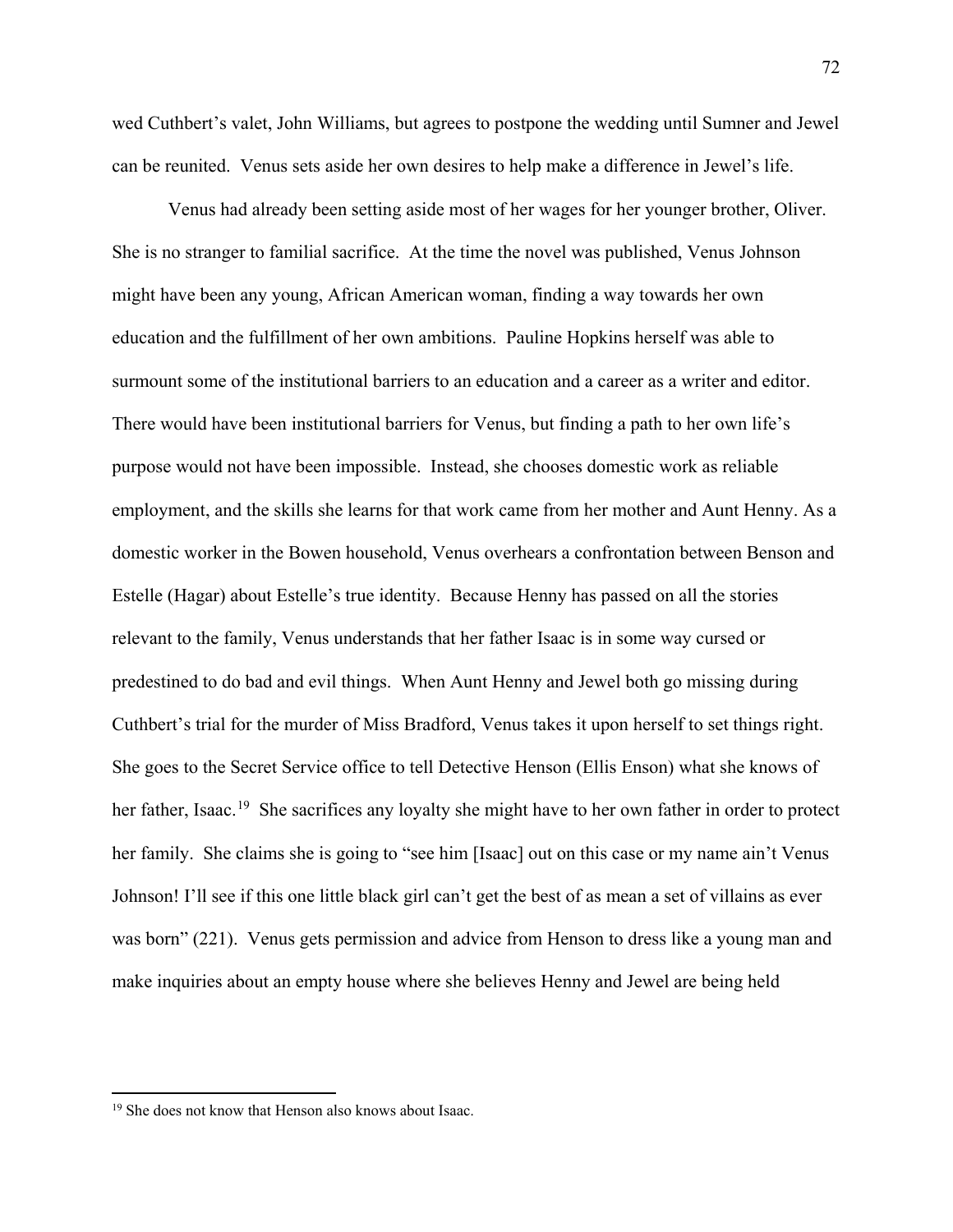prisoners. She endangers her own life to save her kin. Venus has made a choice between her biological father and her blended chosen family.

Davis-Sowers suggests that the "perception of lack of agency highlights individuals' often-profound inability to see a multitude of choices when faced with family problems" (239), and certainly during enslavement and through Reconstruction limitations were actual, not just perceived. Davis-Sowers's work "extends the findings of Black feminists on female relatives in women-centered networks," but she rightly points out that not enough scholarly work has been done in this area. Aunt Henny has most assuredly created a woman-centered network between herself, Marthy, and Venus. That Isaac is rarely with the family, rarely helps with the mortgage, and often brings trouble for everyone places him on the outside of this woman-centered network while young Oliver is an integral part of the network. When Isacc kidnaps Aunt Henny and Jewel, he is not only on the outside of this network, but a direct threat to it.

Davis-Sowers explains further that "the personal identities of Black aunts also represented a strong sense of self-efficacy and the conviction that they were capable of making a difference" (239). It is undeniable that Venus has a strong sense of her own ability to effect change in the fact that she dressed as a young man to gain information and locate her missing family members. Davis-Sowers's goal is to bring more attention to the unacknowledged, gendered kin work that Black aunties perform, which contributes to the "continuance and stability across generations" of Black families although it does constrain the "choices Black women make for their own lives" (246). Respondents in Davis-Sowers's study claimed they believed "that members of families have a duty to support and help other family members … that all adult members of families were especially obligated to meet the emotional, financial, and psychological needs of children within their families" (Davis-Sowers 240). All these conclusions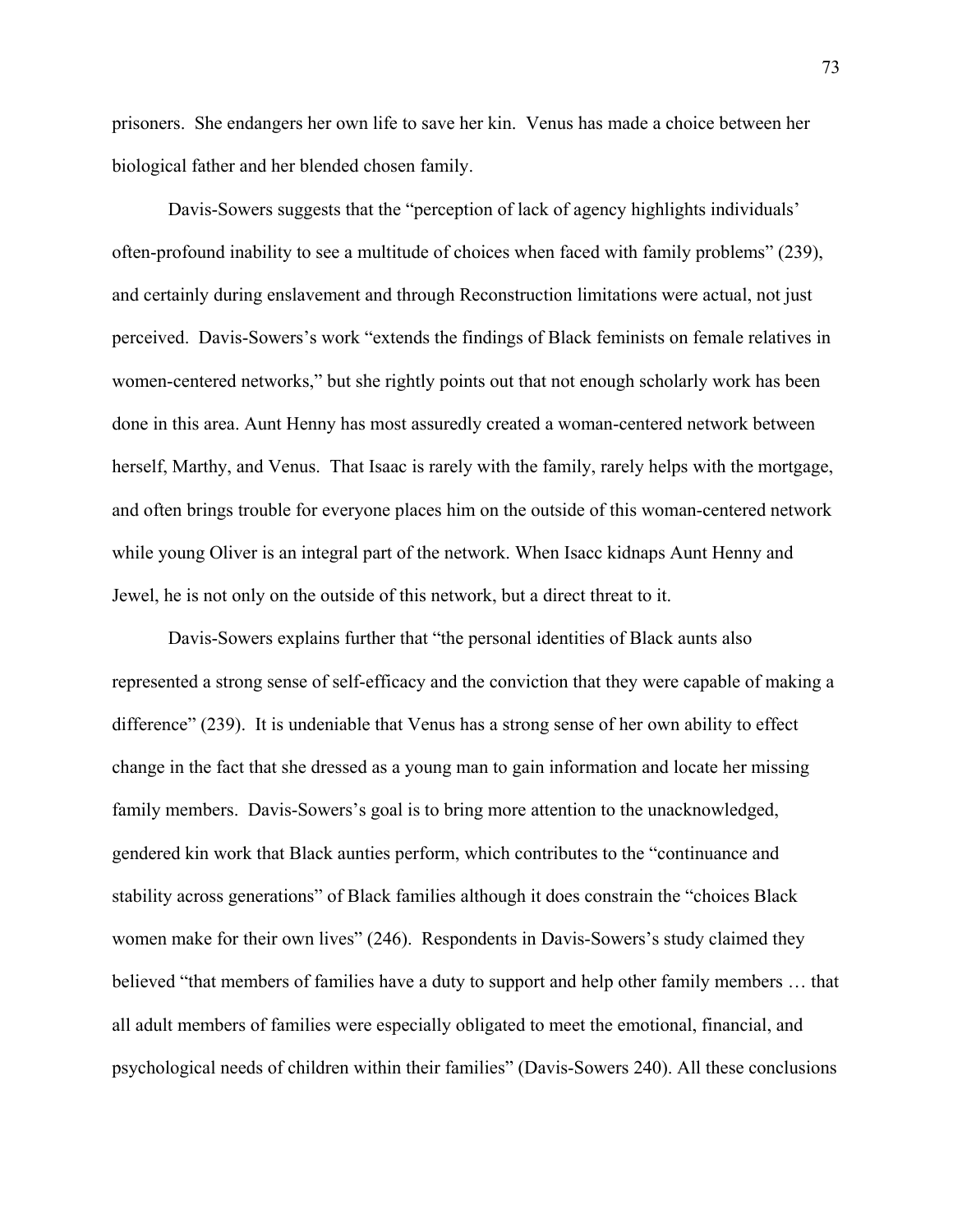and implications of Davis-Sowers's study indicate that the continuance and stability of the family supersedes the importance of individual goals for many women of color. A strong, centralized African family structure offers more safety and stability to women than the white, bourgeois US model does; however, the disruptions to the African family caused by enslavement and Reconstruction disable the full potential of that safety and stability. The novel reflects this reality with Jewel's untimely death.

## **Desire, Passing, and the Property of Whiteness**

Much scholarly work on identity and passing has been about searching for the ways in which passing itself either subverts or reinforces "hegemonic norms of race" (Rottenberg 33). Near the end of the 1990s, though, more nuanced work on passing and identity began to look at the ways in which passing interrogated and problematized identity as a stable construct. For Rottenberg, "norms that constitute the dominant social order … are produced and circulated by the relations of power existing within a given society" (35). She also points out that norms "are to be understood as *regulatory ideals"* (35). In a white supremacist society, whiteness is a regulatory ideal; it is the norm, and the associated privilege is interconnected with legal and political assumptions about the superiority of whiteness. Thus power in that society shifts to people who appear to be white. Rottenberg explains that "racial identity and classification seem to be constituted through skin color" (38). However, passing disrupts this power relationship because, as Rottenberg points out, "race is assumed to manifest itself in the visible … [but] … once there is an assumption of whiteness, pigmentation does not signify in the same way" (39) as evidenced in literature as well as life. Therefore, "melanin … is not the manifest truth of race" (39). For Rottenberg, the "category of race has never been about skin color; rather, it has been about social differentiation and demarcation, power and control" (40). Rottenberg asserts that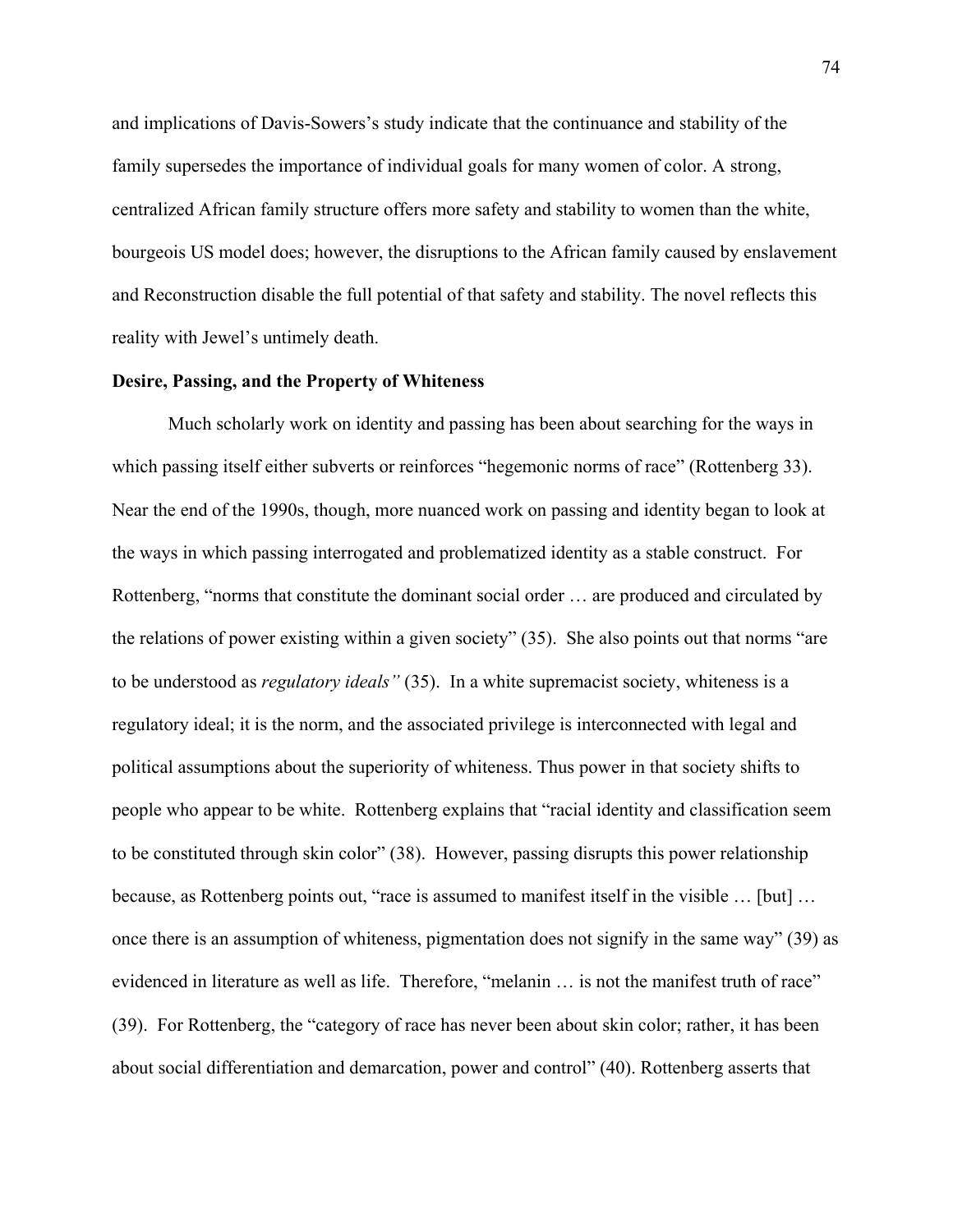because "whiteness is always privileged … subjects are immediately assumed to be white in the absence of any telling marks of 'color' (40). Rottenberg continues: "in order to maintain its own racial purity and superiority, racist discourse must constantly invoke and reinforce the 'nonwhiteness' of the other subject, whom it concomitantly encourages to live up to norms of whiteness" (41). Rottenberg also points out that during the Reconstruction era (and beyond), lynching served as a regulatory practice for enforcing racial boundaries, such that violence and the threat of violence compelled racial identification based on the regulatory ideals of whiteness.

 Rottenberg explains that "a compelled primary identification thus ensures that subjects recognize themselves in and through regulatory ideals" (45). This reinforces the differences imposed by the regulatory ideals which are determined, constructed, and circulated through relations of power, which are predominantly located in whiteness. Rottenberg concludes that, of course, individuals are capable of identifying with the marginalized race and finding success in the United States; however, she does note that often in racist regimes, access to privilege means denying the most salient, and often most meaningful, aspects of blackness.

 Although Rottenberg relies heavily on Foucault and Butler to formulate her assertions about whiteness, much of critical race theory finds its way into her analyses. Cheryl Harris argues that "American law has recognized a property interest in whiteness that, although unacknowledged, now forms the background against which legal disputes are framed, argued, and adjudicated" (277). In other words, "assumptions, privileges, and benefits of being white have become a valuable asset" to be protected by those who possess it and desired by those who do not (277). During enslavement, indentured servitude (of whites) was still ongoing in the United States. However, the terminus for indentured servitude did not always coincide with the servant's death. To ideologically separate white servitude and slavery, skin color became the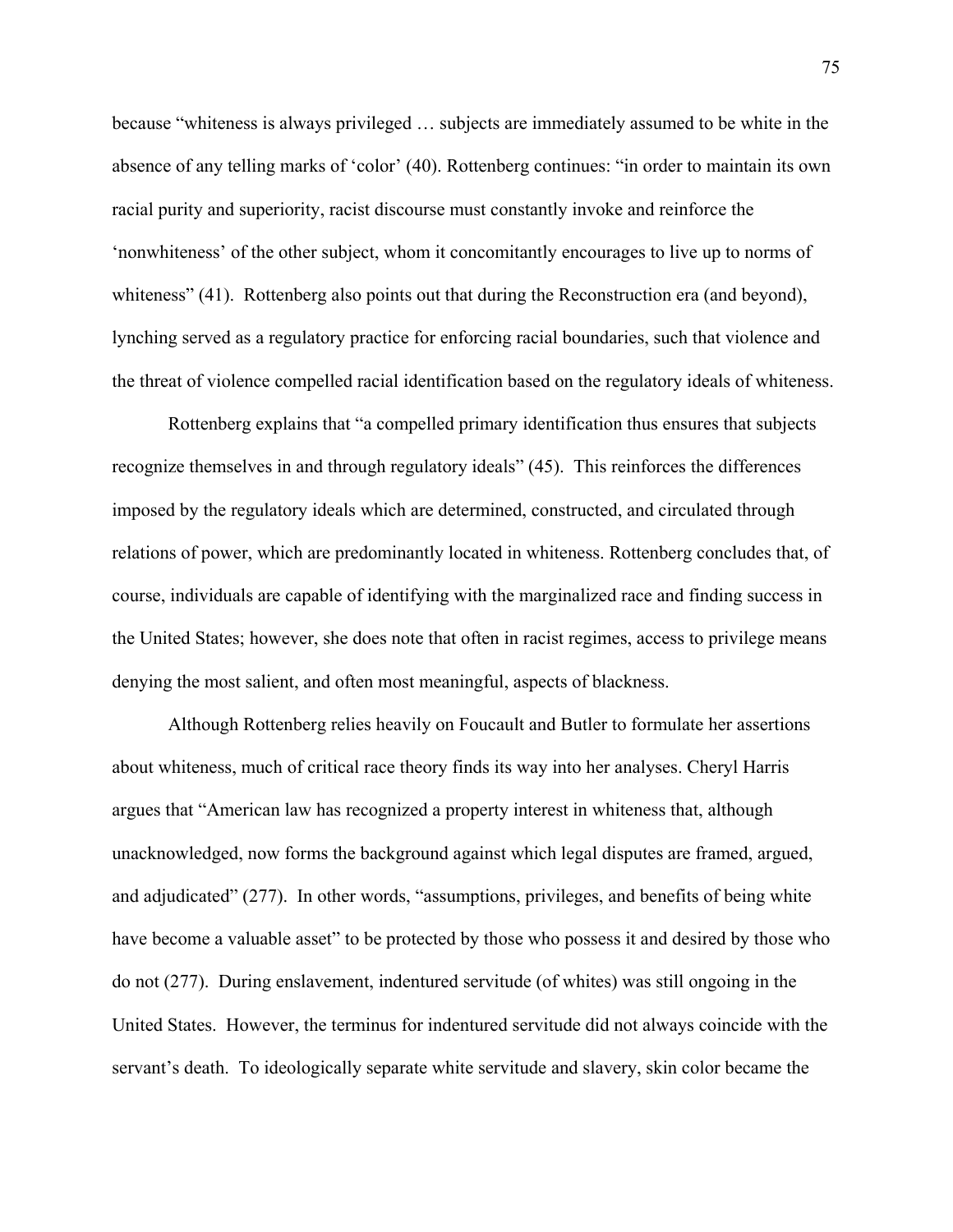marker: "Racial identity was further merged with stratified social and legal status: 'black' racial identity marked who was subject to enslavement" (278). Harris continues: "property as conceived in the founding era included not only external objects and people's relationships to them, but also all of those human rights, liberties, powers and immunities that are important for human well-being" (279-80). At the dawn of the United States, only white landowners were politically enfranchised, so that the implication here is that even prior to nationhood, social stratification between white-black and free-enslaved was already underway. Harris continues: "In a society structured on racial subordination, white privilege became an expectation and … whiteness became the quintessential property for personhood" (281). Whiteness was a prerequisite for access to "freedom of expression, freedom of conscience, freedom from bodily harm, and free and equal opportunities to use personal faculties" (280). Enslaved people were alienated from the fruits of their labor but were also alienated from the personal liberty to marry whom they chose, to keep and raise the children of that union, and to extend their family generationally. Harris explains that "because fundamental personal rights are commonly understood as unalienable, it is problematic to view them as property interest" (281). However, Harris points out too that the law, in the form of legal precedents, has enforced the alienability of some forms of property, like marital property, intellectual property, and "the conception of reputation as property" (282). "Whiteness as property is also constituted through the reification of expectations in the continued right of white-dominated institutions to control the legal meaning of group identity" (287). In other words, it is the law that once defined Africans as an inferior race of human being, provided legal justification for enslavement, and it is the law that now attempts to erase racial difference altogether. *Plessy v. Ferguson* is an example of the law subordinating racial identity in that the United States Supreme Court found that Plessy's ejection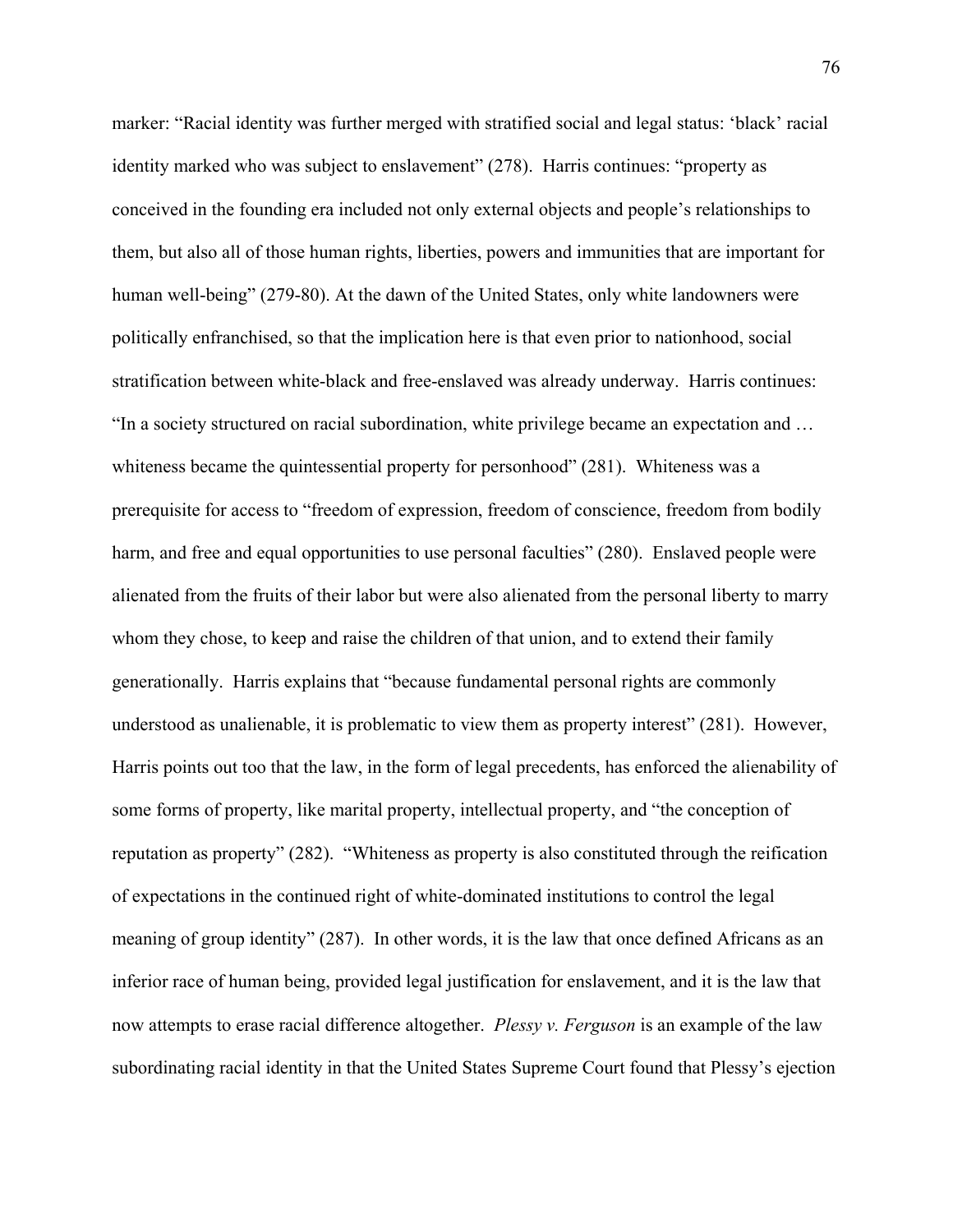from the Whites Only railcar was not a violation of the Fourteenth Amendment.<sup>[20](#page-82-0)</sup> In other words, the Supreme Court implied that the right of the State of Louisiana to segregate train cars superseded the right of a Black man to sit where he chooses, such that this legal precedent established gradations of liberty based on racial identification. The decision in *Plessy* created space for separate but equal legislation that was not undone until the Civil Rights movements in the 1950s and 1960s.

 The desire alluded to in both Harris and Rottenberg is not concerned with the desire to be white but rather with the desire to have access to the privileges of whiteness. What happens, though, when passing is about someone else's desires? The Sargeants purchase Hagar, rather than adopt her, to be their child. The Sargeants' desire for a child superseded Hagar's own natural desire as an individual to determine how she will be perceived by the world, but also how she will grow to understand her own self. The novel is never explicit about the "adoption". The only proof of it comes from Walker, a known liar and profiteer. However, everyone accepts it as truth, and somewhere during the narrative break in the novel, Hagar makes an active decision to continue passing. Her passing enables her to marry Zenas Bowen and be reunited with her daughter. The revelation of her passing does not seem to make as big a ripple in Washington society as the revelation of Jewel's involuntary passing does.

 Jewel is a debutante darling, a newcomer to Washington society. She is young and beautiful, "full of the joy of youth and perfect health" and she presented a "bright image to the eye" (83). Cuthbert describes her as a "fair fragrant lily," a "saint, his good angel, and he loved her truly with all the high love a man of the world can ever know" (83). During conversations

l

<span id="page-82-0"></span><sup>20</sup> "Plessy v. Ferguson." *Oyez,* www.oyez.org/cases/1850-1900/163us537. Accessed 2 Mar. 2021. The Fourteenth Amendment guarantees access to life, liberty, and property for any and all individuals born or naturalized in the United States. Plessy challenged Louisiana segregation laws of railway cars on the point that segregation was in fact a denial of access to liberty for Black Americans in 1896.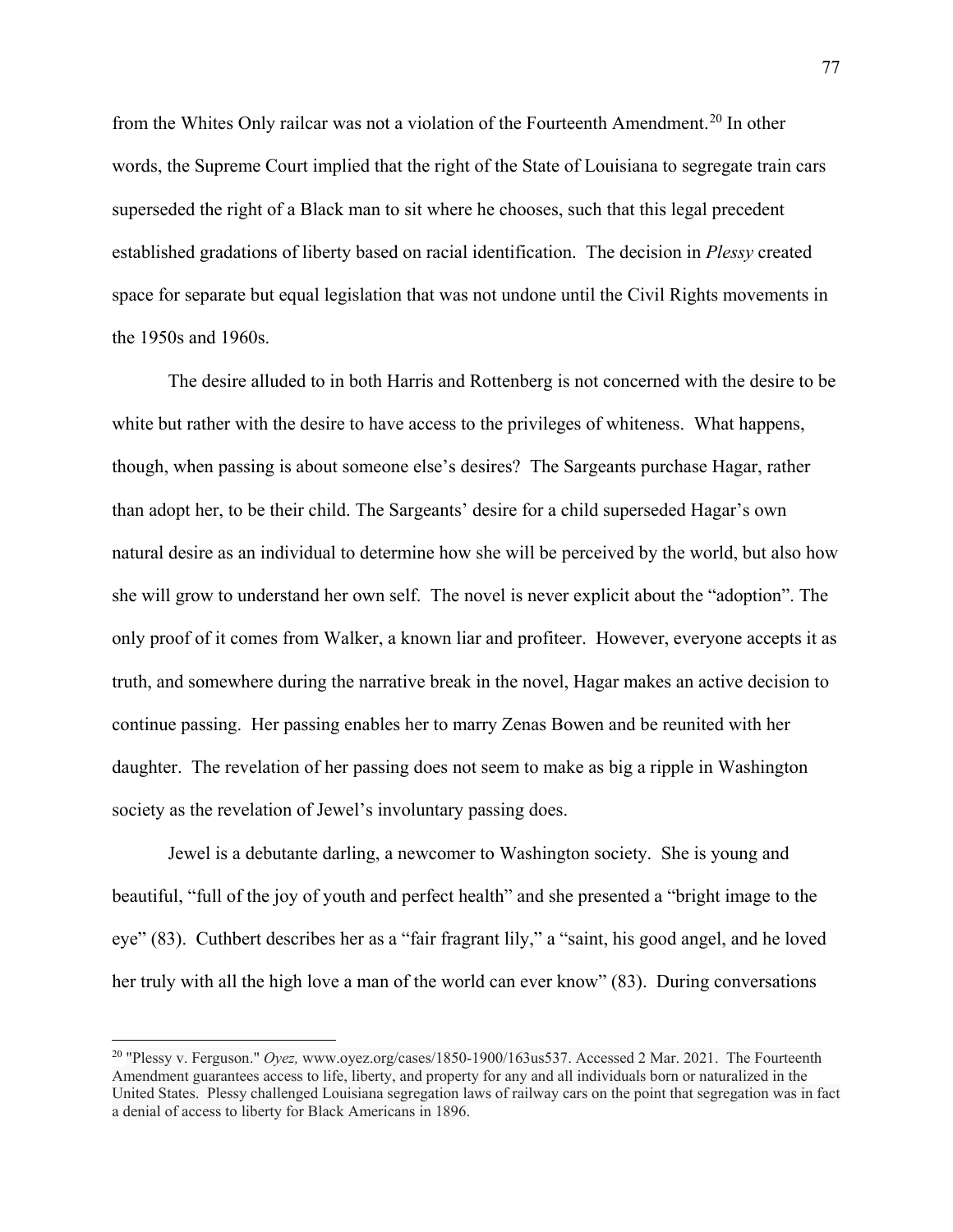overheard at the Bowen's ball, remarks about women and beauty lead to the following exclamation by a party-goer: "we do not inquire too closely in one's antecedents in Washington, you know; be beautiful and rich and you will be happy here" (Hopkins 114). However, this is not really the truth, as the ending of the novel reveals. Or rather, it is only true if none of the antecedents are African Americans. Aurelia Madison is another recent debutante, who was at boarding school with Jewel. Both women are equally beautiful and well-liked in society. At the Bradford murder trial, when it is revealed that Aurelia is of "African descent" and that Walker, her father, was also a conspirator in the assassination of President Lincoln, the inquiries into antecedents in Washington become a matter of public record.

 Cuthbert is acquitted of the murder of Miss Bradford and the verdict means that the path is clear for him and Jewel to marry, but more is revealed after the trial. Hagar goes into her former husband's trunk and finds a note and a photo wrapped in a shawl which reveals that Jewel is Hagar's biological daughter. Zenas Bowen and his first wife had found the baby near the river where Hagar leapt from the bridge with her. The note Hagar finds tells the story of how Zenas and his first wife took the infant in as their own. Using Harris' metric for determining the insult or offense in passing, lack of knowledge about one's own ancestry hardly matters. It is not the assumption of whiteness that injures dominant culture, according to Harris, but the assumption of the privilege attached to whiteness. Jewel, the descendant of African slaves, would never have found herself the darling of Washington society. Jewel, the descendant of African slaves, would be making the same difficult choices Venus has to make between her own desires and the stability and strength of her family.

Cuthbert, Jewel's betrothed, offers the best example of how she, a descendant of African slaves, would not be permitted access to white privilege. Cuthbert is sympathetic to Mrs. Bowen,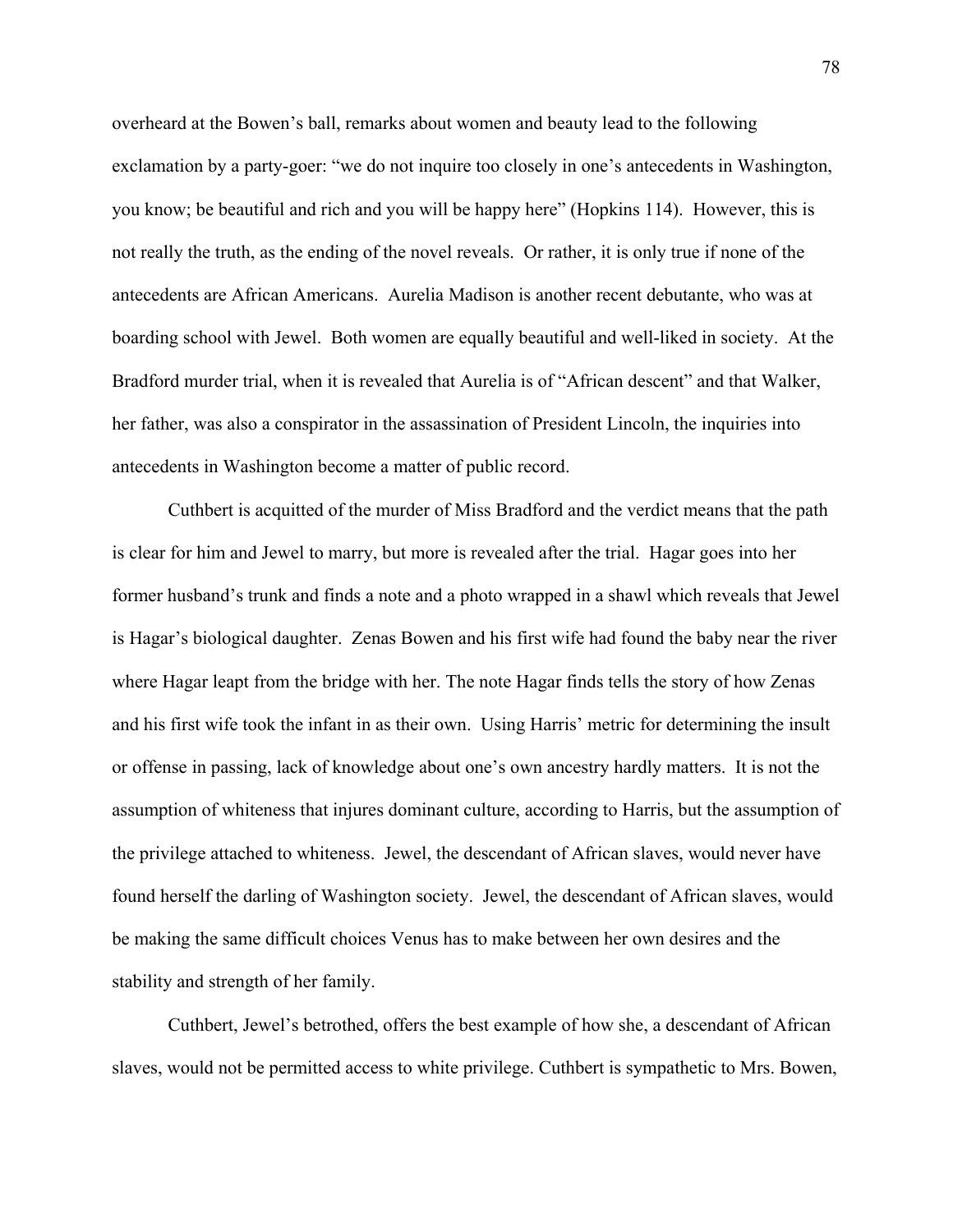but "the social position of Mrs. Sumner [Jewel, potentially] demanded a prompt separation," meaning that in order to be his wife, Jewel would have to distance herself from Hagar socially (Hopkins 266). In a Washington newspaper, an editor wrote "Mrs. Bowen has our sympathy, but we cannot, even for such a leader as she has been, unlock the gates of caste and bid her enter" (266-7). Cuthbert and Jewel talk about Aurelia Madison's African descent. Cuthbert exclaims: "with the knowledge that we now possess of her origin, we can no longer wonder at her wicked duplicity" (268). Jewel asks Cuthbert to explain the sweet perfection of her "step-mother" and Cuthbert replies: "those characteristics [sweetness and perfection] are but an accident of environment … I have always heard that the Negro race excelled in low cunning" (268-9). Jewel replies: "true…but then there are Venus and Aunt Henny." Still, Cuthbert is only thankful that Hagar is not her biological mother. As for Aurelia's fate, "no one desired to inflict more punishment on the unfortunate woman, and when she left the court room that day she vanished forever from public view" (272). Cuthbert donated to Black colleges and universities, he sat in on a panel discussion about the "Negro question" while at Harvard, and he once even "contributed a paper to a local weekly in which he had warmly championed their cause," and the narrator explains that "horses, dogs cats, and Negroes were classed together in his mind as of the brute creation whose sufferings it was his duty to help alleviate" (265-6). This is the sum of Cuthbert's opinions and beliefs about race relations. This is perhaps the biggest reason Jewel is inconsolable about the revelation of her own African descent.

 Whether satirical or not, these representations of the way Cuthbert believes he is using his privilege for good demonstrate exactly what Harris refers to as the property of whiteness. He is likely doing more than most in relation to the advancement of the race, but he is doing so in exchange for protecting a valuable asset: his own whiteness. Furthermore, Rottenberg defines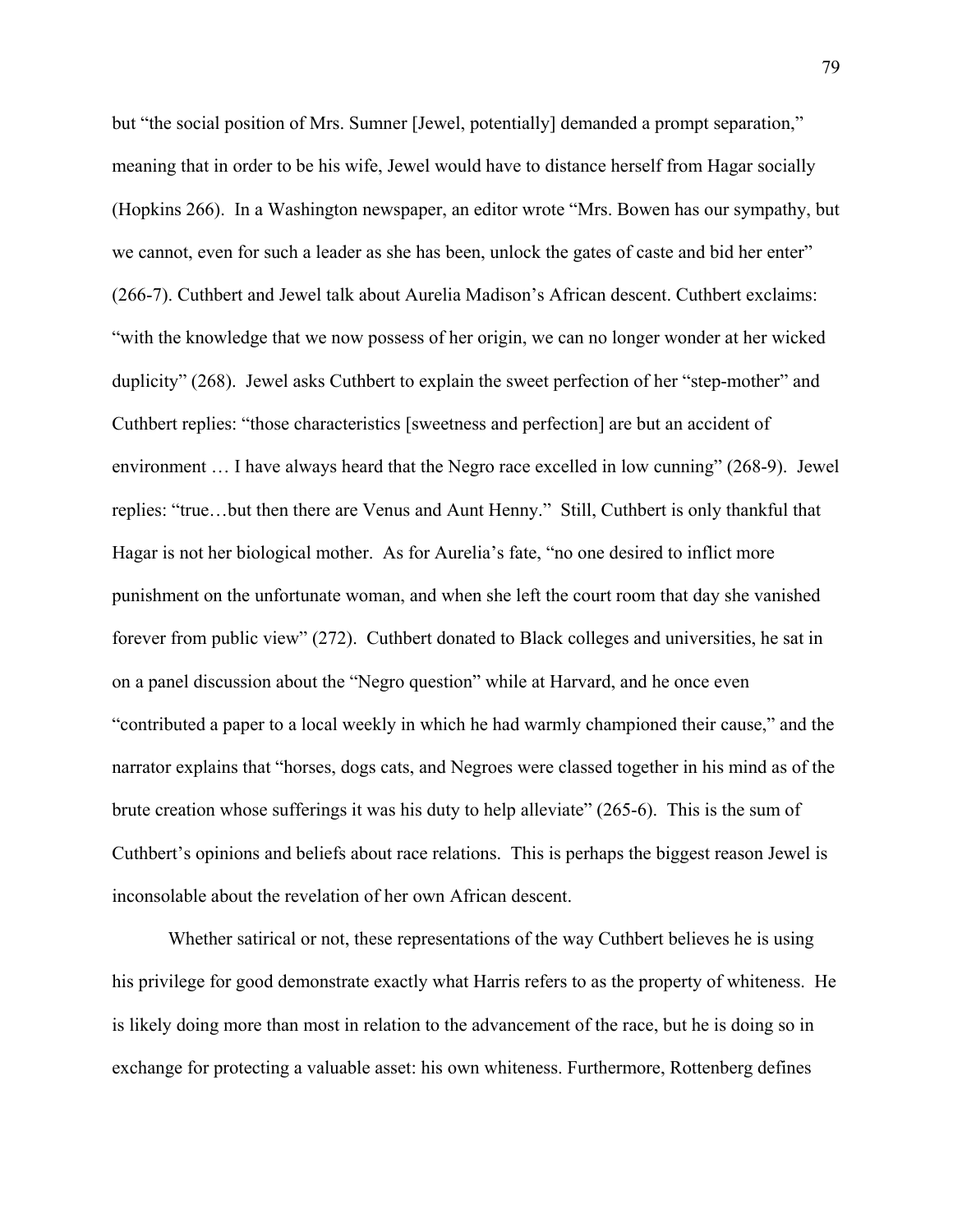privilege as "the *hegemonic linking or collapsing of identification*" (122). She also asserts that "privilege operates …to naturalize certain categories of identification … it is relative and always is constituted in relation to the existing social hierarchies" (122). In other words, passing as white is an attempt to identify with whiteness, requiring the adherence to norms specifically linked to whiteness and enabling receipt of access also specifically linked to whiteness, thereby reinforcing the denial of access to anyone who is not white, and overall reinforcing the perceived superiority of whiteness. Although passing also subverts the significance of whiteness, it is not the subversion that opens up subjects to violence, disavowal, and exile. It is the assumption of privilege that the dominant culture reacts against. The greater threat to a white supremacist society is the assumption of privileges deemed inaccessible, not the dupe itself. Because Hagar is also performing the required behaviors for women of her class, Washington society is more able to experience sympathy for her upon discovery of her African lineage. Aurelia Madison might have garnered this kind of sympathy had she not been implicated in the scheme to murder Zenas Bowen and the scheme to frame Cuthbert Sumner, and if not for her relationship with two Confederate traitors.<sup>[21](#page-85-0)</sup> St. Clair Enson is shot and killed attempting to escape prison and Walker dies in the state penitentiary. Both men receive "just desserts" for their roles in the conspiracies. What makes Aurelia's crime of passing more egregious than Hagar's? Aurelia attempted to use the privileges of whiteness in the same way that St. Clair and Walker did – treason, teachery, and deceit for the purpose of personal gain. Not only did Aurelia attempt to access white privilege by passing as white, she attempted to access white *male* privilege by behaving as though she

 $\overline{\phantom{a}}$ 

<span id="page-85-0"></span><sup>&</sup>lt;sup>21</sup> During Colonel Benson's attempts to interfere with Jewel's betrothal, her father, Zenas Bowen is killed in an accident. The accident is shrouded in cloudy details in much the same way as the perceived death of Ellis Enson, when his body is found beaten in the beginning of the novel. The natural assumption is that Walker, St. Clair, and Isaac had something to do with both incidents, and Aurelia's involvement in the latter death was not brought up until the trial of Cuthbert Sumner and only as speculation on the part of unnamed persons in the courtroom.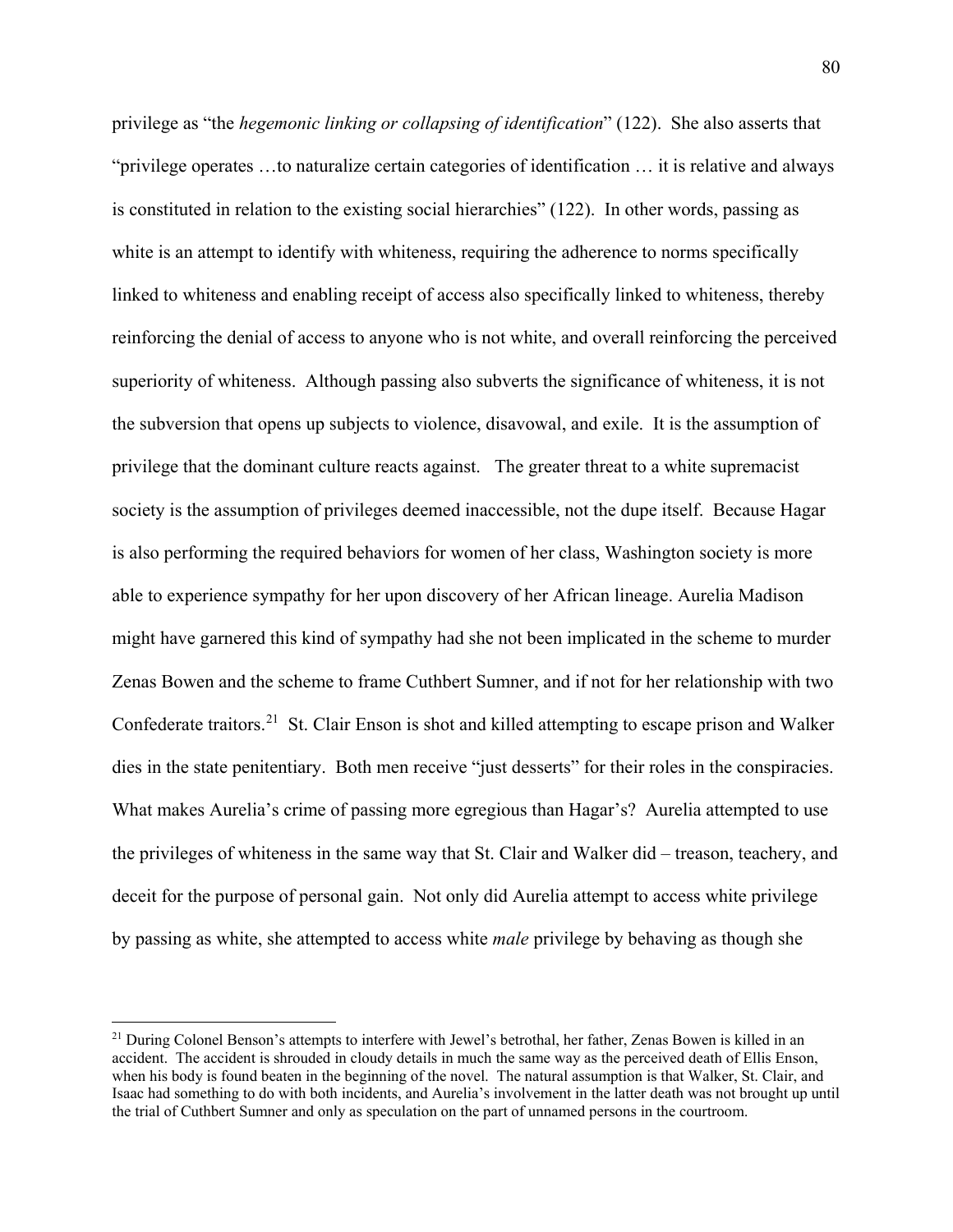were above reproach. The overarching message in the difference between Hagar's and Aurelia's passing is that all can be forgiven, even attempting to pass as white, as long as the other ideals of whiteness and femininity are being met. Hagar was demure, supportive, morally upstanding, and upwardly mobile, which means she is exiled with sympathy, whereas Aurelia is cunning, manipulative, and treacherous, so she disappears forever without sympathy.

The question remains as to whether extended family has aided Jewel in any way. She won her love, Cuthbert, lost him to Aurelia, gained him back, lost him again to the murder accusation, gained him again through his acquittal, and lost him again when her ancestry was revealed. She does not regain him again before she succumbs to death. During the trial, she is kidnapped by Benson, Madison, and Isaac. It is Venus Johnson who secures her rescue, but neither Aunt Henny, Marthy, nor Venus can do anything to countermand the prejudice Cuthbert suffers. In the end, having an extended family in the background only helped a little. As evidenced by the disparate treatment of Hagar's and Aurelia's passing, the novel still adheres to the prescripts of the metanarrative of domesticity. This means that any kind of family structure that appears non-traditional or lacks economic viability must exist in the background if it exists at all. This novel does demonstrate a kind of family that departs from the white, bourgeois model, a family that has more potential for integrity and stability. What hampers this family structure is the social, cultural, and economic consequences of racism. Venus is truly the heroine of the novel because of her bold action, her unwavering affection for Hagar, Jewel, Henny, and her young brother, and her unshakable belief in the US legal system. She possesses all the qualities of an Auntie. The Afrocentric model of family, even one that faces cultural, social, and legal opposition, is still a better model of family than the white bourgeois family model demonstrated in *The Awakening*.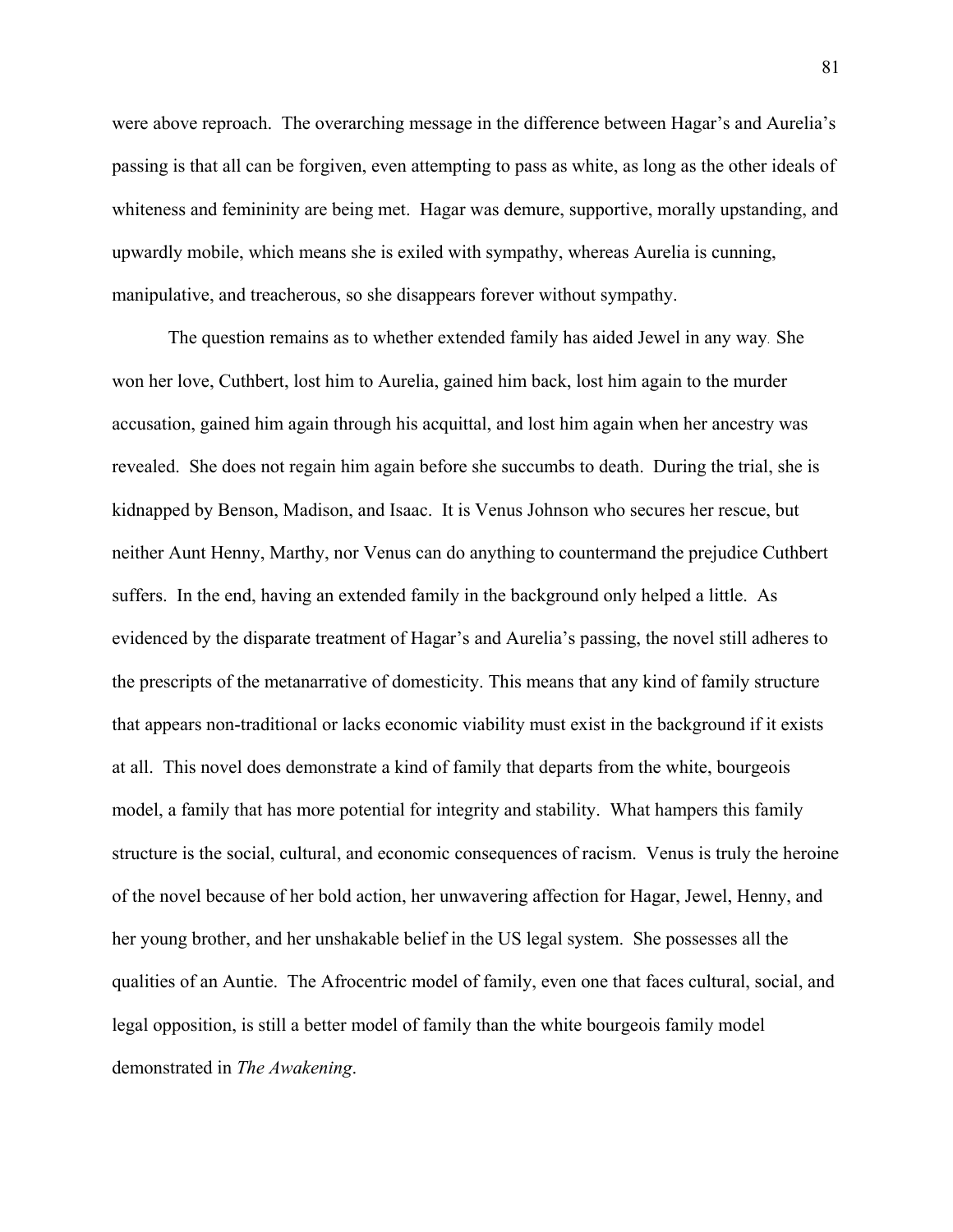In the following chapter, I will move away from the mainstream literary canon to examine the novel *Interweaving* by Lida Churchill, which places a wayward, rural women in the foreground.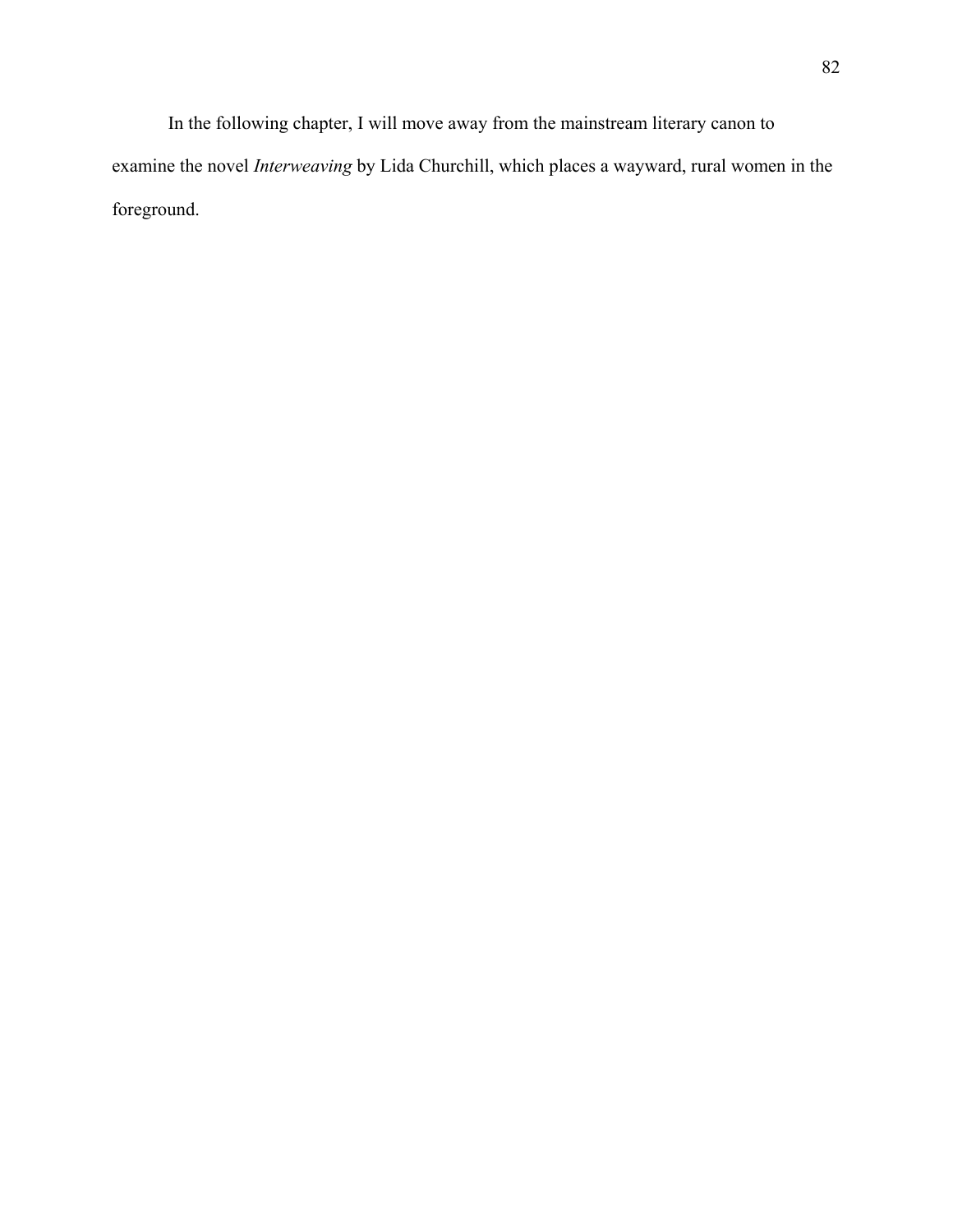## **Chapter Three**

### *Interweaving***: The Wayward Young Woman's Guide to Success**

"Summer loving had me a blast; Summer loving happened so fast; I met a girl crazy for me; I met a boy cute as can be" – "Summer Nights" by Casey Warren and Jim Jacobs, *Grease* (1978)

In this chapter, I will examine *Interweaving* (1892), a novel by Lida Abbie Churchill, which rarely makes its way into surveys of American women's literature. While Churchill authored many other novels and short stories and enjoyed success during her lifetime, she and her works have been largely absent from academic study (Yandell 82). The protagonist, Ina Ellerton, is a young, rural woman, orphaned and raised by her grandparents and her Uncle Mark. Ina falls in love with Henry Matthewson, gives in to her desires and his deception, and is left broken-hearted and bewildered with a damaged reputation. She falls ill, and in her grief, does not recover for several months. She eventually asks her Uncle Mark for help in learning a trade. Mark finds her a teacher and she learns telegraphy, which enables her to work, support herself, and leave the farm. Her experience with Henry inspires her to author a book for girls that will help other young women avoid the same fate. She meets Rex and Bert Hilton, who become part of her family and aid her in the production of her book for girls. *Interweaving* sometimes reads very much like the historical romance novels popular during the 1890s and authored by men: Ina rescues a train full of passengers from a washed-out bridge; Uncle Mark nearly dies rescuing Henry Matthewson from a terrible storm; Henry dies rescuing a young girl from a flood. Churchill blurs traditional and stereotypical images of masculinity and femininity throughout the novel, yet the entire story is scaffolded by American Quaker beliefs. Ina does marry in the end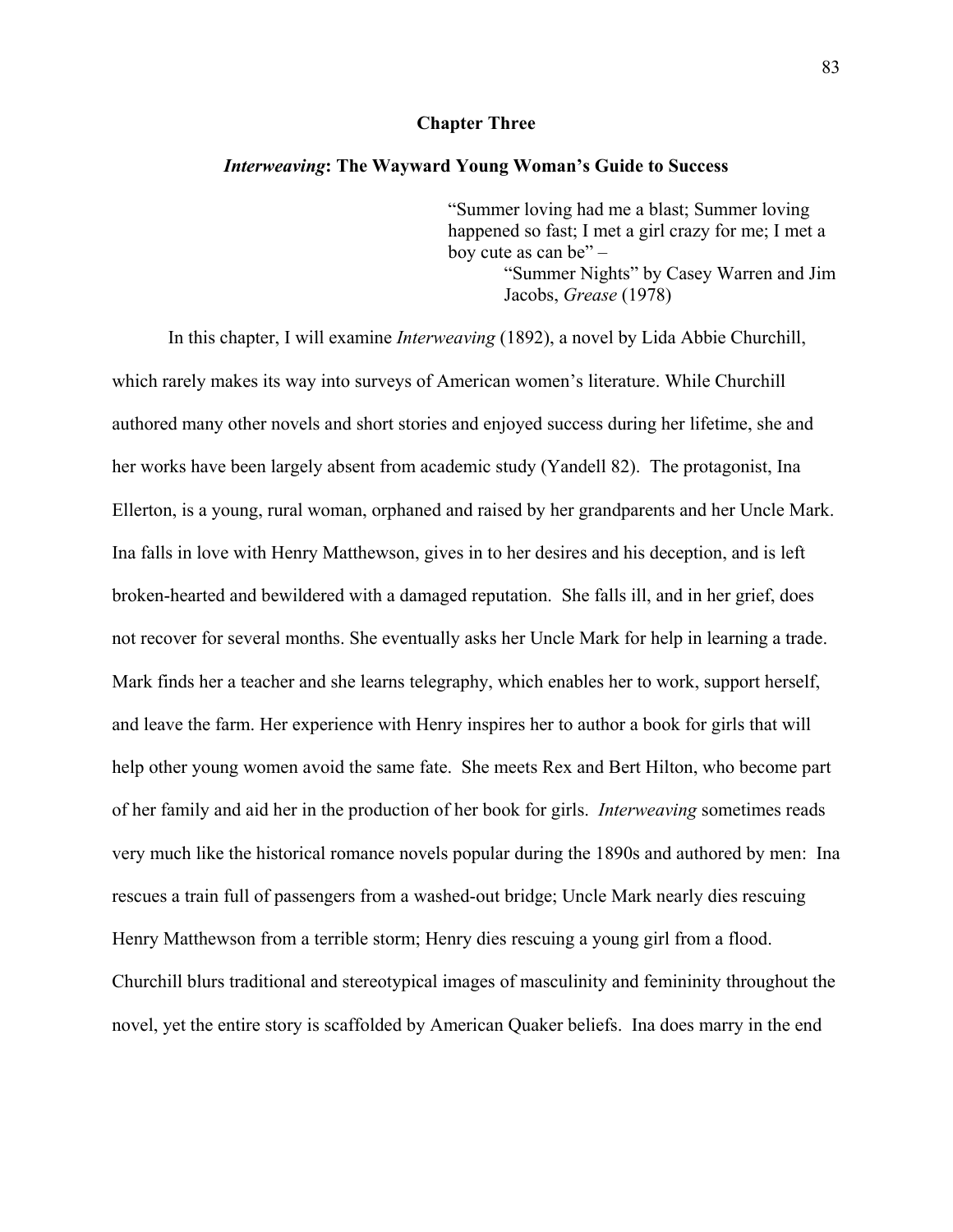of the novel, but not until after she and Bert, her best "girl lover," [22](#page-89-0)realize their ambitions to help other young women survive the double standards of Victorian sexuality.

Churchill confronts the efficacy and veracity of the master narratives of courtship and marriage by writing her own novel about a woman bamboozled by those ideologies, whose protagonist becomes a writer solely because she wants to challenge that belief system. The novel itself lacks the sophisticated writing style of Chopin or Hopkins, and therefore, is difficult to appreciate aesthetically. The action often overwhelms the narrative, and is more contrived, at times, than the most sentimental romances. Each character's journey, every act of love, courage, and forgiveness is couched in the Quaker language of the Inward Light, giving the novel a more didactic feel than Hopkins's novel. Ina is rural and poor, as are most of the characters except Rex and Bert Hilton. Ina confronts the metanarrative of domesticity from a much different class position than either Edna Pontellier or Hagar Sargeant, yet Churchill represents her as having more options for undercutting her participation in the interpellation of the ideology of romance, courtship, and marriage than either Edna or Hagar. Edna and Hagar are limited in their abilities to circumvent participation in the master narratives of courtship and marriage because of their class positions and because of systemic racism and prejudice.

Kay Yandell suggests that Churchill imagines "idealized women's worlds, consciously constructed to remain free of husbands and children" somewhat similarly to the women-centered networks Davis-Sowers's illuminates ((97). The one main difference is that children are often the foci of Davis-Sowers's women-centered networks. For Yandell, the novel's idealized

l

<span id="page-89-0"></span><sup>&</sup>lt;sup>22</sup> When Bert introduces herself to Ina at the telegraph office where Ina works, she tells her: "I am Bert Hilton, and – your girl lover". Ina asks her to explain, and Bert says "I am really in love with you, so of course I need no other proof that a girl really loves one of her own sex sometimes" (79-80). Ina says she does not know what true love is, and Bert says "I'll teach you" and she tells Ina she is not a knight, and she couldn't save Ina from drowning, but that she is "true, and kind, and constant … if you'll take me for your lover, and like me a little, I feel sure I can make things pleasanter for you than they would otherwise be" (80). Ina agrees to take Bert as her girl lover as long as Bert promises never to lie, which Bert does promise never to do.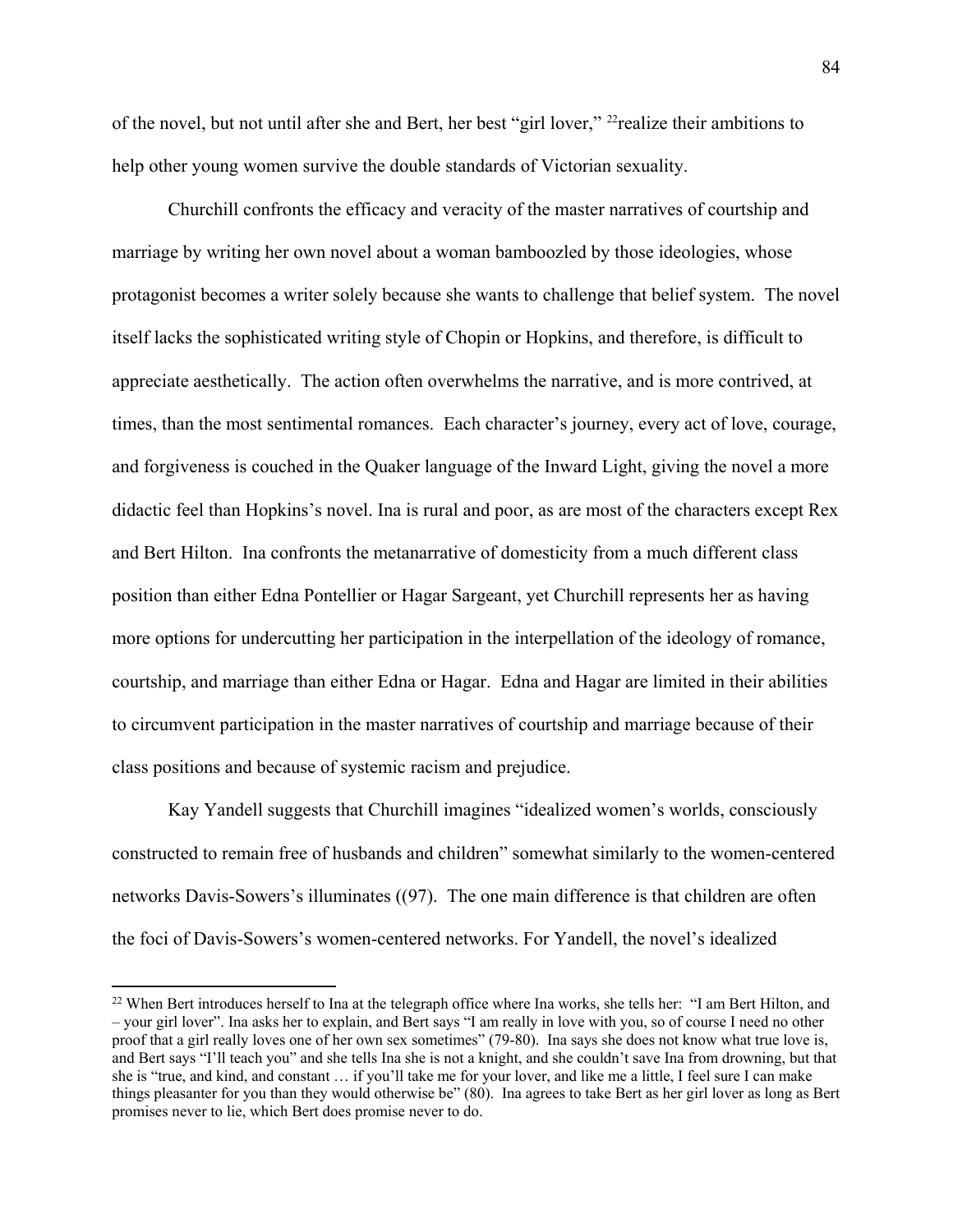women's world is one where "'girls' can fall in love with each other more passionately than they can love men … [and] live as spouses or families who dedicate their lives to each other"(97). What Yandell refers to as the "telegraphic virtual" or "technotopia" where women can fall in love with each other, live as married persons, and pursue spiritual and artistic growth is also a queer space, the utopic no-place (94) is also Sandoval's no-place engulfed in love and that entry into can only be had through love. *Interweaving* has an abundance of familial love, romantic love, platonic love, and Godly love. The master narratives of courtship and family are turned upside down in the novel with uncles functioning like Aunties, girl-lovers, Quaker values, and young women engaging in swashbuckling action. In this chapter, I will explore how the characters fail to uphold the ideological standards transmitted through the metanarrative of domesticity, and how those failures are also the novel's greatest gift: in them lay an opportunity for its original audience to envision alternative modes of being for U.S. women.<sup>[23](#page-90-0)</sup> For modern scholars and teachers, the novel's "failure" adds nuance to the way we envision and teach the lived experiences of women, particularly rural and working class women, in the late nineteenth century. I will also examine the blurred gender roles and the non-traditional family structures in the novel, both of which link directly to the class positionality of the characters.

## **Literary Context**

 $\overline{\phantom{a}}$ 

First, I would like to provide context for novels about working class women in the 1890s. In 1893, Stephen Crane published *Maggie: A Girl of the Streets* about a young woman living in the Bowery. Maggie is young and beautiful, living in abject poverty. Like Ina Ellerton, Maggie believes in the romantic ideology transmitted via the master narratives of courtship: that if she is coquettish enough, demur enough, and passive enough she will attract the attention of a suitable

<span id="page-90-0"></span><sup>&</sup>lt;sup>23</sup> For those studying American masculinities, the novel also offers a vision of different modes of being a man in the United States near the turn of the century.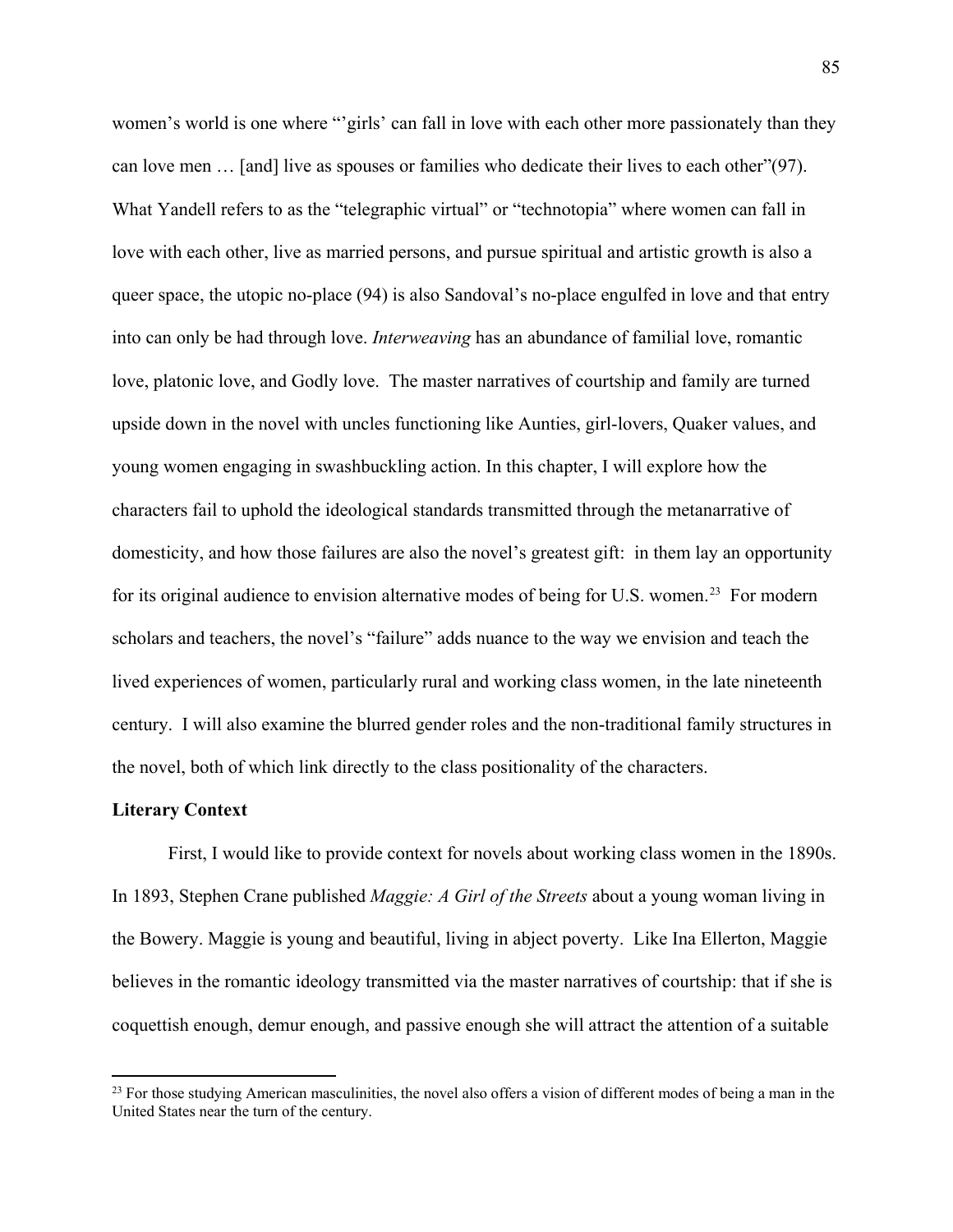male partner who will then propose marriage and whisk her off into a new life of purpose. Maggie believes in this even though her lived experience of marriage and family is as far from the ideal transmitted as one can get. Her own mother and father are both violent alcoholics, who brawl with strangers and abuse each other and their children. Maggie is part of the urban working class, living well below the poverty line. She has limited access to basic education, like reading and writing, and no access to cultivating skills like piano or singing. Therefore, her means of answering the hail of domestic ideologies are stunted by poverty, resulting in a haphazard repetition of the rituals that allow interpellation. She is skilled in protecting her younger siblings from her parents' violent outbursts, and she does find work as a seamstress. The tools she has to navigate through adulthood arise from a life of familial trauma resulting from both poverty and alcoholism. All she has seen in her life is ugliness, violence, and a wholesale rejection of bourgeois values like temperance and chastity. Maggie, like Ina, succumbs to the advances of a young man with bad intentions, but Maggie has no Uncle Mark. Like Edna Pontellier, Maggie has no one in her life who sees the world as she does, or who wants from the world what she wants. Instead of wandering out into the Gulf of Mexico, however, Maggie wanders around the dark streets of New York City, and eventually her body is found floating in the Hudson River.

Crane's novella is a searing indictment, written from a journalistic perspective, of the prejudicial nature of social reform movements near the turn of the century that were equal parts voyeuristic exploitation and Protestant proselytizing. Early social reform movements, especially in New York, attempted to impose Protestant values on Jewish and Catholic immigrants, disregarding their own religious belief systems and cultural practices, and did not offer any of the necessary tools, like education, honest labor, and economic parity, that would enable the social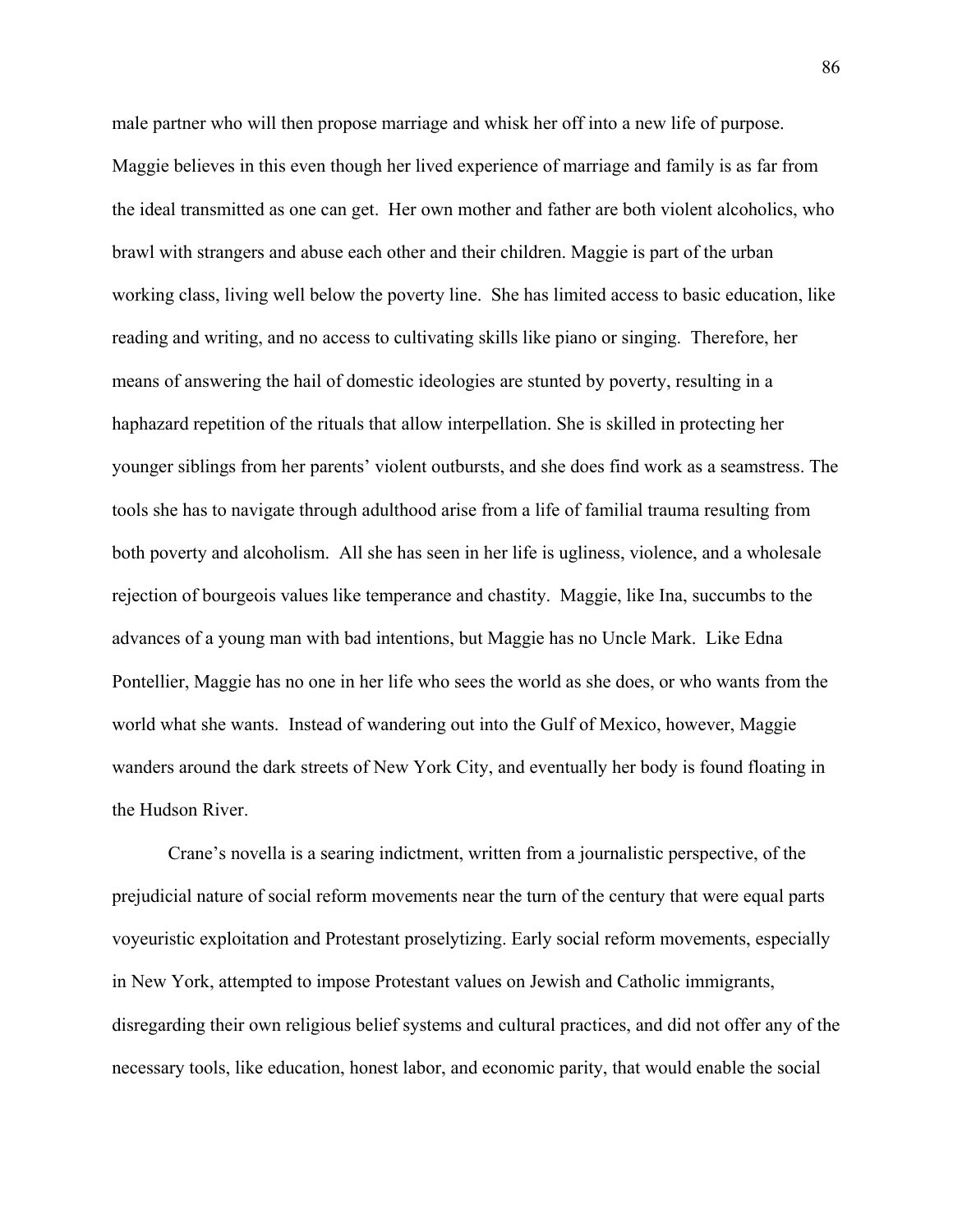reform sought. This practice of superficial imposition is particularly devastating for workingclass women because repetition of the rituals required for interpellation of the ideologies of courtship and marriage requires education, leisure time to cultivate some artistic aptitudes, and households already in "proper" working order for instruction are often unavailable to women living in poverty. For many working-class women, the superficiality of social reform in the 1890s served as a kind of allowance for haphazard repetition of the rituals of courtship and marriage. For example, Maggie's mother believes herself to be superior to unmarried women just because she is married. She uses this belief to justify throwing Maggie out of the house so Maggie's tarnished reputation does not reflect poorly on her. The master narratives of courtship and marriage suggest that marriage is the goal for women of any class, and so, Maggie's mother can envision herself as having lived up to the ideal of marriage even though she is a violent alcoholic whose abusive husband is rarely present. Maggie's Bowery environment is a kind of wild arena where everyone fends for themselves. The novella serves to illustrate the spectrum of women's lived experiences near the turn of the  $20<sup>th</sup>$  century.

Technological and industrial progress enabled a broader transmission of the ideals of courtship and marriage in the 1890s with the telegraph and the railroad expanding print media's reach. Wider audiences enabled national conversations about old ideas and helped to generate new ones. U.S citizens saw opportunity in the face of advancing technologies and industries. According to David Nye, most Americans viewed advancing technology and industry as liberating, artistic, and miraculous (46). The expansion of the West and the reach of print media also helped increase literacy across the nation, by opening opportunities for schoolteachers, journalists, and authors. Increased literacy meant that rural and working-class citizens could now participate in national conversations and that participation helped to more accurately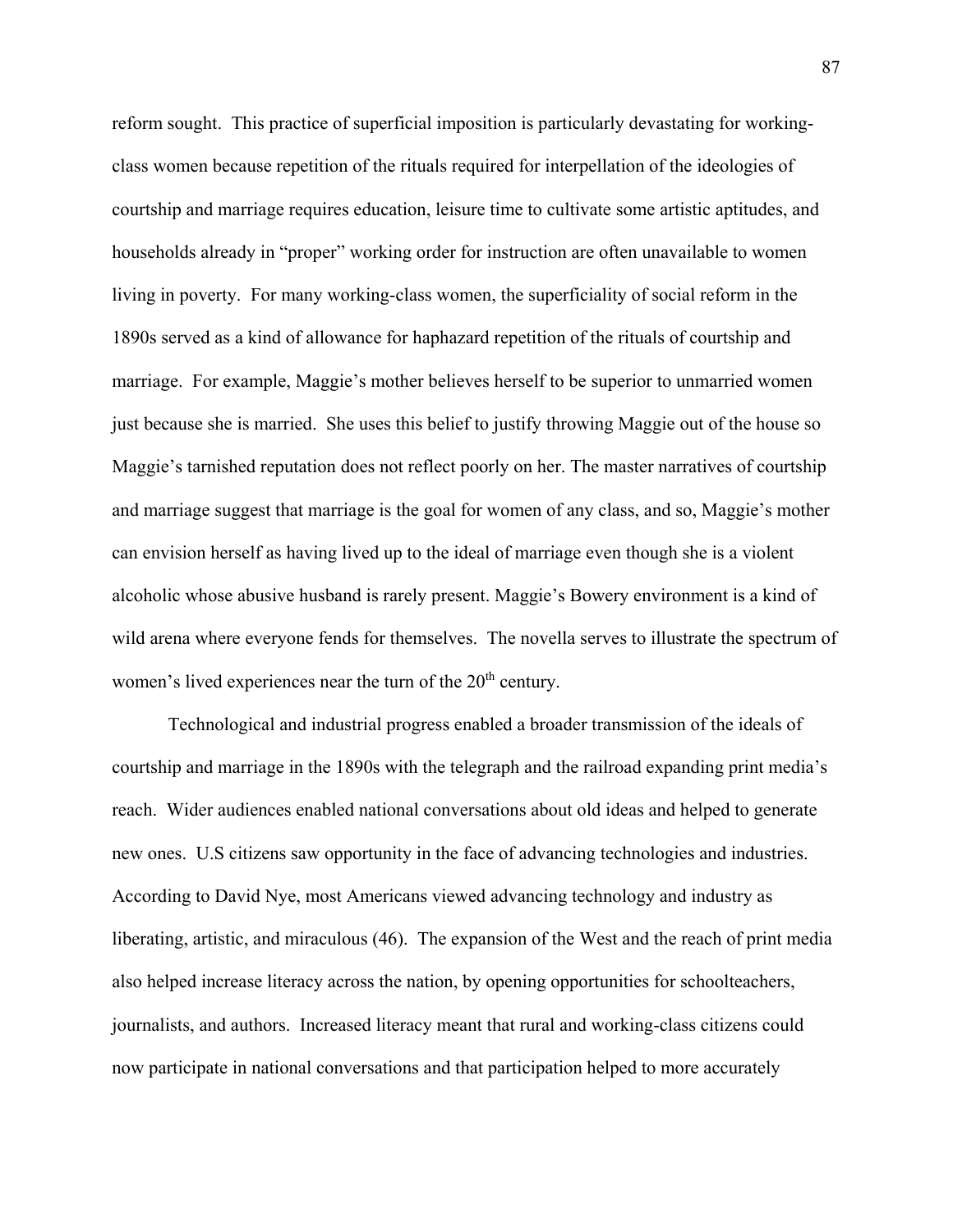represent their living and working conditions to a wider population. Jacob Riis published *How the Other Half Lives: Studies among the Tenements of New York* in 1890, which helped to galvanize the body politic toward a Progressive Movement embodied in Theodore Roosevelt's presidency in 1901.<sup>24</sup> Arguably, national conversations about social amelioration and economic equity also included ideas about alternatives to marriage and maternity which would have also found their way across the nation, to wider audiences, helping to reshape the reflection of women's lived experiences in fiction on a national scale.

Some evidence of this claim lies in the kinds of novels published immediately following the turn of the 20<sup>th</sup> century. For example, Willa Cather's 1913 novel, *O Pioneers!* offers some evidence for the transmission of more accurate representations of women's lived experiences. The heroine, Alexandra Bergson, delays marriage in favor of taking over the family farm after her father's death. She has two perfectly capable brothers, but her father recognized a business savvy in her that her brothers lacked. By the end of the novel, Alexandra eliminates a kind of swine flu that wreaks havoc on the neighboring farms, carries the family farm through drought, expands their acreage, and becomes something of a local celebrity in Nebraska for her agribusiness acumen. Another of Cather's novels, *Song of the Lark* (1915) is still more evidence for my logical assumption about the transmission of ideas concerning alternate ways for women to move through the world to the one way prescribed by the metanarrative of domesticity. Thea Kronburg also delays marriage to pursue her musical aspirations. Although she does accept an offer of marriage at an early age, her betrothed dies in a tragic accident. The money left to her from his death enables her to pursue her musical training and evade marriage until after she has had a successful musical career and enjoyed international fame. Both of Cather's heroines

 $\overline{\phantom{a}}$ 

<span id="page-93-0"></span><sup>&</sup>lt;sup>24</sup> For more information, see: Greenberg, David. "Theodore Roosevelt and the Image of Presidential Activism." *Social Research.* 78.4. (2011). 1057-1088.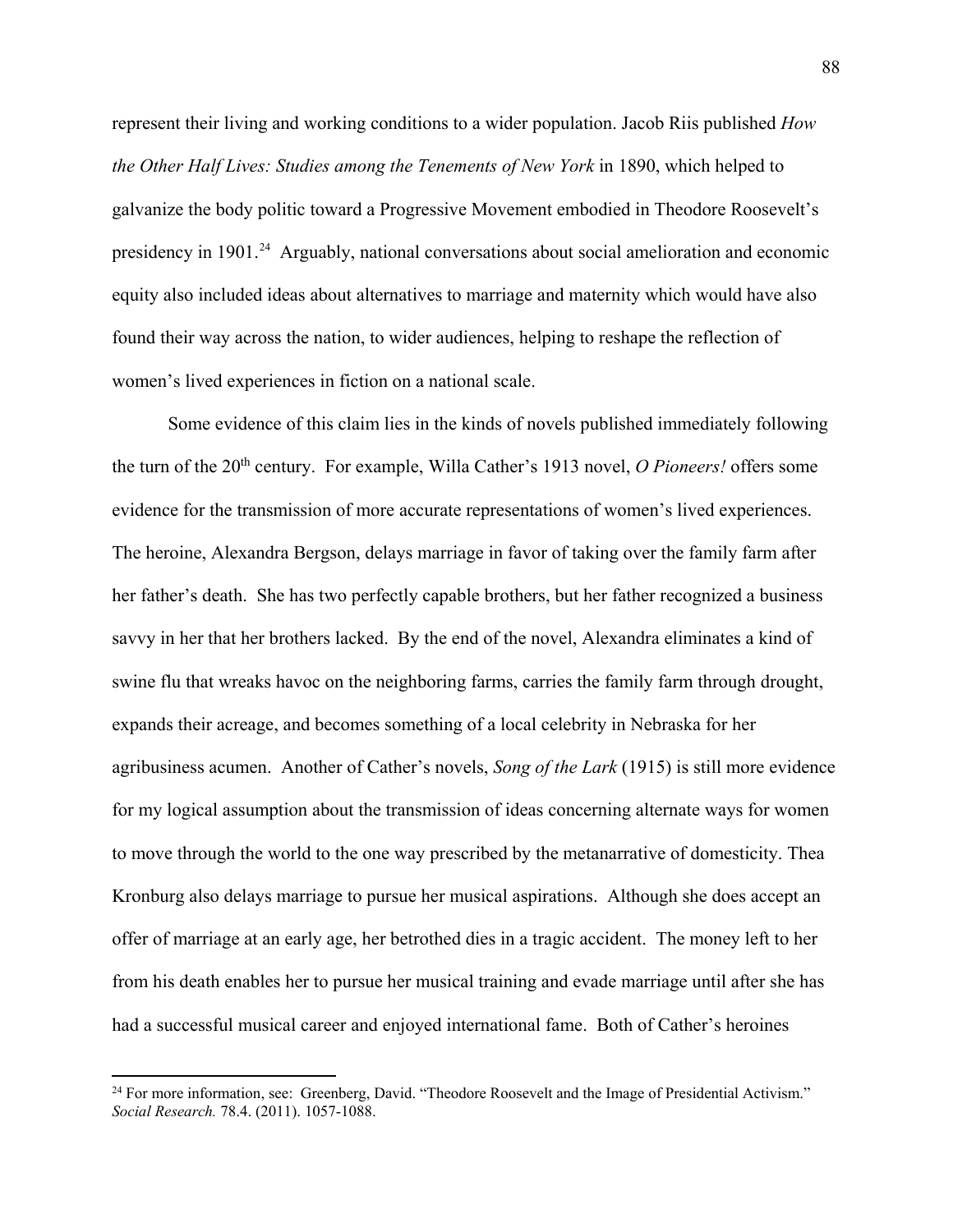demonstrate a determination to have a different kind of life than the one prescribed by domestic ideologies. Authors like Charlotte Perkins Gilman (*Herland*), Sarah Orne Jewett, and others writing after the turn of the century produced more and more novels about women doing something other than preparing for marriage. The wider spread of information through various forms, the increasing national conversations about social reform and economic equity, and increased national literacy made possible through technological and industrial progress combine to expand and more accurately represent the experience of being a woman in the United States.

### **The Context of Our American Friends**

 It seems counterintuitive to suggest that the internal colonization of the United States and its horrors paved the way for women to have greater access to the means and ways of ignoring the hail of domestic ideologies. However, it is not that westward expansion opened up possibilities for women to pursue goals other than marriage that did not previously exist; rather, westward expansion enabled wider communication of the alternatives already in practice in regions of the United States. The possibilities for pursuing goals apart from marriage were already in existence prior to westward expansion, and American Quakers offer one example of how some women in the United States chose to opt out of the prescription of ideal American womanhood. American Quakers continued the European Quaker tradition of Protestant skepticism, seeking a simplified Christianity that required interior nurturing and "inward renewal" (Steere 11). Quakers value the knowledge gained from experience rather than booklearning or indoctrination. Among the greatest sins for Quakers is self-absorption, because inward development and laical knowledge rely on interpersonal experiences. According to Douglas Steere, it is important to Quaker practice that the individual be concerned with the creation and maintenance "of fertile as well as spiritually-centered minds" (33). The Quaker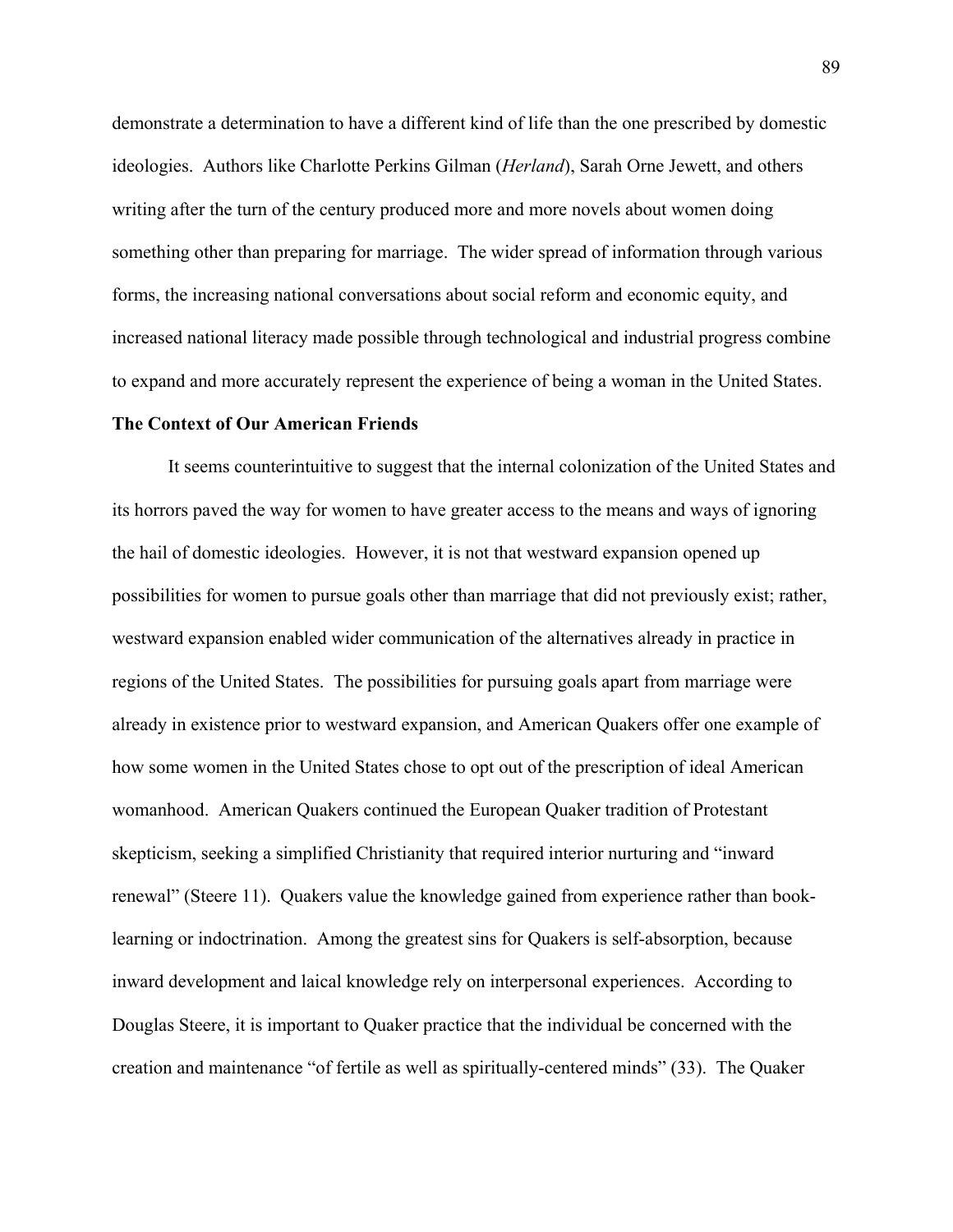movement differs from Catholicism in that communication with God requires no intercession, and it differs from classical Protestantism in that it does not emphasize charismatic evangelism. Quakers have no clergy or clerical hierarchy, and Quaker women have historically enjoyed equal opportunities within the fellowship of Friends. Fellowship plays an important role in the Quaker movement because the concentration on inward development requires continued engagement with the outside world. However, private, daily devotion is one of the cornerstones of Quakerism. Quakers were not permitted at this early time to marry outside the faith; however, Quaker marriage was as egalitarian as the Meetings tended to be: husbands and wives were encouraged to continue their own personal inward development, and encouraged to aid one another in that endeavor. This means that, after much private and daily devotion to understanding the will of God, Quakers might be moved through the world for one spiritual reason or another, and this impetus for movement through the world is referred to as their "inward leadings." Steere suggests that this inward development is so critical to the faith and belief system that Quakers are prepared to risk their personal property and freedom "to be faithful to their inward leadings" (25). This means that a Quaker husband would have risked the loss of his social and fiscal capital in order to encourage and promote his wife's pursuit of artistic production.

 This egalitarianism and concentration on the laity inevitably led to splinter groups of Quakers around 1850. In 1848, one such splinter group, Progressive Friends, became involved in social activism for "racial and economic justice, women's rights, inter-racialism, and internationalism" (Hewitt 2). Quakers became involved in the abolition movement prior to the Civil War, temperance, conscientious opposition to combat, and women's suffrage<sup>25</sup>. Nancy

 $\overline{\phantom{a}}$ 

<span id="page-95-0"></span><sup>&</sup>lt;sup>25</sup> Which differs dramatically from Friends in the United Kingdom. Caroline Stephen, paternal aunt of Viriginia Woolf, who provided the income required for Woolf to have a room of her own, was a Quaker woman radically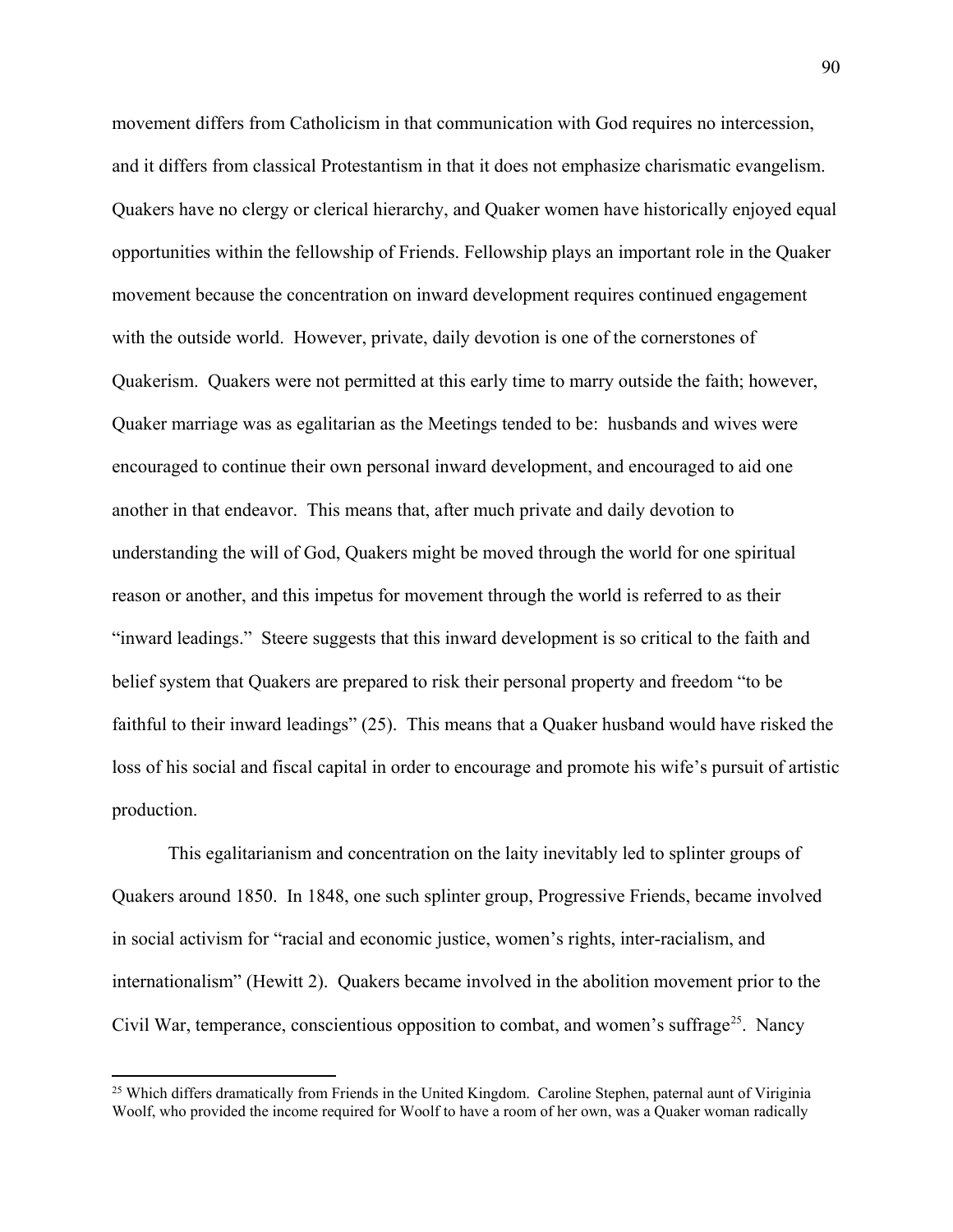Hewitt claims that "an emphasis on ethical behavior and practical righteousness" meant that many Quakers "were drawn to organizations that were open to everyone" and many more Quakers rejected their titles and privileges, refused to keep alcohol in the home, boycotted slaveproduced goods, including textiles and food, and aided "fugitive" slaves (Hewitt 3). While many conservative Quaker women were concerned with protecting and defending the morality of society from the "destabilizing forces of modernity" (Bush 35), many more Quaker women were catalyzing "a form of radical unintelligibility in their deviation from the vision of submission and quiet domesticity that governed the mainbranch Protestant worldview" (High 640). The egalitarian nature of Quakerism meant that, in meetings, women enjoyed as much rhetorical space as men. Whether they were drawn to social activism or not, Quaker women posed a real threat to the metanarrative of domesticity and its transmission mostly because of Quaker egalitarianism, particularly in marriage. Women who could be self-determined based on their own interpretation of God's will offers a template for how women could be self-determined without the will of God as well. For example, Hewitt's subject is Quaker activist Amy Kirby Post, whose husband aided, funded, encouraged, and partnered with her to raise a family, and was himself active in Post's many social projects.<sup>[26](#page-96-0)</sup> For Post and her husband, "the concept of separate spheres…barely existed … instead, personal, familial and communal forms of activism were deeply enmeshed, allowing her to fulfill her social commitments as she cared for her growing family" (Hewitt 8). The life of Post reveals that her relationship with God was central

 $\overline{\phantom{a}}$ 

opposed to women's suffrage for various reasons. Many Quakers remained conservative about many women's issues, even in the United States. But Stephen is a striking example of how some Quaker beliefs support the notion of separate spheres for men and women. For more information: Julia Bush. "Caroline Stephen and the Opposition to British Women's Suffrage." *Quaker Studies.* 15.1 (2010). Pp. 32-52. 26 Post's husband also had a career of his own as a pharmacist.

<span id="page-96-0"></span>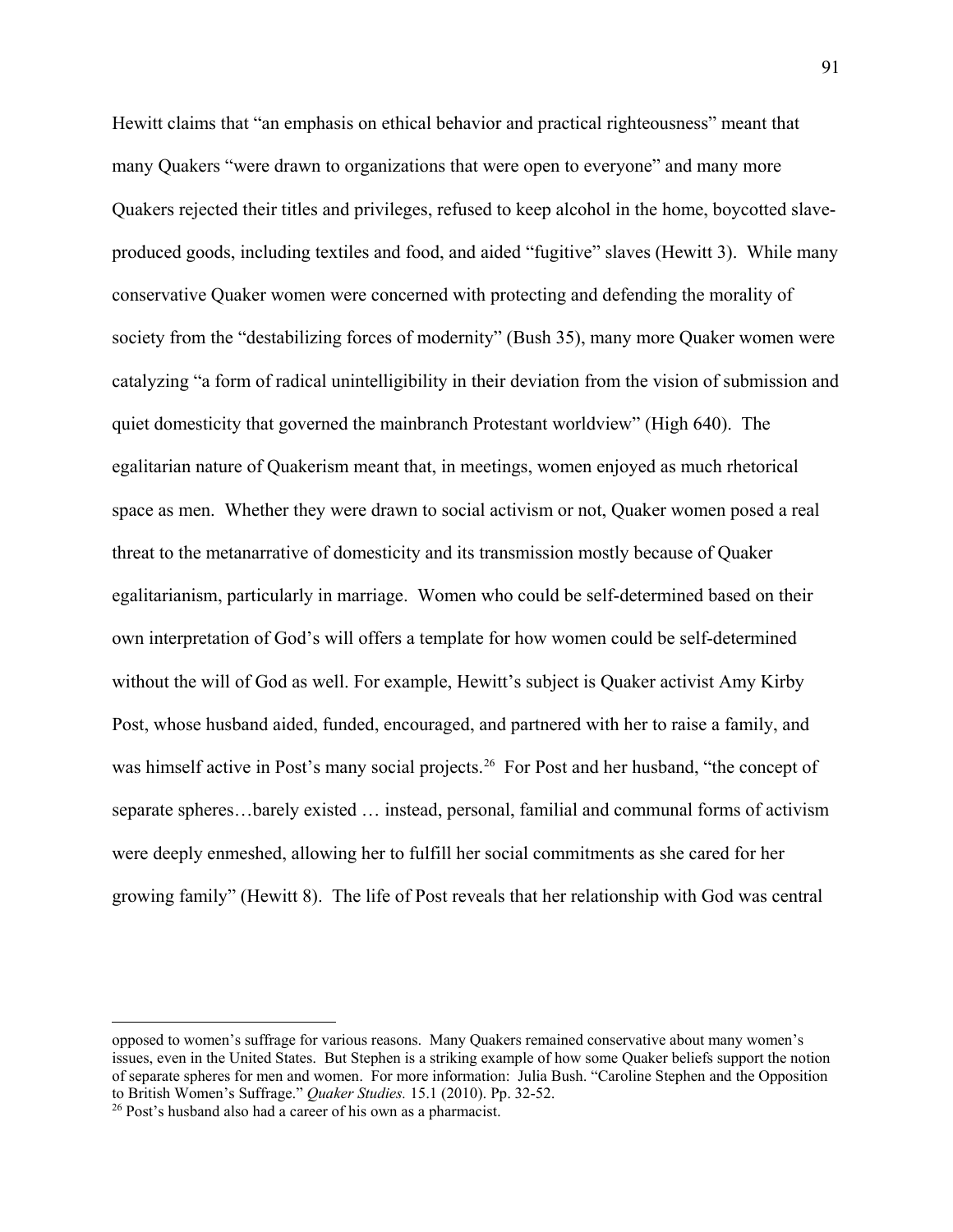to her existence but was not necessarily central to her activism, which was driven more by democratic principles.

The significance of Quaker culture to this project is self-evident: prior to the Civil War, there already was an alternative to interpellation of the ideologies of courtship and marriage in action in the United States. Because this alternative way of living was primarily situated among Quakers, it gets little mainstream attention. Quakers have rarely enjoyed positive representation in literature, pop culture, or historical narratives. Quakers are often confused with and misidentified as Puritans, who were inimical to Quakers. Contributing to this "bad PR image" were writers like Jonathan Swift and Cotton Mather. Jonathan Swift equated women's inspired utterances to public flatulence, while Cotton Mather equated Quaker women's spirituality to contagion, asserting that women's self-directed spirituality resulted in pregnancy miscarriage and infant mortality (High 663-4). Ean High suggests negative depictions of Quakers result from the "anarchist and gendered threat" that Quaker women in particular, "represented to the various proxies of religious and civil authority" because Quakerism galvanized women to "seize authority in daily life … and to expand and explode the roles of women in religious life" (640). American Quakers played important roles in constructing a United States identity, particularly the Progressive Friends, by motivating, galvanizing, managing, and continuing various means of social and political activism designed to enact more democratic social constructs and legislation in favor of the most marginalized U.S. citizens.

In *Interweaving*, Bert makes several references to John Greenleaf Whittier, a famous American Quaker poet (1807-1892), who was a strong supporter of women writers, the abolition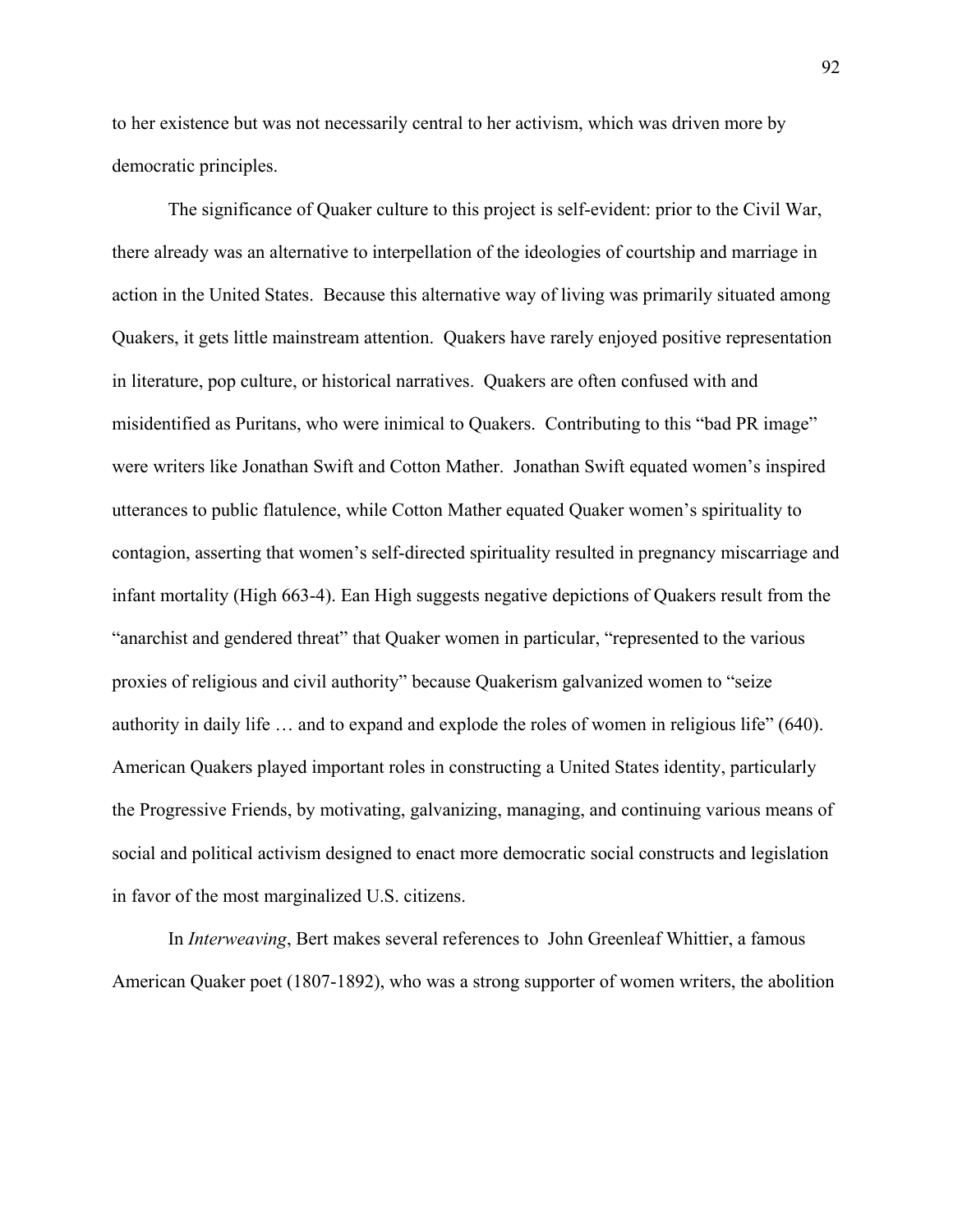of slavery and capital punishment in the United States.<sup>27</sup> Whittier proposed that literature should have an uplifting moral quality to it, a belief he shared with Sarah Orne Jewett, whose novel *The Country of the Pointed Firs* (1896) also provides a glimpse into alternatives to marriage and family for women. In that novel, the relationship between the narrator and Mrs. Todd demonstrates another way women create chosen families and ignore the hail of domestic ideologies. The story cycle revolves around the ways Mrs. Todd aids her community, her family, and the narrator. As the narrator encounters individual members of the community, Mrs. Todd provides each resident's history on the island, and through Jewett's use of gardening imagery, grounds each encounter the narrator has in an earthy reality. The contradiction between Jewett's support of the uplifting moral quality of literature and her creation of characters who depart wildly from the mainstream Protestant view of how women should spend their time suggests that the alternative lifestyle most often promoted by Quaker women prior to the Civil War had become more acceptable throughout the nation toward the end of the 1890s, as well as more secular.

# **Wayward Young Women, Queer Failure, and The Death of Mother**

 $\overline{\phantom{a}}$ 

Despite the wider spread of information and the more accurate representations of the lives of women, the double standards for men and women inherent in the master narratives of courtship, marriage, and family persist. The definition of "wayward young women" has hardly changed since the late nineteenth century and typically refers to unmarried mothers, but often covers a whole host of behaviors that ultimately define wayward young women as women who

<span id="page-98-0"></span><sup>&</sup>lt;sup>27</sup> For more information, see: Cohen, Michael. "Whittier, Ballad Reading, and the Culture of Nineteenth Century Poetry." *Arizona Quarterly: A Journal of American Literature, Culture, and Theory*. 64.3. (2008). 1-29; and Weber, Carl. J. "Whittier and Sarah Orne Jewett." *The New England Quarterly*. 18.3. (1945). 401-407.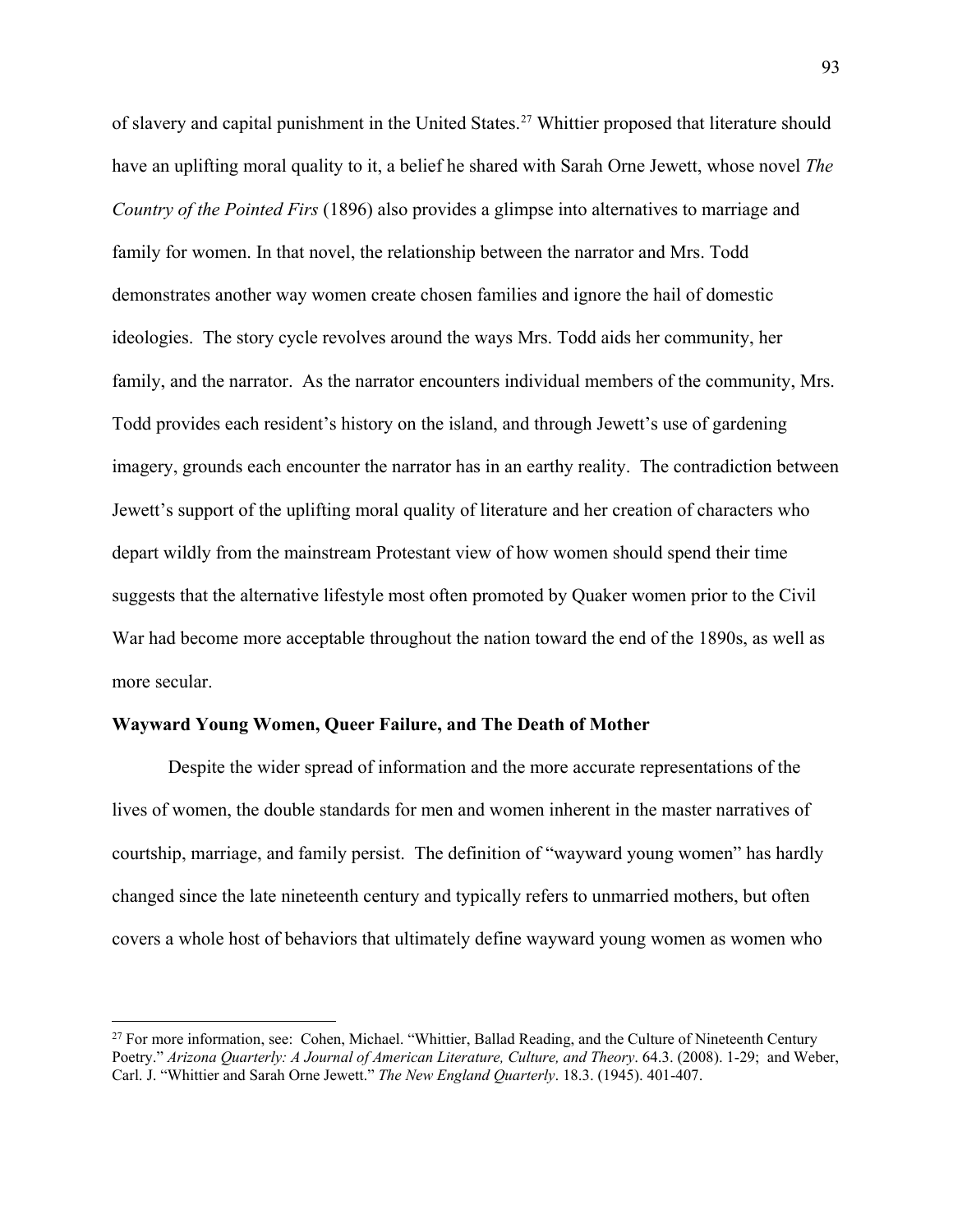do not perform their gender according to the prescripts of domestic ideologies. It is not only the act of producing a child out of wedlock that would have earned a woman the label of waywardness. Nearly any behavior that did not conform to the prescriptions of the metanarrative could earn a woman the label; a woman is wayward when she resists repeating the rituals associated with courtship and marriage. The Protestant worldview that is the cornerstone of the master narratives here equates virginity with purity and ignores its relationship to primogeniture. Fundamentally, "purity" is directly linked to the male conception of private property.<sup>[28](#page-99-0)</sup> Therefore, waywardness implies an ignorance, a rejection, a dismantling, and ultimately a disrespect of private property.

*Interweaving* opens with the ending of Ina's love affair with Henry, but it is also the beginning of Ina's adulthood, her own awakening, as it were. Ina falls in love with Henry Matthewson over the summer. He allows her to believe he is in love with her and then coerces her into "disobedience" only to leave her when summer is over. The narrator only refers to what occurred between Henry and Ina as "her mistake" or "her disobedience". Ina believes herself to be wretched, deserving of an upbraiding for her mistake, believes her experience has rendered her wayward. Saidiya Hartman defines wayward as

a practice of possibility … it obeys no rules and abides no authorities … is an ongoing exploration of *what might be*; it is an improvisation with the terms of social existence, when the terms have already been dictated, when there is little room to breathe, when you have been sentenced to a life of servitude…it is the untiring practice of trying to live when you were never meant to survive (Hartman 228).

 $\overline{a}$ 

<span id="page-99-0"></span><sup>&</sup>lt;sup>28</sup> "Because  $\ldots$  virginity signifies not merely chastity but a number of intangible qualities that come to be associated with moral virtue ... virginity becomes not merely a chaste vessel through which virtue and rights pass, but rather a sign of virtue ... virginity and chastity of women matter only – or mostly – to people who have rights to pass on ... virginity and virtue become middle-class values" which separates the middle class from the aristocracy or upper class in the United States, and the lower class. (10-11). Harol, C. *Enlightened Virginity in Eighteenth Century Literature.* Palgrave Macmillan, US. 2006. *ProQuest Ebook Central*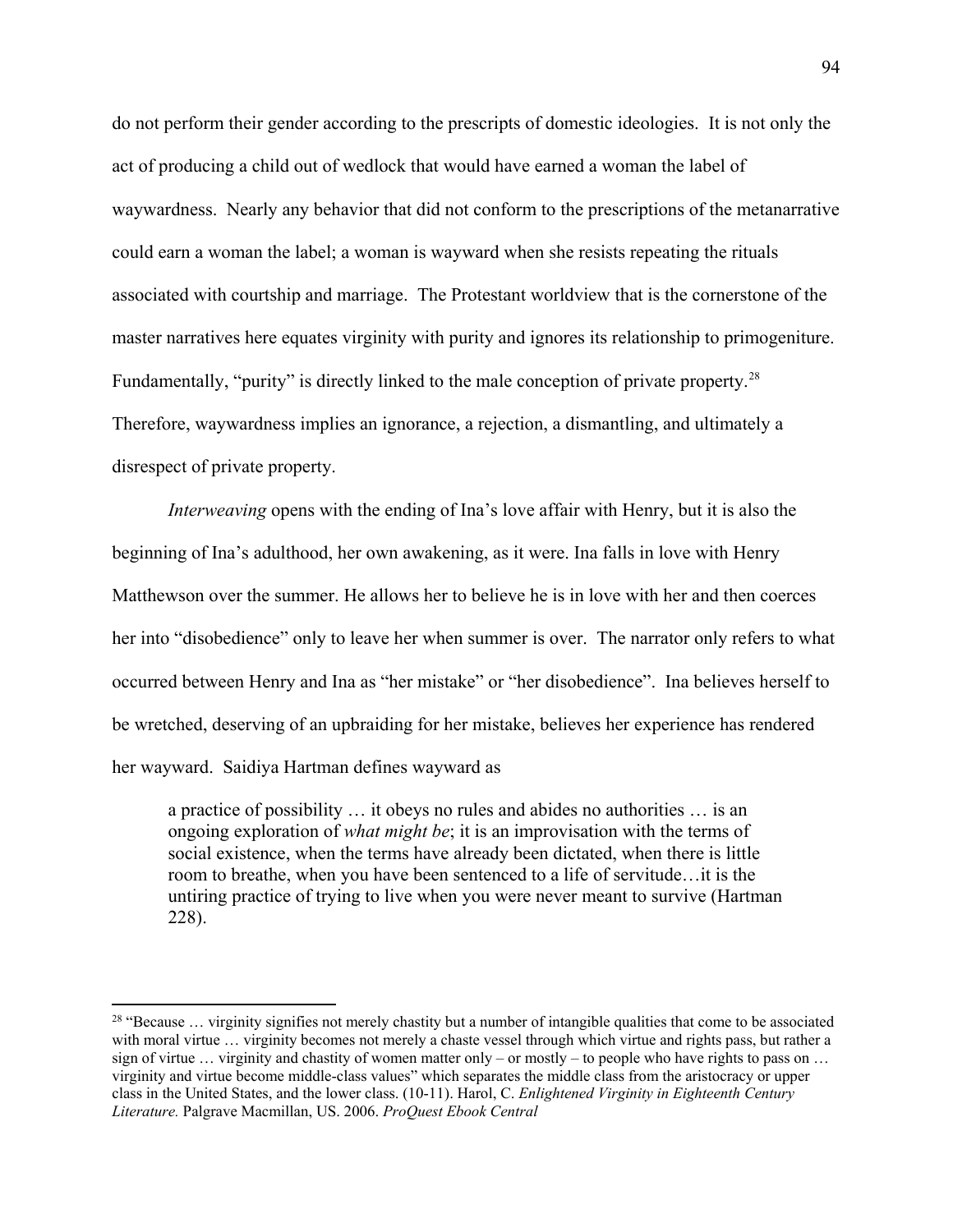One of the most successful modern adaptations of this story as old as time is the 1971 musical and 1978 film, *Grease*: Sandy, the good girl, has a summer love affair with Danny, the bad boy, which costs her enrollment in a Catholic school and lands her at Rydell High. However, Sandy eventually leans into her wayward girl status and becomes the reigning Queen of the Pink Ladies. The way that Sandy leans into that wayward woman status is an example of how failure can be, as Hartman suggests, "the social poesis that sustains the dispossessed" (227). In other words, Sandy takes her tragic love affair with Danny and makes herself into a heroine, a queen. Like Sandy, Ina also wants to remake her tragic experience into something heroic, by writing a book for girls to help them avoid making the same "mistake".

Like many American girls, Ina was given fantastical expectations that she would have an active part in shaping the world. These expectations arise out of the novels she reads. The narrator discloses Ina's love of Sir Walter Scott's historical fiction. Ina consumes Scott's tragic heroines who reshape the world through their love of and willingness to die for exceptionally virile and physically attractive men. Ina is not unlike real girls and young women who knew how to read because, as Amy Kaplan suggests, historical romances like Scott's were quite popular in the 1890s. The popularity of these novels suggests another link between imperialism, nationalism, courtship, and marriage because, also as Kaplan suggests, historical fiction novels "refigure the relation between masculinity and nationality in a changing international context" with romantic plot twists (661). In an environment where increased literacy, increased opportunities for women, stronger efforts to enfranchise people of color, the inclusion of rural and working-class voices in national conversations, and with no more continent to conquer, white, bourgeois masculinity began to lose its cultural capital. The emergence of the "New Woman", who could choose to delay or entirely forego marriage and the "New South", where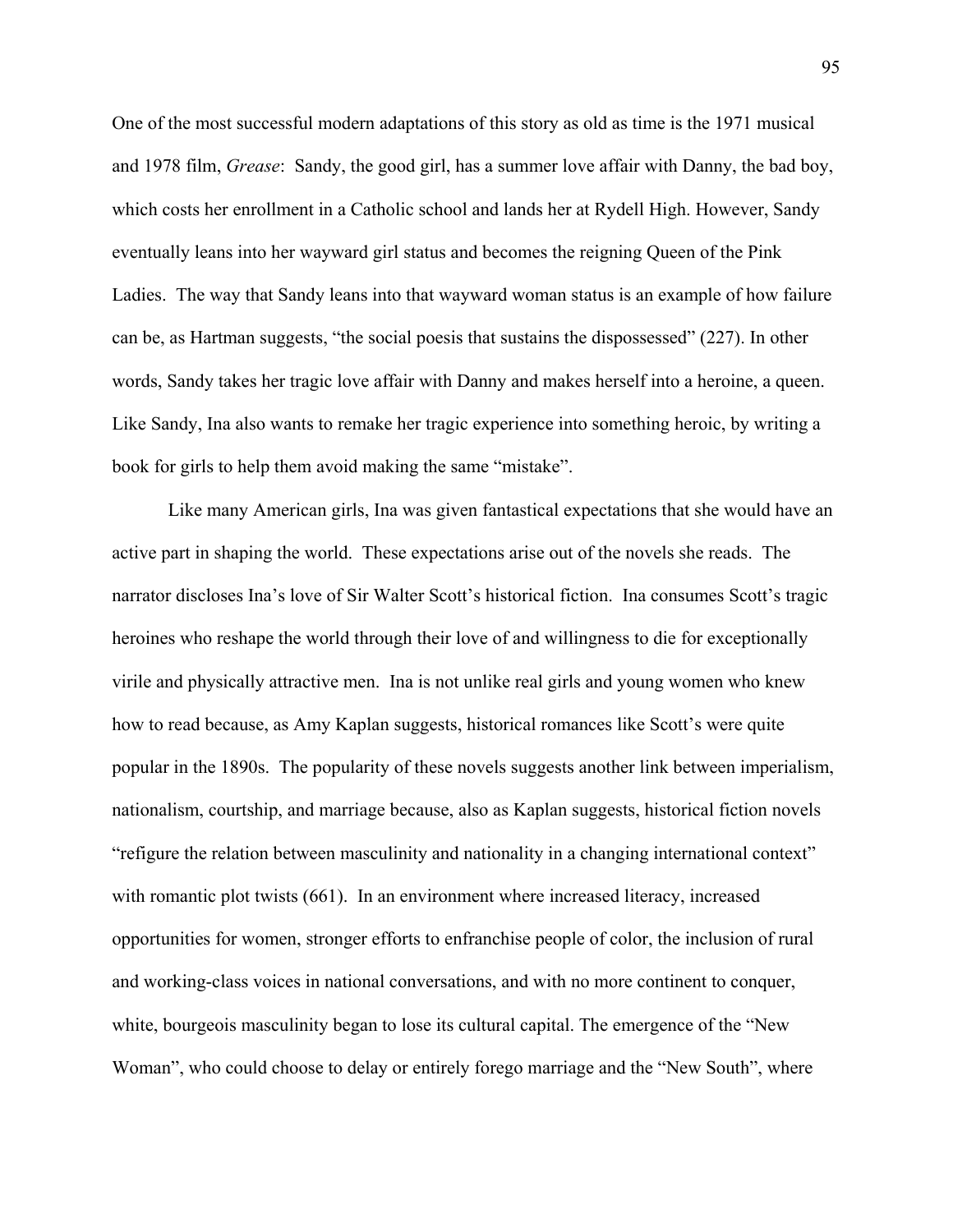the economy was no longer structured on chattel slavery, white masculinity needed to be redefined. Kaplan asserts that, in light of these changes "culture at large was in the process of redefining white middle-class masculinity" from the conservative, sober embodiment of selfcontrol into the model of "vigor and prowess" (662). She suggests that "the chivalric rescue narrative" is about men reacquainting themselves with their virility not through bloody conquest of "barbarians" but rather through masculine spectacle and the feminine gaze. In other words, when heroes were physically attractive and performed virile acts of chivalry, men were able to draw women's attention away from the "barbarians" thereby securing existing "civilization" and expanding its reach.

Kaplan continues by suggesting that historical fiction elicits "the desire for liberation … through adventure and athletic activity, even as they channel that desire into the support of imperial conquest" (675). Churchill chose not to channel that desire into supporting imperial conquest, channeling instead a female masculinity. In a madcap episode, Ina rescues a train full of passengers from a washed-out bridge, in the middle of the night, in the middle of a storm, in her pajamas. What is spectacular is that Rex and Bert Hilton happen to be on the train she rescues, and at the end of her harrowing rescue, Rex carries her to safety, and Bert nurses her back to health. Early in the novel, Ina may have exhibited behavior that indicated she identified with the heroines of her favored historical romances, but this train rescue indicates that she has begun to identify with the heroes.

Wayward young women are only legible because of the illegibility of the Protestant standard of femininity. In other words, waywardness can only be defined in direct relationship with Protestant morality. For most women, the contortions of personality, desire, and expression required to be a legible example of Protestant ideal femininity can be life-threatening, and we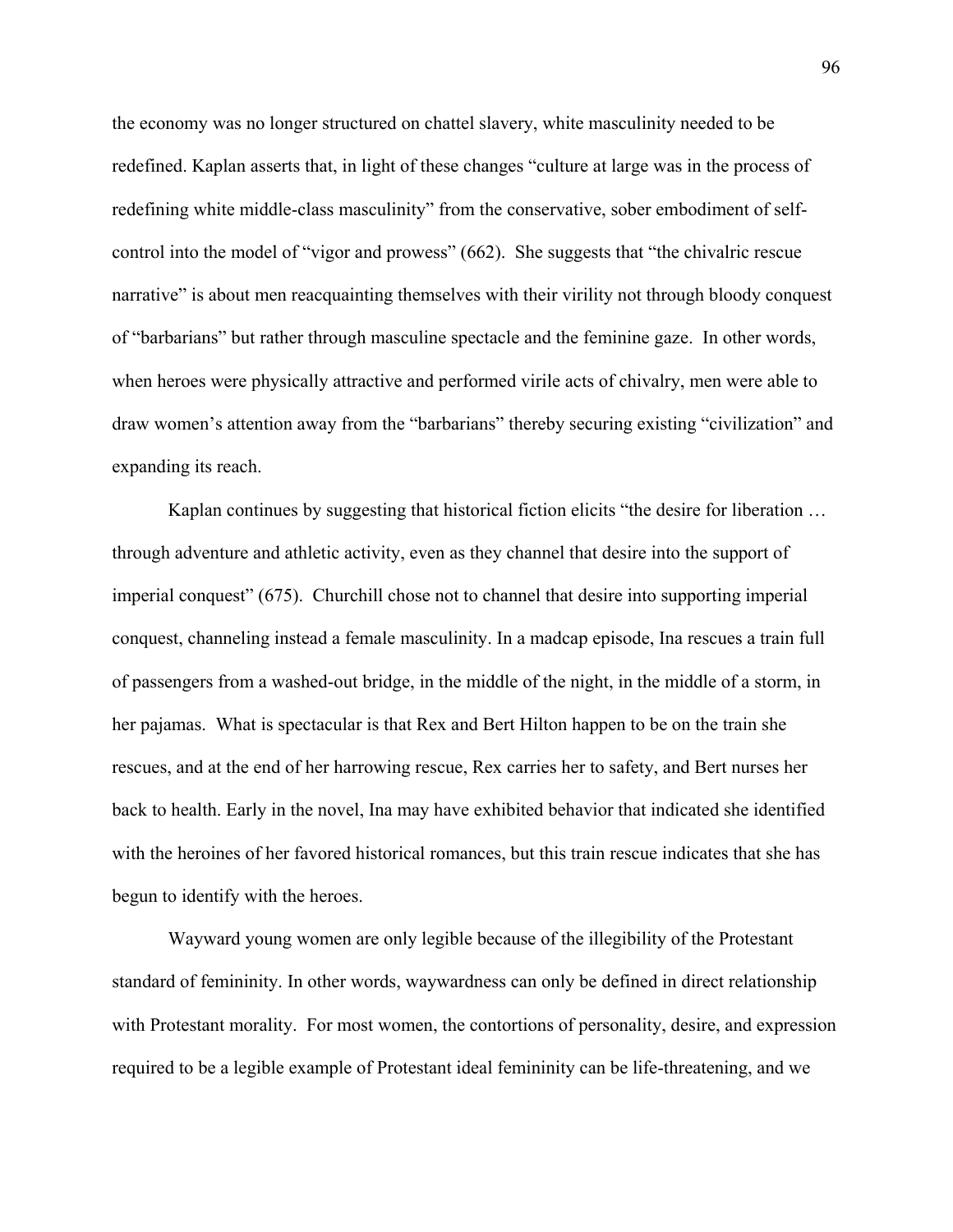only need to look at the prevailing scholarship on *The Awakening* to understand how. J. Jack Halberstam asserts "where feminine success is always measured by male standards … not succeeding at womanhood can offer unexpected pleasures" (4). For Ina, her initial failure at living up to the ideal leads to a mutually beneficial relationship with Bert that enables her to achieve her dream of writing a book for girls. For Bert, her continuous failure yields the relationship with Ina and leads to the opening of a home for other women like Ina. For Madge Munroe, Ina's telegraphy teacher, her failure to live up to the domestic ideal of womanhood enables two promotions, her choice of telegraph offices to manage, and a loving relationship with Mark and the Winters. These women have failed to become models of the ideal woman transmitted through the metanarrative of domesticity but are like Halberstam's "unprofessional force of fugitive knowers" (8) and Hartman's anarchists and renegades.

If, as Halberstam suggests, successful performance of bourgeois femininity props up "the dominance of man within a gender binary", then any passive resistance to it is a failure to be woman according to the dominant culture (144). Churchill does not just reimagine waywardness into a life-affirming space of potential, but she also explores ways in which men's lives can also be reimagined into lives of possibility. For example, Henry Matthewson, in an attempt to win back Ina's affections after he has lost Madge, rescues a little girl from drowning only to die from complications resulting from the rescue. In novels that adhere to the ideology of the master narratives of courtship and marriage, Henry's rescue of a little girl should absolve him of his previous wrongdoing and win him the object of his desire. However, Churchill still holds him accountable for his treachery. Churchill's choice to have Uncle Mark do emotional labor for both Madge and Ina by confronting Henry fails to adhere to the dominant principle of the master narratives of courtship and marriage because emotional labor is "women's work". An aspect of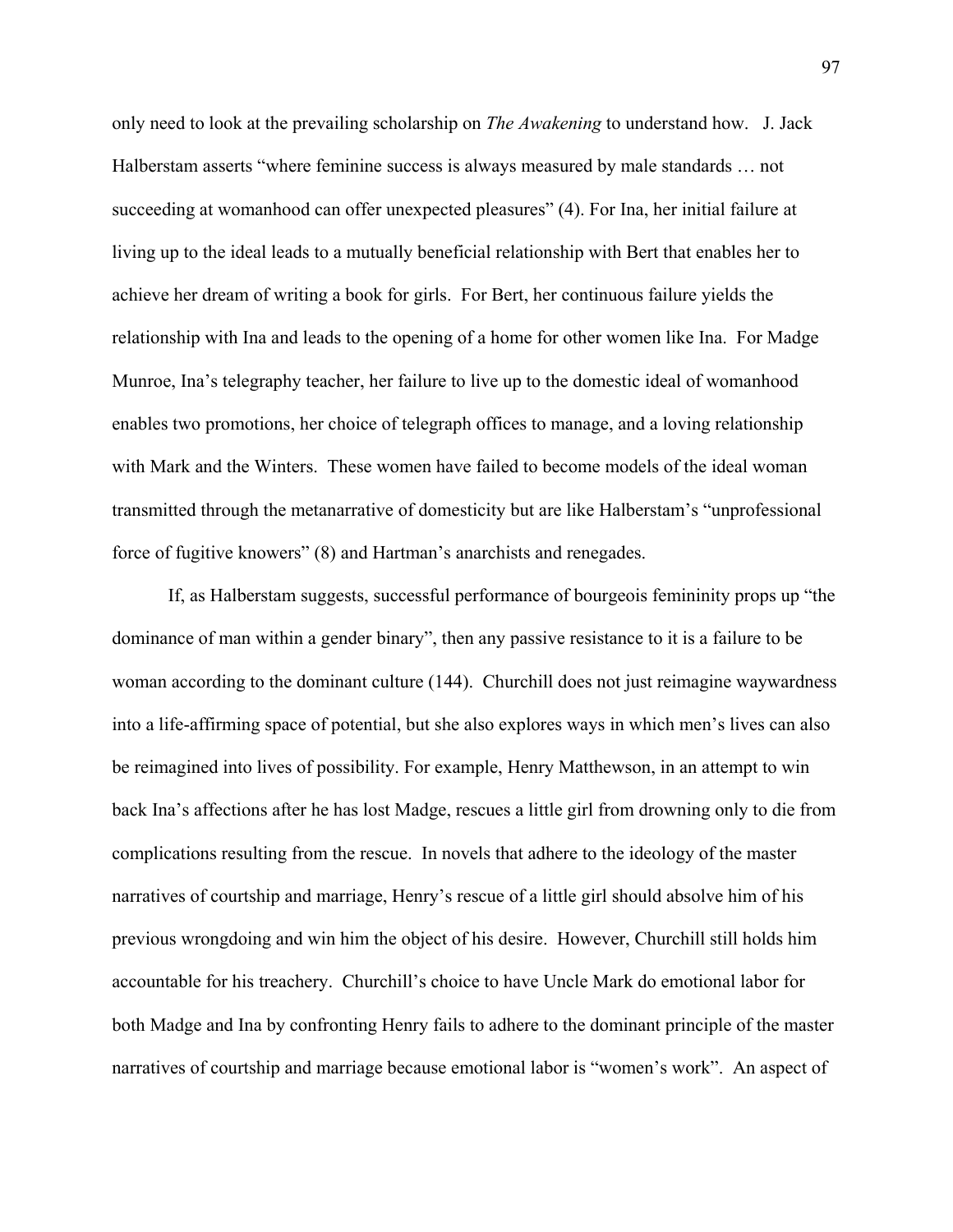the ideology of separate spheres is about women doing emotional labor for men so that men can focus on the compromises of morality that being "in the world" allegedly requires. According to the ideology of separate spheres, women are often solely responsible for maintaining a morally upright household and raising morally upright children while men are rarely held accountable for any participation, or lack thereof, in the moral uprightness of their families.<sup>29</sup> When the children fail to uphold Protestant morality, it is often the mother who is to blame for failing to "properly" raise her children.

Another way the novel fails to live up to the bourgeois ideals of domestic ideologies is in its lack of bourgeois veneration of the mother. In his discussion of Jamaica Kincaid's novel *Autobiography of My Mother,* Halberstam suggests "Xuela inhabits another kind of feminism, again a feminism that does not resist through active war on colonialism, but a mode of femininity that self-destructs and in doing so brings the edifice of colonial rule down one brick at a time" (133). He refers to this as a kind of masochism and antisocial version of feminism where women refuse to participate in the "Oedipal models of generationality" (124). He calls this the unbecoming of woman, and while it is not altogether as passive as he insists, it is a radical departure from venerating the mother-daughter relationship.<sup>[30](#page-103-1)</sup> In other words, the act of becoming a woman involves learning the rituals that perpetuate domestic ideologies – becoming a suitable marriage partner, becoming a wife, becoming a mother while at the same time *becoming* is a word once used to describe a woman's beauty. The act of unbecoming connotes willful evasion of learning the rituals that perpetuate domestic ideologies therefore rendering

 $\overline{a}$ 

<span id="page-103-0"></span> $^{29}$  In Chopin's novel, Leonce leaves for his club every time the children enter the narrative, even if they are only being described as being put to bed, or cleaning up for dinner.

<span id="page-103-1"></span> $30$  Halberstam references cutting as a means of unbecoming, which is self-destructive in a very literal way, and that sort of destruction is only passive externally, to the view of others. Internally, however, this means of selfdestruction is extremely active, assertive, and somewhat aggressive. This is not the kind of passive resistance this project focuses on.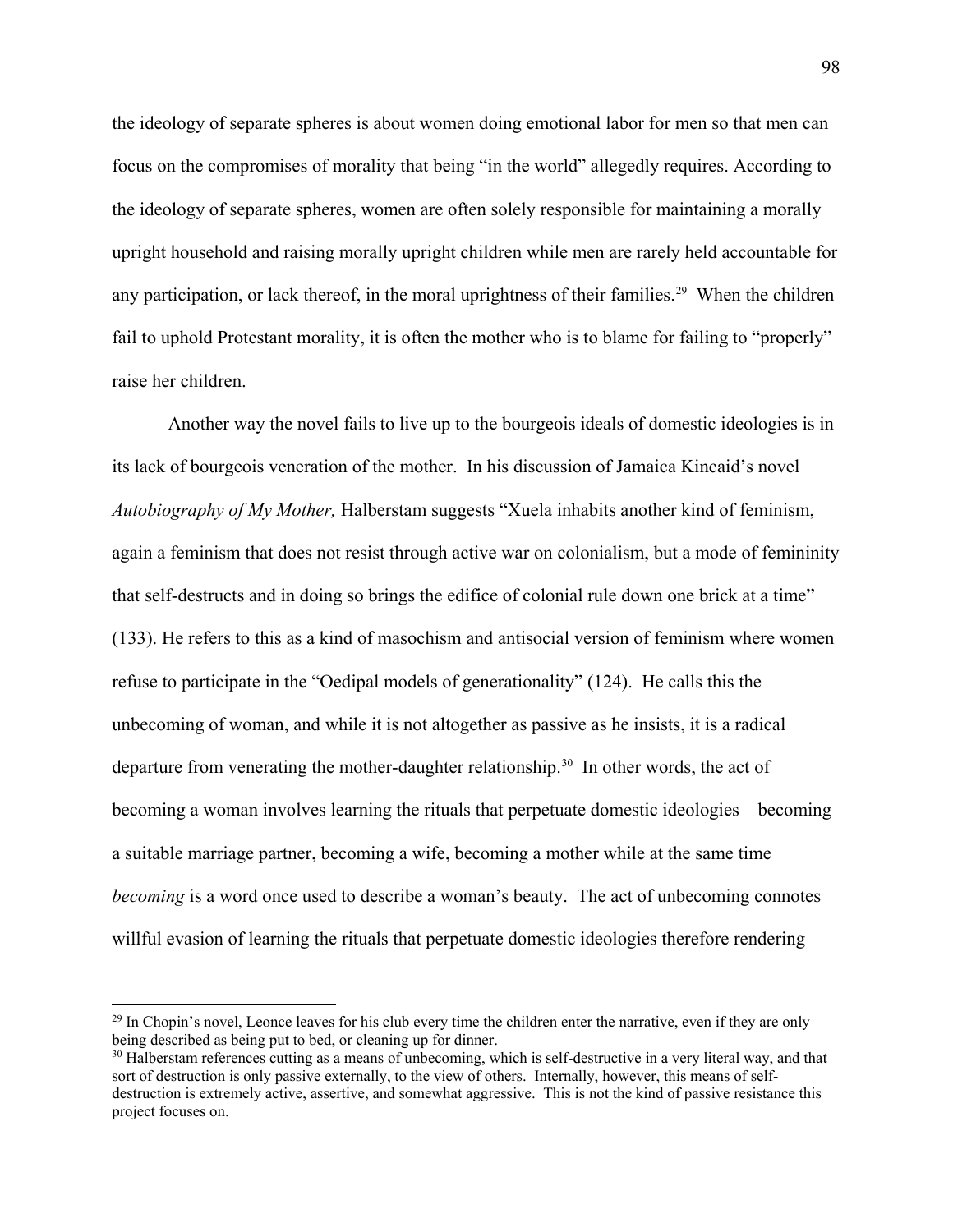oneself unattractive as a marriage partner. The connection between becoming/unbecoming and Oedipal models relies on the relationship between mother and daughter. Mother teaches daughter the rituals that must be repeated for interpellation of the domestic ideologies. In fact, mother-teaching-daughter is itself a ritual of ideologic reproduction. An unbecoming can occur when mother has rejected the call of the metanarrative of domesticity and refuses to teach the daughter, but what Halberstam is referring to, and the way that I am using it here, is daughter refusing to learn and repeat the rituals taught by mother. Ina Ellerton never knew her mother, but her grandmother stood in as mother. Ina accepts the instruction from her grandmother and answers the hail of domestic ideologies until Henry Matthewson breaks her heart. Then, she rejects the ideology of domesticity and begins her unbecoming by going to her uncle for help, learning a trade, leaving home, and going to work. However, the most important way the novel fails to uphold domestic ideologies is the way Churchill turns family structure upside down by having uncles and male cousins do the work of Aunties.

#### **Alternative Family Structures**

Both Ina and Bert were raised in alternative family structures. Ina's mother, May, died after childbirth, and Ina's father, Hugh, abandoned Ina to her grandparents. Rex and Bert Hilton are cousins who live with Rex's parents. Bert's parents died while she was an infant. Both Rex and Ina's uncle Mark are well into their thirties, unmarried, and living with their parents. Mark's family structure is one born of necessity and demonstrates a fairly common familial organization for rural and working-class families at the time. Childbirth was a dangerous endeavor, and in rural communities, the potential dangers increased exponentially.<sup>31</sup> In and of themselves, these family structures are unremarkable except for the fact that they, paired with the Quaker

l

<span id="page-104-0"></span><sup>&</sup>lt;sup>31</sup> It is not made clear in the text how Bert's parents died.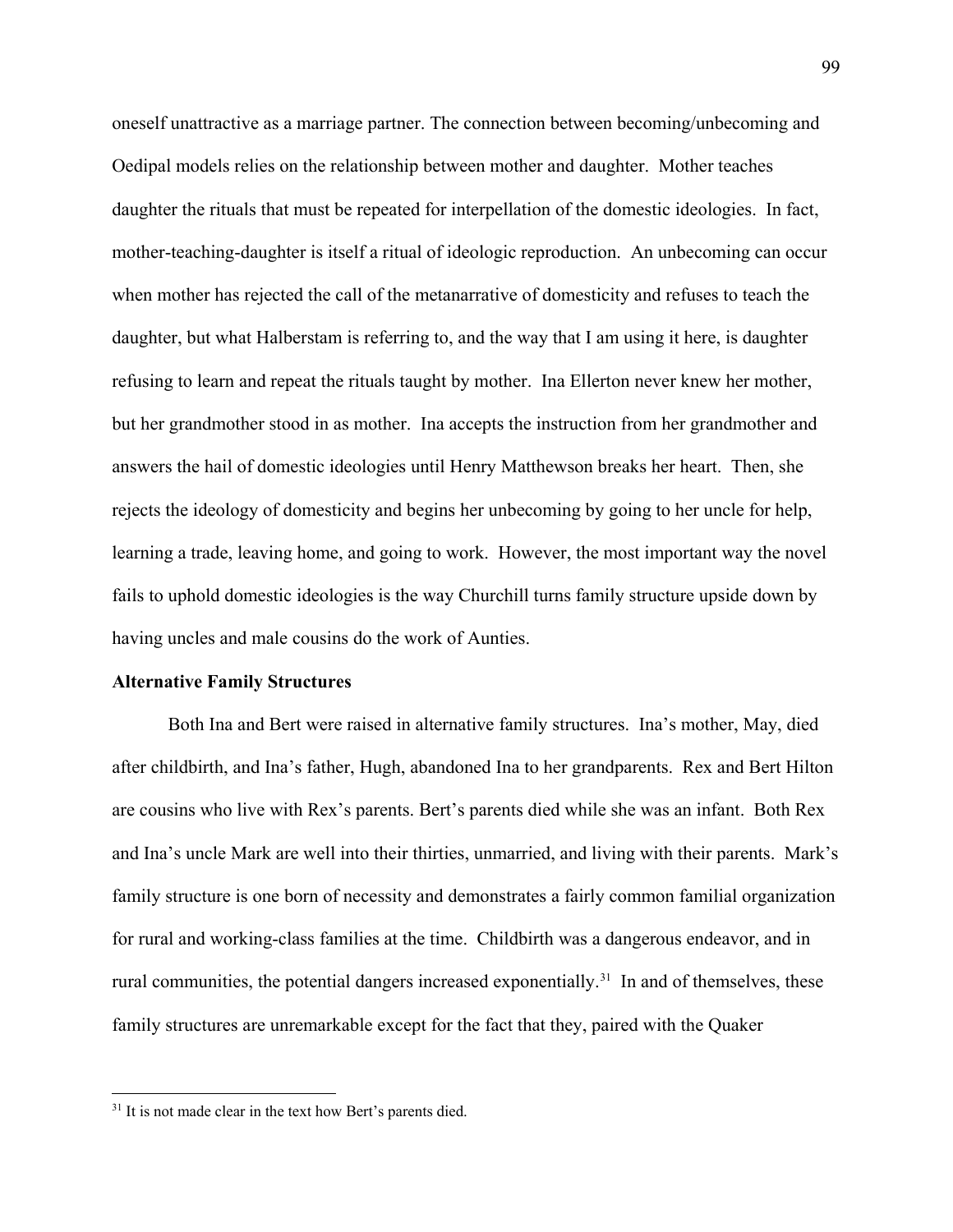worldview in which they exist, offer visions of the kinds of alternatives to patriarchal bourgeois nuclear family structure. For example, Bert's aunt and uncle have treated her with a fair amount of leniency in terms of her upbringing. She is a free spirit and no one in her family has pressured her to perform her gender according to the metanarrative of domesticity. However, there is no doubt that Bert is loved unconditionally by her family.

Although the text never pinpoints Bert's age, it does appear that she is naïve and her inquisitive and open nature seems like a result of innocence. Henry sees Bert as naïve and carefree and wants her to understand that adults have "real" cares and concerns in the world, and that her way of thinking is unrealistic for adults. Bert's response demonstrates a wisdom and experience that seem beyond her years:

And it seems to me … that the owners of those lives make much of their own misery … Don't you see that we must be miserable, because we ourselves have put away what made us happy? We have only one frock … one life, one heart, one principle of life. If we will *play* in the mud we must have soiled and spoiled frocks (174-5).

Bert is also pragmatic and honest. When she recognizes that Henry is attempting to atone for his poor treatment of Ina and is falling in love with her, Bert goes to Rex for aid in keeping Henry

and Ina apart:

In a poor man's home, with a poor man's children about her, don't you see how she would put all her thought, all her vitality, all her youth and health and strength into the work just around her, and become a prematurely old woman with her *great* work undone … while it is, and always will be, the best and noblest thing for the majority of women to make and keep holy, sweet homes, to rear and send into the world strong and beautiful men and women, there is many a woman whose best work for herself and the world must be done with pen or brush in hand; with the nurse's cap or the Red Cross badge on; in lecture halls; *anywhere* where the *very best* that is in her will come out and spread itself for the benefit of humanity (204-5).

Bert gives voice to a common concern for women and the physical demands of childbirth,

childrearing, and household labor. When Bert suggests that her love will make life more pleasant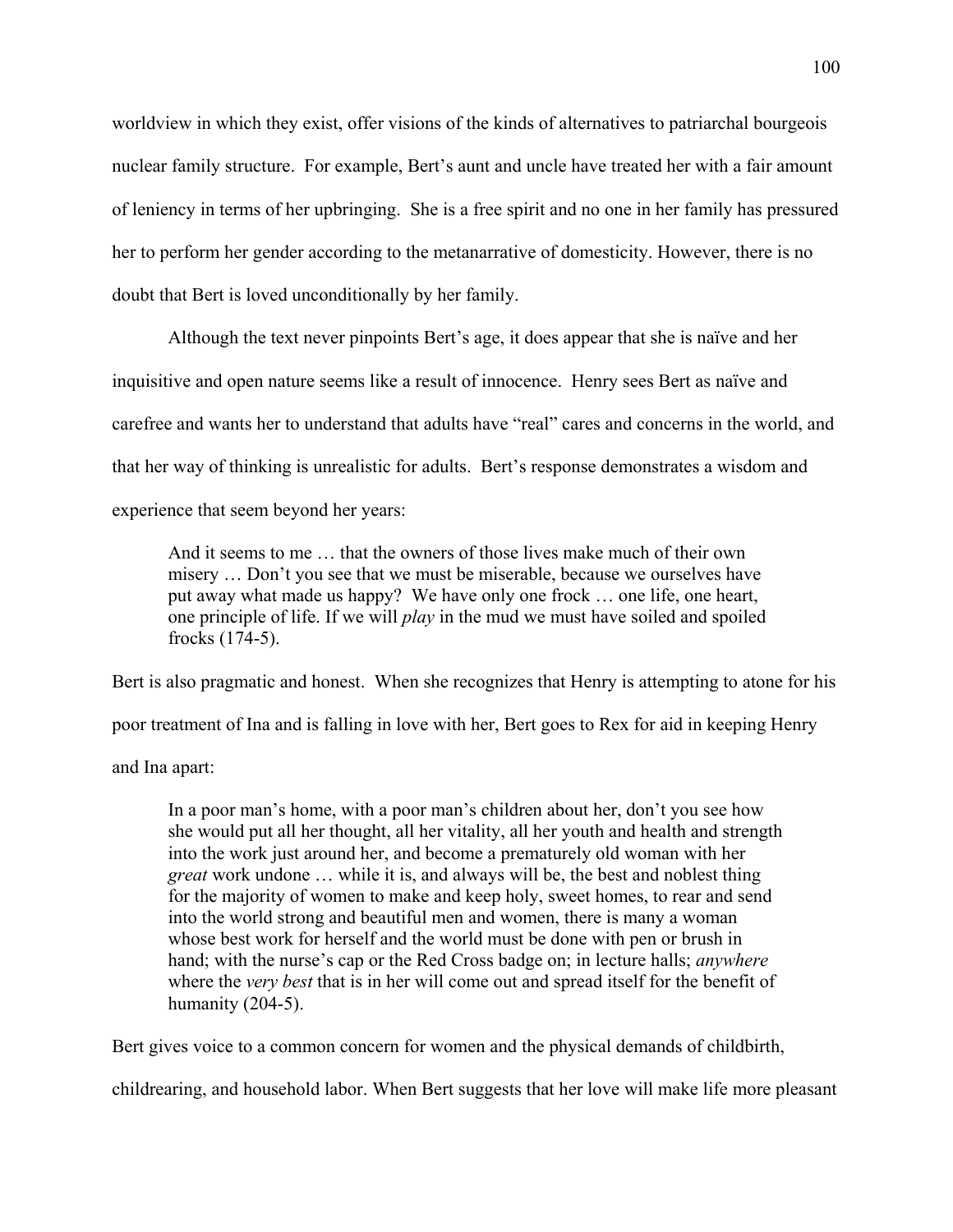for Ina, she is referencing the fact that Ina will never have to endanger or damage her body with childbirth, housework, or childrearing.

Madge Munroe, Ina's telegraphy teacher, is also acutely aware of the cost of being a wife and mother. Madge initially refuses Ina's uncle Mark's proposal of marriage not long after Ina leaves the farm. The Munroes lived on a large farm, were a "band of laborers," and the narrator claims:

If any of the wives or daughters of farmers read my story they will readily understand why the work in that farmhouse was never quite done, and why all its inmates seemed to be always tired … Joseph Munroe was not a bad-hearted man, but one whose hand-to-hand fight with poverty had embittered his soul (33-4).

Madge observed the "pale, worried-looking face of the mother who was continually trying to make one dollar do the work of two … she remembered, too, how often there had been disappointed young countenances because something … was denied" (33-4). She had one older sister, Elizabeth, who married a farmer and repeated the cycle, but she also had another older sister, Amy, who "left home to become a telegraph operator in a distant state" (35). Madge follows her sister Amy, and in three years, earns a promotion and a comfortable salary and time to teach other young women the trade. Poverty had more intimate impact on Madge's life as her parents died within one year of each other while she was still a girl, and the family was ordered and managed by older brothers and sisters. This structure was less beneficial than Bert's or Ina's, though: "it was a lonely, unsatisfactory life those children led with no wise head to direct, and no strong hand to lighten their burdens; and at last they decided to give the place up to Elizabeth's husband" (35). Madge refuses Mark's marriage proposal because "this man was as poor as was her father when her mother married him for love" (43). Her concern was "how care crowded out love and want had taken the place of enjoyment" for her parents (43). When Madge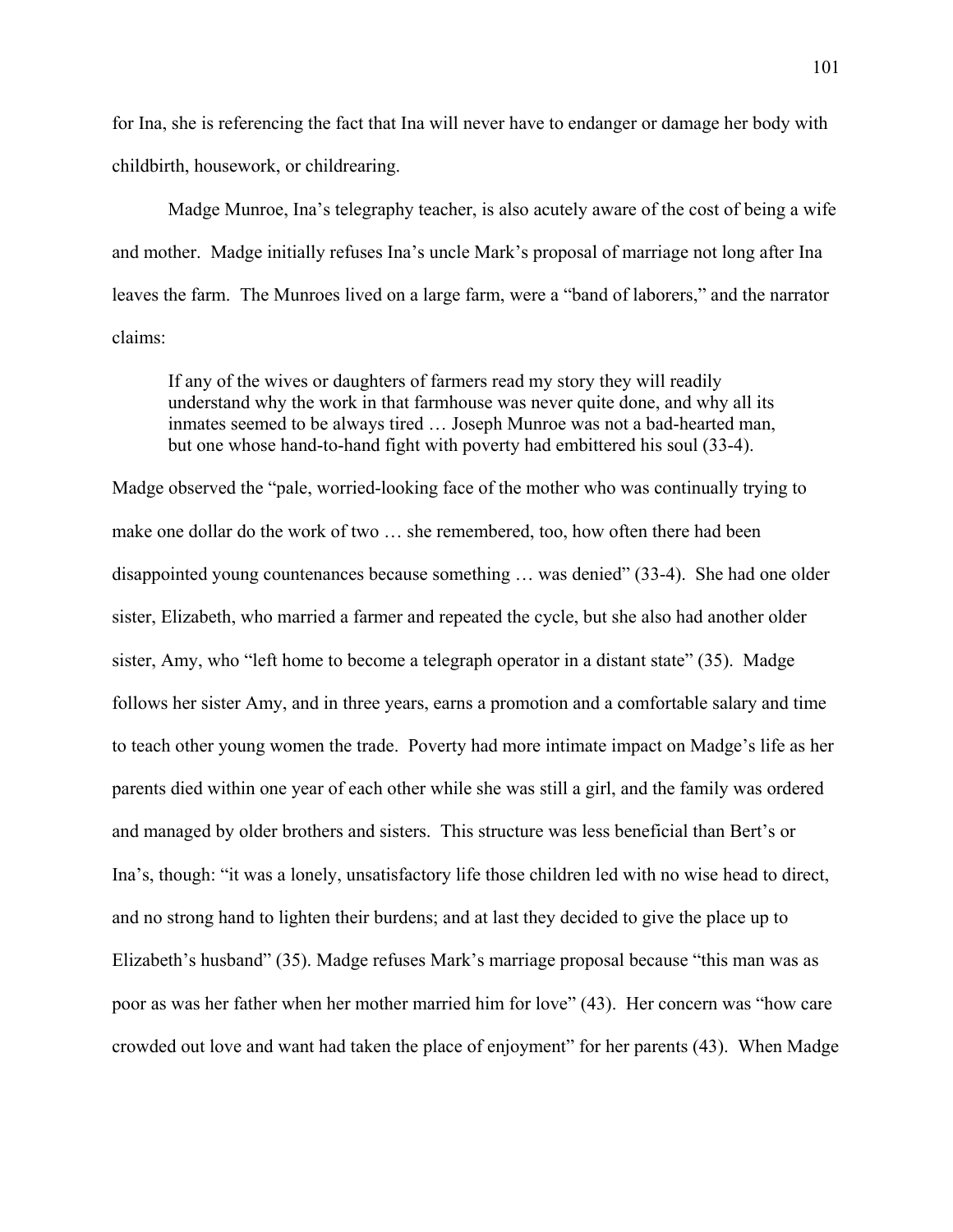does finally accept Mark's proposal, it is after she has realized her professional ambitions and after she has witnessed multiple instances of Mark's kindness, tolerance, and caregiving.

#### **Uncle Aunty**

Ina's uncle Mark gives me an opportunity to discuss the ways in which the metanarrative of domesticity also prescribed behaviors for men and how those prescriptions also take little account of the impact of class. The ideal man is meant to provide a home for his wife and children, an income to sustain this home and adequately provide for the necessities of himself, his wife, and his children. However, it was more widely accepted that a man could delay marriage under the auspices of improving his economic lot in life so that he could adequately provide for a wife and children. The circumstances under which a man might choose to delay marriage never rendered him wayward in any sense. In fact, delaying marriage to improve his economic situation was often viewed as courageous or noble, especially in light of the changing definition of masculinity occurring in the 1890s.

Along with wayward young women being successful and girl lovers, Churchill further confronts the ideologies of domesticity by offering varied images of men. Ina's uncle Mark and Bert's cousin Rex perform the functions of an Aunty in *Interweaving.* Both men have focused their lives on the care and maintenance of the children already in their families rather than adding more children. Mark is a poor farmer, like his father, but unlike his father, he does not go out in search of a wife. Mark also uses his work to have daily devotion with God in the Quaker sense. He cares for his aging mother and father daily. As Ina grows up, he is also responsible for her daily welfare. He helps Ina learn to read, reads with her, and often functions as an intermediary between Ina and her grandmother. When Ina recovers from her heartbreak, it is Mark she goes to with the truth of what happened. It is Mark who goes to his parents to explain and endorse her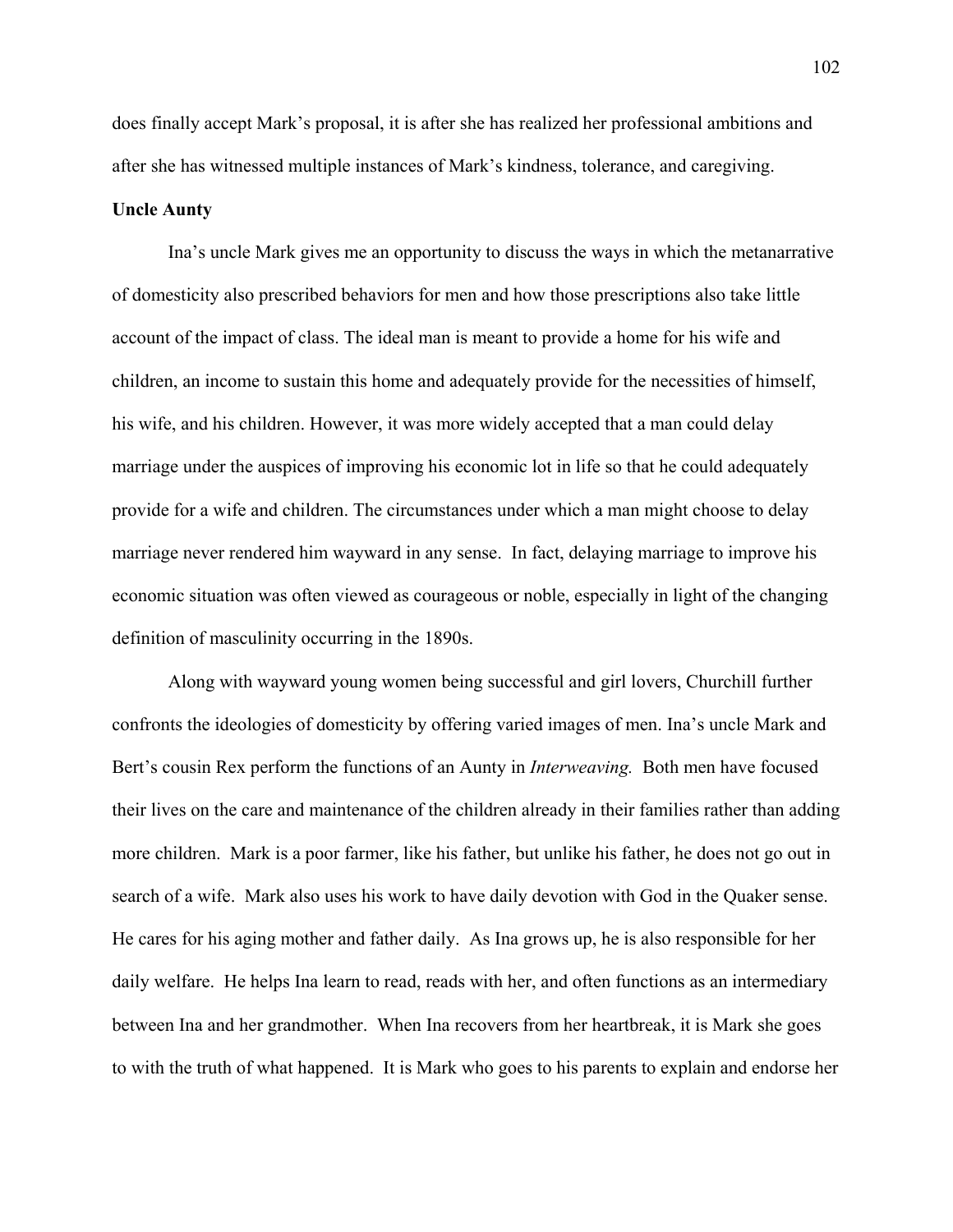desire to learn telegraphy. Mark searches for and retains a teacher for Ina. He also knows who Henry Matthewson is, and still saves him from drowning at Silver Beach, nearly losing his own life in the process.

Mark fails to live up to the standard for manhood prescribed by the metanarrative of domesticity because he does still live at home with his parents and he has no means to provide adequately for a wife and children, but this failure opens up a new world of possibilities for him just as Ina's failure does for her. His failure strengthens his faith in God and presents him with a unique opportunity to support his niece by helping her learn a trade and find a job. Mark nearly dies in his one act of virile chivalry, saving Henry from drowning. Henry has proposed to Madge and while Madge is considering the offer, he falls asleep on a boat that is dragged away from shore by an incoming storm. Mark knows who he is, knows he has proposed to Madge, and knows what he did to Ina, and saves him anyway. When Henry comes to the hospital to thank him, Mark extracts a promise from him. By saving Henry and nearly dying in the process, Mark has embodied the idea of new masculinity that Kaplan refers to. His actions, and the truth from Henry, cause Madge to sit by his bedside until he fully recovers. Madge's attentions are drawn away from the barbarous Henry, who lied and cheated to make his way through the world and toward the noble but quiet and unassuming Mark. The promise Mark extracts from Henry is that Henry must tell Madge what he did to Ina so that Madge can make an informed choice about whether to marry Henry or not. Madge chooses not to marry Henry.

#### **Queer Hope**

According to Lucy Sargisson and Lyman Tower Sargent, "utopias … stem from discontent with one's society [and] … typically manifest as a critical narrative about values, norms, and/or conceptual cornerstones of the society" (1-2). Sargisson claims that "a primary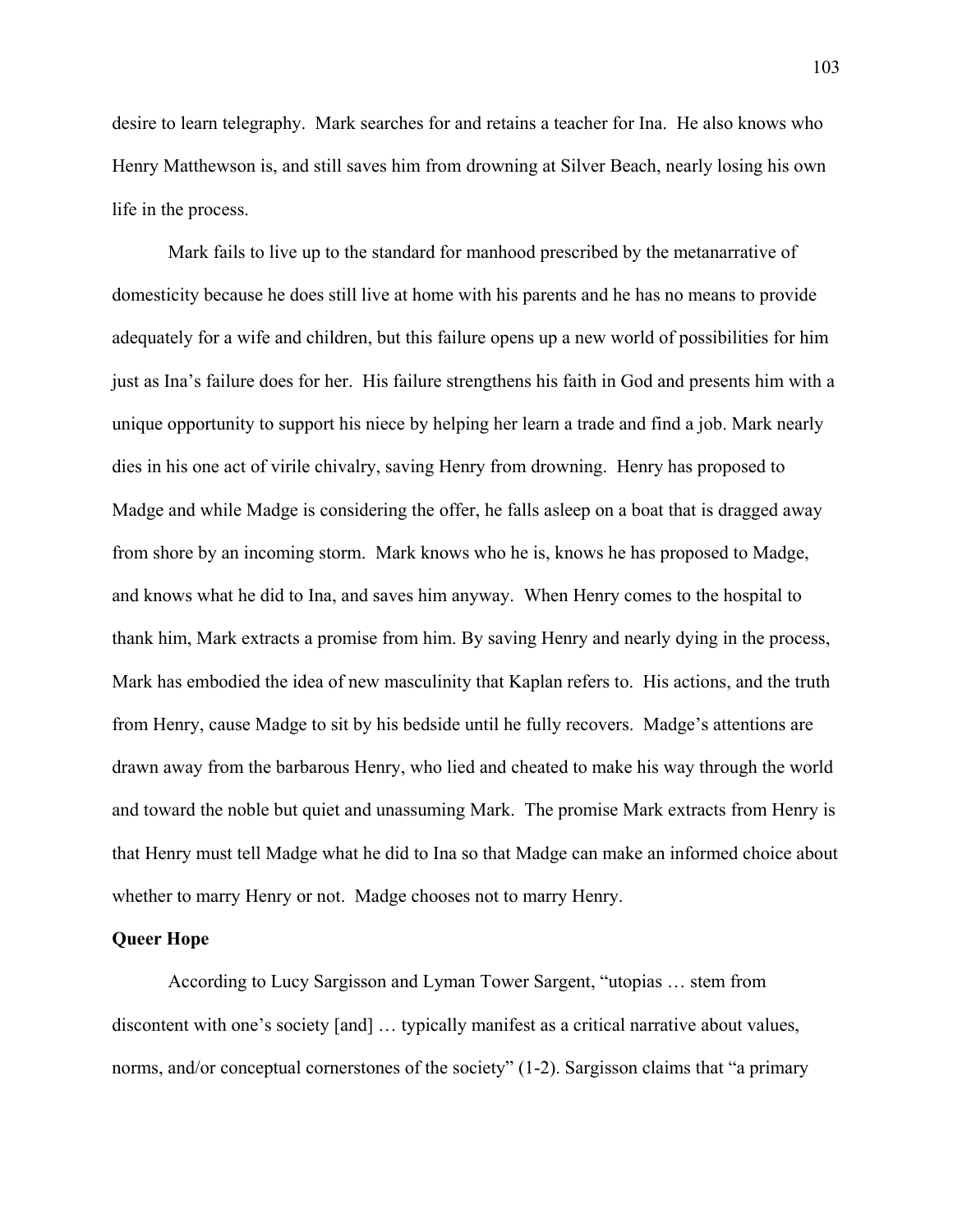function of feminist utopian thought is, unsurprisingly, to criticize patriarchal society" (17). She continues that "utopian writing can also be read ….as an intellectual expansion of possible futures, not necessarily as a plan of campaign for action" (42). Within the ambiguous space between Bert and Ina, there is an opportunity, as Sargisson suggests, "to anticipate the possibility of radically different 'nows' (hence utopia as a paradigm shift in consciousness)" (52). Sargisson refers to utopia as "the good place that is no-place", which appropriately describes the relationship between Bert and Ina: a good place that has no name, no ready definition or explanation, and is mutually and practically beneficial for both women. Following Jose Estaban Muñoz's conception of queerness as the not-yet-conscious, the ambiguity can be read as queer rather than simply hetero- or homosexual. I read the ambiguity in Bert and Ina's relationship as a queer potential rather than a lesbian certainty.<sup>[32](#page-109-0)</sup>

Muñoz also suggests that "hope is spawned of a critical investment in utopia, which is nothing like naïve but, instead, profoundly resistant to the stultifying temporal logic of a brokendown present" (12). The novel enacts a critical assault on the concept of waywardness and a woman's capacity for ambition as well as marriage. Sargisson claims that:

politics is, in feminist analyses, read in terms of the distribution of power, be it power structures in a society that may affect the distribution of wealth and resources, or power relations between and within different groups and classes or between states… All feminist utopias … are concerned to some extent …with the exploitative relations between patriarchy and nature" (17).

Madge's reticence to marry Mark, Bert's special brand of wayward, and Ina's waywardness all make political statements, in Sargisson's terms, against the exploitative nature of matrimony for women. There are a few implicit suggestions in this assessment: that marriage is not a natural

l

<span id="page-109-0"></span><sup>&</sup>lt;sup>32</sup> The Boston marriage was quite popular in North America in the 1890s; however, Bert's and Ina's relationship does not seem to fit the mold of a Boston marriage, primarily because Mark and Rex both function as intermediaries and chaperones for the young women prior to their trip abroad and Bert is not fully financially independent from her family.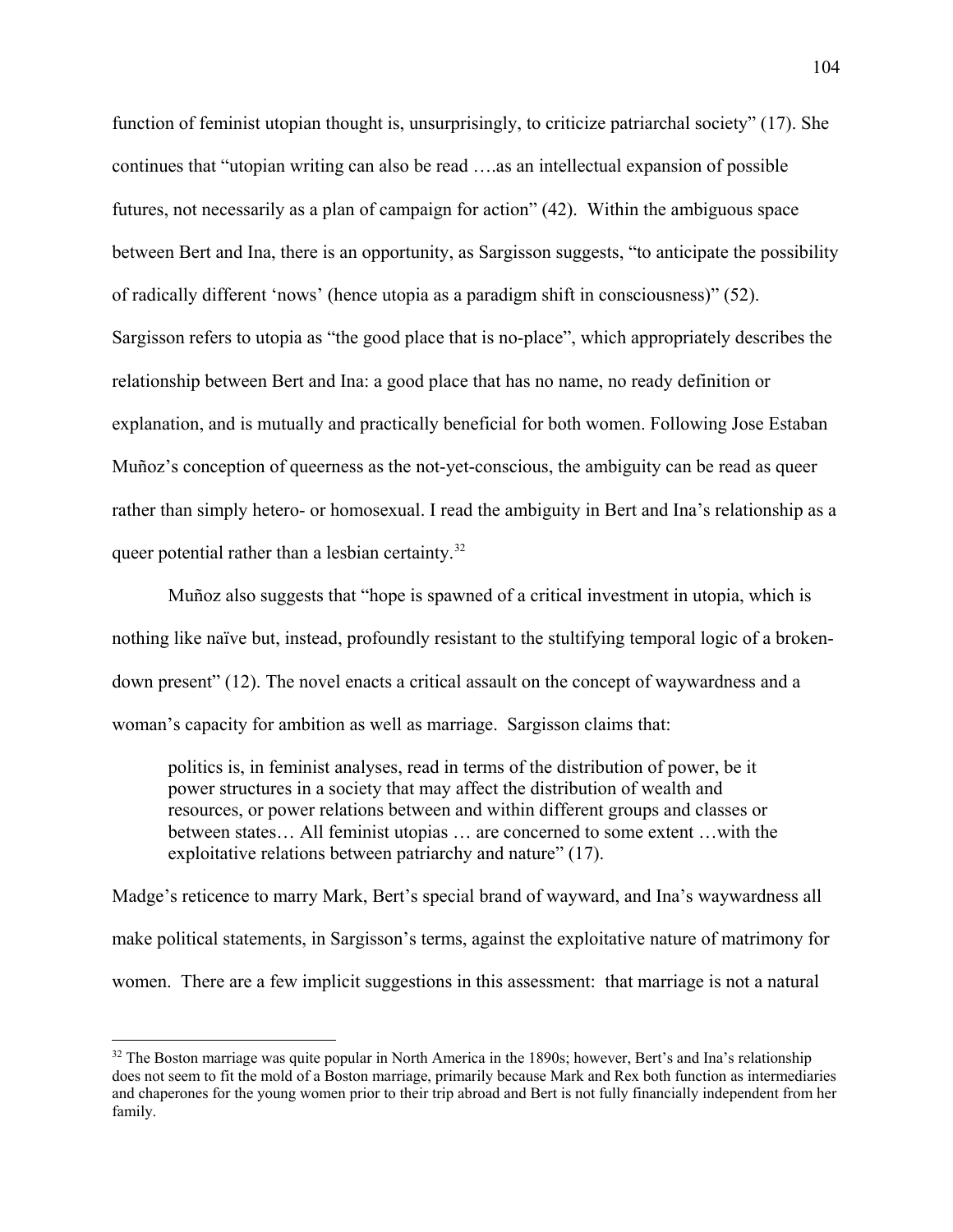state for all women; that what was "broken" about Churchill's present was the assumption that marriage was natural for all women; that ambition is unnatural for women; and finally, that love can only be conceived of as being between a man and a woman.

Muñoz suggests that "a queer utopian hermeneutic would thus be queer in its aim to look for queer relational formations within the social" (28). However, Muñoz also suggests "queerness is rarely complemented by evidence, or at least by traditional understandings of the term … [and] the ways in which we prove queerness and read queerness, is by suturing it to the concept of ephemera" (65). The "ephemeral evidence" for a romantic relationship between the two women exists in the interactions between them through gesture, which Muñoz claims transmits "ephemeral knowledge of lost queer histories and possibilities within a phobic majoritarian public culture" (67). After Ina publishes her book for girls, she and Bert go back to Ina's grandparents' farm to give one of the books to Ina's grandmother. In the light of the moon in Ina's old bedroom, Bert kneels in front of her and places her hands on Ina's lap and tells Ina she wishes she could hear her say "I love you" in a very specific way, which Ina does. After the two young women return from their trip abroad, Ina is accepted as part of the Hilton family. The two young women move into a home together in Philadelphia:

a home, not with printed rules and stiff regulations … Love made the rules and love kept them. When there was trouble … love was still there finding a way out of the difficulty. The house had no especial name. Homes seldom do, and this was in no sense an 'institution'" (262).

These kinds of gestures are abundant in the novel, but these two instances are especially significant because of the timing, the language, the setting, and the surrounding action.

It is significant that Ina and Bert have a shared moment in Ina's old bedroom, where Ina spent so much time in between heartbreak and renewed determination, where all of her girlish fantasies were devised and historical romances read, and where she ultimately feels most at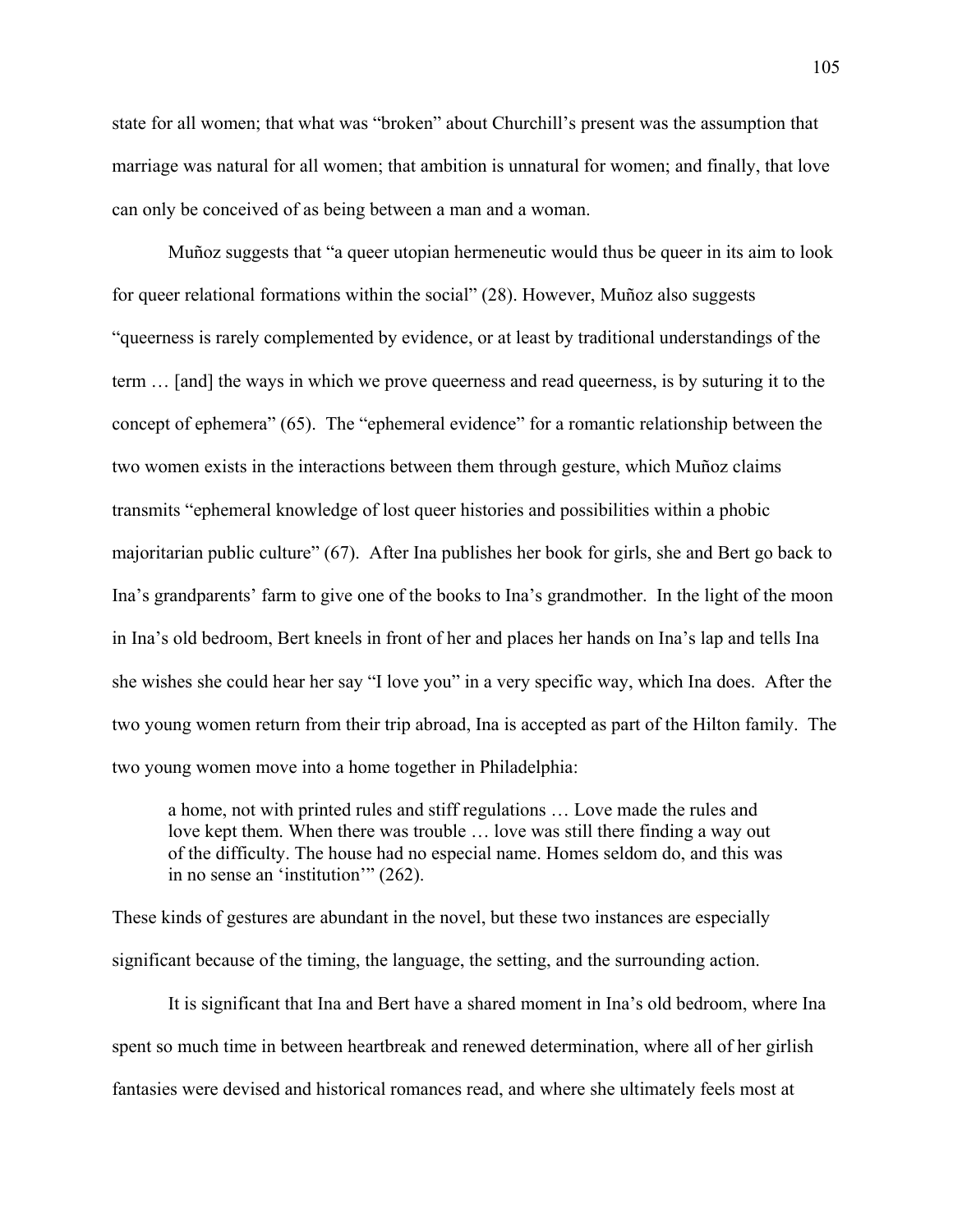home. She has returned to this room as a mature woman who is healing and has achieved the goal born out of the pain endured in this room. The two women have made the trip for the sole purpose of personally giving Ina's grandmother a copy of the book, which is a symbol of Ina's transition from girlhood to womanhood. Ina has been Bert's girl-lover for more than five years before they return from their trip abroad, yet it is not until this time that Bert's aunt and uncle formally accept Ina as part of the family. In stories featuring wayward young women, Victorian audiences would have understood the "trip abroad" as a euphemism for secretly giving birth out of wedlock. However, in this instance, the trip abroad is for Bert's health. She falls gravely ill after the flood, perhaps with tuberculosis. She had been bedridden for many days and Ina had not left her side, praying daily for relief for Bert. The narrator explains in reference to Ina's allnight vigils at Bert's bedside

divine love working through human love. The saving, mighty force sent through familiar channels that nothing might jar or seem amiss … The unusual made to seem usual ... Unfamiliar things performed through familiar agencies" (248).

The love Ina and Bert demonstrate for one another is the usual and the familiar, but that this love exists between two young women is perhaps what is unfamiliar and unusual.

The Victorian era was certainly a time of phobic public culture as authors were not even plumbing the depths of heterosexuality on the page. The "true" nature of the relationship between Ina and Bert is open to interpretation, and in any case, in Muñoz's sense, it is "lost." Muñoz suggests that "being lost, in this particular queer sense, is to relinquish one's role (and subsequent privilege) in the heteronormative order" (73). Accepting this kind of loss "is to accept the loss of heteronormativity, authorization, and entitlement" (73). These losses constitute failures to adhere to heteronormativity or authority or entitlement. Both Ina and Bert have let go of a matronly authority and the resulting privileges that marriage and motherhood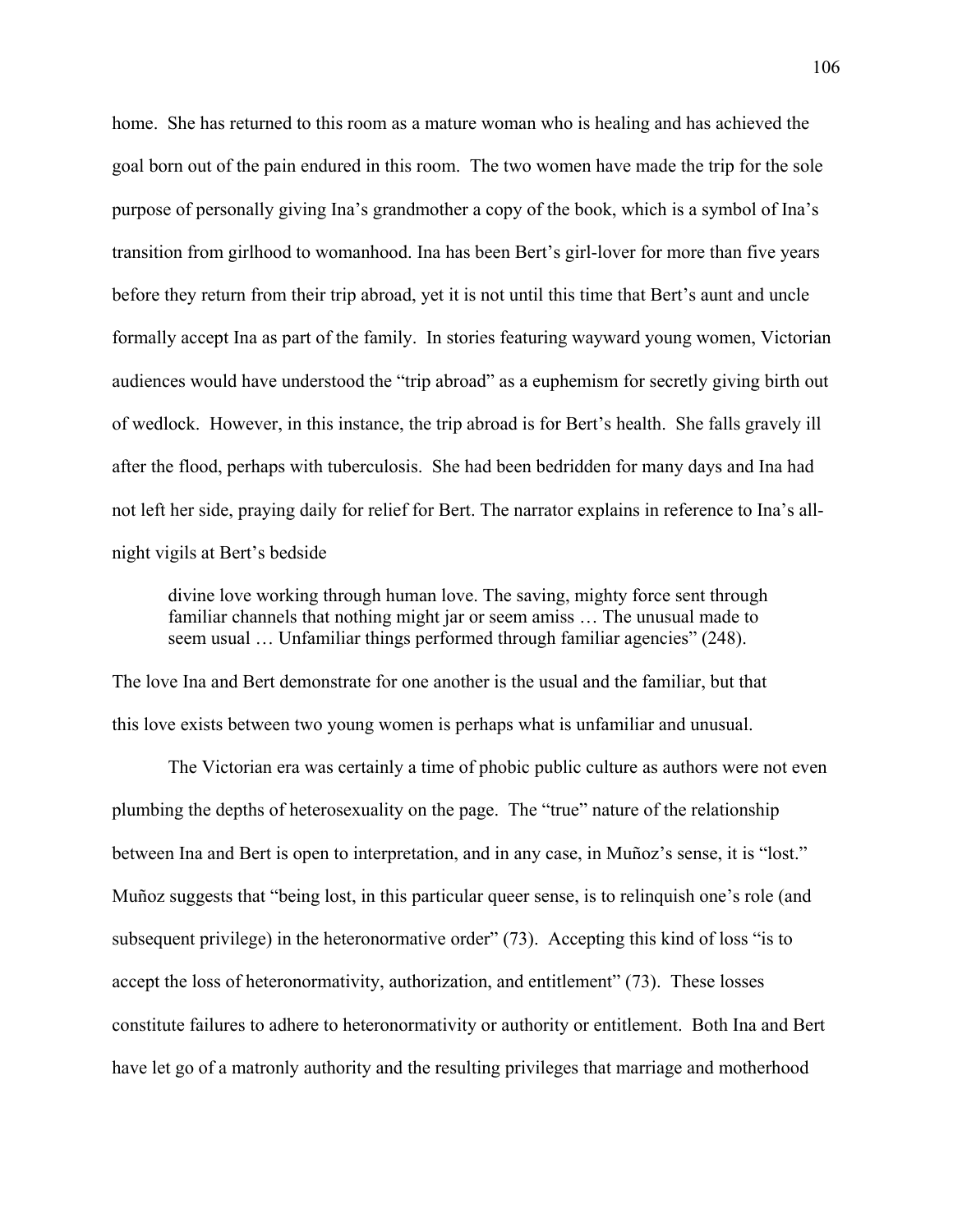would have provided them through the domestic ideologies. Failure to uphold the ideal of heteronormative romantic relationships, failure to uphold the prescribed ideal of manhood or womanhood, and failure to abide by prescribed ideals of family all suggest a waywardness, in Hartman's configuration of waywardness. For Hartman, Muñoz, and Halberstam these failures constitute future potential for redefining love and family in contrast to the definitions prescribed by domestic ideologies. For Sargisson, there is a space created upon recognition of the failure where the terms of love and family can be redefined. The utopic spaces both Sargisson and Muñoz discuss exist because of failure and loss.

## **Conclusion**

 In her unsophisticated way, Churchill does what Chopin and Hopkins cannot do. She strikes a blow at the patriarchy in its Achilles' heel: heterogeneity. The patriarchy seeks homogeneous people, particularly homogeneous women, to perpetuate itself. The metanarrative of domesticity prescribes the rituals that must be repeated in order to perpetuate the patriarchy. *Interweaving* not only demonstrates alternative ways of being for women in the 1890s that were physically and spiritually fulfilling, outside of the so-called American ideal, but its obscurity in academia also mirrors the same kind of potential present for both Ina and her uncle Mark. The novel's academic obscurity is a place of potential for Halberstam's and Hartman's renegade scholars to begin reshaping the academic landscape by teaching a more robust image of women's lives in the nineteenth century. Scaffolding her work in American Quaker beliefs kept Churchill somewhat safe from the harshest critics of her time but also adds depth and contour to a story of feminine love and female masculinity the world is more prepared to plumb now. The alternative family Ina comes from demonstrates there was no fixed patriarchal nuclear family structure that is often believed to have been the only kind of family structure in the nineteenth century. This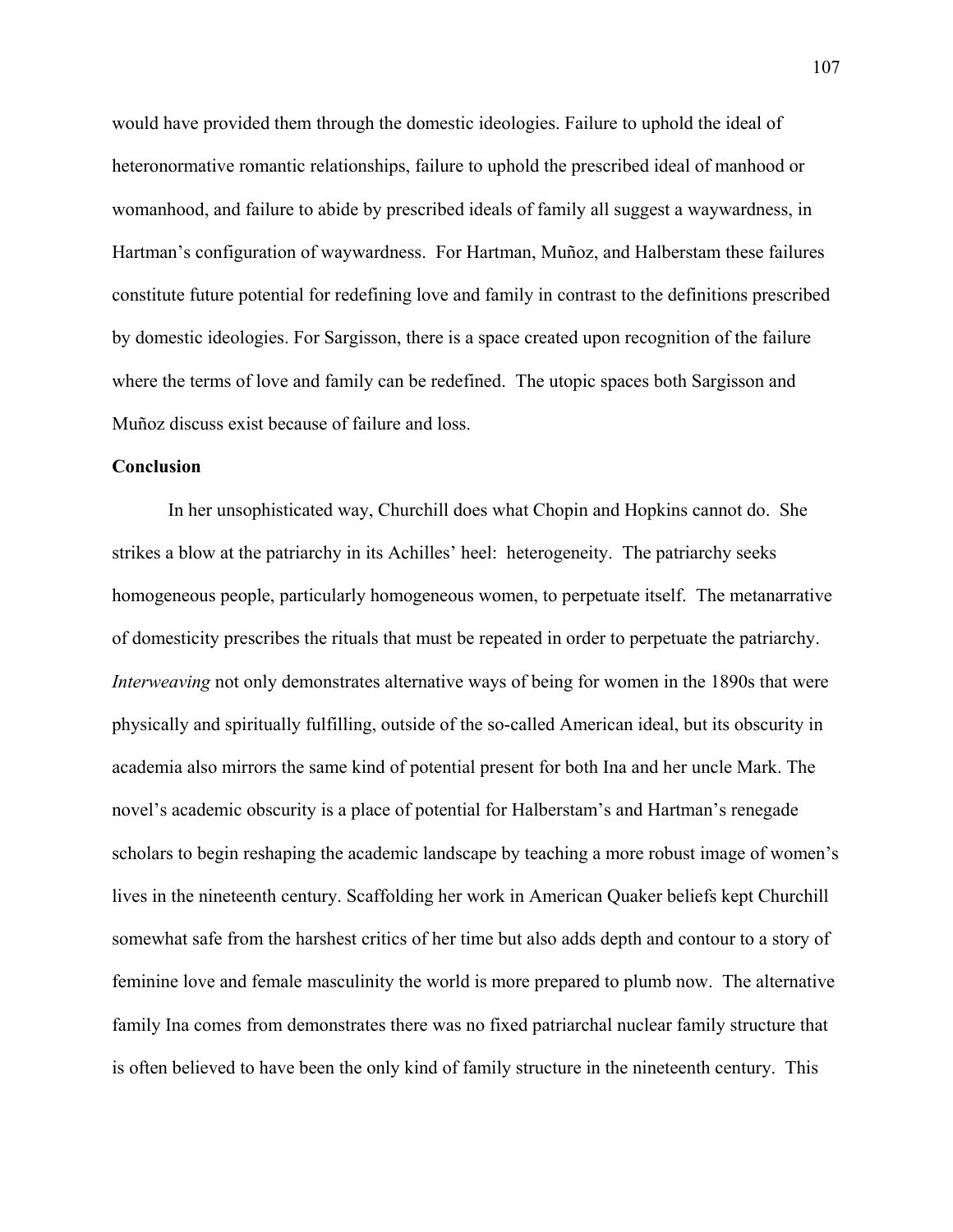alternative family structure also demonstrates that they were not always marginalized because of the widespread acceptance between the Winters and the Hiltons of the love shared by Ina and Bert.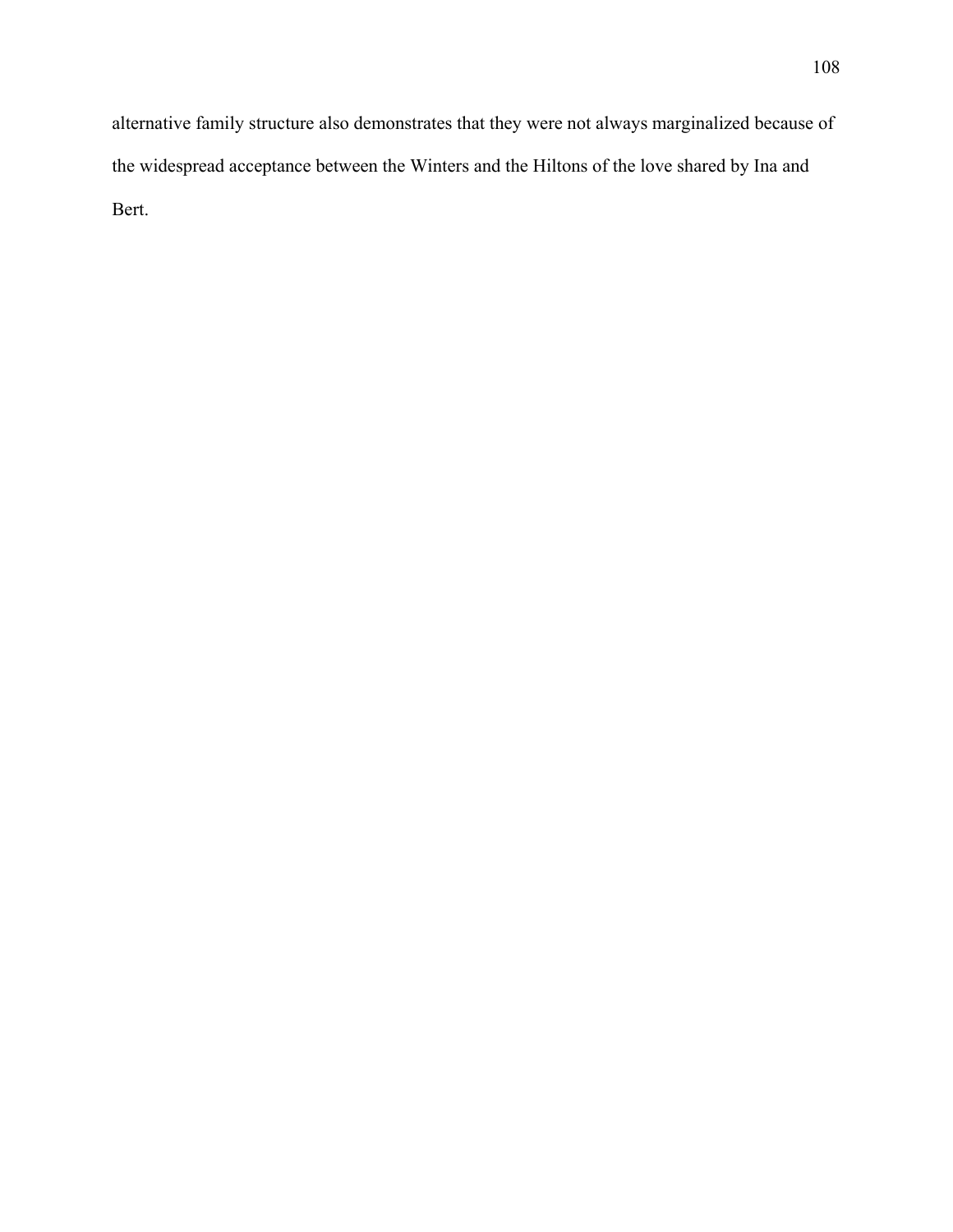### **Chapter Four**

# **Wayward Women and Bohemian Men in Ella Thayer's** *Wired Love: A Romance of Dots and Dashes*

 In 1879, Ella Cheever Thayer published *Wired Love: A Romance of Dots and Dashes.* Like Churchill's novel, Thayer's exists in academic obscurity, and according to Kay Yandell, like Churchill, Thayer wrote plays, short stories and novels that enjoyed success during her lifetime (82). The novel is the love story of Nattie Rogers and Clem Stanwood, telegraphers who meet "on the wire." Their courtship more resembles an early  $21<sup>st</sup>$  century Internet romance than a  $19<sup>th</sup>$  century romance because they only communicate over the telegraph for weeks, using handles instead of real names, and their budding romance takes place in a quasi-public space for other telegraphers to witness. *Wired Love* was written earlier than *The Awakening* (1899), *Hagar's Daughter* (1901) and *Interweaving* (1892). This is important because it reveals that telegraphy work for women in 1892 had been a reality for quite some time already and thus cannot be considered a novelty in *Interweaving*. [33](#page-114-0) Because of its early publication date, *Wired Love* retains some measure of the sentimentality inherent in Romance fiction; however, it envisions a future potentiality that does not revolve around marriage and motherhood. The novel retains its hopefulness and love-centered storyline while allowing for manifestations of hope and love to appear differently than the metanarrative of domesticity prescribes.<sup>[34](#page-114-1)</sup>

 $\overline{\phantom{a}}$ 

<span id="page-114-0"></span><sup>&</sup>lt;sup>33</sup> According to Thomas Jepsen, "the presence of women in railroad depots working as station agents, ticket agents, and telegraphers was taken for granted in the late nineteenth and early twentieth centuries" (141).

<span id="page-114-1"></span><sup>&</sup>lt;sup>34</sup> The novel and its early publication date also signify the existence of other "forgotten" works by women from 1865 to 1900 which also imagine new forms of existence for women. See also, *The Hidden Hand or Capitola the Madcap* by E.D.E.N. Southworth and published in 1858; *The Rebel*, a memoir of the life of Leonor Villegas de Magnón, who was a political critic, conspirator, and participant in the Mexican Revolution, detailing her life in the 1860s and 1870s, which was not published until 1994. Thayer also published two plays: *Lords of Creation* and *Amber, a Daughter of Bohemia* in 1883. Although it is outside the scope of this project, I assert that the existence and popularity of these novels during the lifetimes of their authors paved the way for writers like Willa Cather and Charlotte Perkins Gillman in the twentieth century. It is area ripe for closer and fuller examination.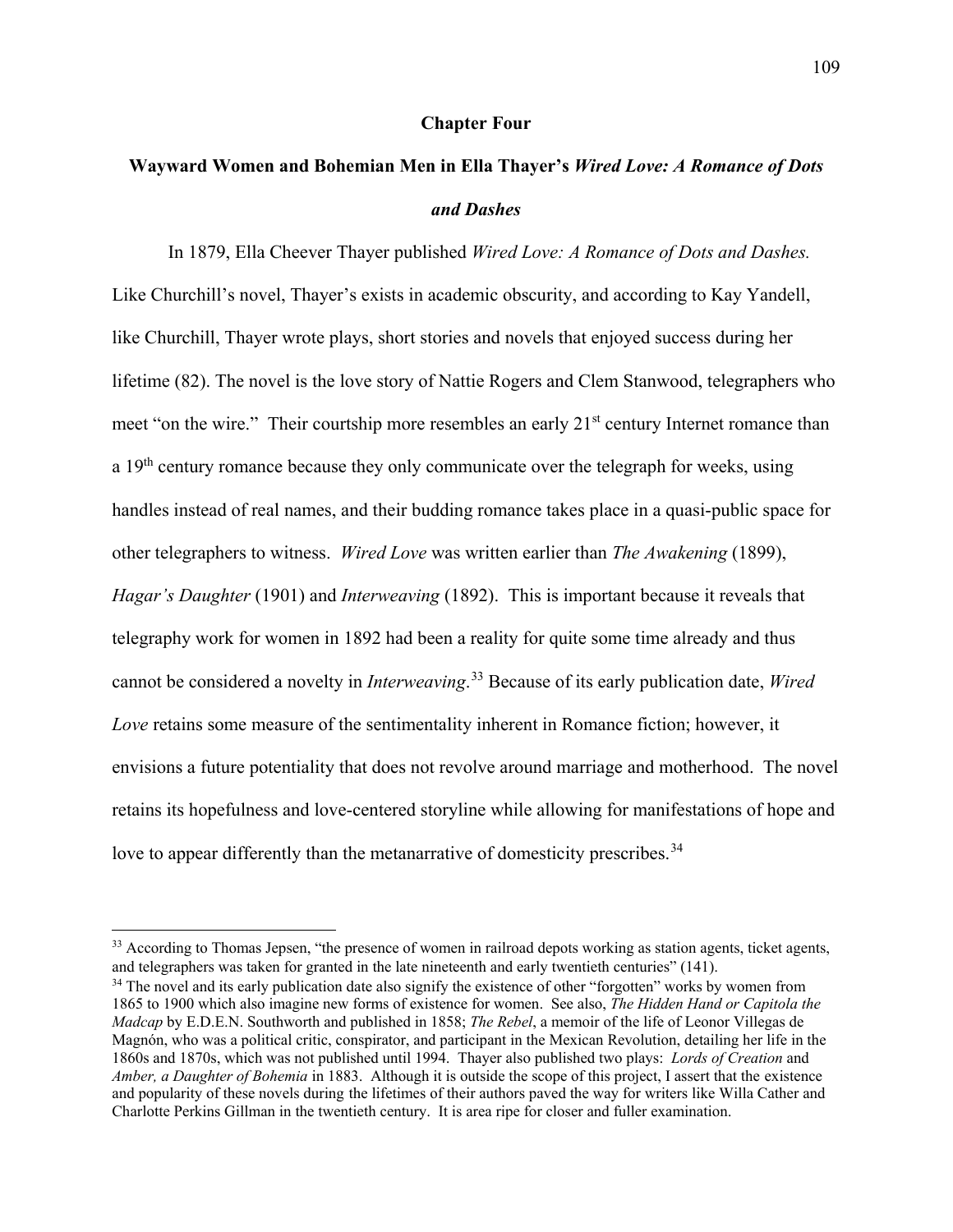Churchill's and Thayer's novels tell different stories about the lived experiences of women before the turn of the 20<sup>th</sup> century than the tales of interminable woe told by Chopin or Charlotte Perkins Gilman, where women only have to fear the oppression brought on by their ties to marriage and motherhood. The interminable woe in that version of women's history relates as much to class positionality as it does to gender. The narrator in *The Yellow Wallpaper* and Edna Pontellier are not also concerned with where the money will come from to feed themselves or how they will pay for a place to live. However, because of the dearth of scholarship on gender performance and class, novels like Thayer's and Churchill's are often left out of examinations of women's lived experiences in the survey of American literature. It is important to at the very least acknowledge there is evidence that women were confronting patriarchal oppression in ways that do not simply document their suicide or descent into madness. For example, the rest cure that plagued Perkins Gilman, forming the basis for *The Yellow Wallpaper,* is not a curative treatment available to women like Nattie Rogers or Ina Ellerton, because they could not afford it. Because living in poverty is often viewed as a moral failing in the United States, Ina Ellerton's experience of patriarchal oppression was quite different from the experience of patriarchal oppression for a bourgeois woman, who can be viewed as a victim of that oppression with limited culpability in her own fate.<sup>[35](#page-115-0)</sup> A young wayward woman who began her life in poverty was viewed as the epitome of moral turpitude, a young woman solely responsible for her own fate. Focusing on these limited views of oppression for women near the turn of the century, ignoring the influence of class positionality, means we have an incomplete and somewhat disingenuous picture of women's lived experiences. Although the working-class women in this project benefit from white privilege, they still suffer the hardships of poverty and scarcity. Their

l

<span id="page-115-0"></span><sup>&</sup>lt;sup>35</sup> See Rottenberg and Bettie as well as Collins and hooks in Chapters One and Two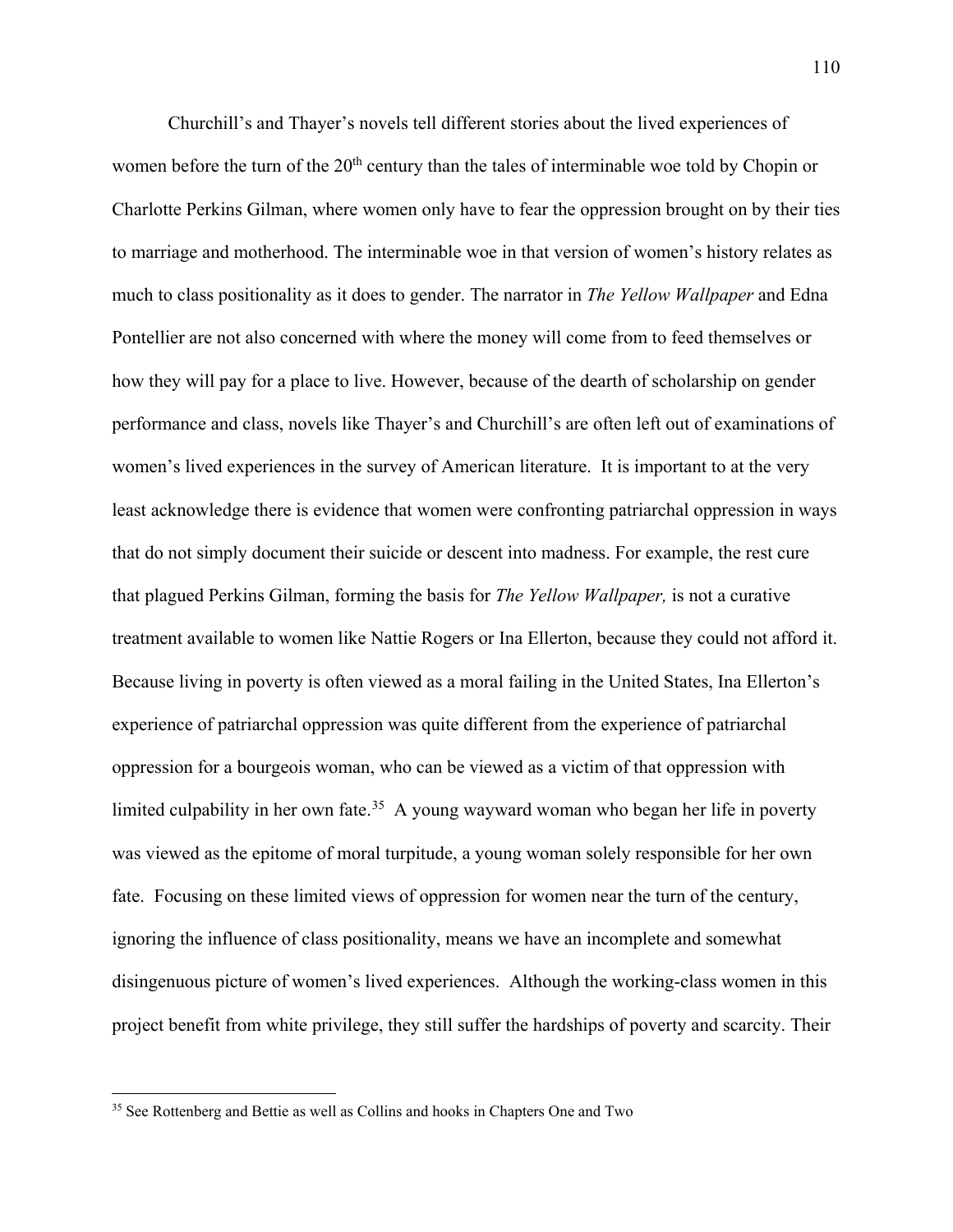poverty often contributes to their failure at upholding the standards prescribed in the metanarrative of domesticity. Moreover, as I demonstrated in Chapter Three, that failure provides opportunities to thrive outside the mainstream, and allow them to define the world on their own terms and imagine utopia. Women capable of redefining their reality often begin with how they define home and social relationships.

Lucy Sargisson's transgressive utopianism and Chela Sandoval's methodology of the oppressed serve, together with José Esteban Muñoz's hopeful futurity and J. Jack Halberstam's theory of failure and queer time and space, as my lens for analyzing the ways in which individuals redefine their own realities in conjunction with and in opposition to the status quo. Lucy Sargisson asserts that transgressive utopianism "is wild, unruly, rule-breaking thought that is politically driven and that expresses a profound discontent with the political present" (3). In practical terms, Sargisson proposes that transgressive utopianism "breaks rules and confronts boundaries … challenges paradigms … creates new conceptual and political space" (4). This conceptual and political space filled with potential, for Sargisson, is the space where the imagination can transcend an unsatisfying present which lacks potential. Muñoz claims that "concrete utopias are the realm of educated hope … [and] hope along with its other, fear, are affective structures that can be described as anticipatory" (3). For Muñoz, the conceptual and political space created by imagining utopia is the Blochian concept of the not-yet-conscious. No matter the name given this imagining space, both Sargisson and Muñoz see this space as filled with potential because of the opportunity for imaginative explorations it offers

For J. Jack Halberstam, the most efficient means of finding this space is through failure: "failure allows us to escape the punishing norms that discipline behavior and manage human development with the goal of delivering us from unruly childhoods to orderly and predictable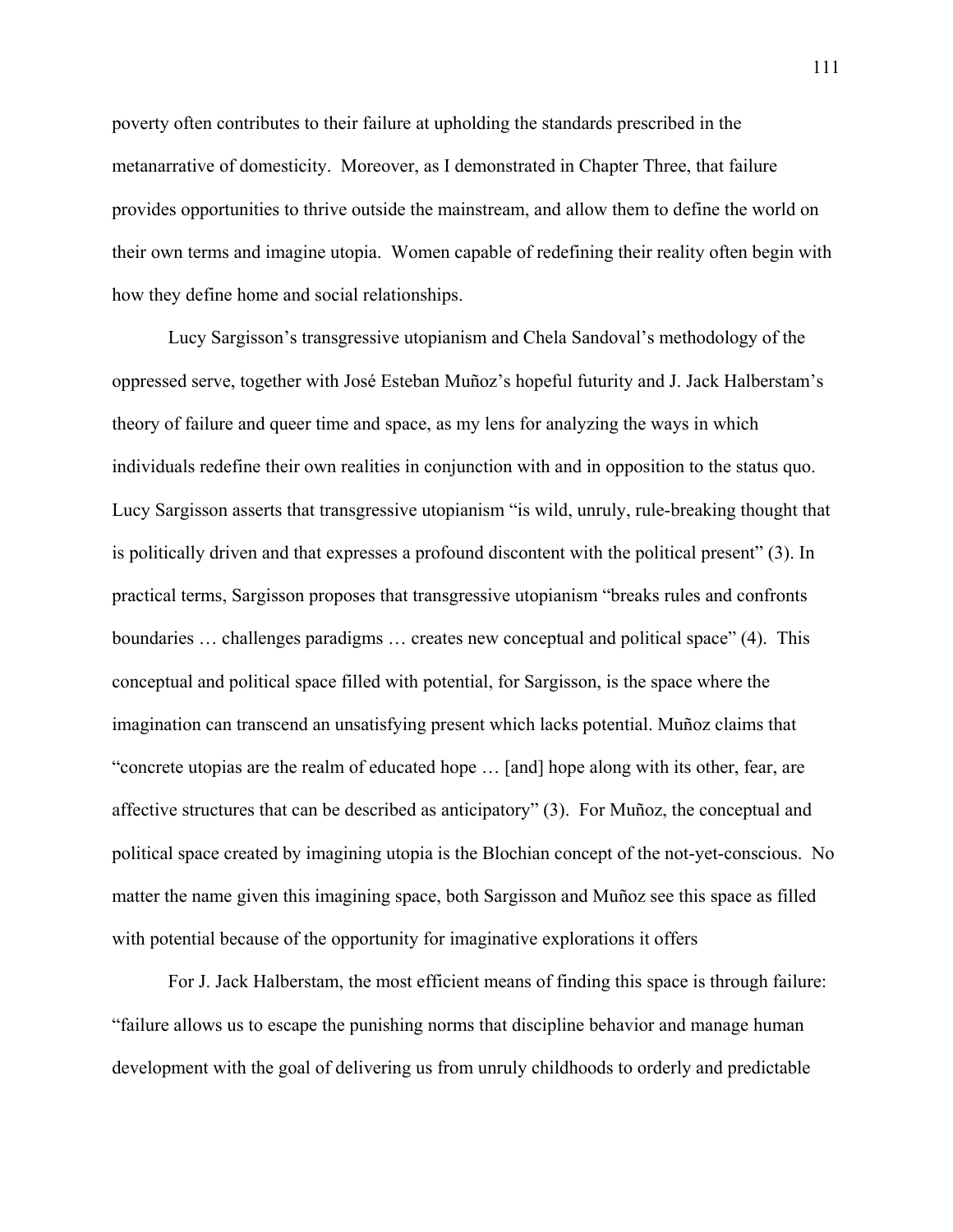adulthoods" (3). Bypassing the prescriptions of the metanarrative of domesticity constitutes a failure under capitalist democracy, and Chela Sandoval asserts that "a methodology of emancipation ... constitute [s] a singular apparatus that is necessary for forging twenty-firstcentury modes of decolonizing globalization. That apparatus is 'love,' understood as a technology for social transformation" (2). As noted in the examination of *Interweaving,* love is the technology that enables Bert to announce herself as a "girl lover" – not just the love she feels for Ina but the love that Bert's family extends to Ina is a challenge to the paradigm of the metanarrative of domesticity. *Interweaving* touches on this nexus of failure and hope in the face of the prescriptions of domestic ideologies, exploring various kinds of love: unrequited love, sisterly affection, ambiguous female friendship, same-sex love, and the love of uncles and male cousins. While Ina Ellerton benefits from the insulation that the Hilton's money provides as she navigates her way from wayward young woman to successful young woman, the women in *Wired Love* have no such insulation.<sup>[36](#page-117-0)</sup> *Wired Love* imagines definitions of home and social relationships that are untethered from the dominant social order because the characters' poverty necessitates altering the meanings of home and relationships, expanding the notion of love to include love that emerges simply due to proximity and love that can fill in the gaps left by economic marginalization. Before I can fully examine the hopefulness and love present in *Wired Love*, I must briefly revisit ideologic interpellation.

Because much of the metanarrative of domesticity does not distinguish between bourgeois women, women of color, or working women, interpellation is often asymmetrical for working-class women. As stated previously, interpellation requires the repetition of rituals, and

 $\overline{a}$ 

<span id="page-117-0"></span><sup>&</sup>lt;sup>36</sup> Bert and Ina's relationship can be viewed as an excess of eccentricity, and in the nineteenth century, eccentricities among the wealthy were often socially acceptable. Had Bert and Ina been living in Maggie's Bowery, their love would not have been tolerated, casually ignored, or accepted by anyone.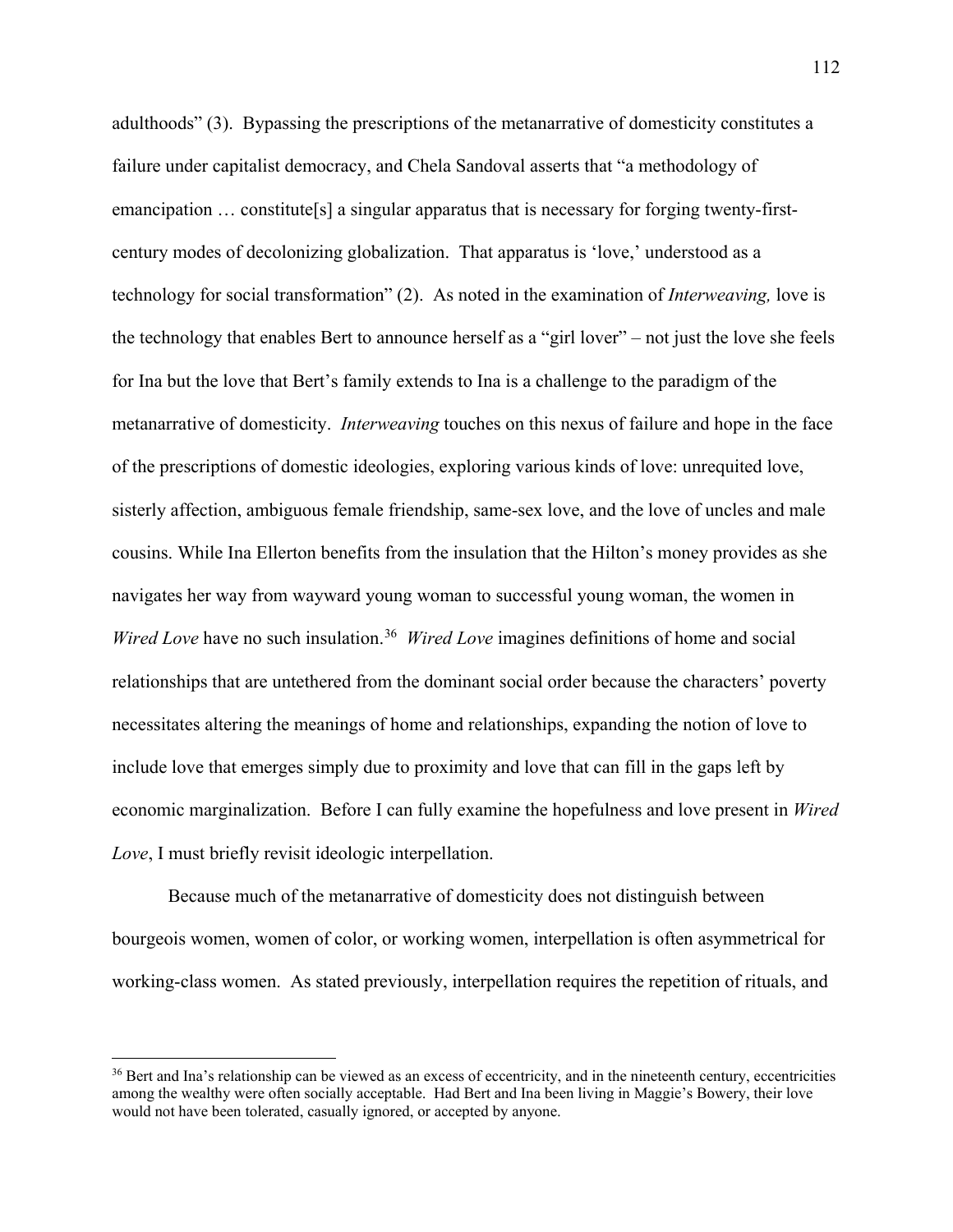for prescribed bourgeois femininity, the rituals include an education and time to pursue artistic aptitudes, like music, recitation, painting, and singing. Wealth undergirds the successful enactment of these rituals – wealth enables leisure time and access to education. Wealth is not required, however, to foster a sense of upward mobility that enables the transference of the ideology. In other words, working-class women adopt the ideology of the metanarrative in aspirational ways, just as Black women adopt the politics of respectability. However, for both groups of women, the *praxis* of the rituals is often not transferrable at all. In Chapter Two, I examined the ways in which Black families, beyond enslavement, were required to alter the rituals based on the limitations of systemic racism and prejudice through things like passing and creating families where there were no biological relationships. In this chapter, I will examine ways poverty impacts the adoption of rituals that reproduce domestic ideologies. More specifically, *Wired Love* takes one of the most popular rituals that reproduces domestic ideologies, the family meal, and alters it to account for the poverty in which these characters live.

#### **The Hotel Norman and Its Residents**

Nattie lives at the Hotel Norman, which is a rooming house lived in and operated by Mrs. Simonsen, a middle-aged widow. Nattie rents a room from Miss Kling, another resident of the Hotel. Quimby, a law clerk, Cynthia "Cyn" Archer, a stage performer, and Jo Norton, an artist, also rent rooms from Mrs. Simonsen, as do Mr. Fishblate, a widower, and his daughter Celeste. The Hotel Norman is likely a single-family home converted for single-room occupancy residents. It is not a boarding house. Paul Groth explains that the difference between a rooming house and a boarding-house rests with the class position of the residents. Unskilled laborers typically occupied boarding-houses, and because this work was usually dirty, smelly, and carried on from sunrise to sunset, boarding-houses were occupied mostly by men. Because much of this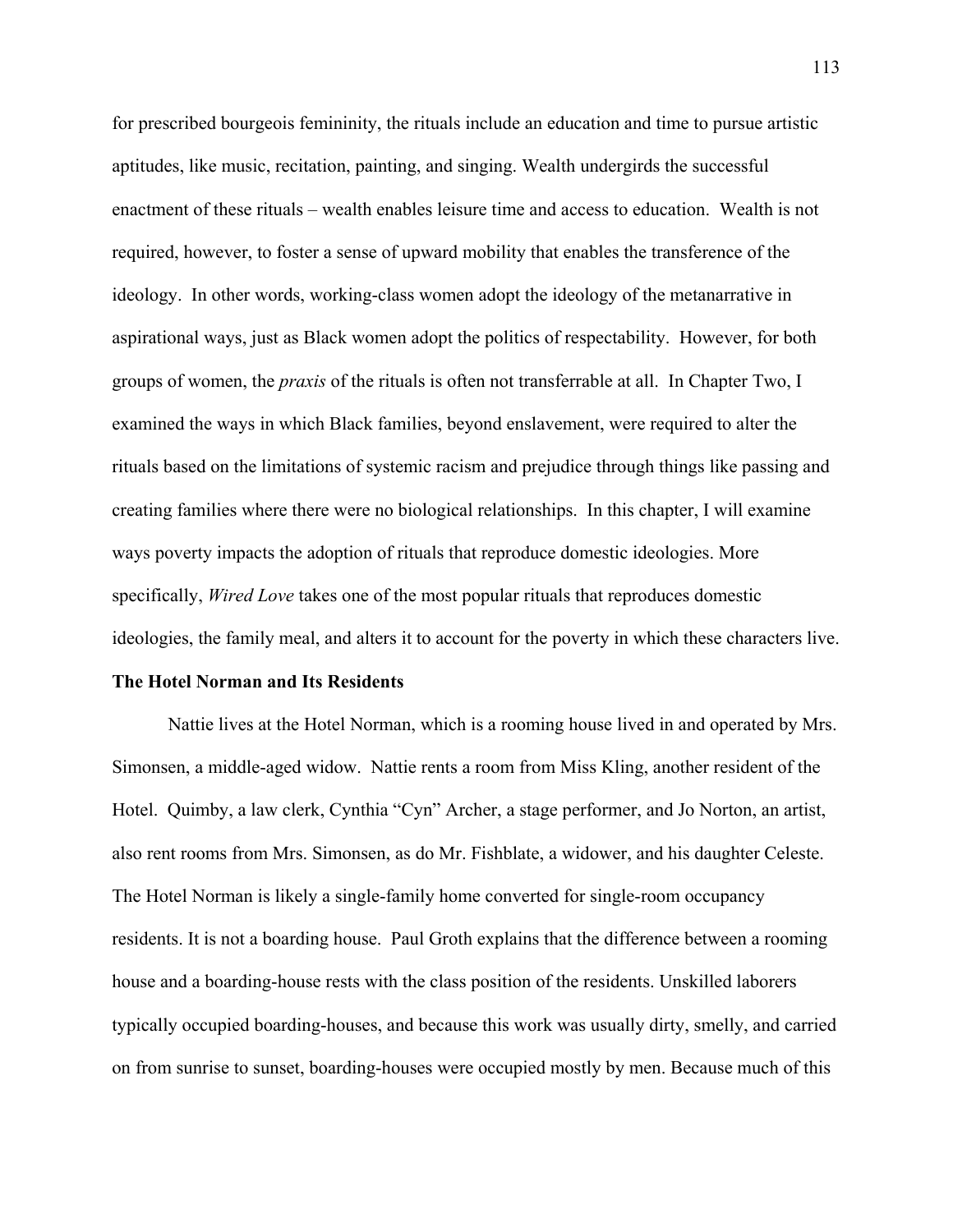labor was casual and general, low-wage, unskilled workers tended to follow the work, making them somewhat itinerate residents (136-7). According to Groth, rooming houses like the Hotel Norman attracted "an army of low-paid but skilled white-collar and blue-collar workers," primarily young men and women who were more permanent residents(104). Rooming houses were attractive to young working-class men and women because of their "easy access to work places, and a surrounding neighborhood with mixed land use, including stores, bars, restaurants, and clubs" (109). The novel's narrator distinguishes the Hotel Norman from a boarding-house as the "lesser evil than living in that most unhomelike of all places, a boarding-house" (12). The description of the Hotel Norman also suggests it is a rooming house in an urban environment:

It must be confessed that there are more pleasing views than sheds in greater or less degrees of dilapidation, a sickly grape-vine, a line of flapping sheets, an overflowing ash barrel; sweeter sounds than the dulcet tones of old rag-men, the serenades of musical cats (11).

Even though the residents appear to be at the upper economic end of the working class, they are still living in poverty, on top of one another. We know they were living in poverty because the bourgeois and city planners still viewed rooming houses like the Hotel Norman as "social embarrassments, cultural concerns, and architectural eyesores," much like the tenements described by Jacob Riis (165).

Nattie is a low-paid skilled white-collar worker as a telegrapher, and her situation is not unlike Madge Munroe's in *Interweaving*: Her father died when she was still a girl, leaving his wife and three children in poverty. Nattie learns telegraphy so she is not a burden to her mother and siblings, but there is also a reasonable assumption that, like Madge, she does not want to marry just to unburden her mother or become stuck performing household duties in someone else's home, tethering her to poverty: "Compelled by the failure and subsequent death of her father … Nattie chose the more independent, but harder course" (13). Nattie wants to become a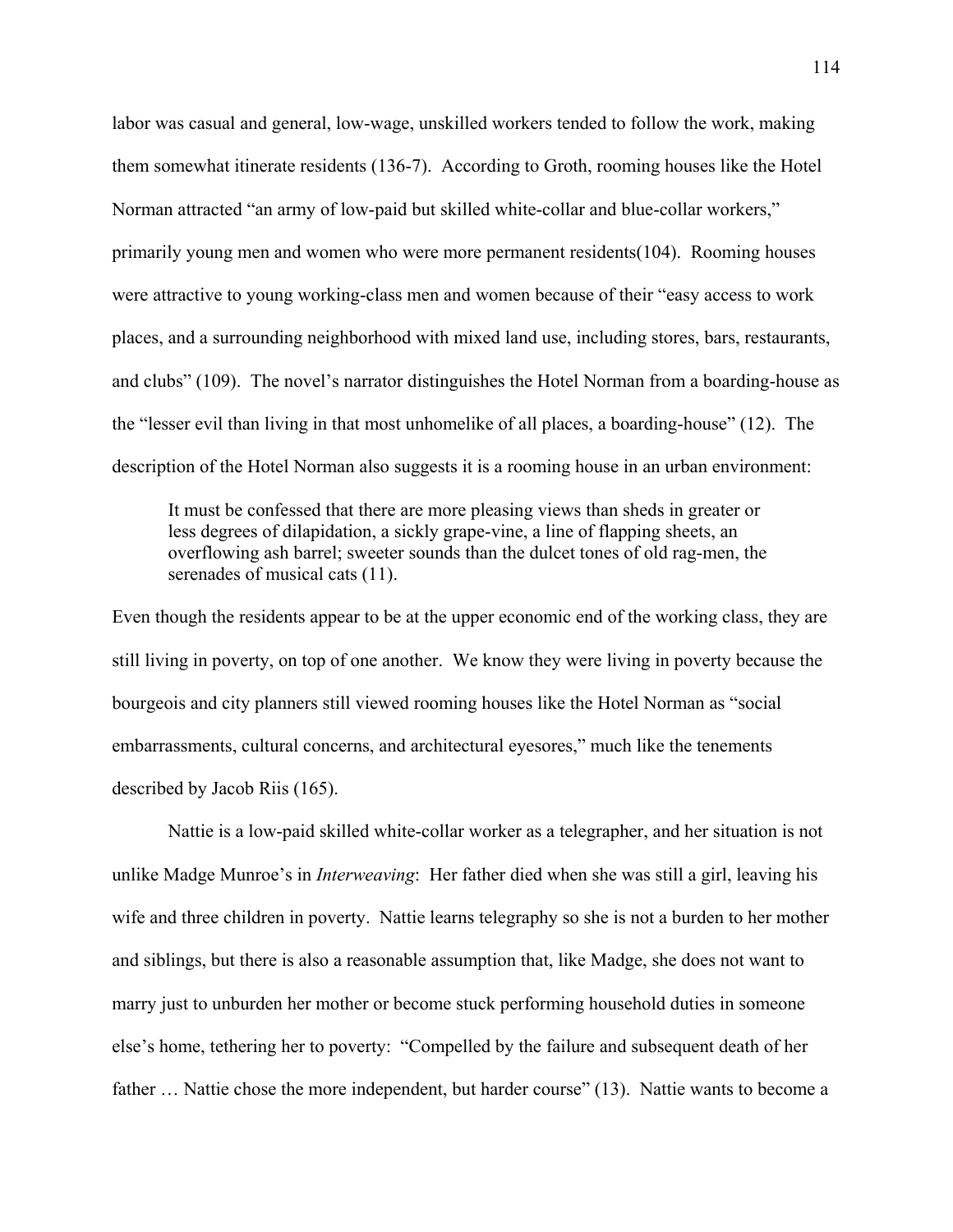writer, and choosing the harder, more independent course for her is a means of getting out of poverty and living a rewarding life. It is unclear what her father failed at before he died, but one can reasonably assume it was that he failed to adequately support his family, much like Madge Munroe's father had. Unlike Ina, Nattie has not experienced the heartbreak of unrequited love or manipulation. She only knows the traditional path is not the path for her given her dreams "of fame as an authoress" (12). Except when she is working in the telegraph office, Nattie is restless and dissatisfied with her present circumstances, and vacillates between hopefulness and disillusionment.

The novel opens with Nattie's initial telegraphic introduction to "C". She cannot keep up with the velocity of the message because she is also being questioned by a customer. Nattie agitatedly responds to the customer in haste, with a frown, a scowl, and despair. Her constant requests for "C" to repeat the telegraphic message are met with sharp teasing: "Had you not better go home and send down some one who is capable of receiving this message?" Nattie's response is quick and equally sharp: "Do you think it will help the matter at all for you to make a display of your charming disposition?" (5). Her frustration, anger, and embarrassment only fuel her determination to succeed, and so begins her new friendship with her invisible friend, "C". After weeks of continuous communication about books and philosophy over the telegraph, "C" tells Nattie he will be away from his office for a day, without much detail. Nattie had earlier explained to the nosy customer that all the telegraph operators could "hear" each other's conversations if they chose to listen in. On the day that "C" is out of his office, a garish man appears at Nattie's telegraph office, introducing himself as "C". Nattie is disheartened by his appearance and his untoward attitude and gives up her invisible friend. She is at first angry about the realization that an operator she was falling in love with sight unseen turned out to be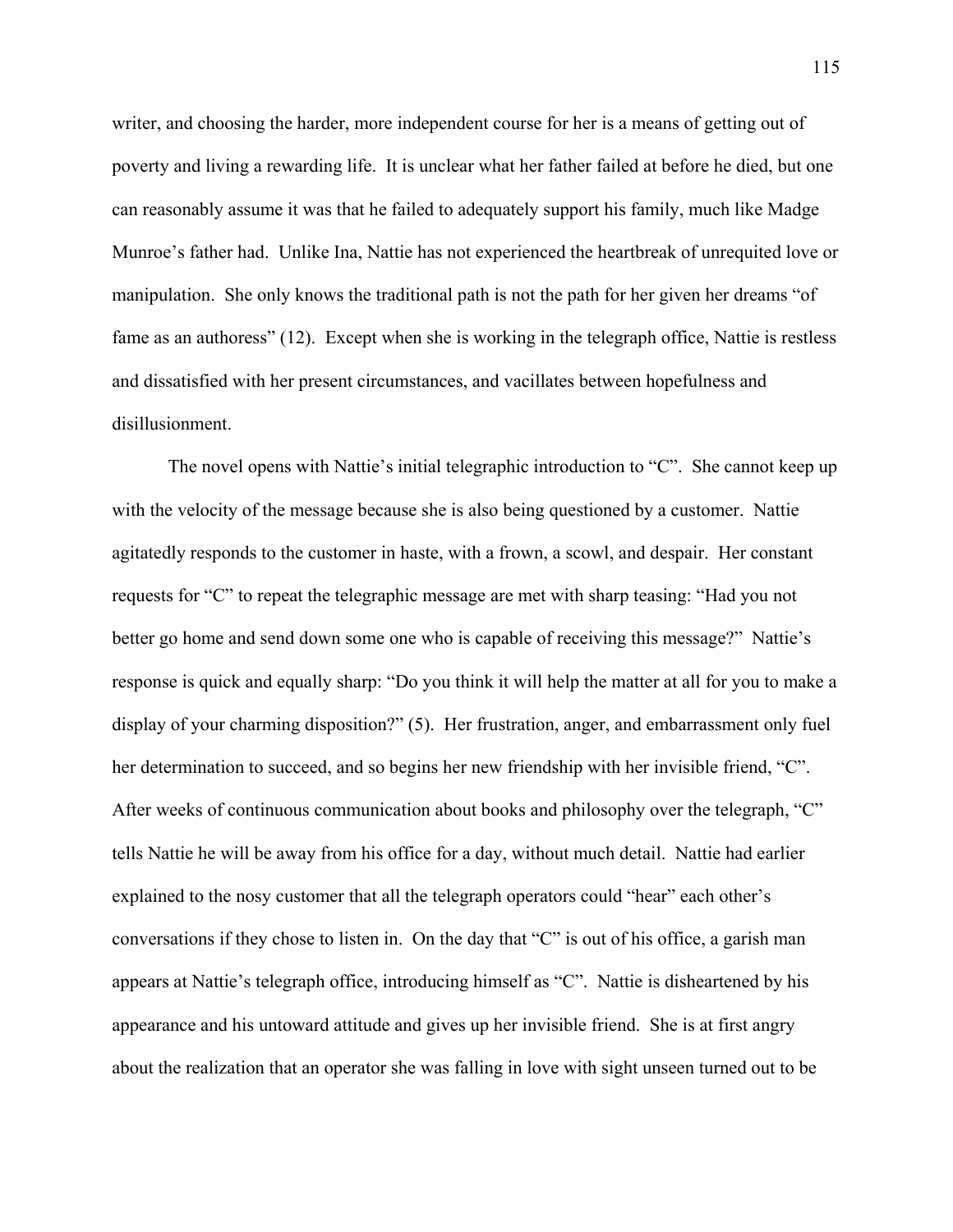"the most disagreeable specimen in the business" (47). She goes to her friend, Cynthia Archer, to relay the "disgusting details" (47). She eventually receives a final message from "C" that he is leaving the telegraphy business forever. Thus, her short-lived, long-distance romantic relationship ends, or so she thinks.

Cynthia Archer is a friend of Nattie who also resides at the Hotel Norman. She is introduced by Mrs. Simonsen as "studying to become an opera singer, that she occasionally now sang at concerts, meeting with encouraging success, and further that she possessed the best references," to which Miss Betsey Kling responds with disdain: "no young woman of modest and retiring disposition would seek to place herself in a public position" (28). Of herself, Cynthia claims to be "something of a Bohemian" (31). Cynthia has an upbeat personality, encourages her friends at the Hotel Norman to chase after their dreams, and is genuinely adored by all except Miss Kling.

Unlike Mademoiselle Reisz, the unmarried artist in *The Awakening*, Cynthia is often described as romantic, charming, energetic, and warm. She has a passion "for the lyric stage" and "shall make music [her] life's aim", and she has her own money to enable her pursuit of this passion (30). The narrator describes Cynthia as "one of those people who live always in the sunshine, and seem to carry its own brightness around with them" (32). Cynthia shares Ina Ellerton's wayward experience, and near the end of the novel, she confesses to Jo that she once loved a man who did not love her back except for a day, and she has therefore devoted herself to her music. Cynthia is a graceful, beautiful, artistic, and unapologetic young woman. In bourgeois society, Cynthia would be an outcast, a wayward woman. The evidence of this lies in Miss Kling's continuous disapproval of her; however, at the Hotel Norman, Cynthia is a binding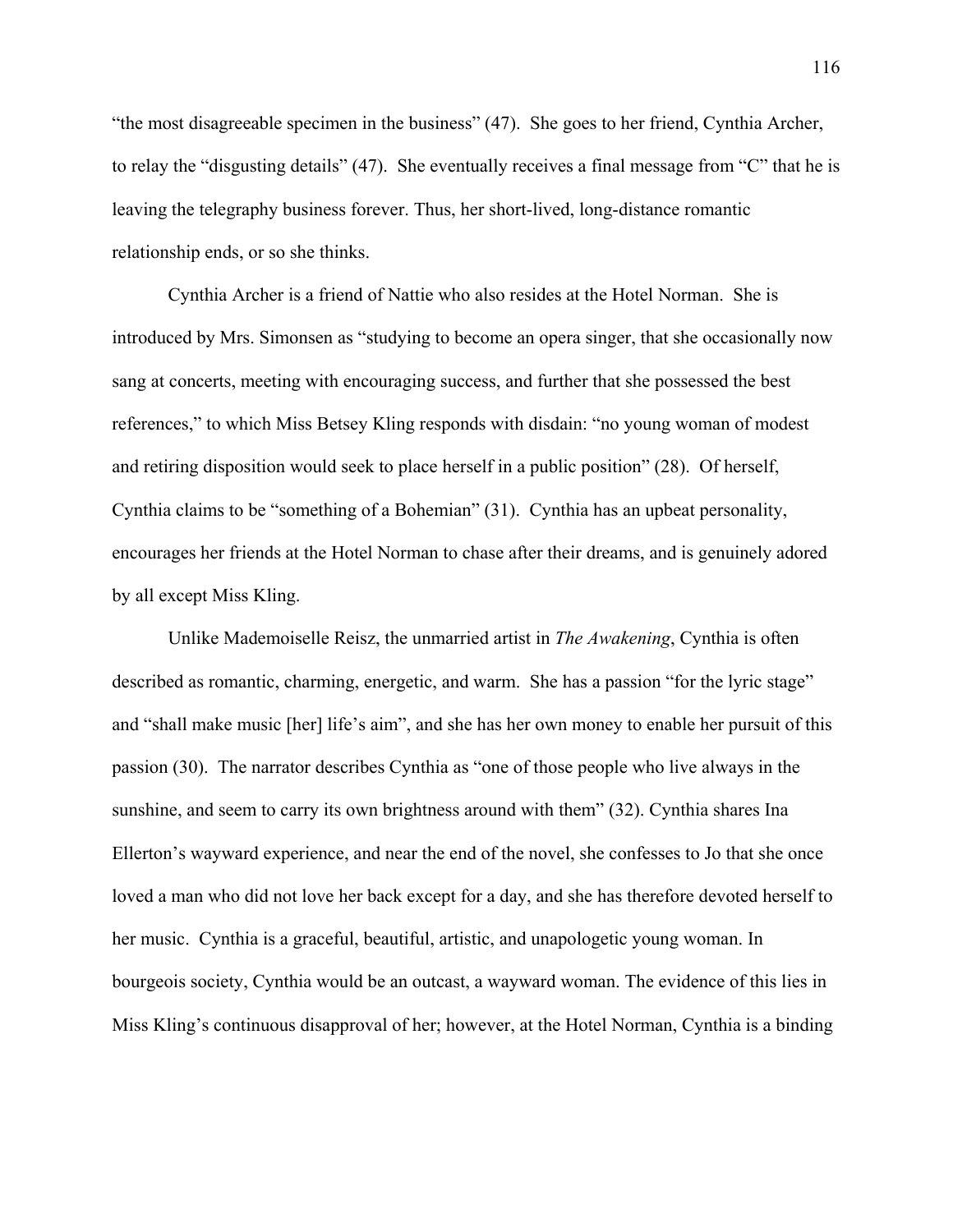force for the other tenants, providing a welcoming environment for them all to get to know each other and spend time together.

Among the other residents, Quimby is an amiable, single, young man, described as "neither elegant nor talented, and is often very awkward, but he is honest and kind-hearted … honest, blundering Quimby … who was so clever, but like all clever people, such a dreadful bore" (13). Celeste Fishblate is often attempting to get Quimby's attention, while his attention is always on Nattie. He is clumsy, tripping over a bucket in the hallway, alarming the other residents, constantly tugging at his collar, and stammering over his words. He introduces Cynthia and Nattie in the hopes that this will bring him closer to Nattie.

Mr. Fishblate and his daughter Celeste are also residents. He is a widower described as "an unquestionably disagreeable specimen of the *genus homo*, with a somewhat startling habit of exploding in short, but expressive sentences – never using more than three consecutive words" (13). Celeste is often referred to as "poor Celeste" because of the way she persists in trying to capture Quimby's attention and how much she is monitored by her father. As Celeste pursues Quimby's attention (and affections), Quimby pursues Nattie's attention and affections while Mr. Fishblate pursues what he sees as Quimby's nefarious designs to lead his daughter into waywardness. As may be expected, hilarity ensues; however, Celeste does end up engaged to Quimby through his own clumsiness. He believes Nattie is waiting in Cynthia's darkened room for Cynthia to return home. Instead of turning on the lights or attempting a conversation, he blurts out a marriage proposal. It is Celeste who is sitting in Cynthia's darkened room waiting for Quimby! Celeste holds him to the proposal as does Mr. Fishblate.

The narrator introduces Miss Kling as "a spinster – not because she liked it"  $(11)$  whose principal object in life (outside of searching for her other half) "was to keep watch and ward over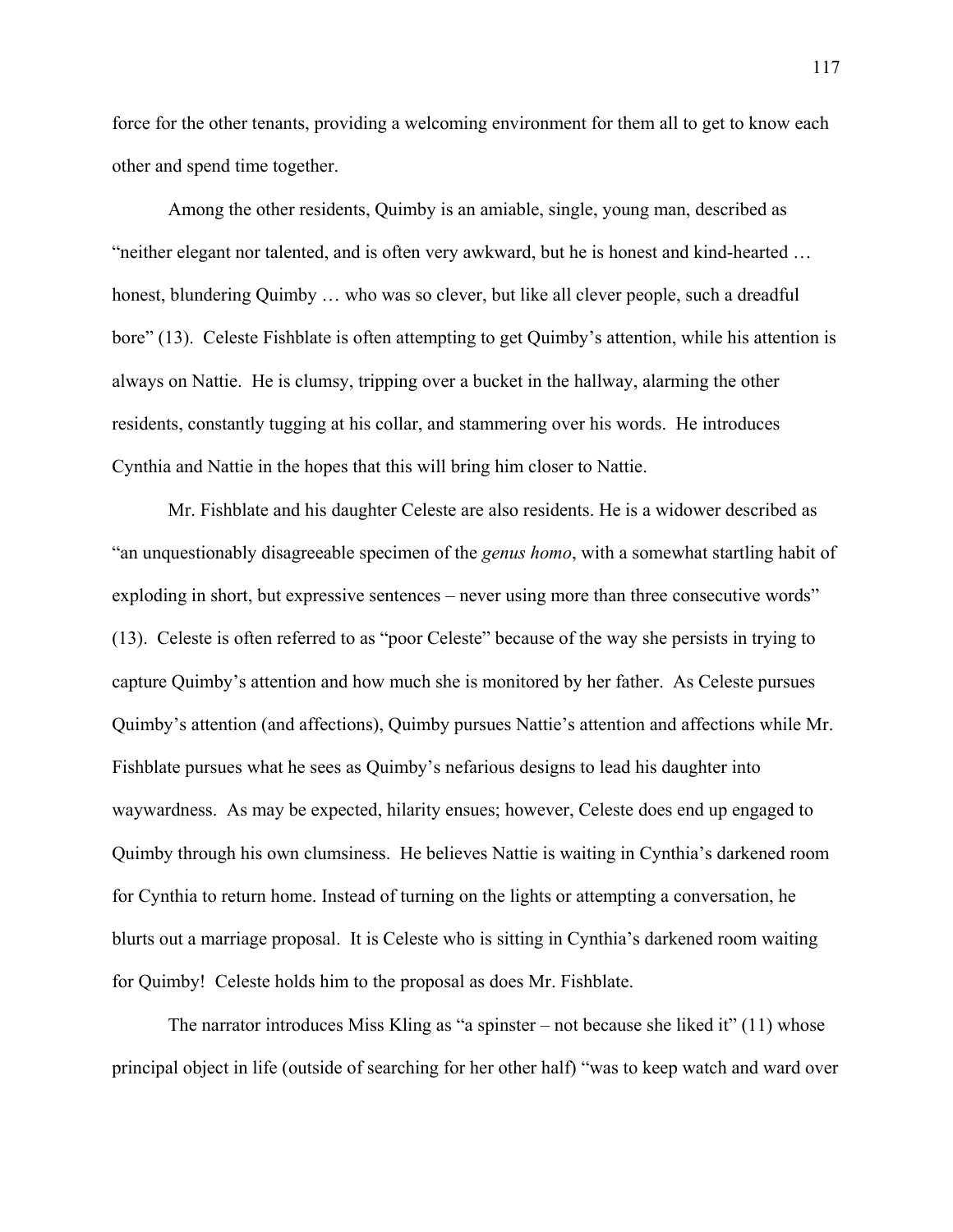the affairs of the occupants of the neighboring flats and see that they conducted themselves with the propriety becoming the neighbors of so very genteel and unexceptional a person as Miss Betsey Kling" (11). She sits in constant judgment of Cynthia for various perceived infractions of the metanarrative of domesticity: having too many trunks, wanting to perform on a stage, having "a more than average share of good looks, and [going] out and [coming] in at irregular and unheard-of hours" (28). After Nattie's expectations are disappointed by her first meeting with "C", she comes home with a "very long face", and while Miss Kling wonders "as to the cause, [she] took a grim satisfaction in the fact. For Miss Kling liked not to see cheerful faces; why should others be happy when she had not found her other self?" (46). She is a miserable woman on all counts.

Because of Miss Kling's constant interference and snooping, Nattie and Clem install a telegraph in the Hotel Norman, connecting Nattie's room with Quimby and Clem's once Clem has temporarily moved in with Quimby. However, Miss Kling uncovers the deception and confronts the two. Up to this point in the story, Nattie has been under the impression that Clem and Cynthia are in love, and it is the final confrontation with Miss Kling that reveals Clem is and always has been in love with Nattie. While Cynthia and Nattie are having a conversation, Miss Kling bursts in Nattie's room to confront her about the telegraph. Miss Kling mentions her disdain for the company Nattie keeps, which Cynthia claims is none of Miss Kling's business. Miss Kling insults Cynthia: "since you force me to speak out, Miss Archer, I will say that in my opinion no truly modest and proper girl would become intimate with those who pad their legs and paint their faces, and show themselves to the public" (111). At this point in her tirade, Clem enters the room, which sends Miss Kling into her final tirade against Nattie:

I have heard of young females so much in love that they would run after and pursue young men, but never before of one so carried away and so lost to every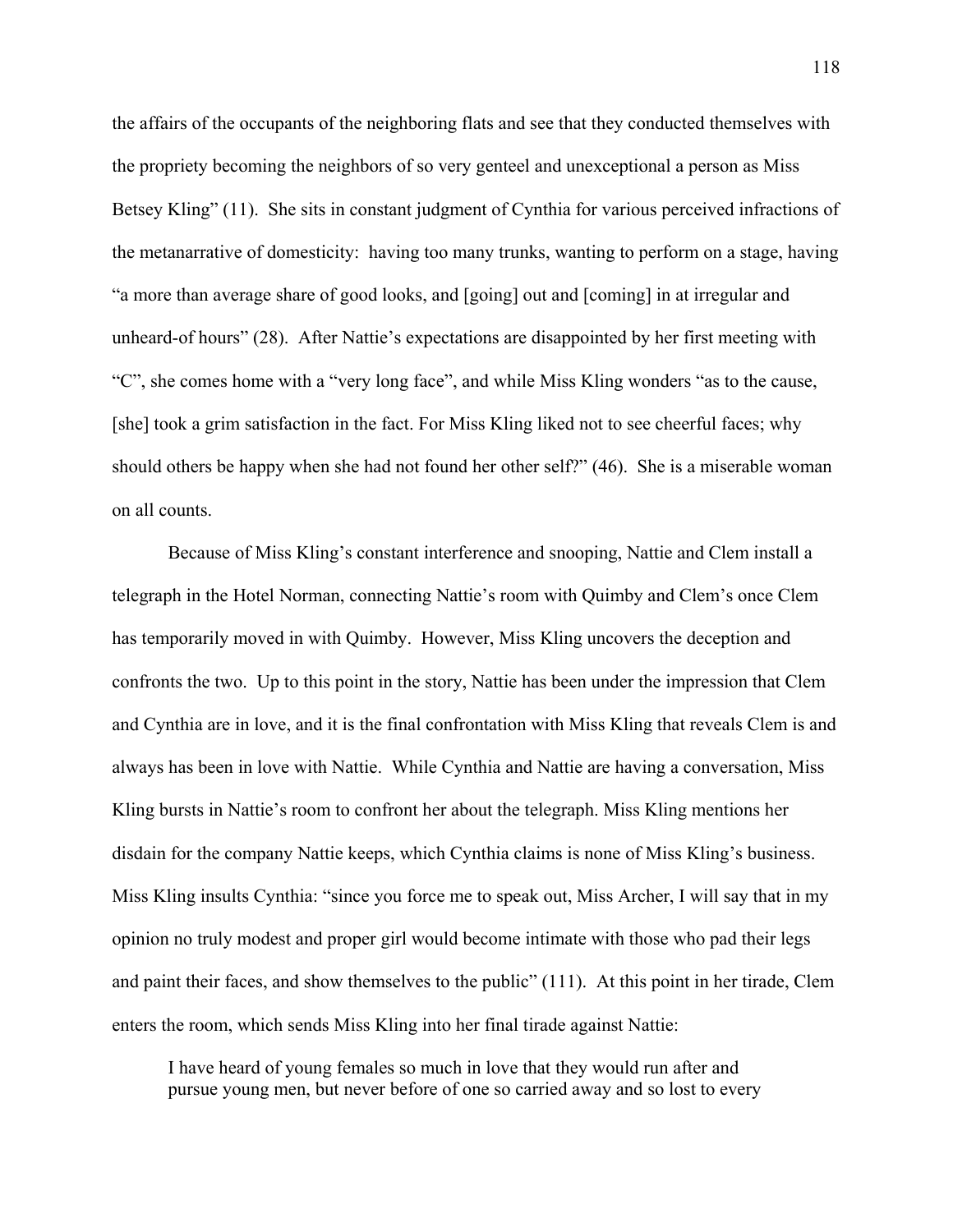sense of decorum, as to be obliged to have a wire run from her room to his, in order to communicate with him at improper times … your conduct and that of your associates is such, that I can no longer allow you to remain on my premises. (112)

Miss Kling is bitter, resentful, and unhappy about her lot in life. She vacillates between ruminating over her loneliness and repeatedly inserting herself into the private lives of the other residents. Although she is the primary antagonist in the novel, Miss Kling reveals much more about the material reality of working-class spinsters during the latter half of the nineteenth century.

## **Interpellation and Spinsterhood in the Working Classes**

In order for a woman to answer the hail of domestic ideologies, she must be able to recognize herself in the ideology, but she must also be recognized in order for reproduction or interpellation. A lack of education or limited literacy and a lack of time to pursue aptitudes makes her unrecognizable. In other words, a rural or working-class woman may readily identify with domesticity, but without access to education or free time, she will be unable to successfully reproduce the ideology, like Maggie's alcoholic mother who sees herself as a superior woman. Her ability to perform the rituals required for interpellation is hamstrung by her lack of access. For example, Miss Kling fully understands that chastity, charity, prudence, usefulness, and sobriety are expectations for women designed to secure good marriages; however, her ability to practice these ideals is hampered by her lack of education and her lack of education is the direct result of her class position. For her, there is no real way to be charitable because she is barely making ends meet. Charity, for Miss Kling, does not encompass generosity of spirit. Similarly, her understanding of prudence does not include discretion or circumspection. Without a bourgeois education, Miss Kling can only repeat the rituals of the bourgeois ideology superficially and based on her own undereducated interpretation. It is important to fully grasp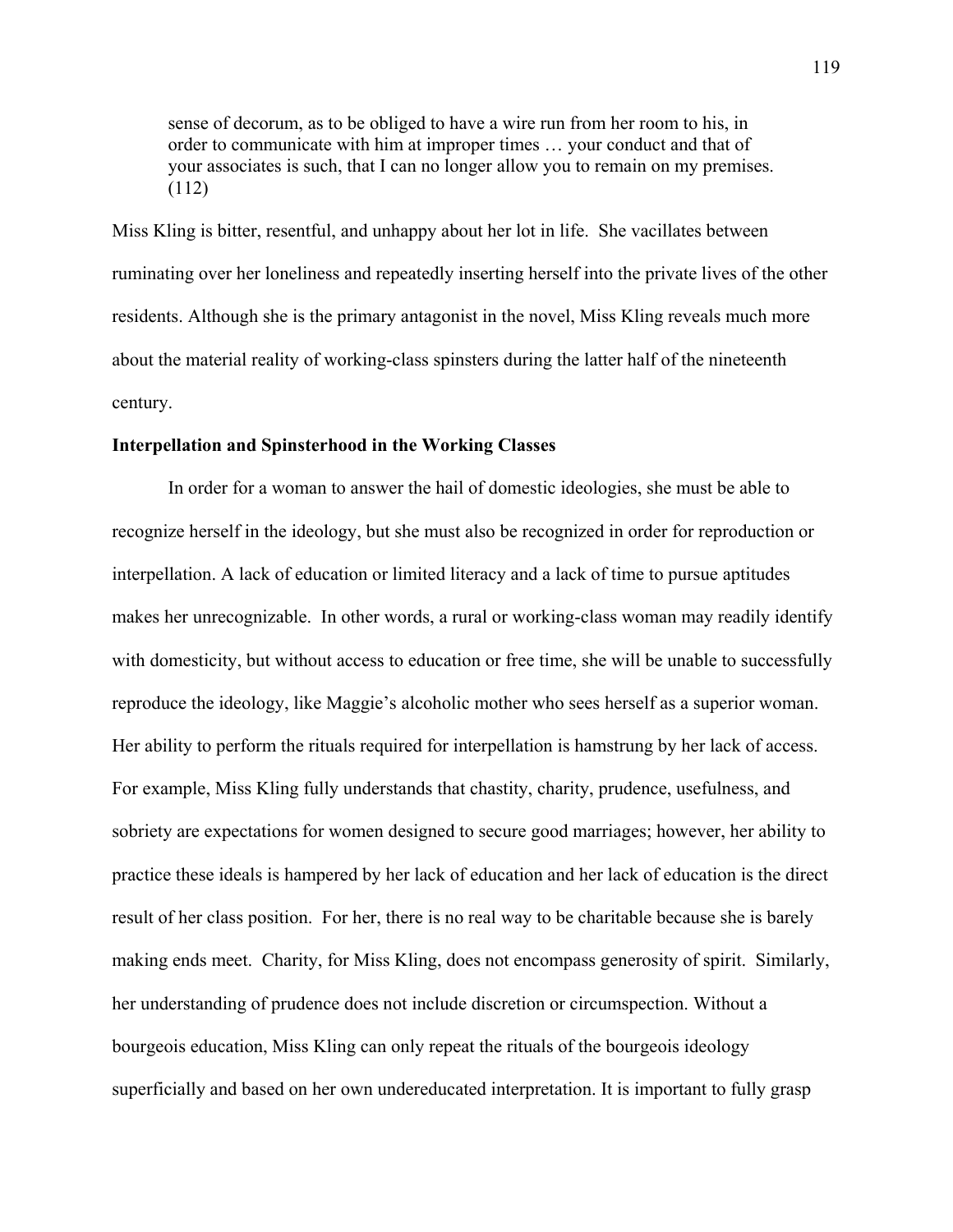this uneven transference because of the variable nature of women's lived experiences in the last decade of the nineteenth century.

Zsuzsa Berend asserts that "nineteenth century women took ideals to be an ultimate, unchanging, God-ordained reality, while the existing reality was seen as imperfect and transitory" (935-6). The Progressive nature of the late nineteenth century that was characterized by abolition, Transcendentalism, universal suffrage, the Second Industrial/technological revolution, and social reforms, like the Temperance movement included an expansion of the women's sphere although the ideology of separate spheres persisted. Women could add selfreliance and self-improvement to the repertoire of the ideal womanly behaviors prescribed by the metanarrative of domesticity.<sup>37</sup> The proliferation of rooming houses is one material piece of evidence for the claim that self-reliance and self-improvement served as ideal reasons for delaying marriage for both men and women as the nineteenth century came to a close. Reconfiguring notions of self-reliance and self-improvement around becoming a more attractive partner can be viewed as a compromise initiated by women with the master narratives of courtship and marriage. Women like Madge Munroe, who left the family farm and the drudgery of rural poverty, and Nattie Rogers, who struck out on her own to realize dreams of fame as an author, demonstrate this negotiation. One way self-reliance and self-improvement are reconfigured to service the metanarrative of domesticity is through the Protestant ideal of usefulness.

Berend suggests that "the insistence on self-reliance should be placed in the evangelical tradition going back to the First Great Awakening" because the "self was perceived as the

 $\overline{a}$ 

<span id="page-125-0"></span><sup>&</sup>lt;sup>37</sup> The concept of self-reliance is not interchangeable with concepts of self-development, self-improvement, or selfdirection, which are somewhat interchangeable in the last half of the nineteenth century for women. It is not until nearer the 1920s and 1930s that all of the latter coalesce, for women, to mean self-determination.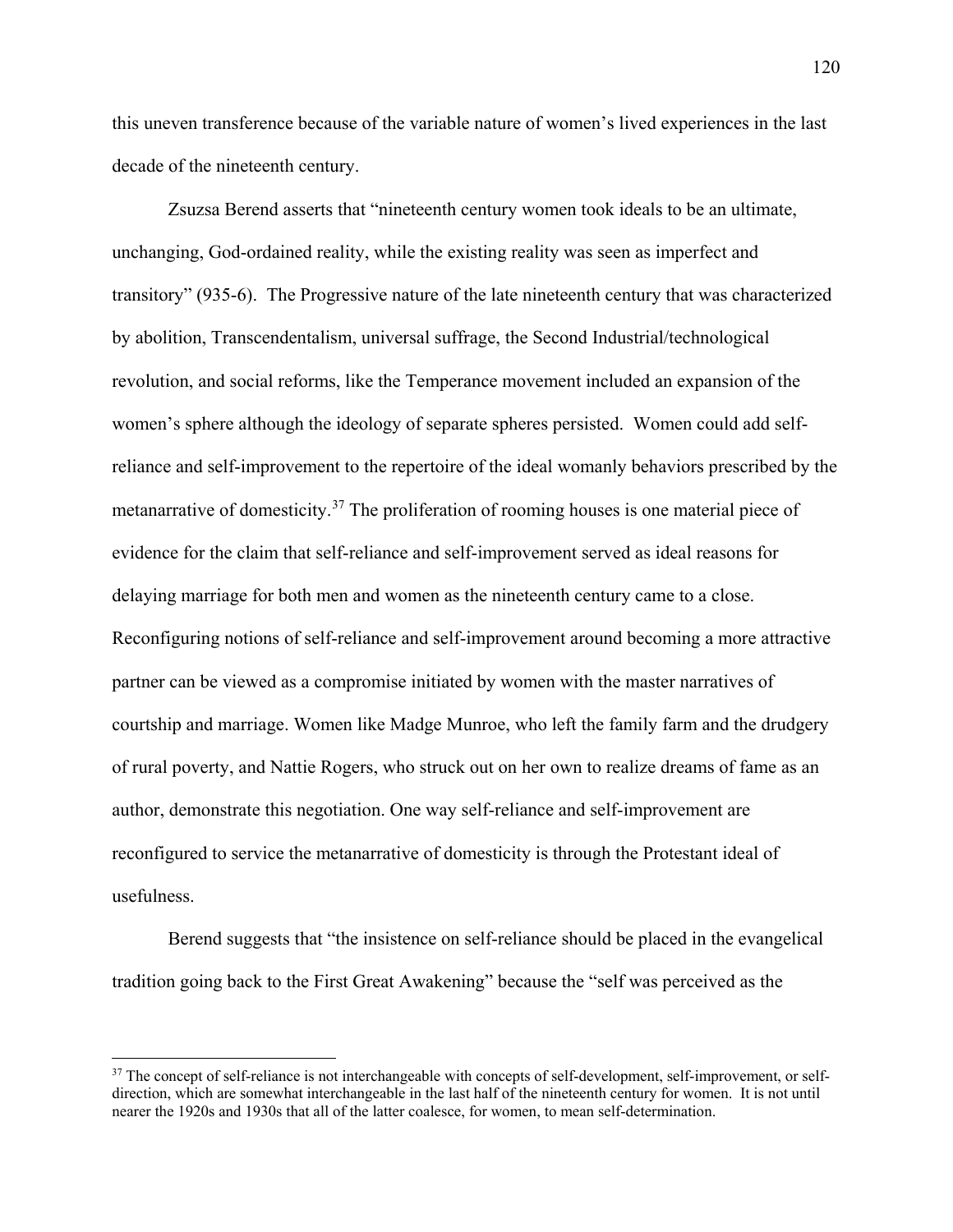repository of human potential for good" (942). Following this logic, the metanarrative of domesticity and the ideology of separate spheres promoted the concept of women's moral superiority within the home, so it is a natural assumption that this perceived moral superiority would extend to work women performed outside the home. Berend continues: "the ethos of service and usefulness that permeated the vocational concept of wifehood and motherhood similarly motivated single women: to be useful in the world and to provide help and guidance to those who need it" (943). The social reform movements of the 1890s seem to offer the best evidence in support of this claim. Berend asserts that "from the viewpoint of the vocational understanding of women's work, home and the world, marriage and singlehood were not polar opposites but rather a continuum where the same ethos applied" (943). This claim presupposes a set of conditions, primarily educational ones, where the full meaning of charity, prudence and usefulness are understood.

Miss Kling's interpretation of her own usefulness manifests as nasty, malicious, intentionally disruptive, and culminates in very real attempts to sabotage Nattie. Miss Kling has unreasonable expectations "of finding completeness or wholeness through love in a perfect match of temperament and values" and Nattie even views Miss Kling's marital status as the result of Kling's own individual misfortune (Berend 938; Thayer 11). The individual misfortune Miss Kling suffers from is her own misunderstanding of ideals like charity, prudence, and usefulness. Miss Kling's acrimony and maliciousness are the result, more than likely, of her own disappointed expectations. Everything that Miss Kling appears to adopt into her own personal philosophy for living – sobriety, purity, love, and propriety – are also constant reminders of her own unfulfilled purpose for living, putting her in a never-ending cycle of performance and disappointment. I like to imagine that Miss Kling has her own uneducated understanding of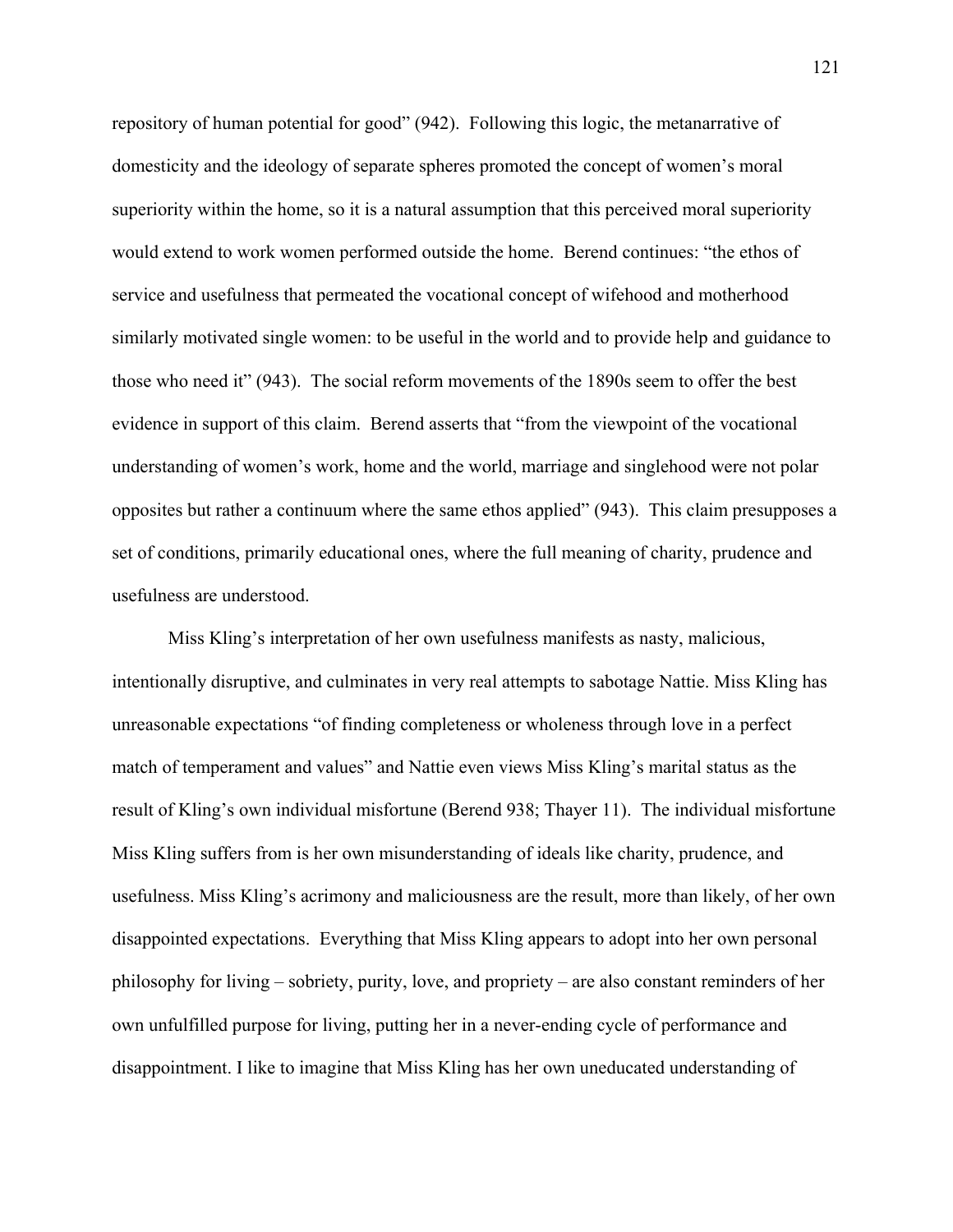things like purity, charity, love, prudence, and usefulness, and as she has come up against the real meanings of those attitudes and behaviors, she has been humiliated but not humbled which has turned into bitterness and resentment in her later life.

According to Emma Liggins, unmarried women in the latter half of the nineteenth century were often viewed and represented as "redundant, superfluous, anomalous, incomplete, odd." (1) According to Janet Fink and Katherine Holden, unmarried women were often portrayed as negative and aberrant images of womanhood, symbolizing "that only marriage combined with motherhood could give them completely fulfilled and happy lives" (233). This is certainly true of Miss Kling and the kind of unmarried woman she represents. However, modern scholarship likes to paint these women as proto-feminists, determining for themselves a life outside of the marriage and motherhood paradigm. Liggins suggests that "these odd women, positioned outside heteronormativity, albeit in different ways, not only challenged ideologies of middle-class femininity and sexuality, but also helped to reinvent them" (2). There is very little scholarship on the working-class ideology of femininity. Often, the assumption of both nineteenth century social reformers and modern scholarship is that the material pressure of capitalism on women's lived experiences is negligible. It is also the flaw of presentism to assume that all unmarried nineteenth century women, especially working-class and rural women, were cognizant of "being feminist" and to label them as protofeminists is disingenuous.

Miss Kling has in no way opted out of heteronormativity. Her negative personality traits signify her disappointment with being outside of heteronormativity. According to Berend, "this reading of the 'progressive' character of nineteenth-century spinsterhood distorts its cultural context" (935). Like the texts they examine, these readings of spinsterhood assume the bourgeois ideology is appropriate, superior, and exportable to the working class. Adopting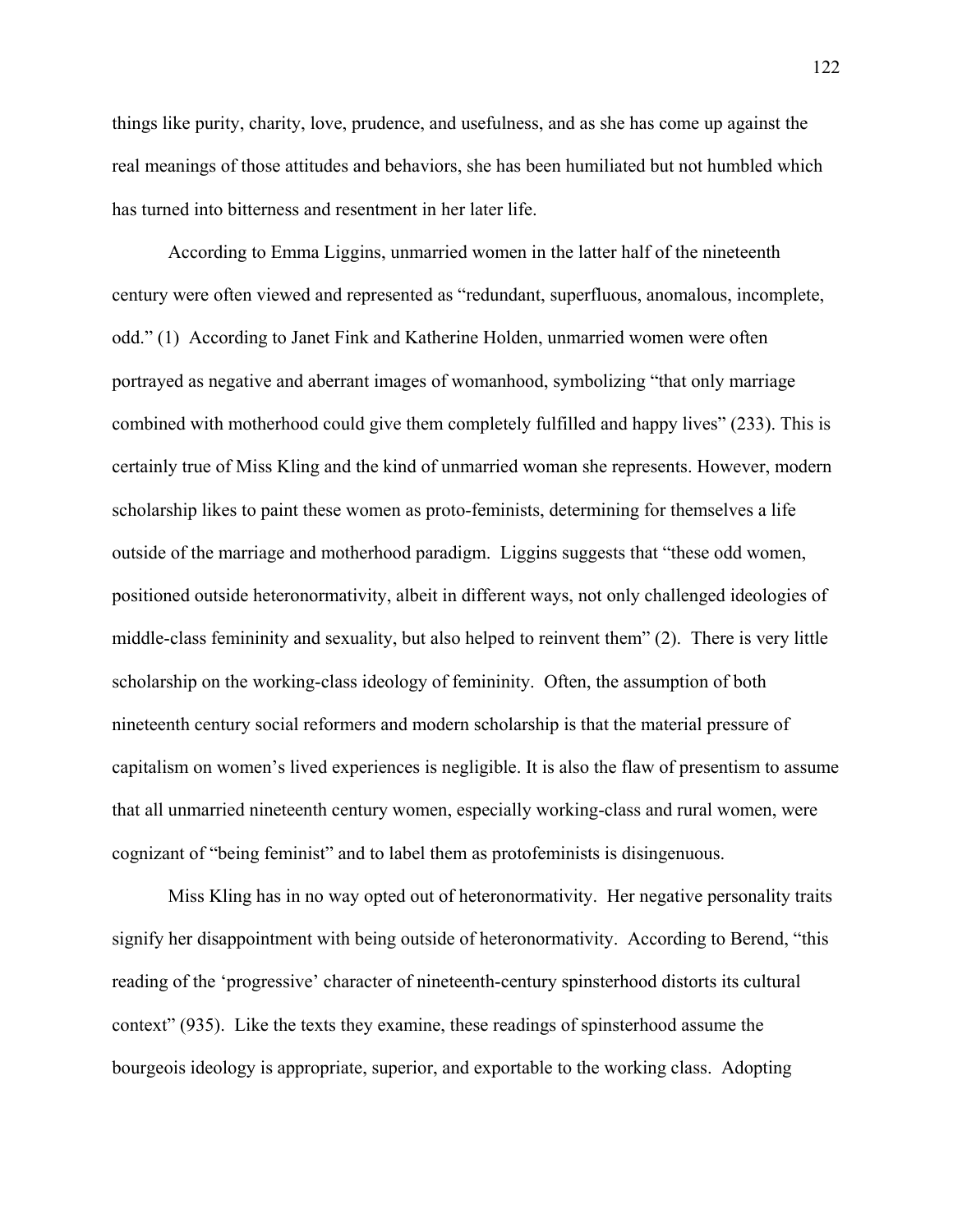domestic ideologies modeled on bourgeois women takes access to education for granted. In the case of Ina Ellerton, for example, her initial identification with Sir Walter Scott's heroines was predicated on her literacy and understanding of what it meant to be charitable, prudent, and useful. Miss Kling's obvious misunderstandings of charity, prudence, and usefulness indicate either a lack of education or a lack of quality education. We can assume she is literate, but how literate is up for debate. Transferability, or exportability, of domestic ideologies from the bourgeois to the working class, without access to the same education, means that working-class women go unrecognized by domestic ideology no matter how much they want to, or have been socially conditioned to want to, identify with it. For Miss Kling, her nosy, intrusive, often rude, and disruptive behaviors, towards Nattie in particular, are demonstrations of her undereducated understanding of usefulness.

## **The Feast of Sisterhood**

While the representation of unmarried women that Miss Kling offers is negative regardless of class, the more positive representations offered by Cynthia and Nattie highlight the stark differences between bourgeois and working-class enactment of the rituals prescribed by the metanarrative of domesticity. There is considerable contemporary debate about how effectively concepts of sisterhood cross racial boundaries given the level of cultural appropriation Black women suffer at the hands of white women. Recent developments in the Black Lives Matter movement and between many Black women and white women have initiated the *#dontcallmesis*, which sends a clear message that many women of color do not wish to participate in sisterhood with white women. This reaction is not solely the result of cultural appropriation but is also the result of latent racist perceptions in some white women which often manifest in the form of "weaponized tears", body shaming, hair shaming, and sexuality shaming. However, sisterhood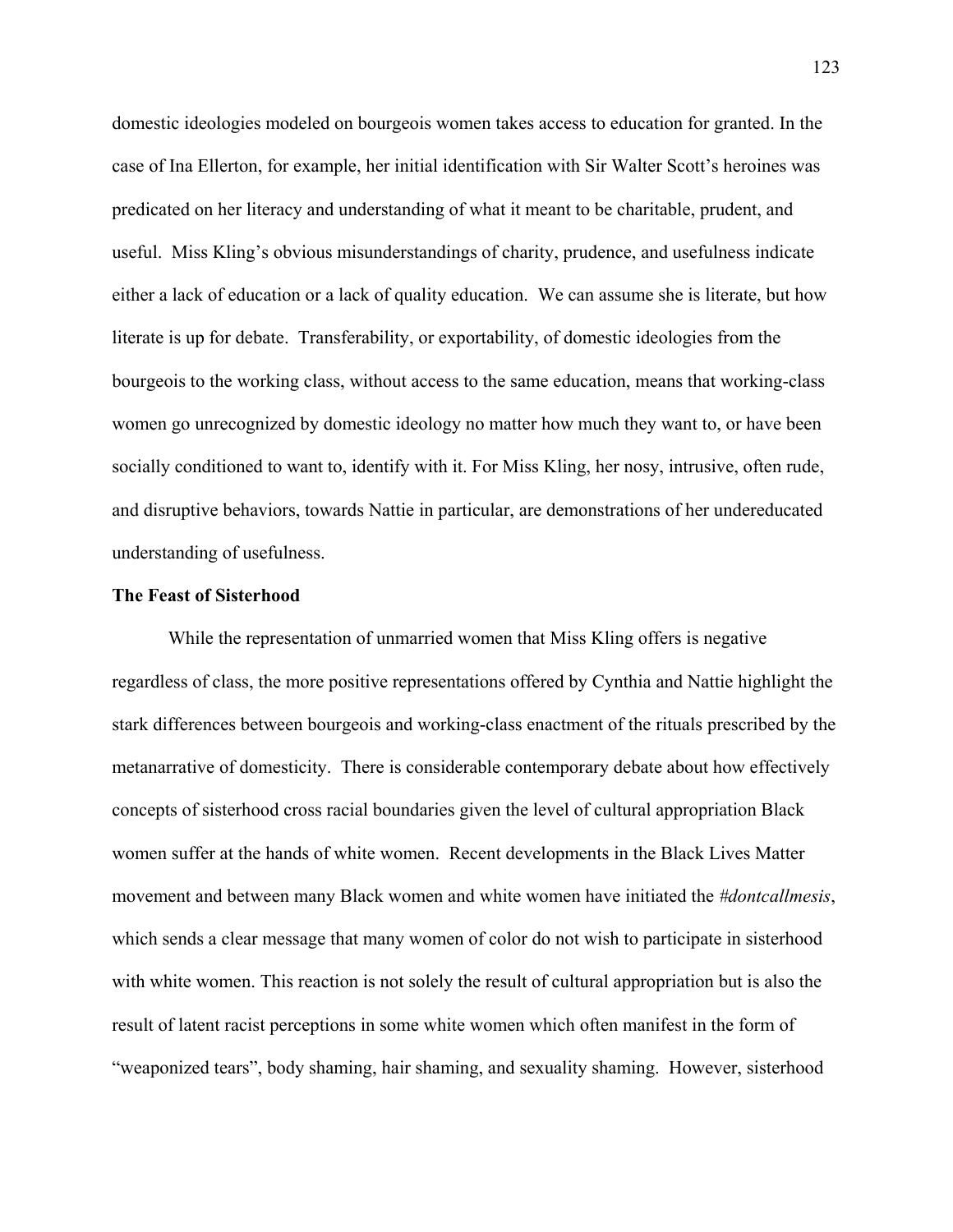is an important aspect of women's lived experiences regardless of race or class. A biological sister is not a mother, not a father, not an aunt, and sometimes, not even a friend; however, a biological sister may be called upon to perform the duties of mother, father, aunt, and friend over the course of her lifetime. A woman can experience sisterhood even when she only has brothers. Sisterhood comes with no guarantee of reciprocity, especially within a biological framework. In *The Awakening*, Edna's sister Margaret is called upon to be mother to Edna when they are girls, yet they are estranged as adults. Venus is partially responsible for Oliver's education and welfare, like a parent, in *Hagar's Daughter*. Madge Munroe and her sisters often fill the role of parents for one another, and they are adult friends in *Interweaving*; however, when Bert declares her affection for Ina, it is not as a sister but as a girl-lover.

According to Carol Lasser, "nineteenth century natal sorority idealized a closeness and collaboration … that required demonstrative affection, emotional mutuality, and the fulfillment of obligations to support and nurture … sisterhood offered the model of an enduring and intimate relationship, creating a sense of stability and community" (165, 169). Nancy Cott claims "a woman discovered among her own sex a world of true peers" (190). For Cott, female friendships of this period "expressed a new individuality … a willingness and ability to extract themselves from familial definition … and asserted that women were different from but not lesser than … men" (190). Both Cott and Lasser contend that female friendships modeled on sisterhood were woman-centered and women-only spaces.

Cynthia Archer and Nattie Rogers develop a sisterhood, but it is not woman-centered or a women-only space. Chapter Eight, "The Feast", is an episode that demonstrates the nature of their chosen sisterhood. Nattie goes to Cynthia's rooms to lament the barriers to becoming a writer. Cynthia responds by telling her "your ambition is great enough to render you useless and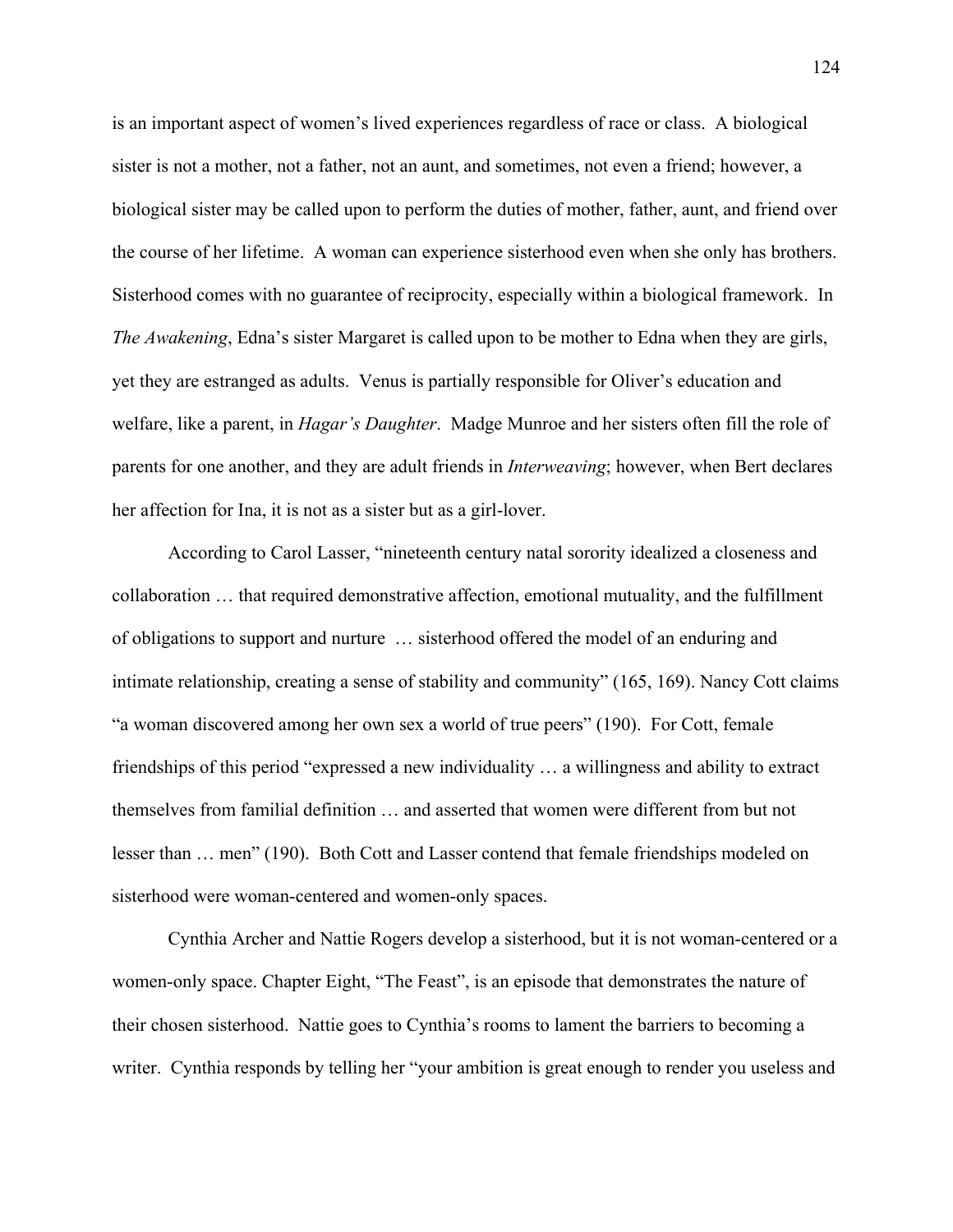discontented, but you need something to stimulate your energy … since you can at present accomplish nothing, why not get all the enjoyment you can out of life?" (53). Nattie responds by complaining about how difficult it is even to find something decent to eat. Cynthia tells her she can appreciate her feelings "from sad experience" (53). Together, they decide to pool their resources between food, dishes, cutlery, and money to have a feast of steak, eggs, tomatoes, potatoes, fruit, pie, and Charlotte Russe, just the two of them. The feast becomes a demonstration of Cynthia's advice to take all the enjoyment life has to offer.

The two women end up with what seems like an excess of food for two young women, which results in trouble finding enough space to have the feast and dishes to cook and eat with:

two pounds of steak … waiting expectantly of making glad our hearts on the rocking-chair, potatoes in plebeian lowliness under the table, tomatoes and two pies on your trunk, Charlotte Russes … on your bonnet-box, in a plate ordinarily used as a card receiver, and sugar, butter, et cetera and et cetera lying around almost anywhere, and the figs, oranges, and homely but necessary bread, where are they? I see, on top of 'Dombey & Son' … and our dishes will not quarrel, because they are none of them any relation to each other (56).

As they sit down for the meal, Cynthia says "Eccentricity is quite the rage now, you know … and certainly, a sugar-bowl so closely resembling a brown paper bag … is quite *recherche*" (56). While it is a delightfully endearing episode, the feast is also an important one to analyze further because the feast not only defines the sisterhood between Nattie and Cynthia, but it also demonstrates the lengths working-class women had to go to in order to perform the rituals of domesticity.

The way the feast episode defines sisterhood for Nattie and Cynthia requires an understanding of how family time and family meals aid in constructing family identity. According to Maria Mies and Sylvia Federici, "it was the bourgeoisie which established the social and sexual division of labour, characteristic of capitalism" meaning that family as a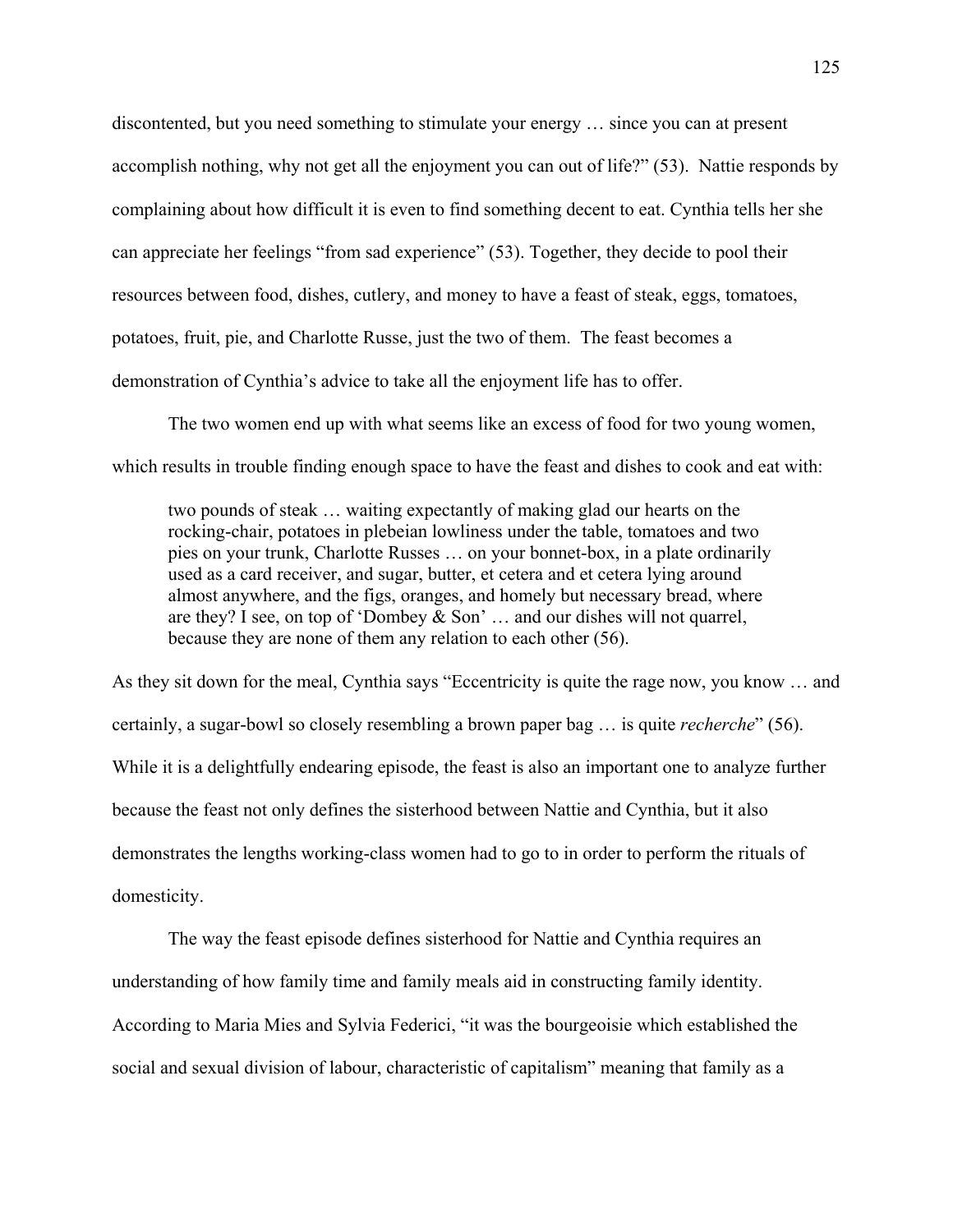"combination of co-residence and blood-relationship" is a construct of capitalism, infused with the ideology of the metanarrative of domesticity (104). Mies argues that the heterosexual, monogamous, nuclear family was made the norm "under the specific protection of the state" and "through legislation, police measures and the ideological campaign of the churches" (104-5). I would add to Mies's assessment that the homogenized concept of family is, in fact, a state apparatus designed to organize and supervise the body politic, beginning with the bourgeois but for the express purpose of working -class interpellation.<sup>[38](#page-131-0)</sup> However, the changing economic landscape of the United States in the latter half of the nineteenth century altered the structure of family.[39](#page-131-1) According to Simone Cinotto, the "patriarchal, colonial family gradually began to shift toward the more self-reliant, democratic, and affectionate pattern some historians characterize as the 'modern family' …industrialization was an important cause of change" (19). With industrialization came wage labor which is dependent on time, so that time with one's family needed to be carved out of a day that was mostly devoted to work outside the home. Before industrialization, many families were together all day doing chores to sustain the family. When men began leaving to go to work, the need for family time arose. According to Kerry Daly, "family time took on a set of meanings that made it private, controlled, and personal … Victorian Protestant culture emphasized the importance of hard work while at the same time ritualizing the family dinner" (284). The family dinner became a space to both fulfill a biological imperative and fulfill an ideological, psychological, and sometimes, emotional imperative. The ritualization is what is important when considering the establishment of non-biological family structures.

l

<span id="page-131-0"></span><sup>&</sup>lt;sup>38</sup> Social reform movements appear to be the most concrete evidence for this claim as many social reform movements, like the Temperance movement, flattened ethnic, religious, and class difference for the purpose of reforming society in the bourgeois image.

<span id="page-131-1"></span><sup>&</sup>lt;sup>39</sup> Nancy Cott, Carol Lasser and others argue that as more poor women entered the non-domestic workforce, a shortage in domestic "help" prompted some bourgeois women to perform more domestic labor themselves. It is outside the scope of this project, but this shift also prompted some bourgeois women to turn homemaking into a science of economics and efficiency.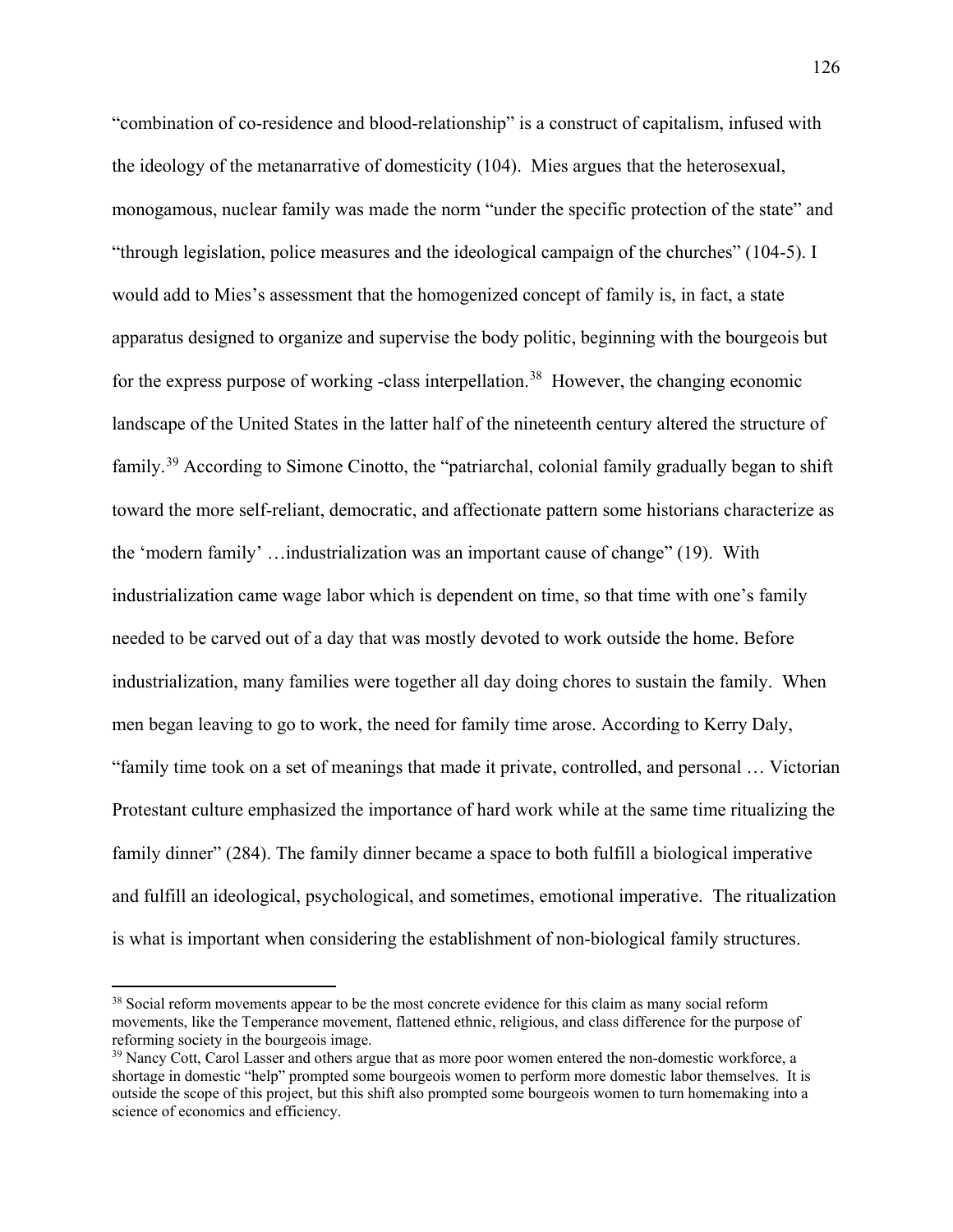In the process of interpellation, the repetition of sanctioned rituals is crucial. Cinotto claims the Victorian bourgeois family paradigm became the archetype of family in the United States, and that its most compelling feature was "its supposed superiority and exportability" (22). Cinotto notes that "from the view of ideological penetration", the paradigm has proven successful (22). The politics of respectability and upward mobility are evidence of far-reaching ideological penetration as are persistent and prescriptive "traditional family values". However, as Cinotto also points out, institutional and economic barriers made adoption of this family paradigm nearly impossible for the working class. Because everyone needs to eat, the family meal was often the most accessible means of ritual repetition in African American and poor white working-class family homes. However, the ritual is even harder to reproduce and repeat in single-occupancy rooming houses designed primarily for single men and women, where a dining room or kitchen might have also served as rented living space for boarders. What makes the feast episode so delightful is the lack of designated space for preparing and serving the food and eating the meal. Although poverty has altered the details of the meal, the fundamental principles of sharing time and food persist. It is this ritual, the family meal, that signifies a family structure between Nattie and Cynthia. They eventually invite Quimby, Clem, and Jo to join in their feast, after Quimby clumsily sits on one of the Charlotte Russe. Neither woman takes charge of the situation like a mother might, but rather, they work together with an excess of food to create a family meal for themselves and their male "siblings", Quimby, Clem, and Jo.

## **Conclusion: Queer Space, Queer Family**

The reference to *Dombey and Son* in the feast scene is the third specific reference to Charles Dickens. The first reference is to *Our Mutual Friend* (1865), Dickens's critical examination of the social expectations of marriage, the role wealth plays in marriage, and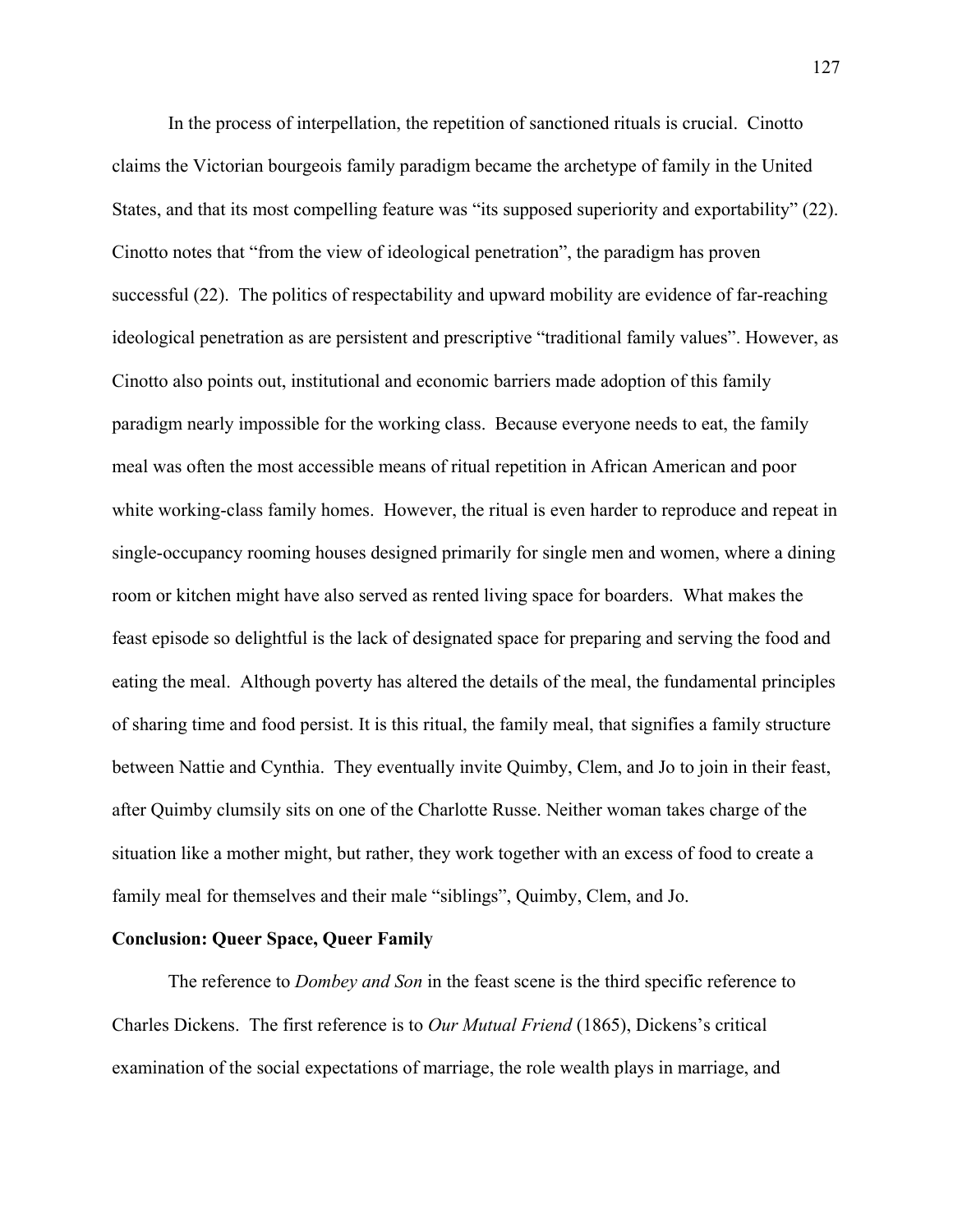mistaken identity. The second reference is to *The Life and Adventures of Martin Chuzzlewit* (1842-1844). In *Dombey* and *Chuzzlewit,* children, a son and a daughter, respectively, are sacrificed on the altar of a father's hubris. Martin Chuzzlewit is disinherited by his father because he falls in love with his father's nursemaid, a woman whose class positionality makes her an unacceptable candidate for marriage. Florence is ignored and maligned by her father because she is not a male heir. The plot of *Our Mutual Friend* revolves around an estranged father and son. The son fakes his own death and delays inheriting his father's wealth to find a woman who loves him for himself and not his inheritance. Some recent scholarship explores the queer potentiality of Dickens's work and suggests that "Dickens's queer families resist cohesion" with bourgeois "conservative, heterosexual family values" (31).<sup>[40](#page-133-0)</sup> Dickens was a prolific writer, and it is appropriate for Thayer to reference the most famous author of her day, but what is notable is the portrait of parents depicted in these three specific Dickens novels. The choice to reference these particular novels suggests Thayer's own open criticism of a homogenized and externally imposed family structure.

In *Wired Love* there is a conspicuous absence of mothers and the novel paints an unkind portrait of fathers with Clem's father and Mr. Fishblate, the references to Dickens notwithstanding. Clem becomes a telegrapher because he refuses to go to medical school, preferring to take over his father's retail business but his father has disowned him for not going to medical school. Mr. Fishblate is in a constant state of agitation at the slightest disturbance, and like Miss Kling, very attuned to a superficial sense of propriety when it comes to Celeste's pursuit of Quimby. The fact that Celeste is even in pursuit of Quimby, however, undoes his

l

<span id="page-133-0"></span><sup>40</sup> See also: Furneaux, Holly. *Queer Dickens: Erotics, Families, Masculinities.* Oxford UP, 2010.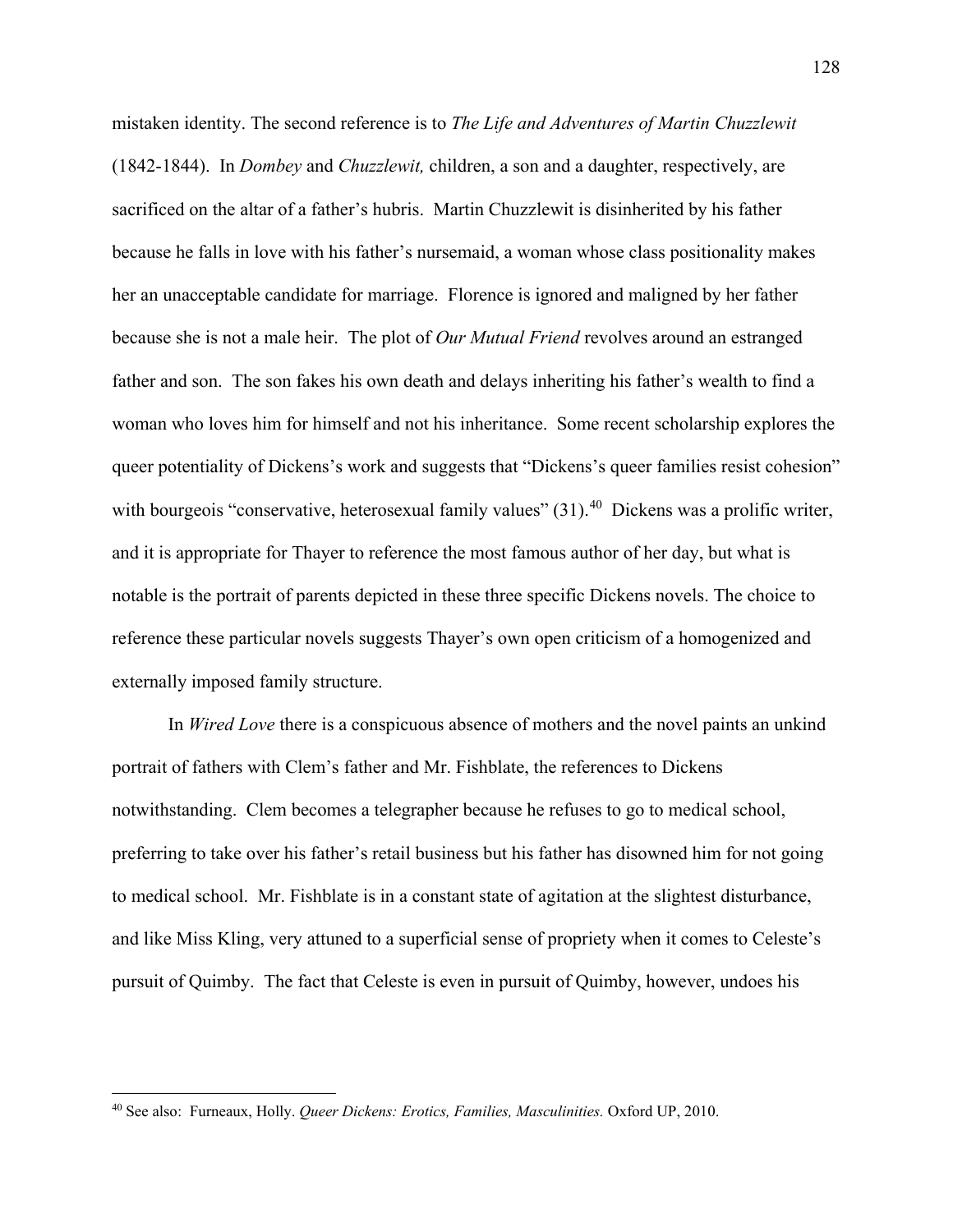sense of propriety because a young woman properly trained in the performance of bourgeois femininity would never openly pursue a man in 1879.

The residents, with the notable exception of Mr. Fishblate and Miss Kling, strive to aid one another in just getting from one day to the next. The lack of biological connections, the fact that they each pursue different career paths and have differing desires does not seem to matter in their regular availability to each other. Because the house was designed and built to house a patriarchal nuclear family but is being used to house disparate single men and women who are intentionally delaying starting their own families so they may realize their individual ambitions makes the Hotel Norman itself a queered space. This queer space demonstrates an alternative, no less meaningful, container for a family that is also queer. The family is queer because it lacks biological connections, but also because it lacks the formulaic structure of the nuclear family, having no mother or father. In essence, this is a family of orphans. The excess of food, the queer family, and the queer space each constitute what Jose Esteban Muñoz would refer to as a queer impulse, and combined they are an affective surplus of queer impulses (28). The feast is an act of hopefulness about the future in the face of the limited present represented by Nattie's complaints. The Hotel Norman is also, itself, a space designed for hopefulness embedded within a gritty, dirty, noisy urban environment. It exists as an encouragement for young men and women to postpone marriage, thereby defying its intended purpose as a building meant to contain one biological family. All these impulses to reject the present in favor of an unknown future revolve around the emotional connections among the residents of the Hotel Norman.

According to Chela Sandoval's theory of differential consciousness, *Wired Love* gives a glimpse of the revolutionary qualities that reside within decolonized love. This queer family, in its queer home, with its superficial imitations of bourgeois ideology, represent a kind of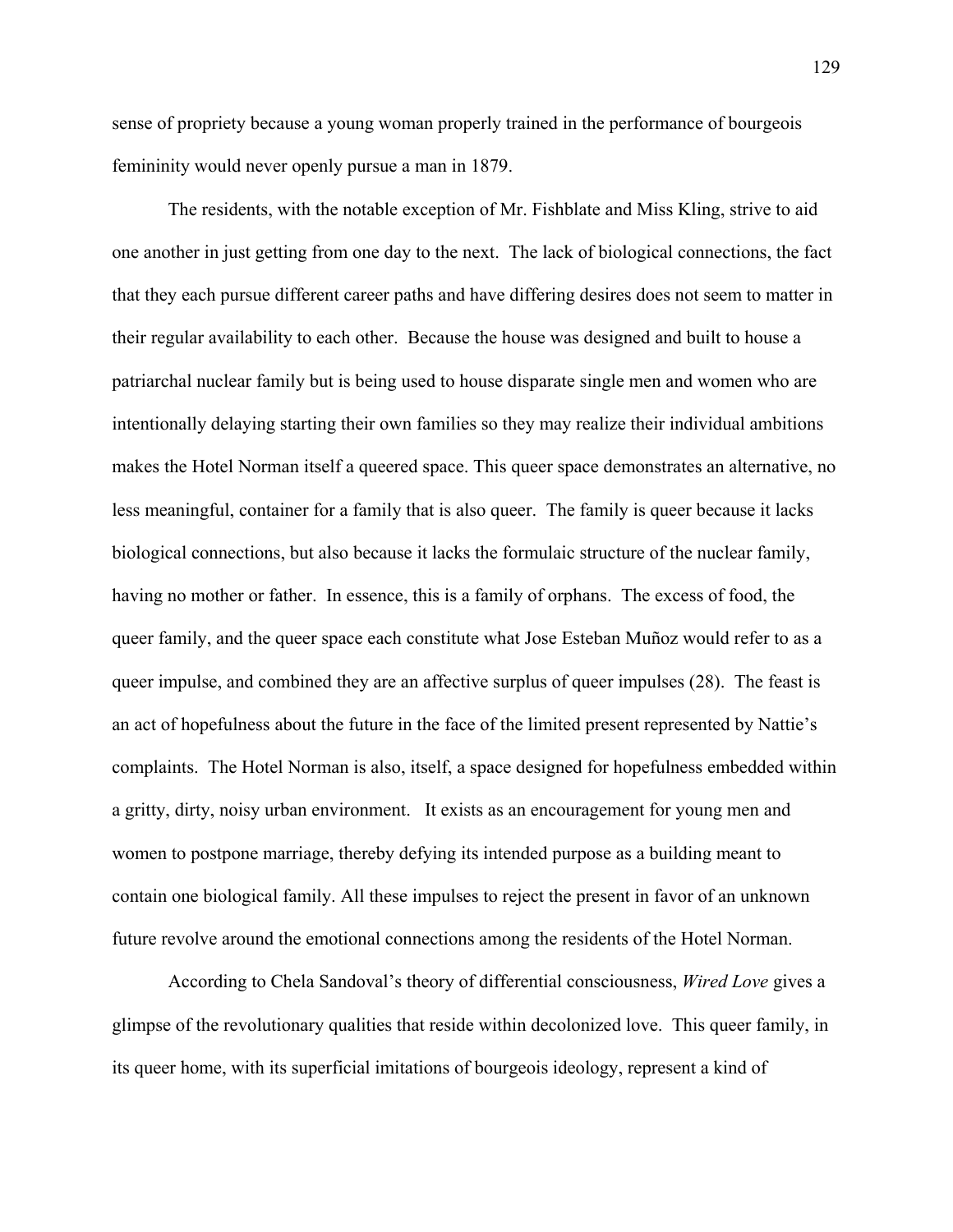resistance "that lies outside the binary configuration of domination and subordination" precisely because they are mimicking the forms of domination and subordination (162). J. Jack Halberstam suggests that "queer subcultures produce alternative temporalities by allowing their participants to believe that their futures can be imagined according to logics that lie outside of those paradigmatic markers of life experience – namely, birth, marriage, reproduction, and death" (2). Without getting married or experiencing childbirth, they do have a family meal. The emotional connections and the quotidian needs and desires of the residents of the Hotel Norman seem to supersede the prescriptions of the metanarrative of domesticity as they relate to women's behavior, marriage, men's behavior, and the structure of family.

Insofar as the available choices are limited for these young people, they cobble together their own sense of what it means to be feminine and masculine, sister, brother, friend, and lover, out of what is available. The lack of wealth, and the absence of the social standing that comes with wealth, creates a space for choice that women like Edna Pontellier and Hagar Sargent did not have. Miss Kling is an often hyperbolic symbol of the obligations that come with wealth and social standing for women; however, her character serves as a foil for Cynthia and Nattie. Miss Kling is the gatekeeper and the enforcer of the patriarchy with her own disappointed expectations about a purposeful life. For young women like Cynthia and Nattie, Miss Kling and Mrs. Simonsen represent a known and unattractive potential future the young women clearly want to avoid. Faced with the stultifying present and limited options for the kind of future they want, Cynthia and Nattie must forge their own paths into an unknown future. Choosing to do this together, alongside three young men in similar situations, by adapting the prescriptions of the metanarrative of domesticity to not just fit into their budgets, but also to better suit their desires,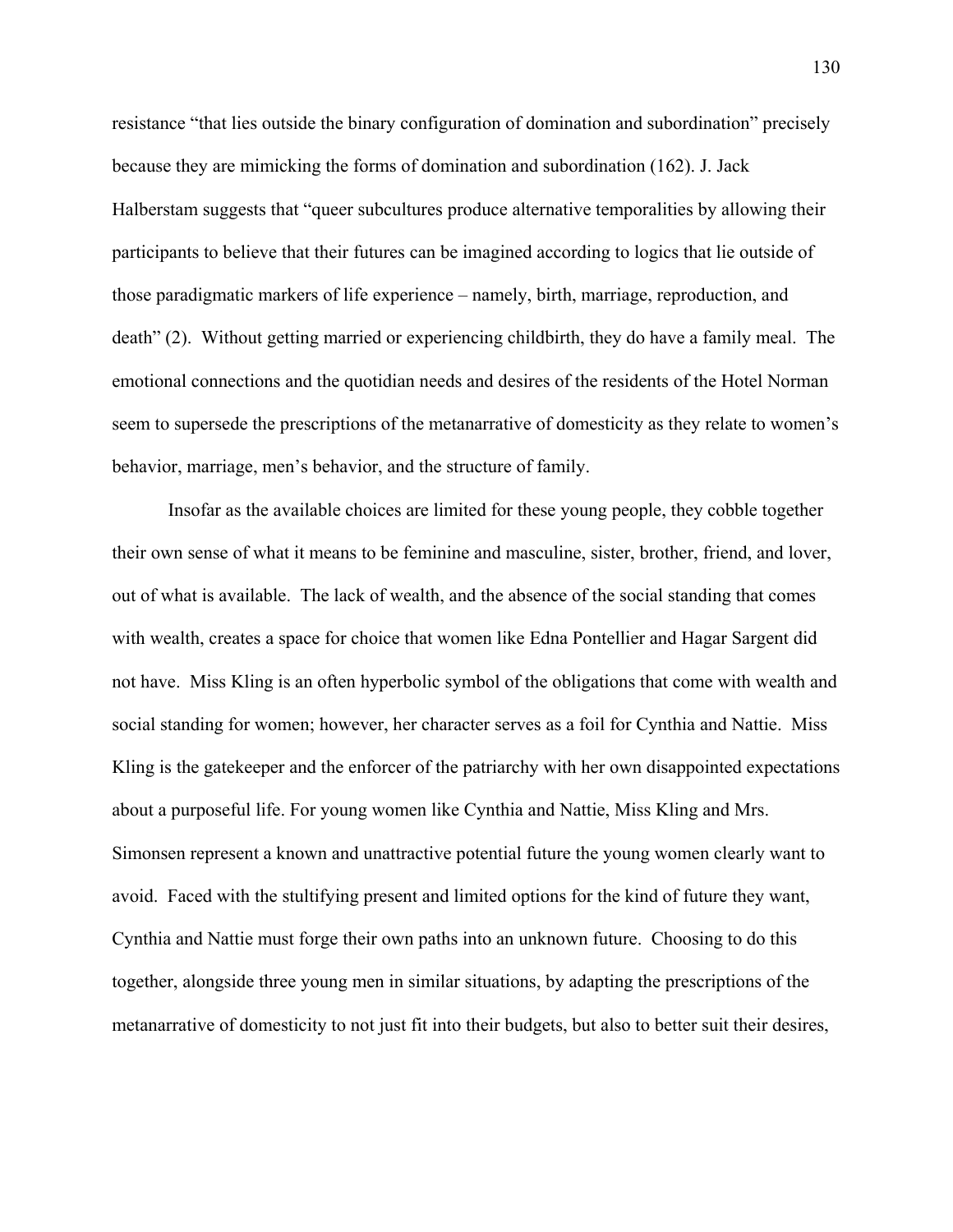is revolutionary. This kind of imagined reality creates a broader picture of women's lived experiences outside of the bourgeoisie.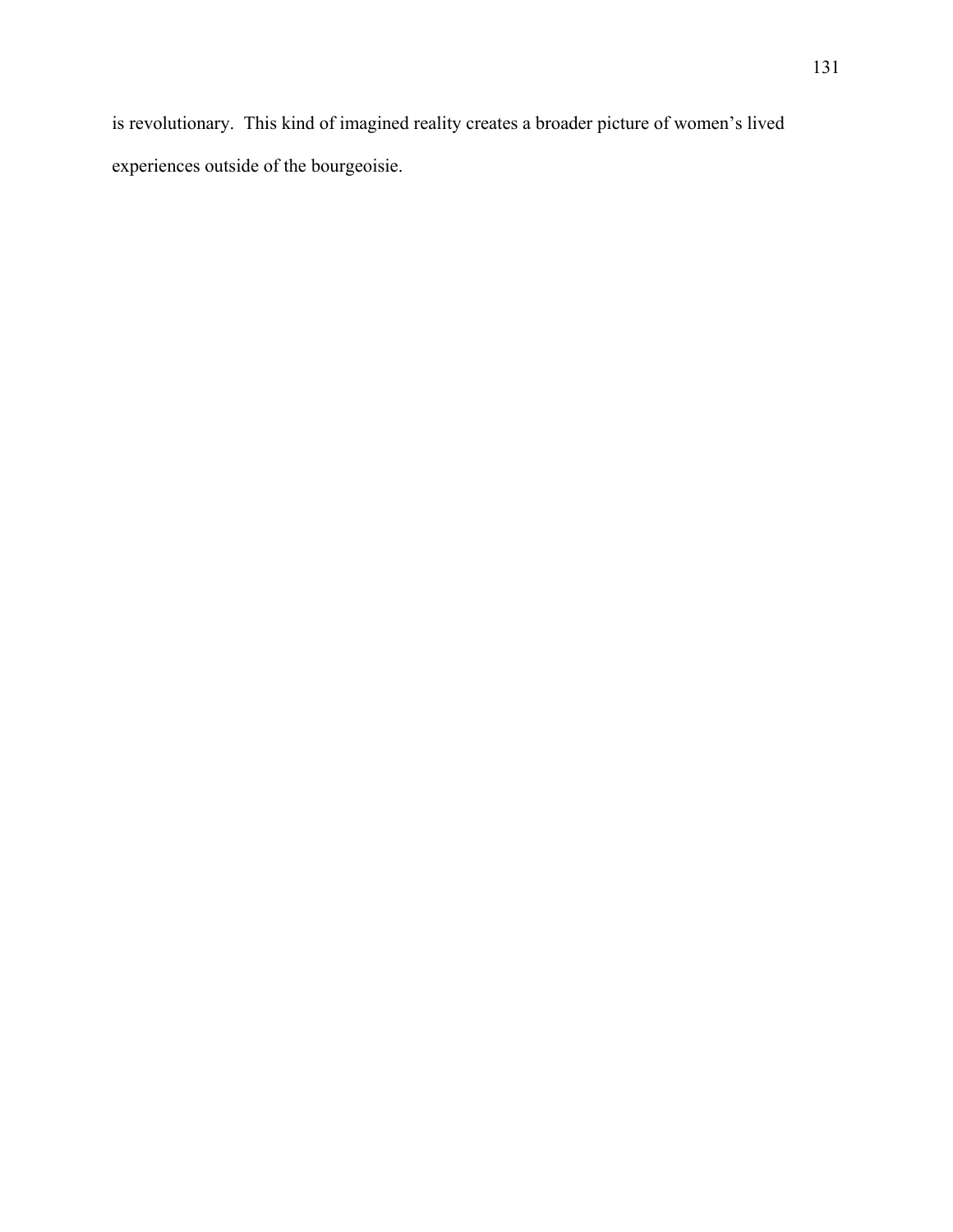## **Conclusion**

The American Dream and American exceptionalism are twin ideologies born out of the desire of thirteen rebellious colonies to form a cohesive and unified nation. Master narratives are used to provide meaning about historical events for large groups of people. Master narratives aid in "conceptualizing and ordering historical developments" but the people who lived in the late nineteenth century "did not experience the master narratives as such" (Kern 20). In the United States, master narratives about nation and empire provide meaning for the forced relocation of indigenous people, human trafficking and enslavement, internal colonization, and disenfranchisement. The dream and exceptionalism narratives explain that, in order for the United States to be competitive among other nations, territory must be increased, economies must be vibrant yet stable, and a centralized government must dictate how territory will be acquired and economy will function. Concomitantly, master narratives about courtship and marriage provided justification for centralized government control by linking marriage and notions about essentialized separate spheres from which men and women can perform civic national duty. These two narratives explain that, in order for the United States to be competitive among other nations, citizens should do their part by separating themselves into public and private domains. Men were to occupy the public domain while women were to occupy the private. Men's abilities to be successful in meeting their civic and national obligations were directly proportionate to women's abilities to be successful wives and mothers. Successful performance of individual civic responsibilities meant that the nation was more secure in establishing territory and stabilizing the economy. The reward for citizens who were successful in their individual realms was inclusion in a collective national identity that was touted as a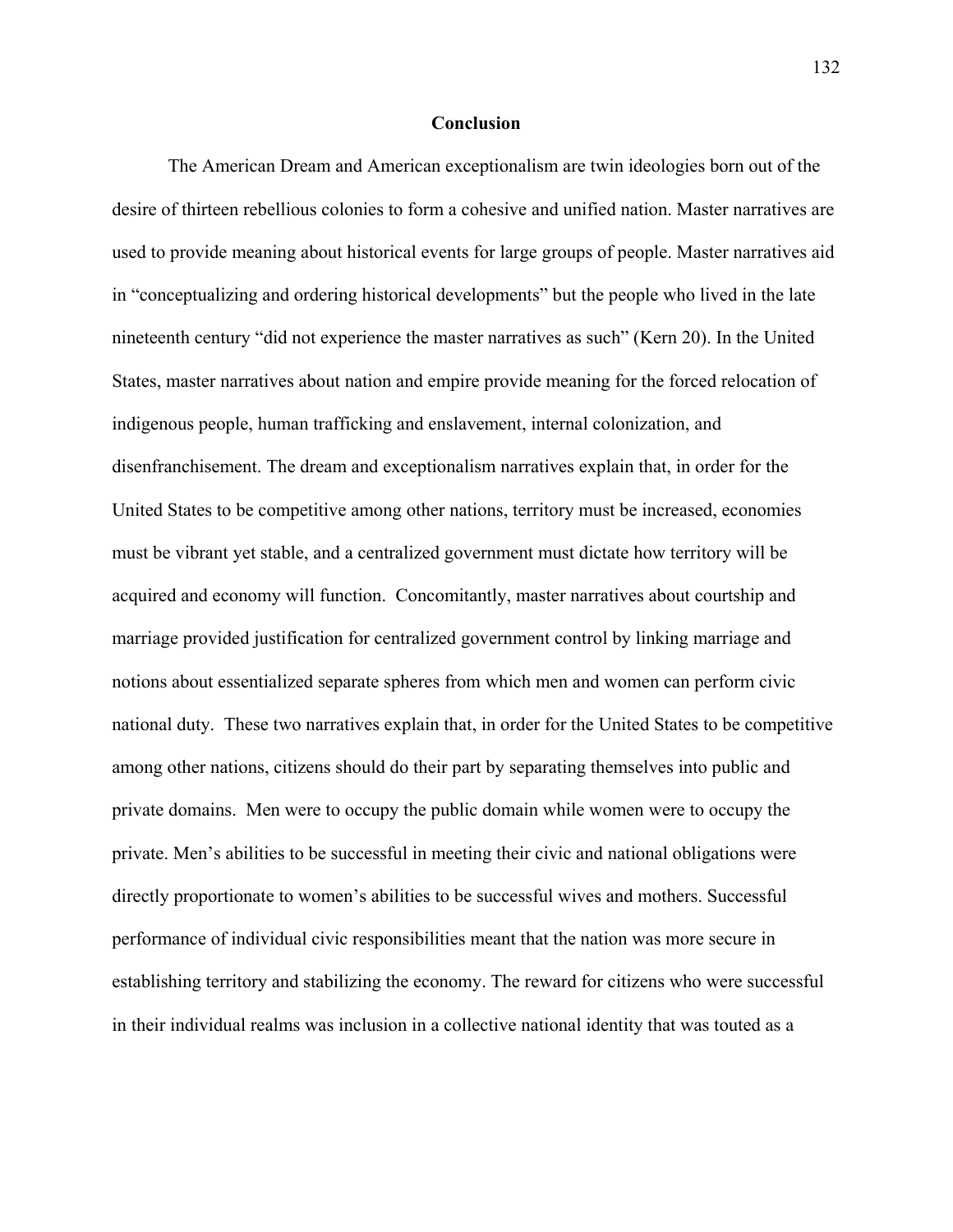shining example for all other citizens of other nations around the world, and the realization of the American Dream – a patriarchal nuclear family, home ownership, and political enfranchisement.

 The rituals required to reproduce the ideology of American exceptionalism were transmitted via conduct and etiquette manuals for women, romance fiction, artworks, sermons, and were passed down orally between mothers and daughters. Marriage and family become, according to Althusser's definition, an ideologic state apparatus. Together, the master narratives of nation, empire, courtship, and marriage with the vehicles of transmission become a metanarrative about domesticity, an all-encompassing phenomenon about both national identity and practices tied specifically to the home. Because national expansion and stability relies on individual civic duty, and men's successful implementation of civic duty relies on women's establishment of homes and families, the success of the nation rests on women.

The United States is currently experiencing an ideological divide that threatens the internal stability of individual citizens and the integrity of the nation as a whole. Traditional family values are central to this divide and those values are directly linked to the metanarrative of domesticity. Evidence of that lies in the recent Senate Bill 8 in Texas, the most restrictive ban on abortion in the nation. Policing women's reproductive health is a form of internal colonization which extends directly from the national and imperial master narratives. Some citizens believe women's reproductive autonomy is a threat to national stability. These same citizens believe marriage equality and gender fluidity also jeopardize national stability. Without an understanding of the metanarrative of domesticity, it is hard to comprehend how the sexual behaviors of citizens has anything at all to do with national security. These citizens also believe there is a past moment in US history when there were no challenges to traditional family values. Because art often imitates life, though, it is easy to find instances where cisgender, heterosexual whiteness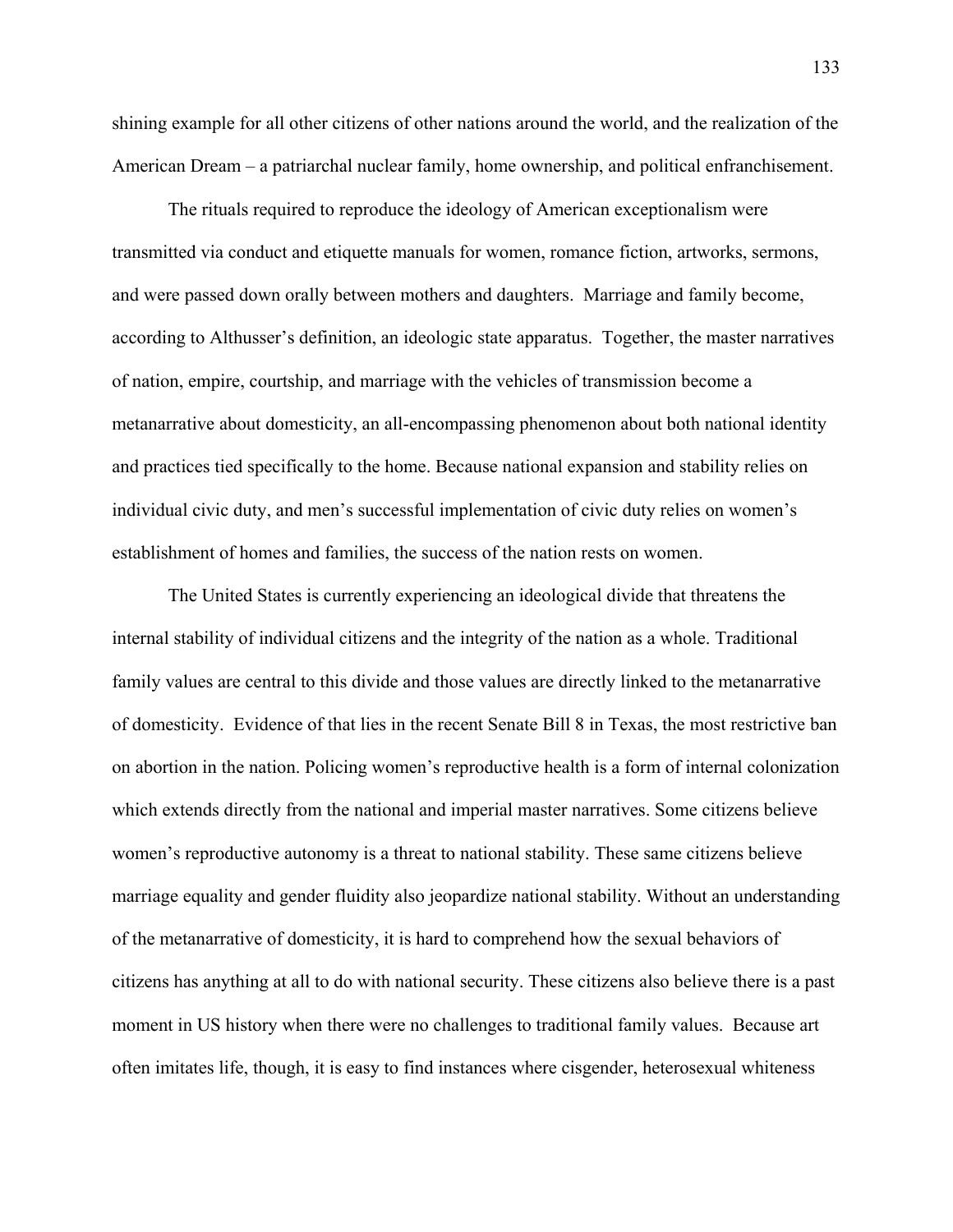has been consistently challenged from the margins almost from the beginning of US history. Learning about women's histories cannot be done in a vacuum; we must highlight the ways in which the national and imperial master narratives infiltrate fiction, even the most benign genre of Romance fiction, as well as our own analyses of fiction; must account for the imbrication of courtship and marriage master narratives within the national and imperial ones.

The conduct and etiquette books, the sermons, the private, daily instructions from mother, and various modes of entertainment available to women in the late nineteenth century promised a specific set of circumstances. The metanarrative of domesticity promised women safety, protection, a sense of purpose, and value, both in the eyes of the nation and in the eyes of God, through marriage and motherhood. These promises were supposedly unqualified by race or class, meaning they were promised to every woman. The only prerequisite for realizing these promises was adhering to a specific mindset and set of behaviors that also required a bourgeois education in those behaviors. However, the education needed to meet those requirements was not available to every woman. The fine print, so to speak, embedded in bourgeois domestic ideologies disclaims equitable access to the tools necessary for realizing the promises of the courtship and marriage . The courtship/marriage master narratives are so intertwined with the national/imperial master narratives because the former promised enfranchisement and belonging in the latter because women could only be economic and political citizens vicariously through their husbands.

I began this project with Chopin because *The Awakening* is a well-worn staple in the study of American women's literature. My personal experience with the novel did not reflect the accolades and devotion demonstrated in the prevailing scholarship. As an undergraduate and working, single mother, higher education was my ladder out of poverty, and the idea that I was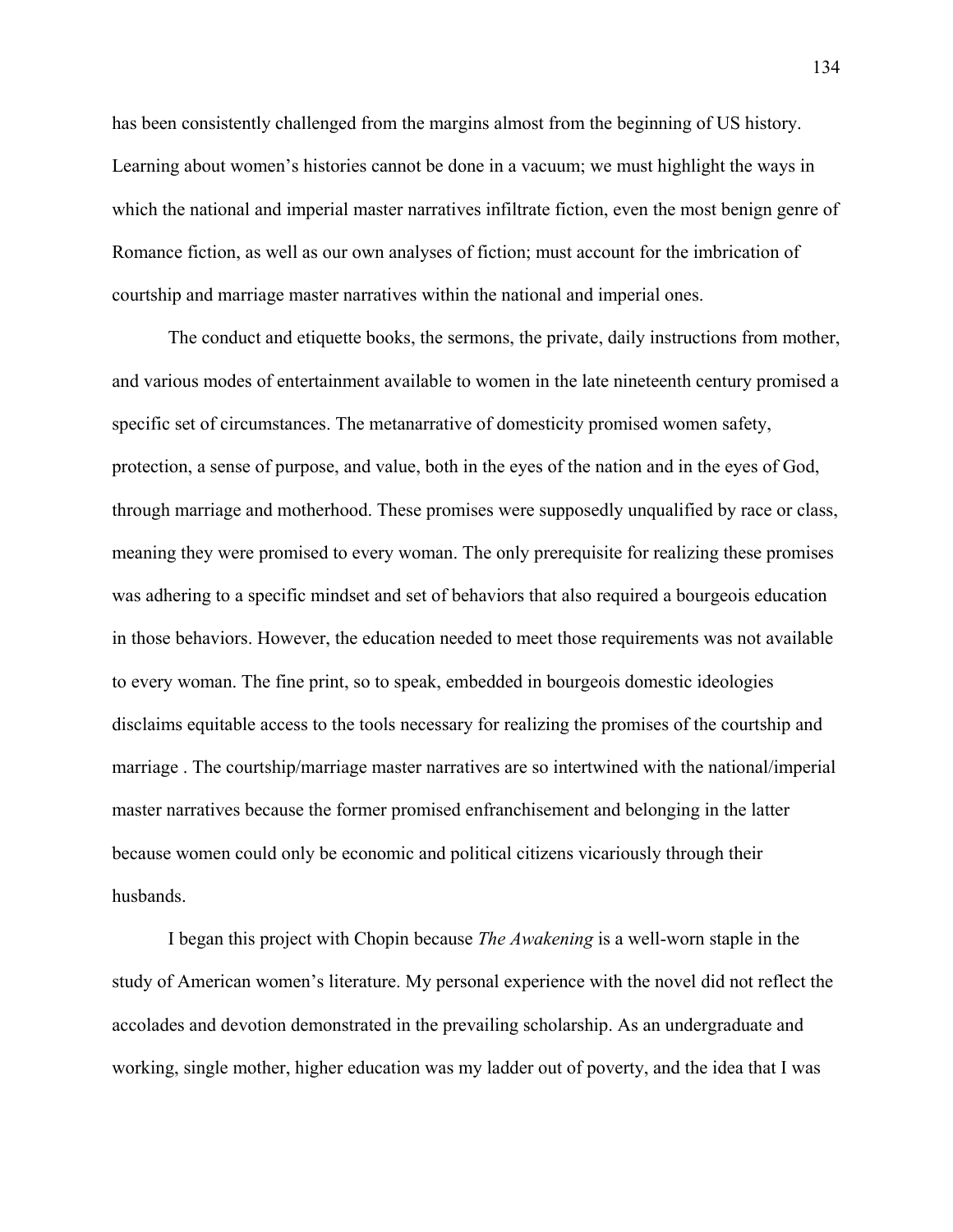striving to occupy space with historical and academic women who glorified suicide and child abandonment as acts of subversive, feminine agency was not the emancipatory drive I wanted. My unwillingness to support such moves made me an outsider in those early survey courses. Analyzing *The Awakening* through an intersectional lens enabled me to make peace with the novel and articulate a less toxic reading. What is important to me, though, is that intersectionality enables another way to teach the novel – one that does not encourage women to valorize suicide and child abandonment. What good are we to the movement of women's liberation if we are dead? It always seemed to me that supporting a reading of suicide did more to acknowledge the oppressors than it was liberating for women.

Patricia Hill Collins and Sirma Bilge claim that because "education has the potential to oppress or liberate" it has "long been important for intersectionality" (159). They draw on Paulo Freire's *Pedagogy of the Oppressed* to demonstrate the neoliberal backward turn in higher education to the banking approach which reinforces "existing social inequalities" because it "asks students to uncritically accept and help reproduce their assigned place in the social hierarchy" (161-2). The tenets of the banking approach, according to Collins and Bilge, teach oppressed students "to uphold the very practices that produce their subordination" (162). In relation to my experience as an undergraduate with *The Awakening*, this means that adopting the prevailing scholarship's rhetorical stance on the ending of the novel flattened the difference class makes. Collins and Bilge further suggest that intersectional methodologies "require *negotiating* differences that exist within discrete scholarly and political traditions of race, class, gender, sexuality, ability, nationality, ethnicity, colonialism, religion, and immigration" rather than dismissing those differences or attempting to ignore them (168). The rhetorical stance of the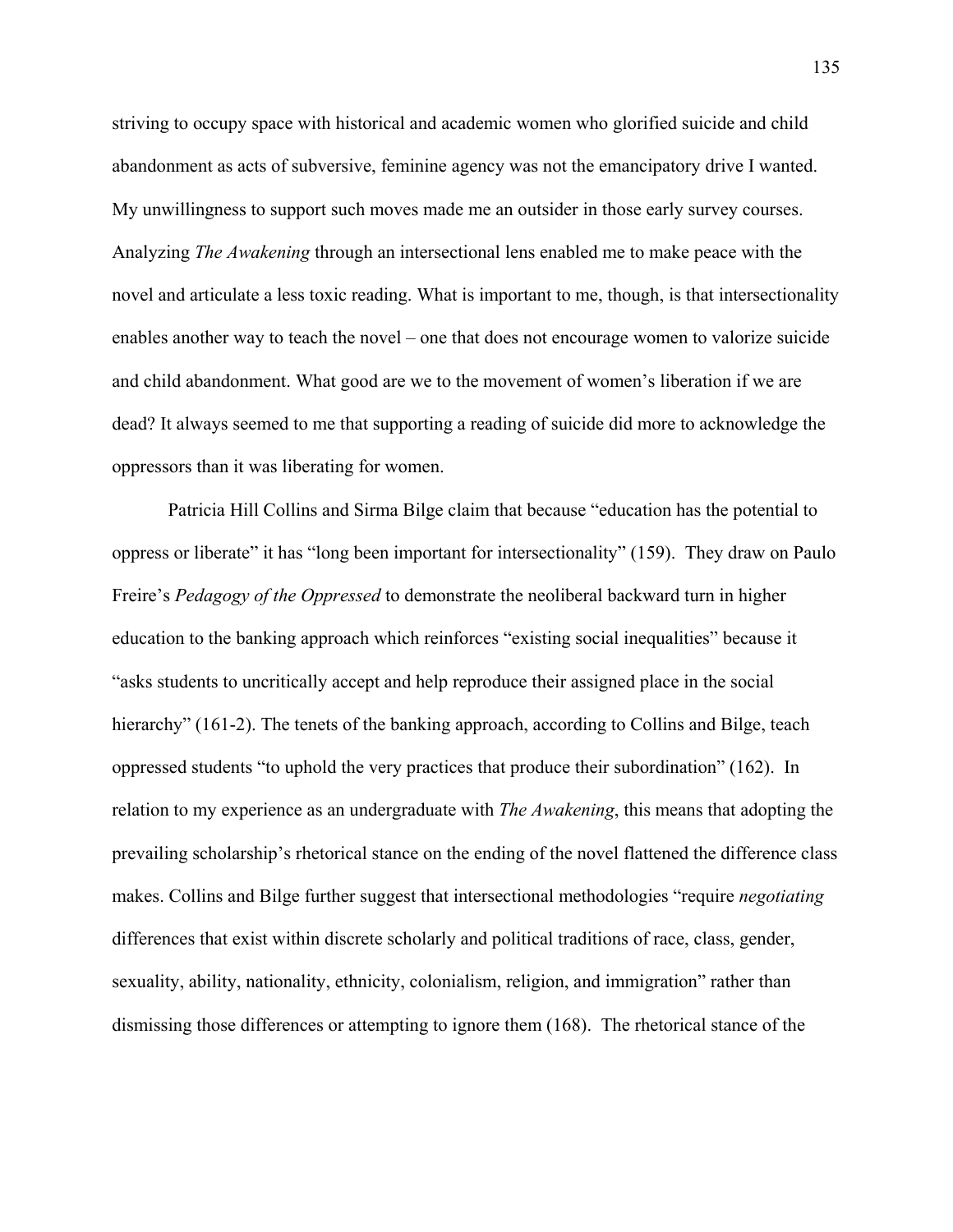prevailing scholarship of the novel ignores class, and even in the emancipatory act of studying literature written by women and about women, the creep of social inequity can persist and thrive.

As I claimed in Chapter One, teaching the novel according to prevailing scholarship sends a message to young women, many of whom are using higher education to climb out of poverty, that they are unworthy on their own merit to achieve liberation. This messaging is best encapsulated by Sheryl Sandberg in her best-selling book *Lean In: Women, Work and the Will to Lead* (2013) which suggests that an "appropriate" amount of capitalist ambition is what liberates women. The push to uncritically adopt this rhetorical stance is a form of neoliberal assimilation. I showed in that chapter the ways in which Edna's class positionality made her more vulnerable to feeling isolated and to specific forms of oppression. Rest cures and electroshock therapies were treatments reserved for bourgeois women; bourgeois women had fewer opportunities to explore waywardness than rural or working women even though they had greater access to living alone and supporting themselves. Edna's one true moment of liberation was in a garden, with a dog, and no other humans. From this experience, she was able to differentiate between isolation and solitude which thus enabled her to become more creative, more autonomous, and more determined. Because she is already a wife and mother, her experience of waywardness is truncated, but the ambiguity of the ending and her unrequited love, signify her acceptance of failure as a space of potential growth and inward development. Her traditional family, one that perfectly emulated the bourgeois ideal, became the unsatisfying realm where her impetus for change arose. The patriarchal nuclear family, the thing marketed to moor her in reality and satisfy all of her ambitions, was the same thing that drove her to the margins of society in the first place. Love and failure, then, become the anchors of this project: women who created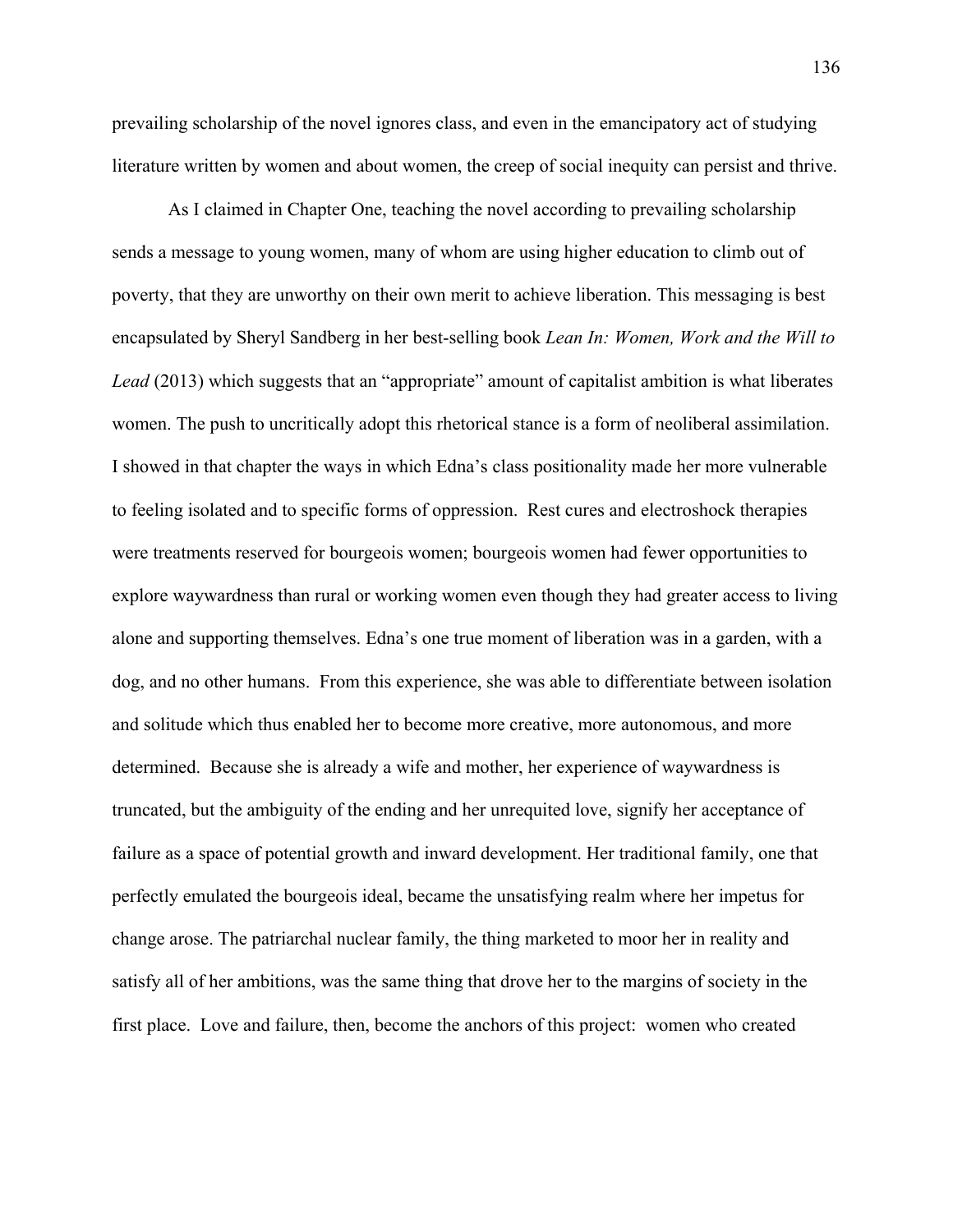social poesis through failure and love, becoming the heroines of their own stories, challenging class expectations and prescriptions, and redefining the metanarrative of domesticity.

The patriarchal nuclear family, as described herein, is a social construct that permeates the US imagination as traditional and had become a part of the American dream. The construct of traditional family values undergirds one-half of the body politic, directing not only political rhetoric and propaganda, but also guiding legislation about housing, working, loving, and being in the United States. Traditional family values are tied to narrow Protestant and capitalist ideologies without regard to systemic barriers stemming from wealth inequality and structural racism. While the ideology of separate spheres dictated that the home and family should be respite for men, home and family offered no guarantees of safety or respite for women. There were no prescriptions for what a woman should find in home and family, only what she should produce within home and family. There were no addendums on how a woman should make a home a respite if that home was just two rooms on a tenement floor crammed in with ten other families or if that home was also occupied by addiction and violence. In other words, there were no allowances, no quarter, given for women who were incapable of making a home a respite, and producing good little US citizens, no matter the reasons for that failure. Any woman incapable of living up to the bourgeois standard was simply written off as wayward, morally deficient, hysterical, or incompetent.

In Chapter Two, I described the cultural differences inherent in the way African Americans perceive family and how white supremacy, human trafficking, enslavement, and systemic racism forced African American families into structures created by and for white bourgeois families . I described the way the politics of respectability and uplift ideology reinforced, because of white supremacy and systemic racism, the white, bourgeois model of ideal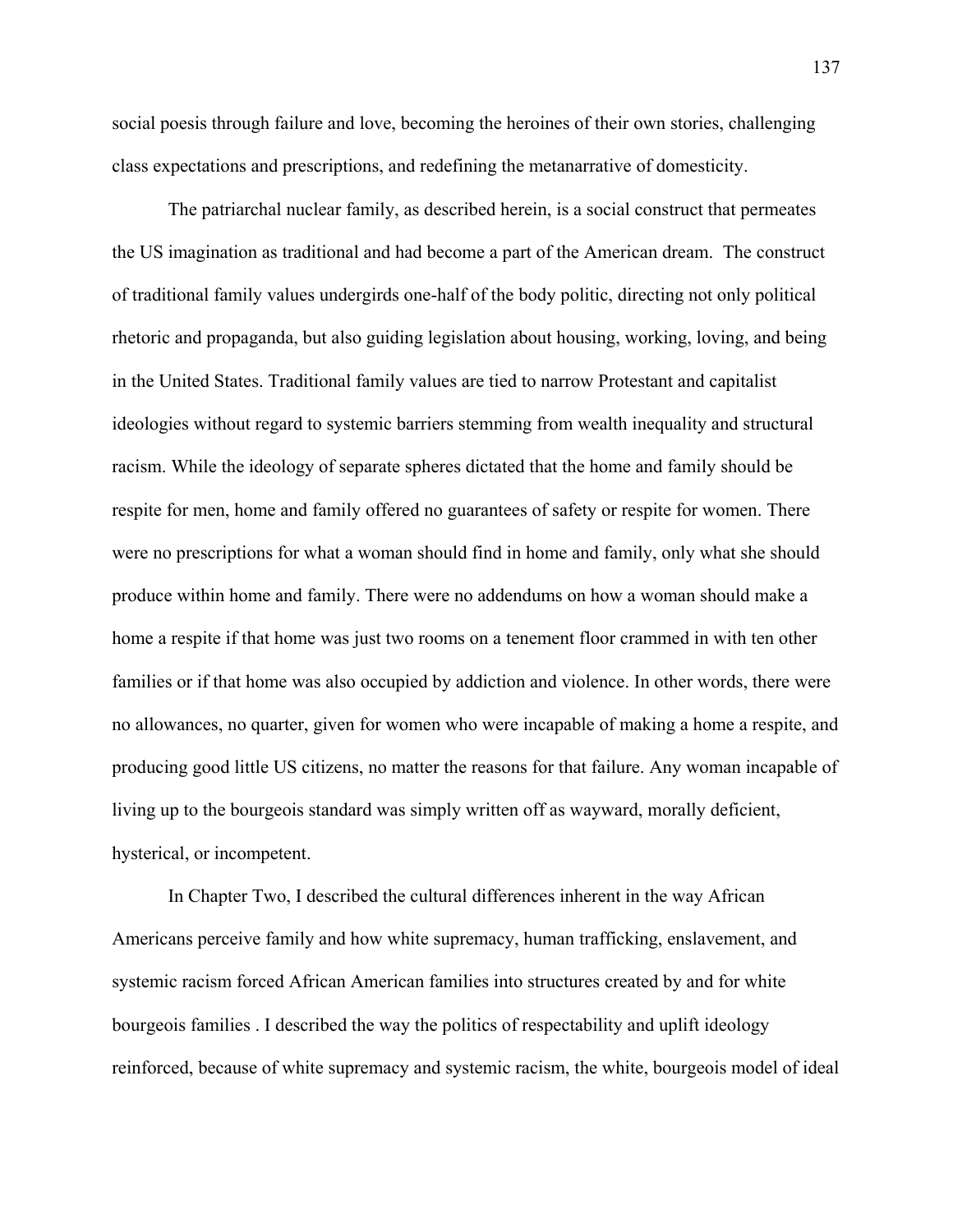womanhood and ideal families, forcing Black women into various unnatural positions related to both gender and class. Hagar is forced into passing when it may not have been necessary for her to do so. Then, Washington society punished her for passing, but only slightly because she managed to perform her gender and class according to the prescriptions of the metanarrative of domesticity. Unlike Edna, Hagar did find fulfillment in her role as wife and mother and was content in her ideal-looking family. However, just as family was marketed as a mooring in reality and the fulfillment of women's desires, it was also marketed as a realm of safety and security for women. The very thing meant to keep Hagar safe was also the thing that endangered her the most. It was precisely her marriage and offspring with Ellis that made her vulnerable to her brother-in-law's greed and amorality. One family does stand out in the novel as offering mooring, fulfillment, and security, but it is not a traditional, patriarchal nuclear family as prescribed by bourgeois domestic ideologies. The family Aunt Henny creates is womancentered, focused on the children's wellbeing, and adheres more closely to centralized family structures which originated in Africa. From love, Aunt Henny creates a family with Marthy, which grows to include Venus, Oliver, Hagar, and Jewel. This family structure fails to adhere to the courtship/marriage and national/imperial master narratives, including the politics of respectability, and yet, from within this family, Hagar and Jewel are both protected and rescued; Venus and Oliver are protected, encouraged, and loved.

Highlighting the differences in stability and security between Hagar's patriarchal nuclear family and Aunt Henny's women-centered one against the backdrop of racial uplift and contemporary social work in African American families demonstrates a holistic approach to understanding the myriad forms of oppression women experience. As a pedagogical approach, intersectionality enables the decentering of the "major means of adjudicating knowledge" and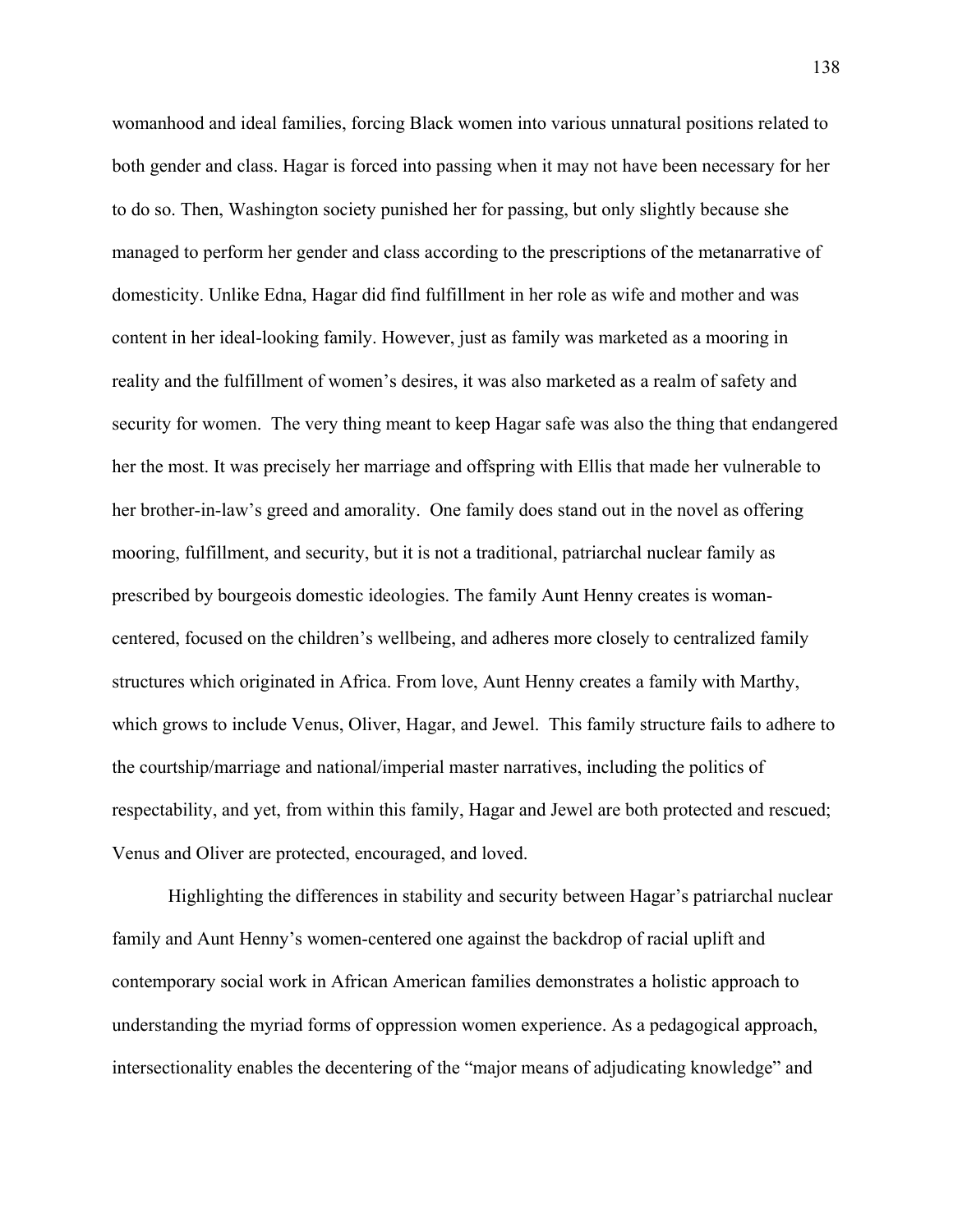creates a space for what Patricia Hill Collins refers to as "'subjugated knowledges'" (Mann 180, 182).[41](#page-144-0) For example, Aunt Henny is suspicious of Estelle Bowen's true identity almost immediately; however, there is no space in the novel for her to give voice to her suspicions. What she knows about Estelle Bowen is a subjugated knowledge because she has no space to educate others and she has no tangible proof until the trial of Cuthbert Sumner. Even then, she is not the appropriate character to give voice to this knowledge because of her status as domestic help. The major means of adjudicating her knowledge would be for her to offer some kind of tangible proof rather than just her gut instinct, even though her instincts are accurate. Being born with a veil rarely holds up in courts of law, but "socially lived knowledge" is just an "alternative way of knowing" (Mann 180). Her knowledge has no less validity than if she had tangible proof. Bringing Aunt Henny's family from the background to the foreground also exists as an alternative way of knowing and constitutes one way to decolonize women's studies.

It was challenging to locate novels that demonstrated non-traditional women that were not also didactic in supporting the prescriptions of the metanarrative of domesticity. In other words, it was hard to find novels where the female characters survived their "abnormality" let alone embraced it. In Chapter Three, I examined Lida Churchill's *Interweaving*, about a young rural woman, disappointed by her first experience of love, who goes to the big city and turns her disillusionment into a self-help book for girls. There is only the barest minimum of previous scholarship on this novel. It is not in the mainstream reading lists of literature surveys. It is often overlooked because it lacks the style of Kate Chopin or Pauline Hopkins. However, this lack of style is another demonstration of subjugated knowledge. While both Chopin and Hopkins have well-documented lives and their experiences with bourgeois education tend to be held up as

 $\overline{a}$ 

<span id="page-144-0"></span><sup>41</sup> See also, Collins, Patricia Hill. *Black Feminist Thought: Knowledge, Concsiousness, and Empowerment.* Unwin Hyman. 1990.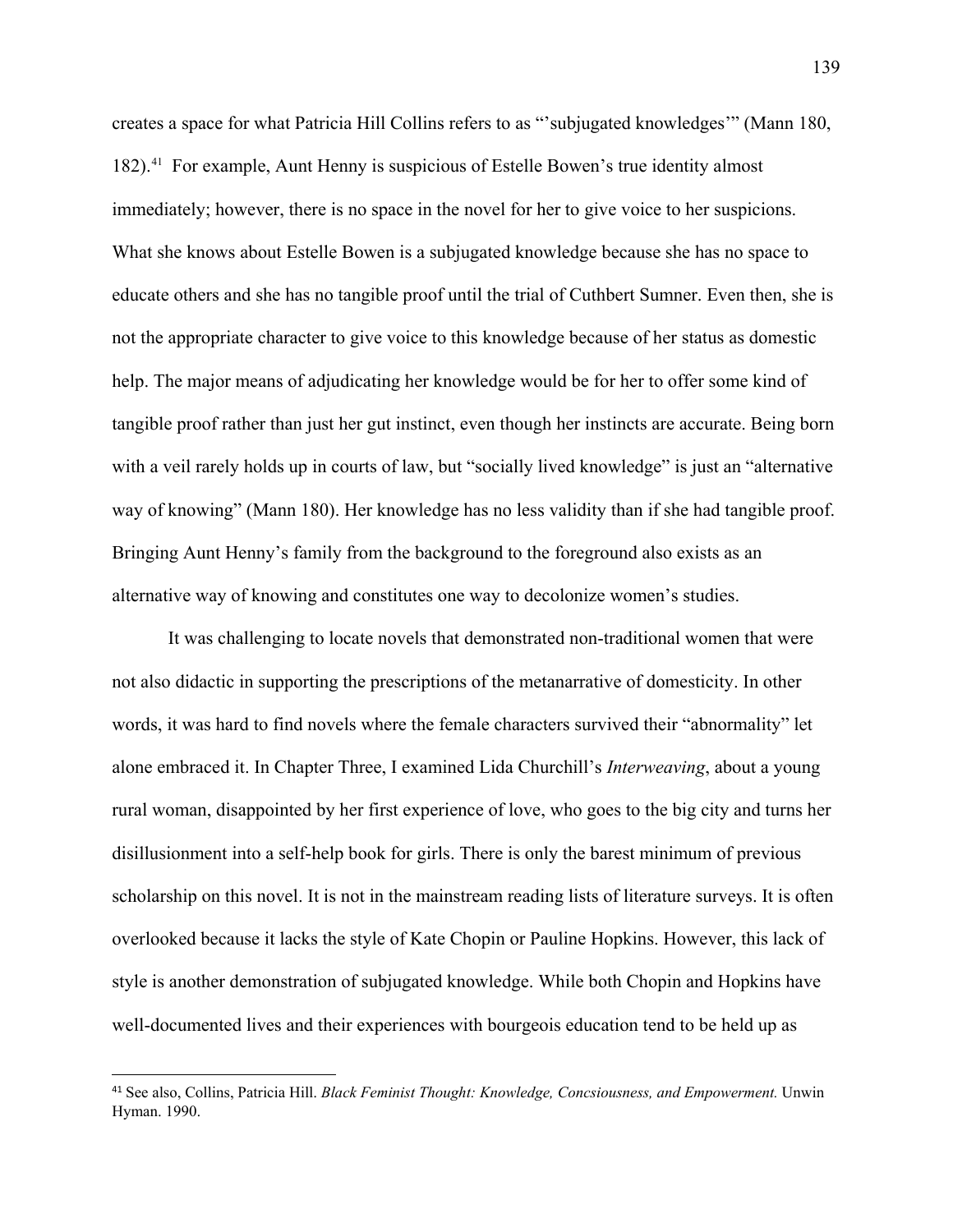admirable given their era, bourgeois education was not available to every woman. Limiting what is taught based on an artist's access to bourgeois education excludes subjugated knowledge and delivers an incomplete picture of women's lived experiences.

*Interweaving* is a queer fantasy of two young women in love who never have to defend their love to the outside world, who never have to lie to their biological kin about what they mean to each other, and who are never ostracized because of the love they feel for each other. Jose Esteban Muñoz suggests that "queer fantasy is linked to utopian longing [that] together … can become contributing conditions of possibility for political transformation" (172). The utopian longing is to be free to love whomever one chooses without a thought as to what "the neighbors might say". In contemporary terms, that utopian longing translates into extensions of employer-sponsored health insurance benefits for same-sex partners, job protections, legal acknowledgement of marital unions, and the freedom to adopt children. Obviously, the political transformation resulting from this kind of queer fantasy is government protection of marriage equality. Arguably, the Quaker framework of the novel insulates it from book-banning, but this framework also constitutes an Othered knowledge. As a challenge to traditional family values, the love between Ina and Bert rejects heteronormative ideas of value. Ina marries Rex Hilton in the end of the novel, but not before she has had at least five years of unconditional love with Bert and achieved her goal of publishing a self-help book for girls. The Quaker framework enables a reading that is not obsessed with the sexual identities or preferences of the two young women, but one that exposes love as a technology of opting out of the dominant social order. We can only hope that Edna chose to opt out of the dominant social order through love of self by choosing to live on her own terms. Aunt Henny does opt out through love of family, albeit a chosen family, which was also created from love.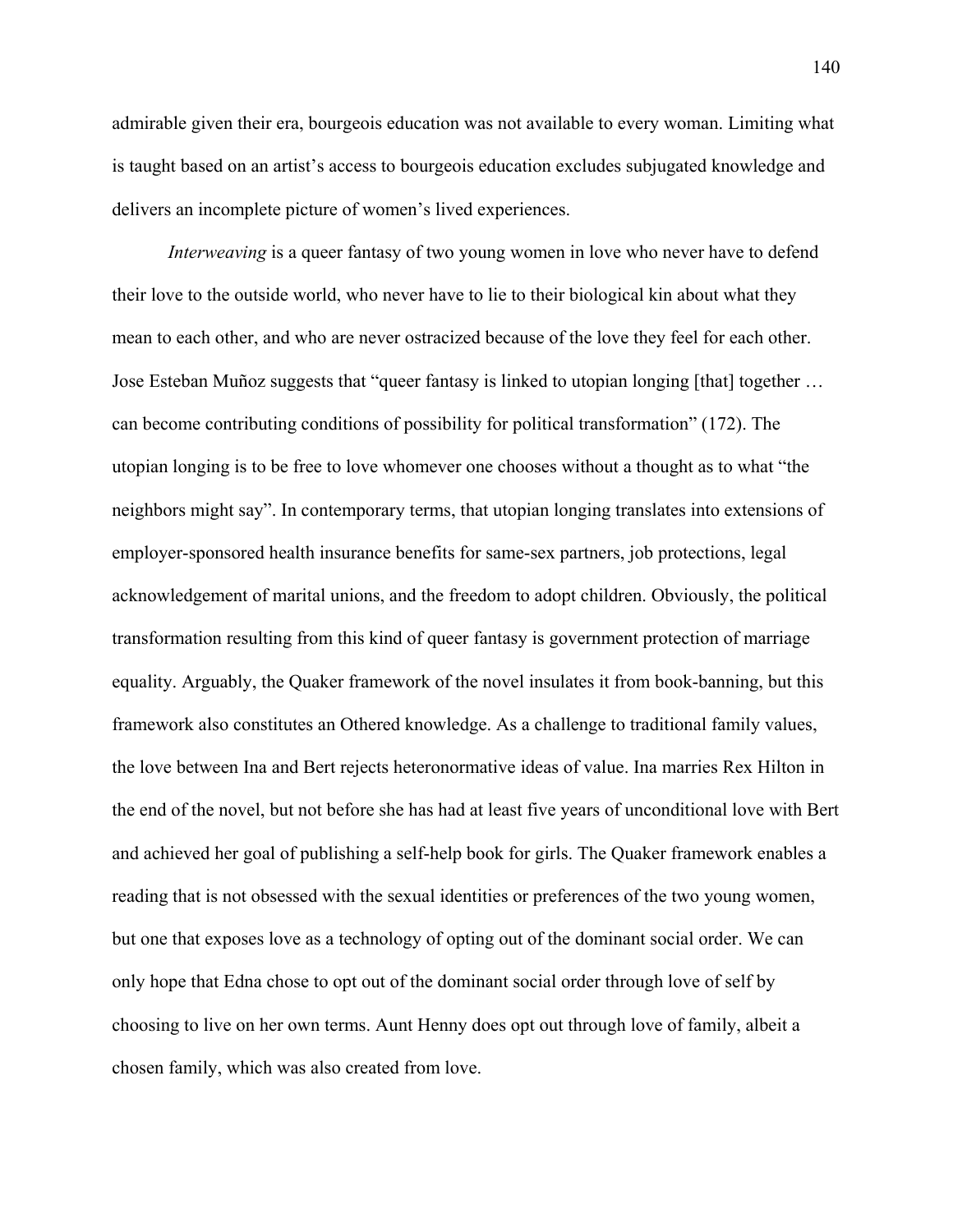J. Jack Halberstam suggests that liberty, as defined by dominant culture, places oppressed groups in a double bind. On the one hand, oppressed groups are defined in relation to hierarchies of power, and on the other hand, the means of escaping oppression are also defined in relation to the position of power. Halberstam refers to Saidiya Hartman's conceptualization of freedom for emancipated people during an extremely violent period in US history: "the very definition of freedom and humanity within which abolitionists operated severely limited the ability of former slaves to think social transformation in terms outside of the structure of racial terror" (130).<sup>[42](#page-146-0)</sup> In other words, for formerly enslaved people, conceptualizing freedom had to be done outside of the dominant social order, "in terms of a not yet realized social order, so the maps of desire that render the subject incoherent, disorganized, and passive provide a better escape route than those that lead inexorably to fulfillment, recognition, and achievement" (130). For late nineteenthcentury women, the same is true in that there always seems to be the oppression they suffered and the ability to intentionally either resist, reject, or transgress that oppression. Yet at all times, oppression, or "the colonial project" is the focal point, the point of power (Halberstam 133). When liberation is conceived outside of the dominant social order, it is "unimaginable to those who offer freedom" (145). Offering freedom is an expression of privilege, and so refusing to accept the freedom offered, and instead redefining it, disavows the colonial project.

The only freedom on offer in the United States's colonial project for women in the late nineteenth century was death: death in childbirth, suicide, or murder. Rachel Blau DuPlessis argues that nineteenth-century literature suggests that the consequence for pursuing personal or professional fulfillment often meant literal or figurative death for women characters (2). For late

l

<span id="page-146-0"></span><sup>42</sup> See also: Saidiya Hartman *Scenes of Subjection: Terror, Slavery, and Self-Making in Nineteenth Century America.* Oxford UP. 1997 and *Lose Your Mother: A Journey Along the Atlantic Slave Route.* New York, Farrah, Strauss and Giroux. 2008.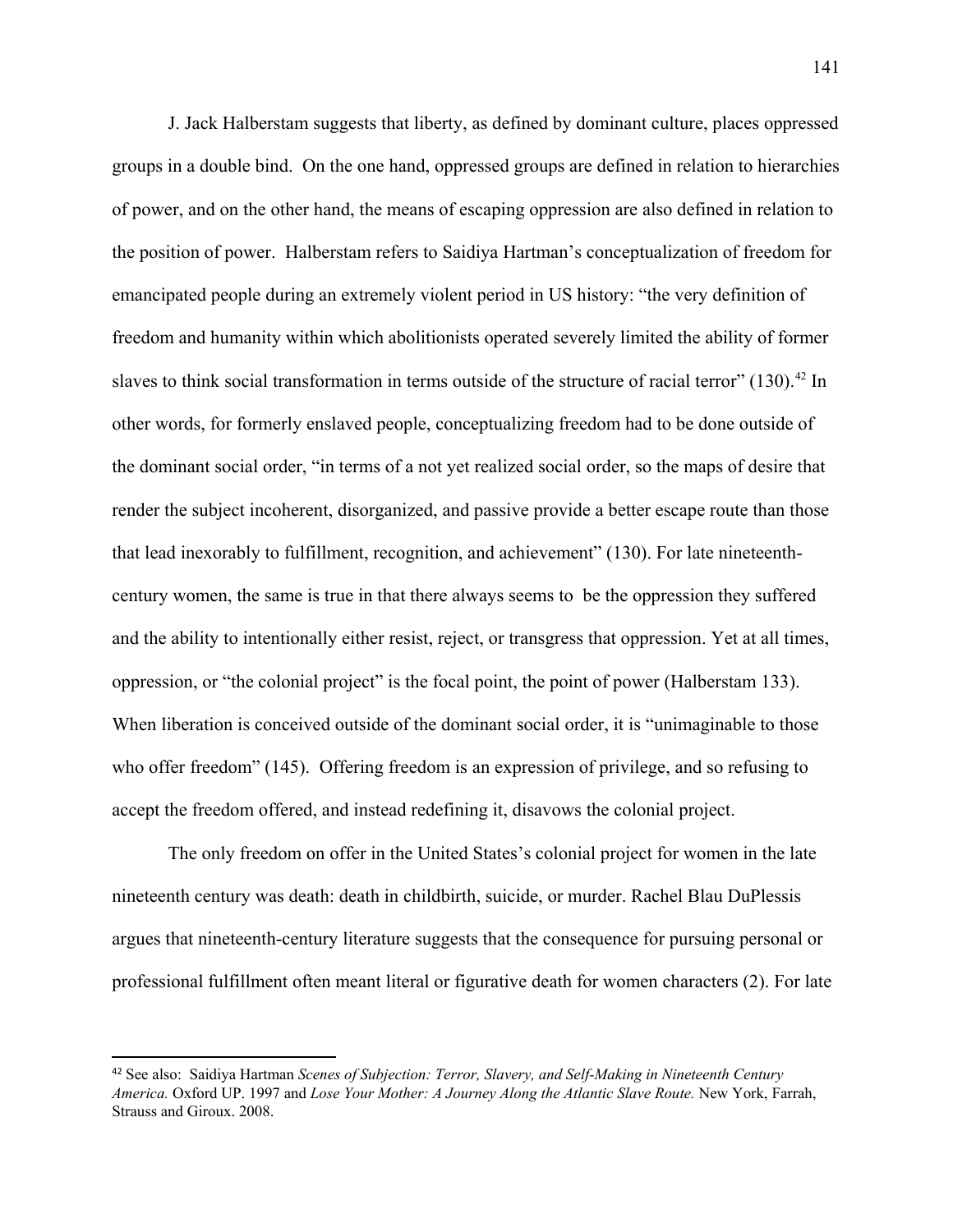nineteenth-century women who opted out of the dominant social order, the redefinition of liberty was simply to live. Ina and Bert do not just live, though. They thrive. Ina achieves her goal of becoming an author who helps other women; she expands her family to include Rex and Bert Hilton, Madge Munroe, and Henry Matthewson. Bert is able to establish a home for other wayward young women to help them also opt out of the dominant social order and turn their waywardness into heroism in their own lives.

Chapter Four examined Ella Thayer's *Wired Love: A Romance of Dots and Dashes* about Nattie Rogers and her co-conspirators in opting out of the colonial project. Again, this novel demonstrates women thriving outside of the dominant social order. Here again is an author who does not enjoy mainstream exposure in literature survey courses, and a novel that lacks the kind of writing style Kate Chopin is most beloved for. Also, this novel presents its own forms of subjugated knowledge through its working-class characters against the backdrop of an urban, working-class environment. The Hotel Norman, where all of the characters live and most of the action takes place, is a single-family dwelling converted for single-room occupancy. In other words, the rooming house was built to house a single family, but it is being used to house single people. The working-class single people in occupancy are challenging the metanarrative of domesticity by intentionally delaying marriage, thus delaying family, and they are able to do this because they have a place to live, which has been intentionally converted for their use. The Hotel Norman thus simultaneously exists as a space of liberation, containing the challengers, and as a vehicle of liberation, providing them with some means to be challengers. The conversion of the family home is not the only appropriation in the novel.

The family meal is another symbol of traditional family values and bourgeois domestic ideologies which Nattie and Cynthia appropriate and convert. Negotiating with power is often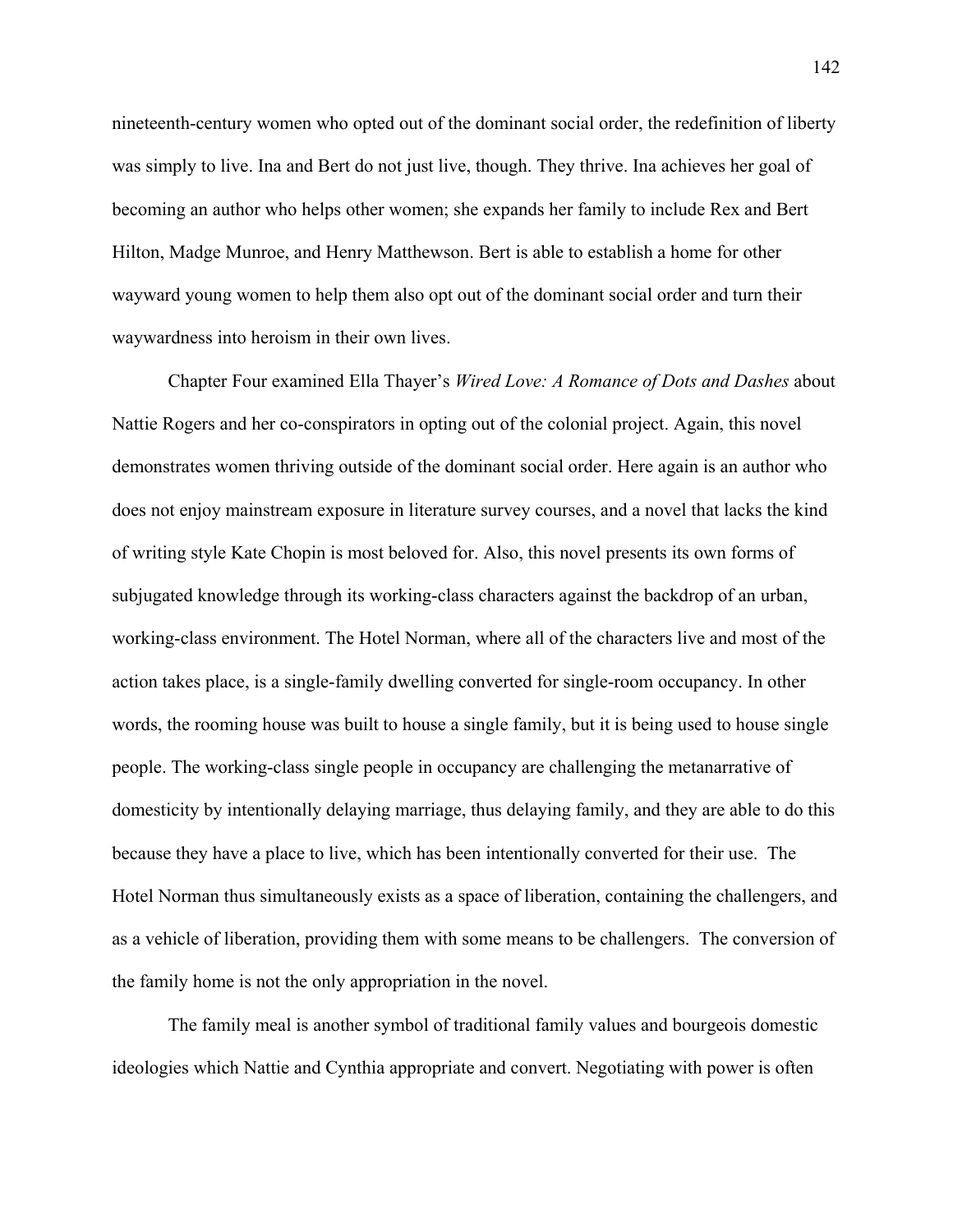characterized by a series of tiny thefts, small appropriations and conversions of the symbols of dominant culture. Some might even argue that the very nature of marriage equality is itself a kind of appropriation and conversion. Nonetheless, these petty thefts, and more importantly the ways in which the stolen symbols are converted, constitute negotiations with power compensating for income inequality and inequitable access to education. None of the residents of the rooming house can afford to own their own single-family dwelling, so they make a single family out of one another in a converted home. There is no money for any one of the residents to enjoy a home-cooked meal, so they combine their resources to make one for everyone to enjoy. These conversions are not capricious; they are intentional. For the rooming house, walls and doors had to be added, and for the family meal, food had to be purchased and prepared. The search for adequate dinnerware and space, while delightful, was also intentional and meant to be inclusive.

 Chela Sandoval posits that differential consciousness enables "technologies developed by subjugated populations to negotiate" shifting meanings and "can be recognized as the very technologies necessary to all first-world citizens, who are interested in renegotiating postmodern first world cultures" (176). Differential consciousness, according to Sandoval, is a realignment of focus away from dominant, Western worldviews. It has not been lost on me that the very existence of this project is itself a demonstration of bourgeois education, or that the attempts to highlight subjugated knowledge while also adhering to the dictates of that bourgeois education are always already somewhat contradictory. However, I view this project as a demonstration of how technologies developed by subjugated people are, in fact, just as Sandoval suggests: useful tools for all people interested in challenging Western logics for negotiating, at least, how to survive and thrive in a nation that often seems hellbent on its own destruction. I also hoped that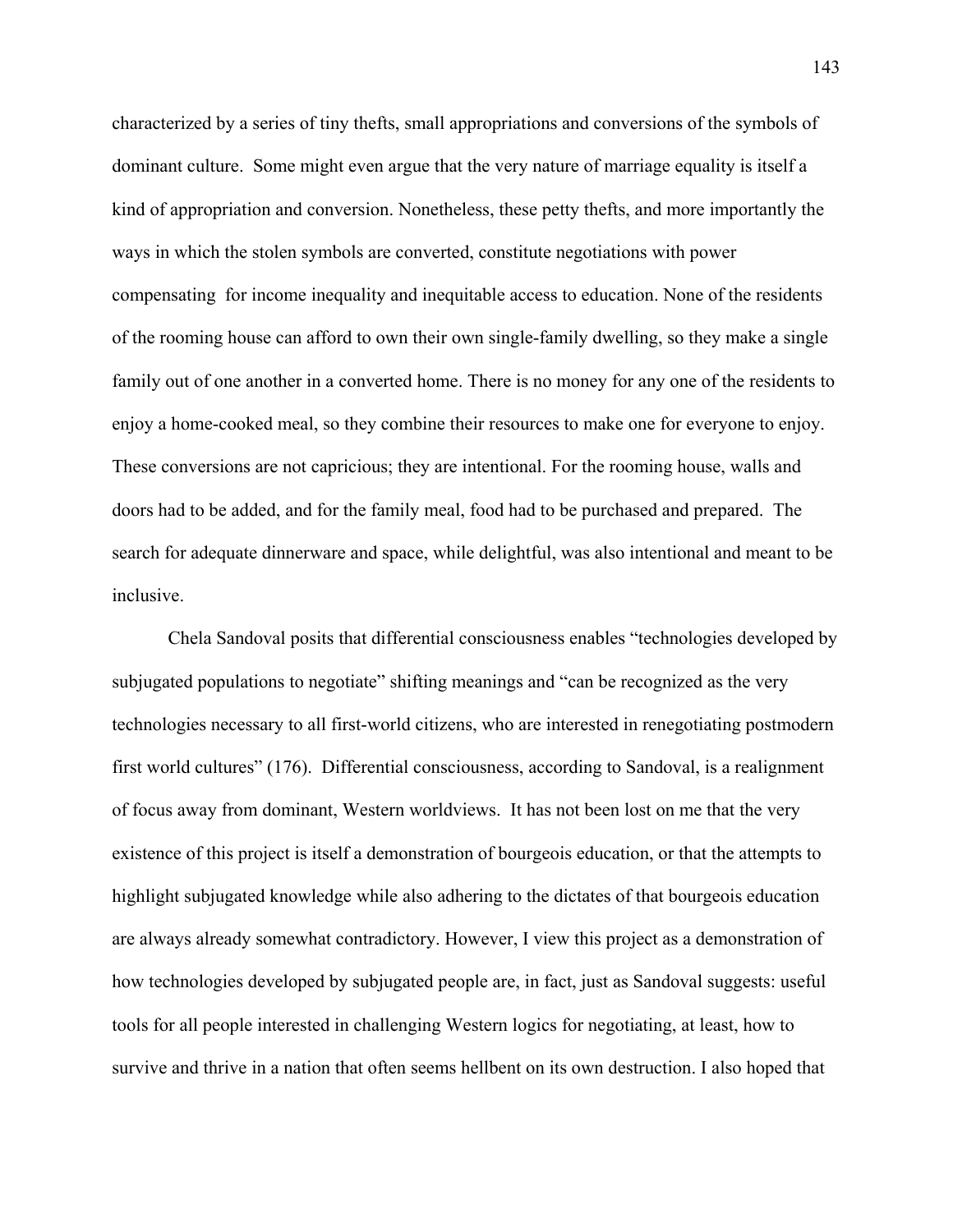analyzing two mainstream novels through the lenses of Marxism, renegade feminism, and intersectionality would lend credibility to analyses through the same lenses of two novels that exist in academic obscurity. The divide the United States is currently experiencing is not a new one, and I hope that through the course of this project, I have shown that. What became clear to me during this project is that women who have historically existed in the margins have always already adapted, appropriated, negotiated, navigated, and converted the prescriptions of the metanarrative of domesticity compensating for inequitable access to the privileges of dominant culture. These women have not just lived in spite of their oppression; they have thrived, created multigenerational families where Western culture had devastated them, and forced their way into board rooms as well as the hallowed halls of legislation and jurisprudence. I have attempted to use the privilege of my bourgeois education to bring subjugated knowledge to bear on the most fundamental aspect, as I see it, of United States culture: national identity and family.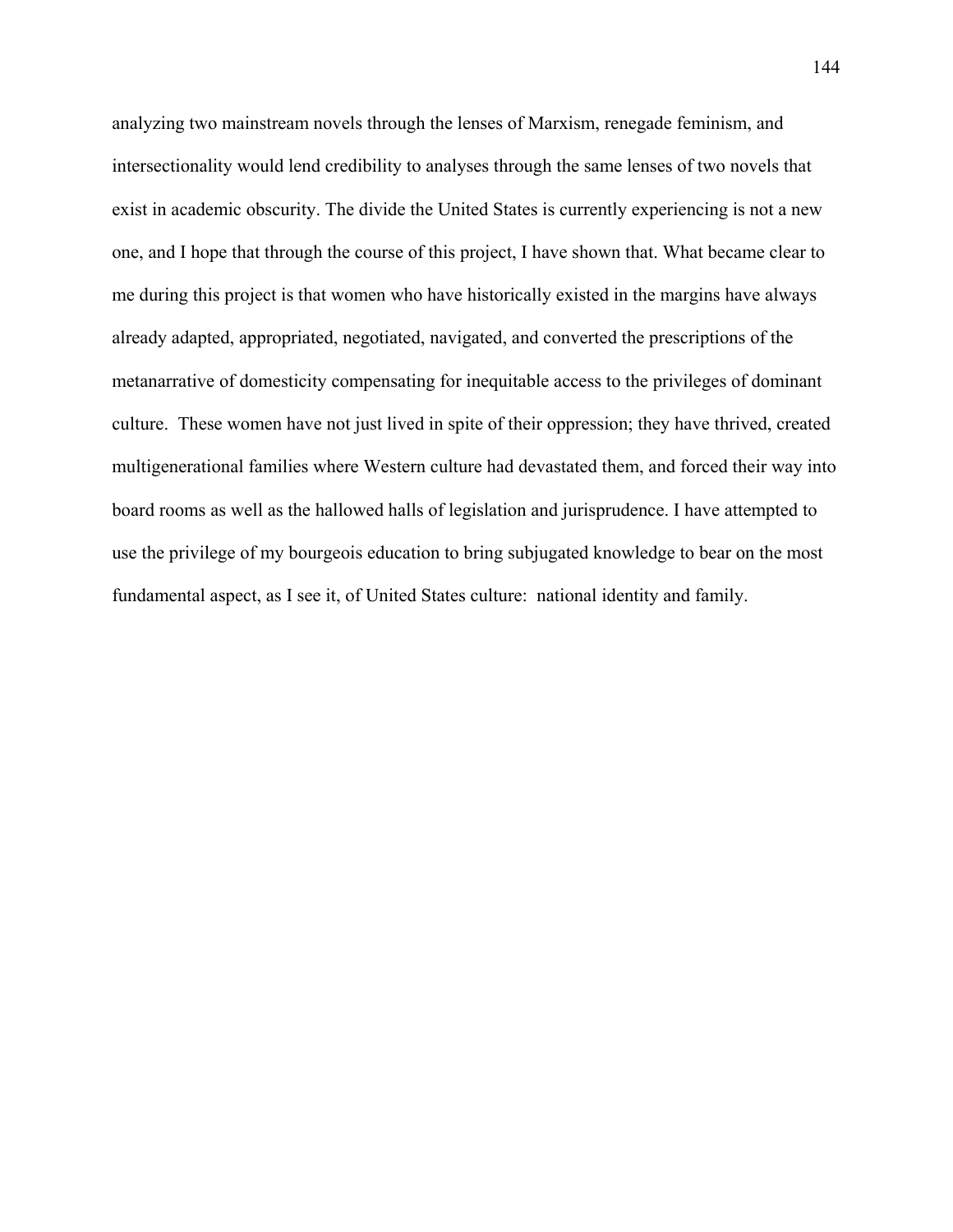## **Bibliography**

- Althusser, Louis. *On the Reproduction of Capitalism: Ideology and Ideological State Apparatuses.* 3rd ed. Verso. 2014. Print.
- Andersen, Margaret. "Feminism and the American Family Ideal." *Journal of Comparative Family Studies.* 22:2 (Summer 1991). Pp 235-246.
- Barlow, Jameta Nicole. "Restoring Optimal Black Mental Health and Reversing Intergenerational Trauma in an Era of Black Lives Matter." *Biography.* 41.4 (Fall, 2018). Pp 895-908.
- Barrayn, Laylah Amatullah and Catherine E. McKinley. *Aunty! African Women in the Frame, 1970-present*. United Photo Industries Gallery, Brooklyn. 2018-2019. https://photoville.com/projects/aunty-african-women-in-the-frame-1870-to-the-present/ Date Accessed: 14 July 2020.
- Berend, Zsuzsa. "'The Best or None!': Spinsterhood in Nineteenth-Century New England." *Journal of Social History.* 33.4. (Summer 2000). Pp. 935-957. *Oxford Journals*.
- Bettie, Julie. *Women Without Class: Girls, Race, and Identity.* University of California Press. 2014. Print.
- Bush, Julia. "Caroline Stephen and the Opposition to British Women's Suffrage." *Quaker Studies.* 15.1 (2010). Pp. 32-52.
- Chopin, Kate. *The Complete Works of Kate Chopin*. Ed. Per Seyersted. LSU Press. 2006. Print.
- Cinotto, Simone. "'Everyone Would Be Around the Table': American Family Mealtimes in Historical Perspective 1850-1960." *New Directions for Child and Adolescent Development.* 111. (Spring 2006). Wiley Periodicals. Pp. 17-34.
- Collins, Patricia Hill. "Just Another American Story? The First Black First Family." *Qual Social*. 35 (2012). Pp. 123–141. https://doi.org/10.1007/s11133-012-9225-5.
- Collins, Patricia Hill and Sirma Bilge. *Intersectionality.* Polity Press. 2016. Print.
- Cott, Nancy. *The Bonds of Womanhood: Woman's Sphere in New England, 1780-1835."* 2nd ed. Yale UP, 1997. Print.
- Coviello, Peter. *Intimacy in America: Dreams of Affiliation in Antebelllum Literature.* University of Minnesota Press. 2005. Print.
- Crane, Stephen. *Maggie: A Girl of the Streets.* CreateSpace Independent Publishing Platform. 2015. Ebook.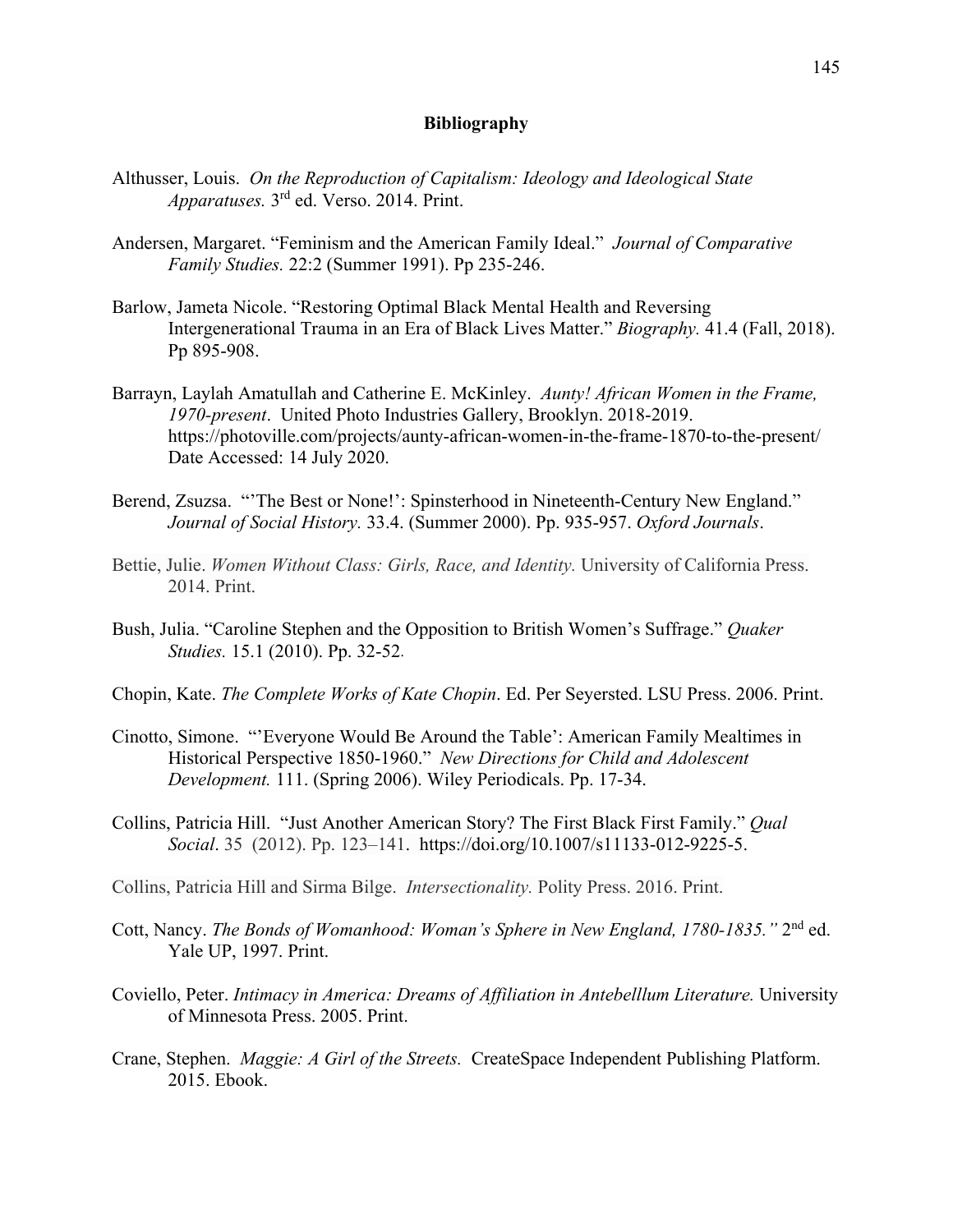- Daly, Kerry J. Deconstructing Family Time: From Ideology to Lived Experience." *Journal of Marriage and Family/* 63.2. May 2001. Pp. 283-294.
- Davis-Sowers, Regina. " 'It Just Kind of Like Falls in Your Hands': Factors That Influence Black Aunts' Decisions to Parent Their Nieces and Nephews." *Journal of Black Studies.*43:3. (April 2012). Pp. 231-250. *Sage Publications.*
- Degloma, Thomas. "Expanding Trauma through Space and Time: Mapping the Rhetorical Strategies of Trauma Carrier Groups". *Social Psychology Quarterly.* 72.2. (2009). Pp 105-122.
- DeGruy, Joy. *Post-Traumatic Slave Syndrome: America's Legacy of Enduring Injury and Healing.* Upton Press. 2005. Print.
- DuBrin, Rosie and Ashley E. Gorham. Álgorithmic Interpellation." *Constellations.* 28. (2021). Pp. 176-191.
- Duplessis, Rachel Blau. *Writing Beyond the Ending: Narrative Strategies of Twentieth Century Women Writers.* Indiana UP. 1985. Print.
- Emerson, Ralph Waldo. "Self Reliance." *Emerson: Essays and Lectures.* Library America. 1983. Print.
- Fetterley, Judith and Marjorie Pryse, editors. *American Women Regionalists 1850-1910. A Norton Anthology.* WW Norton and Company. 1992.
- Fink, Janet and Katherine Holden. "Pictures from the Margins of Marriage: Representations of Spinsters and Single Mothers in the mid-Victorian Novel, Inter-War Hollywood Melodrama and British Film of the 1950s and 1960s." *Gender and History.* 11.2. 1999. Pp. 233-255.
- Furneaux, Holly. *Queer Dickens: Erotics, Families, Masculinities.* Oxford UP. 2010. Print.
- Gaines, Kevin K. *Uplifting the Race: Black Leadership, Politics, and Culture in the Twentieth Century.* University of North Carolina Press. 1996. Print.
- Glanton, Dahleen. "Is 'Auntie' a term of endearment for African American women or does it promote an 'Aunt Jemima' stereotype"? *Chicago Tribune.* June 20, 2019. https://www.chicagotribune.com/columns/dahleen-glanton/ct-dahleen-glanton-auntiemaxine-waters-20190620-w3j7p7lwh5bizcacmw3lpwl7ra-story.html Date Accessed: 14 July 2020.
- Groth, Paul. *Living Downtown: The History of Residential Hotels in the United States.*  University of California Press. 1994. http://ark.cdlib.org/ark:/13030/ft6j49p0wf/

Halberstam, J. Jack. *The Queer Art of Failure.* Duke UP. 2011. Print.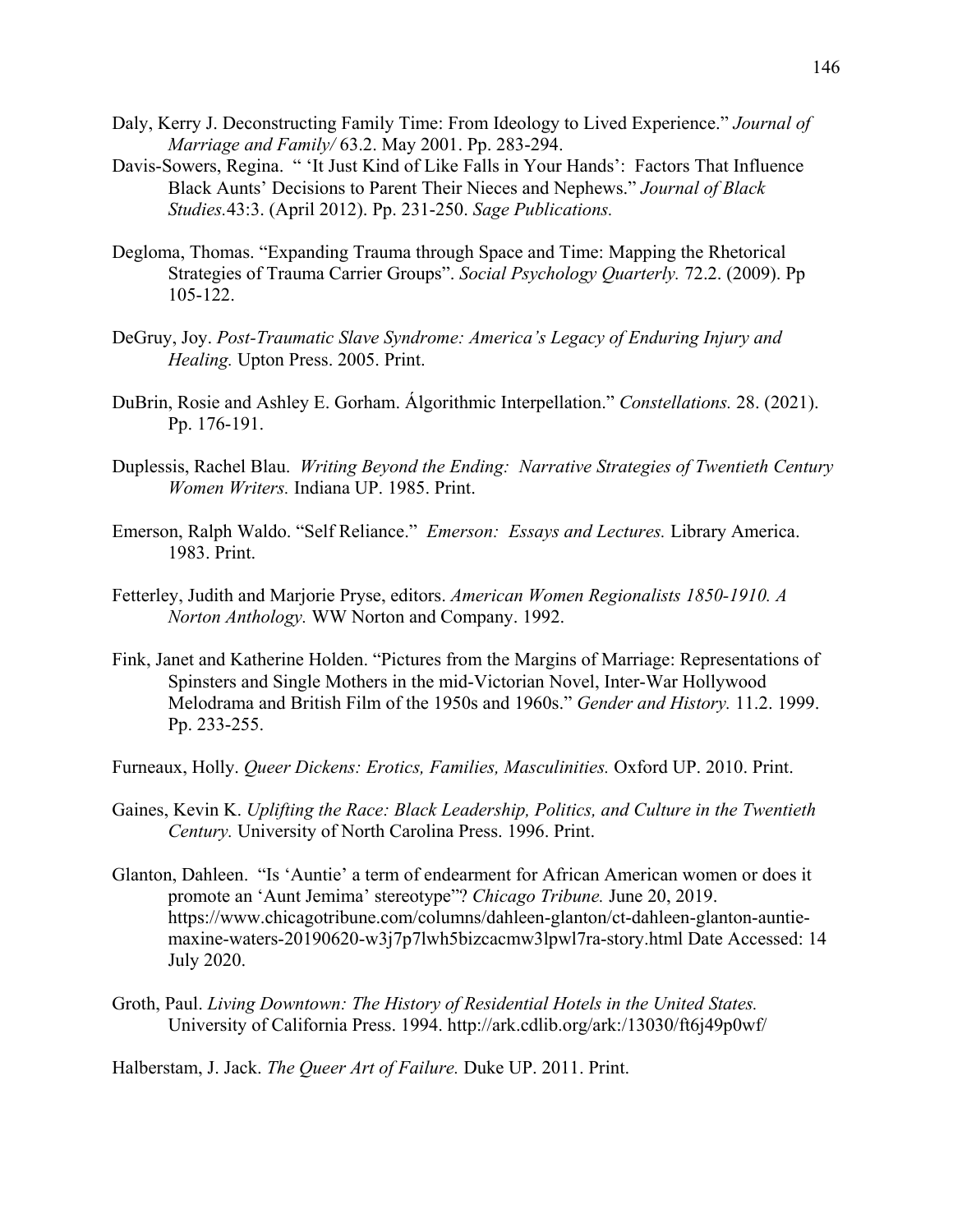- Harol, C. *Enlightened Virginity in Eighteenth Century Literature.* Palgrave Macmillan, US. 2006. *ProQuest Ebook Central*
- Harriot, Michael. "The Caucasian's Guide to Aunties." *The Root University.* September 12, 2020. https://www.theroot.com/the-caucasians-guide-to-aunties-1845028700. Date Accessed: 15 July 2020.
- Harris, Cheryl. "Whiteness as Property." *Critical Race Theory: The Key Writings That Formed the Movement.* Eds. Kimberlė Crenshaw, Neil Gotanda, Gary Peller, and Kendall Thomas. The New Press. 1995. Print.
- Hartman, Saidiya. *Wayward Lives, Beautiful Experiments: Intimate Histories of Riotous Black Girls, Troublesome Women, and Queer Radicals.* Norton. 2019.
- Hewitt, Nancy. *Radical Friend: Amy Kirby and Her Activist Worlds.* UNC Press. 2018.
- High, Ean. "The Devil and a Disease: Early Representations of Quaker Women in the Atlantic World." *ELH* 87.3 (Fall 2020). Pp.637-677 *Project Muse.* doi:10.1353/elh.2020.0023
- "HIV and AIDS -United States, 1981-2000." https://www.cdc.gov/mmwr/preview/mmwrhtml/mm5021a2.htm#tab1 Date Accessed: 8 October 2021.
- hooks, bell. *Feminist Theory From Margin to Center.* 3rd ed. Routledge. 2015. Print.
- Jepsen, Thomas C. "'A Look Into the Future': Women Railroad Telegraphers and Station Agents in Pennsylvania, 1855-1960." *Pennsylvania History: A Journal of Mid-Atlantic Studies.* 76.2. Spring 2009. 141-163.
- Kaplan, Amy. "Romancing the Empire: The Embodiment of American Masculinity in the Popular Historical Novel of he 1890s." *American Literary History.* 2.4 Winter 1990. Pp. 659-690.
- -. *The Social Construction of American Realism.* University of Chicago Press. 1992. Print.
- Kern, Stephen. *The Modernist Novel: A Critical Introduction.* Cambridge: Cambridge University Press, 2011. Print.
- Lasser, Carol. 'Let Us Be Sisters Forever': The Sororal Mode of Nineteenth Century Female Friendship" *Signs*. 14.1.1988. pp. 158-181.
- Liggins, Emma. *Odd Women?: Spinsters, Lesbians and Widows in British Women's Fiction, 1850s-1930s.* Manchester UP. 2016. *JSTOR.* Date Accessed: 21 July 2021.
- Mann, Susan Archer. *Doing Feminist Theory: From Modernity to Postmodernity*. Oxford UP. 2012. Print.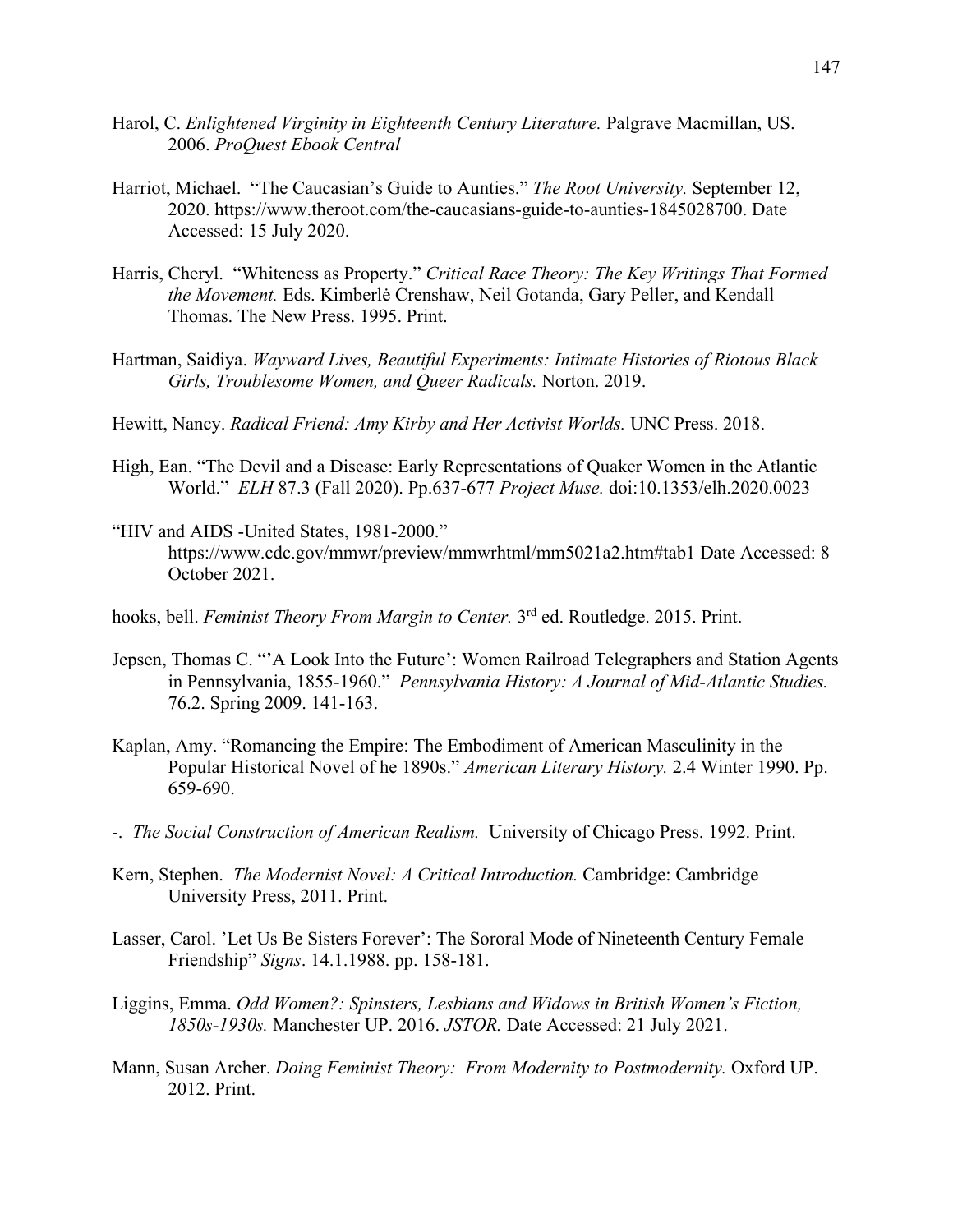- McLaughlin, Joe. "Queer Families, Queer Futures in *Dombey and Son.*" *Dickens studies Annual: Essays on Victorian Fiction*. 52.1. 2021. 30-52.
- Mies, Maria and Sylvia Federici. *Patriarchy and accumulation on a World Scale: Women in the International Division of Labour.* Zed Books, Ltd. 2014.
- Muñoz, Jose Esteban. *Cruising Utopia: The Then and There of Queer Futurity.* New York UP. 2009. Print.
- Nolan, Rachel. "Uplift, Radicalism and Performance: Angelina Weld Grimke's *Rachel* at the Myrtilla Miner Normal School." *Legacy: A Journal of American Women Writers.* 35.1. 2018. Pp. 1-24.
- Nye, David. *American Technological Sublime.* The MIT Press, 1994. Print.
- *Quaker Spirituality: Selected Writings.* Ed. Douglas V. Steere. Paulist Press. 1984.
- Ramos, Peter. "Unbearable Realism: Freedom, Ethics and Identity in *The Awakening.*" *College Literature.* 37.4. 2010. Pp. 145-165.
- Roach, Joseph. *Cities of the Dead: Circum-Atlantic Performance.* Columbia UP. 1996. Print.
- Rottenberg, Catherine. *Performing Americanness: Race, Class, and Gender in Modern African-American and Jewish-American Literature.* Dartmouth College Press. 2008. Print.
- Sandoval, Chela. *The Methodology of the Oppressed.* University of Minnesota Press. 2000. Print.
- Sargisson, Lucy and Lyman Tower Sargent. "Lived Utopianism: Everyday Life and Intentional Communities." *Communal Societies*. 37.1(2017). ProQuest. Pp. 1-23.
- Sargisson, Lucy. *Contemporary Feminist Utopianism*. Taylor & Francis Group. 1996. *ProQuest E-book*.
- -. *Utopian Bodies and the Politics of Transgression.* Taylor and Francis Group. 2002.
- Sconce, Jeffrey. *Haunted Media: Electronic Presence from Telegraphy to Television*. Duke UP. 2000. Print
- Seyersted, Per. Introduction. *The Complete Works of Kate Chopin*. Per Seyersted Ed. LSU Press. 2006. Print.
- Showalter, Elaine. "Tradition and the Female Talent: The Awakening as a Solitary Book." *New Essays on The Awakening, Cambridge.* Edited by Wendy Martin. Cambridge UP. 1988. *ProQuest.* https://www.proquest.com/books/tradition-female-talent-awakening-assolitary/docview/2137983915/se-2?accountid=8361 Date Accessed: 1 June 2020